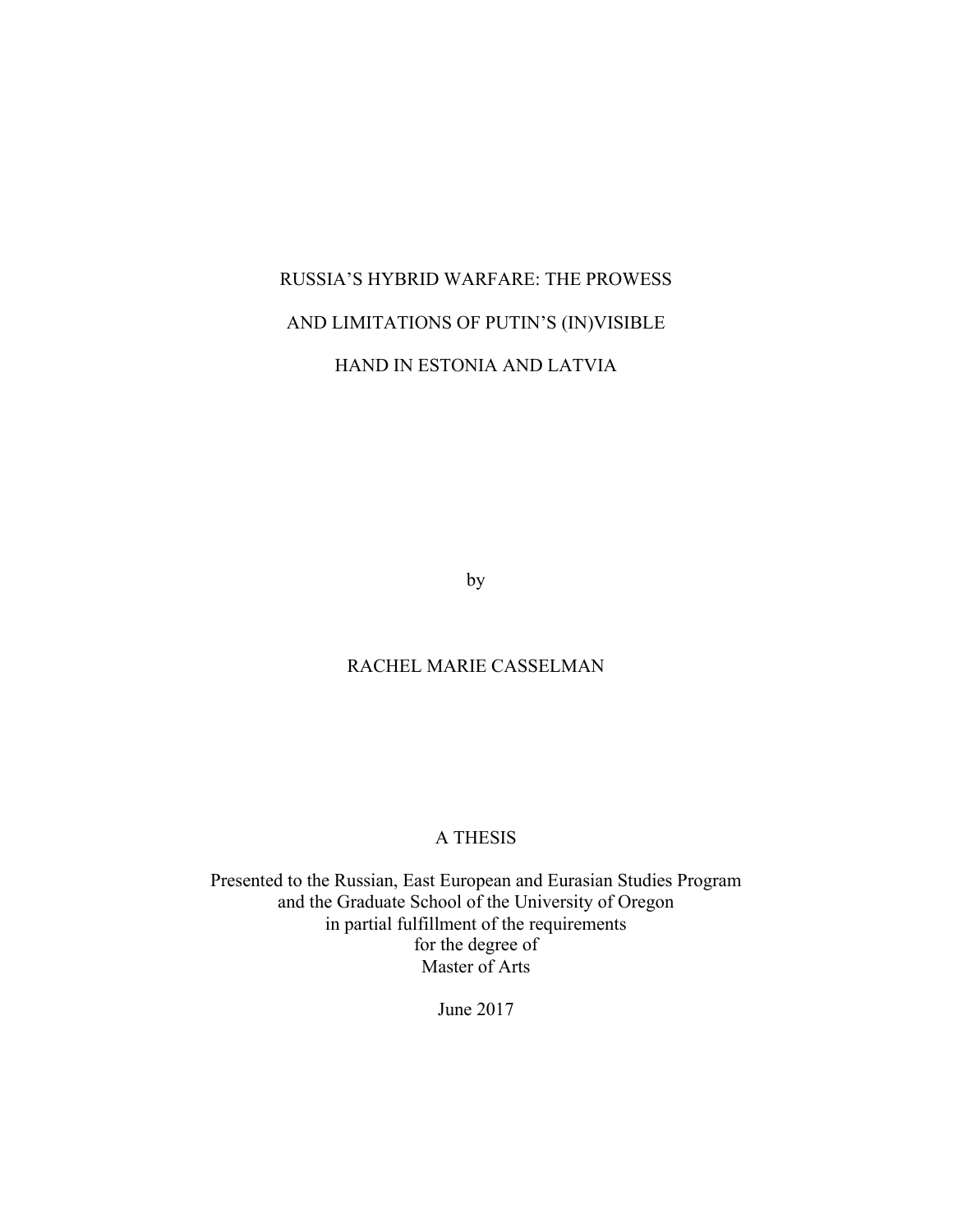## THESIS APPROVAL PAGE

Student: Rachel Marie Casselman

Title: Russia's Hybrid Warfare: The Prowess and Limitations of Putin's (In)Visible Hand in Estonia and Latvia

This thesis has been accepted and approved in partial fulfillment of the requirements for the Master of Arts degree in the Russian, East European, and Eurasian Studies Program by:

| Julie Hessler | Chairperson |
|---------------|-------------|
| Craig Parsons | Member      |
| Keith Eddins  | Member      |
| and           |             |

Scott L. Pratt Dean of the Graduate School

Original approval signatures are on file with the University of Oregon Graduate School.

Degree awarded June 2017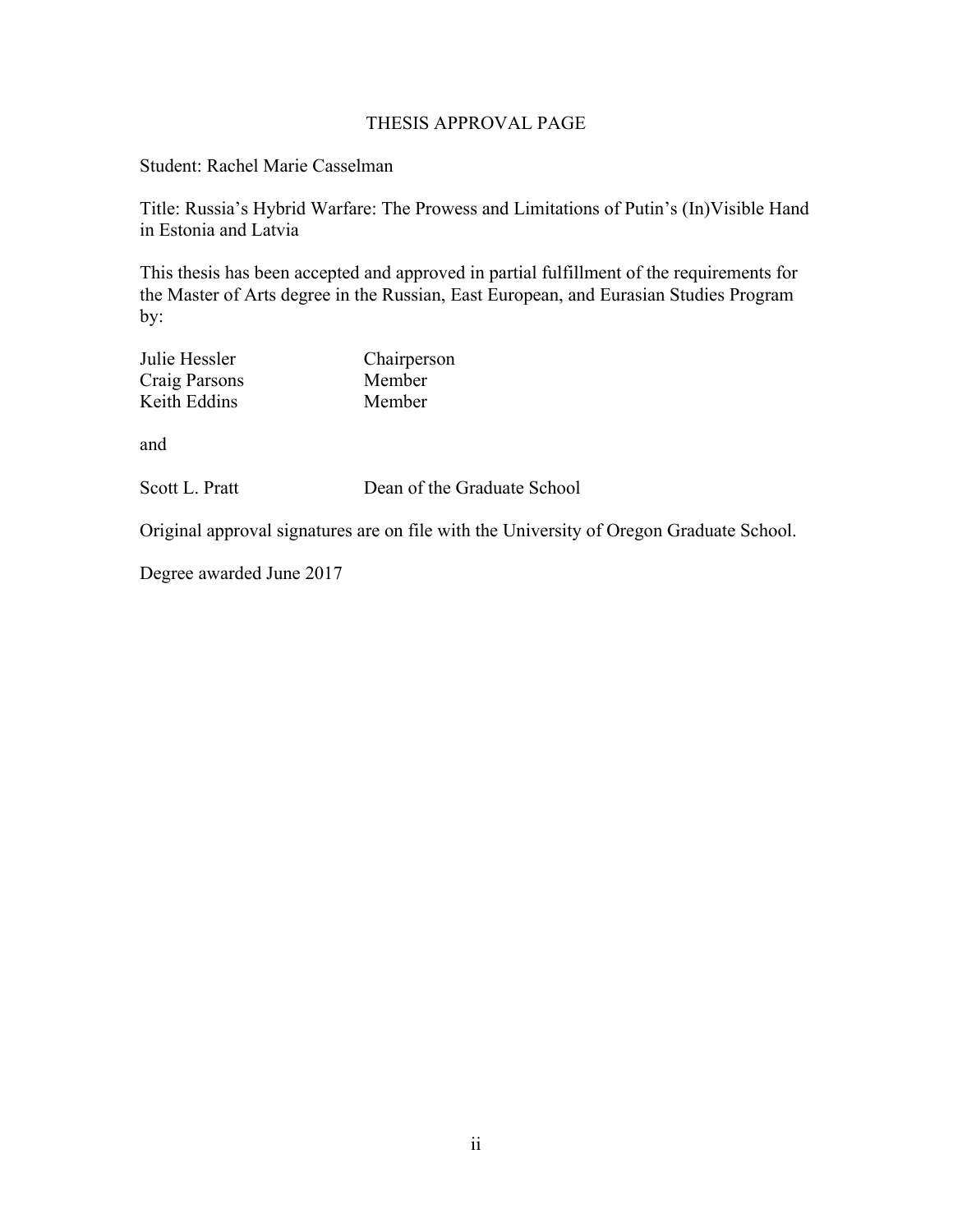© 2017 Rachel Marie Casselman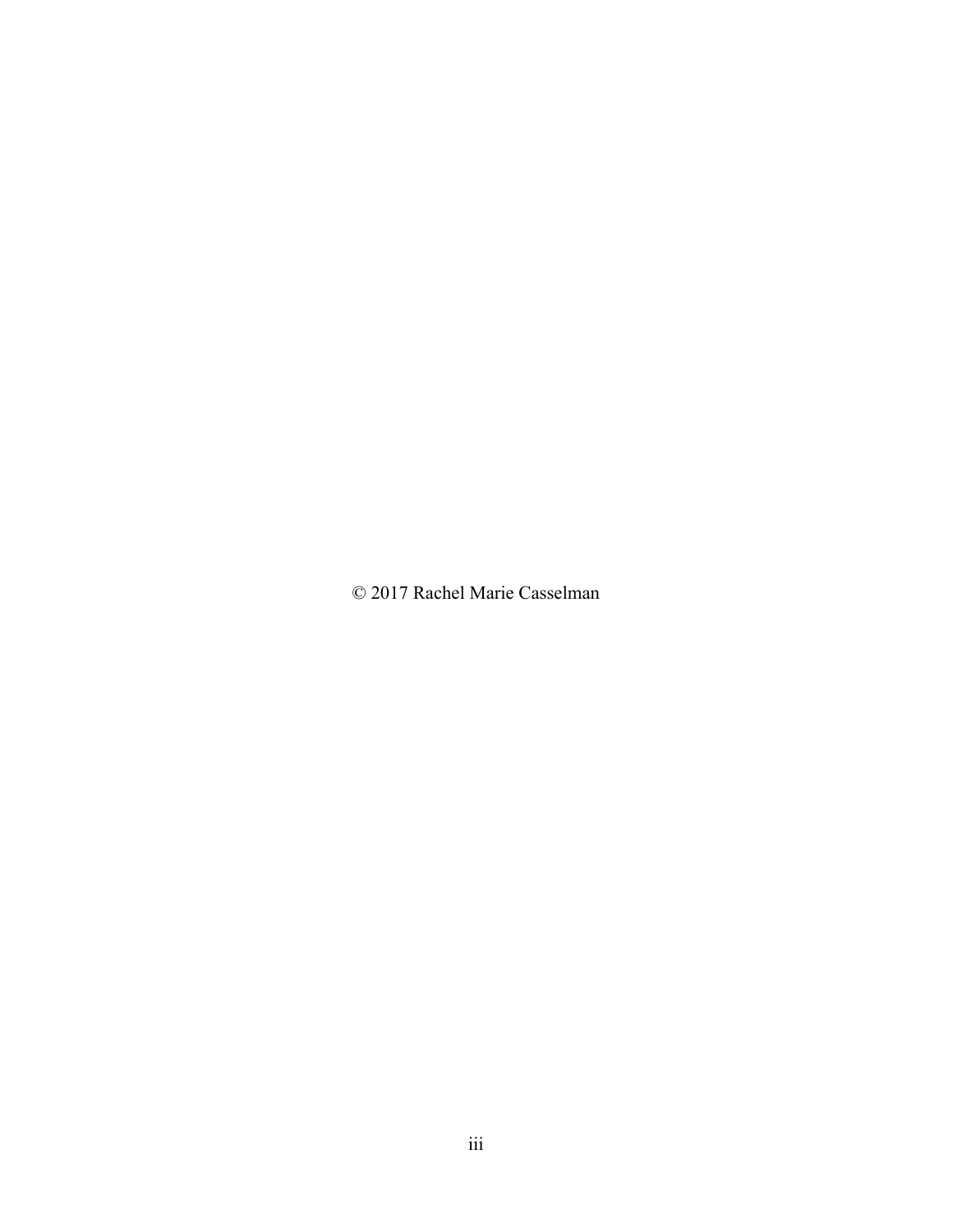#### THESIS ABRSTRACT

Rachel Marie Casselman

Master of Arts

Russian, East European, and Eurasian Studies Program

June 2017

Title: Russia's Hybrid Warfare: The Prowess and Limitations of Putin's (In)Visible Hand in Estonia and Latvia

Russia's recent increase in acts of aggression against bordering nations is concerning. After Russia's annexation of Ukraine's Crimean peninsula, many wondered if the world should anticipate a Baltic intervention. This paper seeks to analyze this question through a comparative study of Russia's recent interventions in Georgia and Ukraine, an analysis of the Estonian and Latvian Russian-speaking population, and an analysis of the NATO alliance's strengths and weaknesses in deterring a possible Russian threat. From my analysis, I conclude that a conventional Baltic intervention is unlikely. However, I also conclude that the NATO alliance is not prepared to counter nonconventional acts of aggression and that these tactics could become more common in international conflicts. Therefore, I also conclude that a non-conventional Baltic intervention from Russia is possible and, consequently, the alliance should re-examine its framework.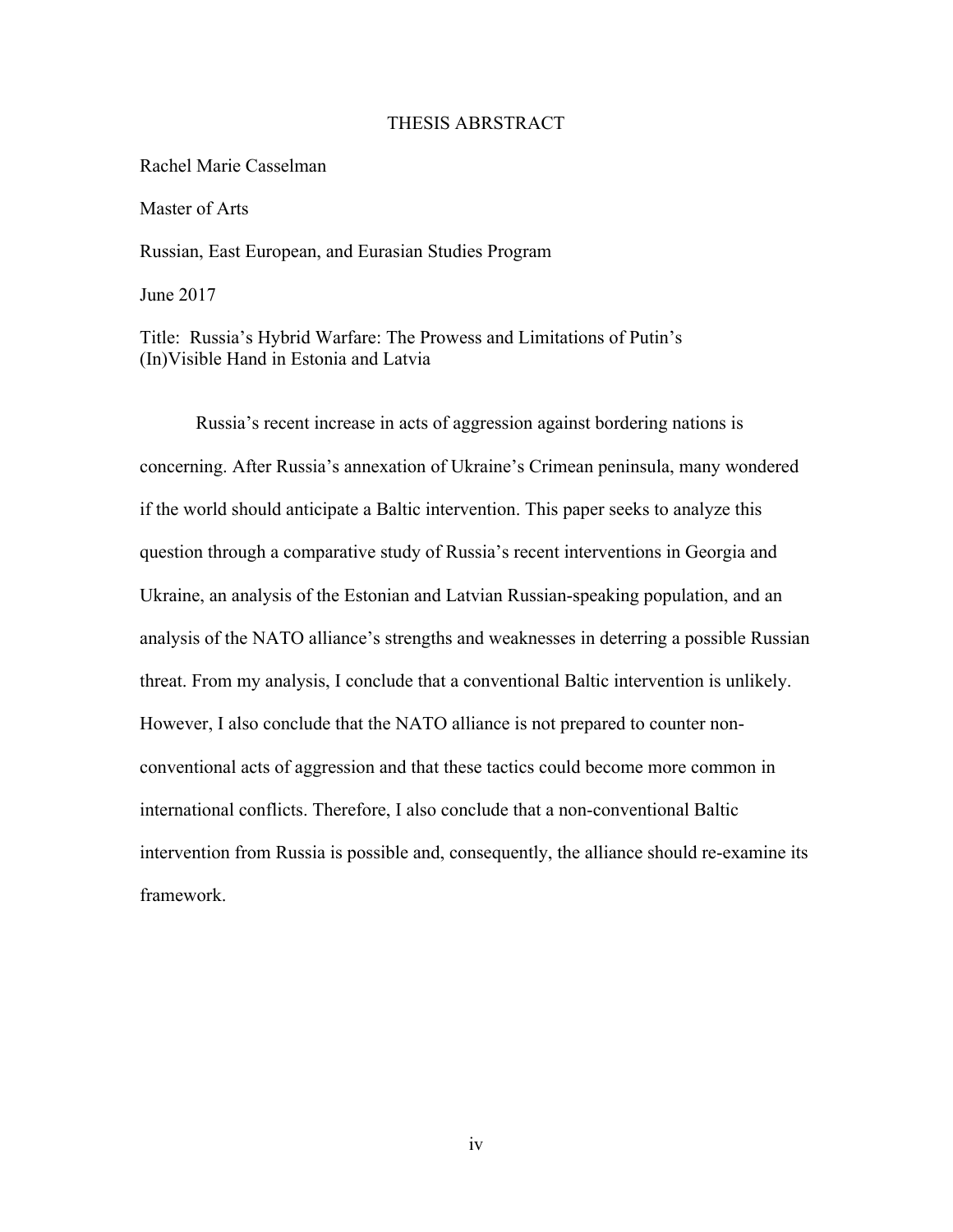## CURRICULUM VITAE

## NAME OF AUTHOR: Rachel Marie Casselman

## GRADUATE AND UNDERGRADUATE SCHOOLS ATTENDED:

University of Oregon, Eugene, OR The University of California, Los Angeles, Los Angeles, CA

## DEGREES AWARDED:

Master of Arts, Russian, East European, and Eurasian Studies University of Oregon, June 2017 Bachelor of Arts, Russian Language and Literature, Minor, Political Science, The University of California, Los Angeles, June 2009

## AREAS OF SPECIAL INTEREST:

Russian Government and Diplomacy International Relations Human Rights

## PROFESSTIONAL EXPERIENCE

Russian Language Instructor, University of Oregon, 2015-2017

U.S. Department of State Summer Intern, Kyiv, Ukraine, 2016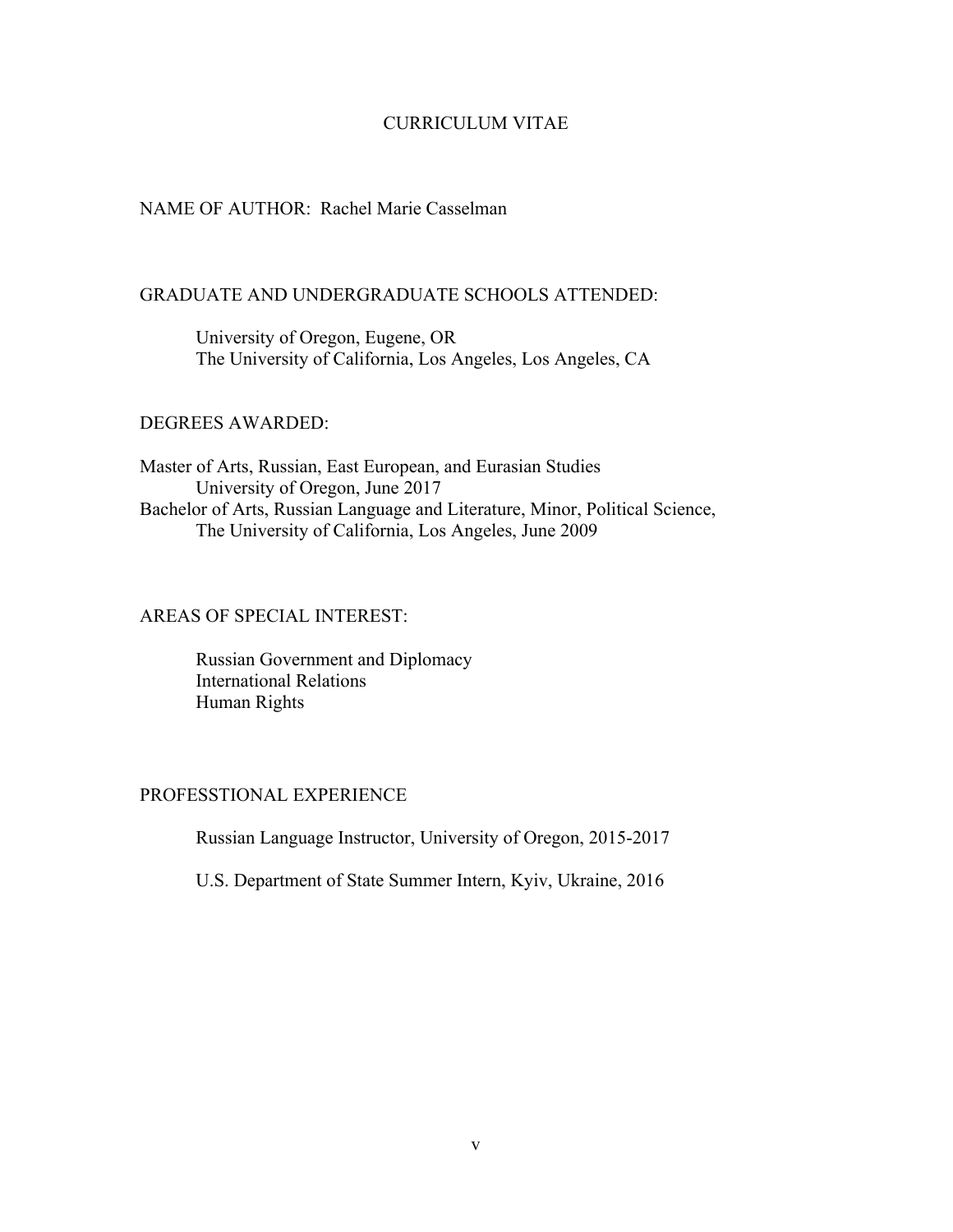## ACKNOWLEDGEMENTS

I would like to express my appreciation and gratitude to Professors Craig Parsons, Keith Eddins, and Julie Hessler for their support and guidance during my research for this manuscript. I have also greatly appreciated the support of many faculty members at the University of Oregon and would like thank everyone who welcomed me into their office.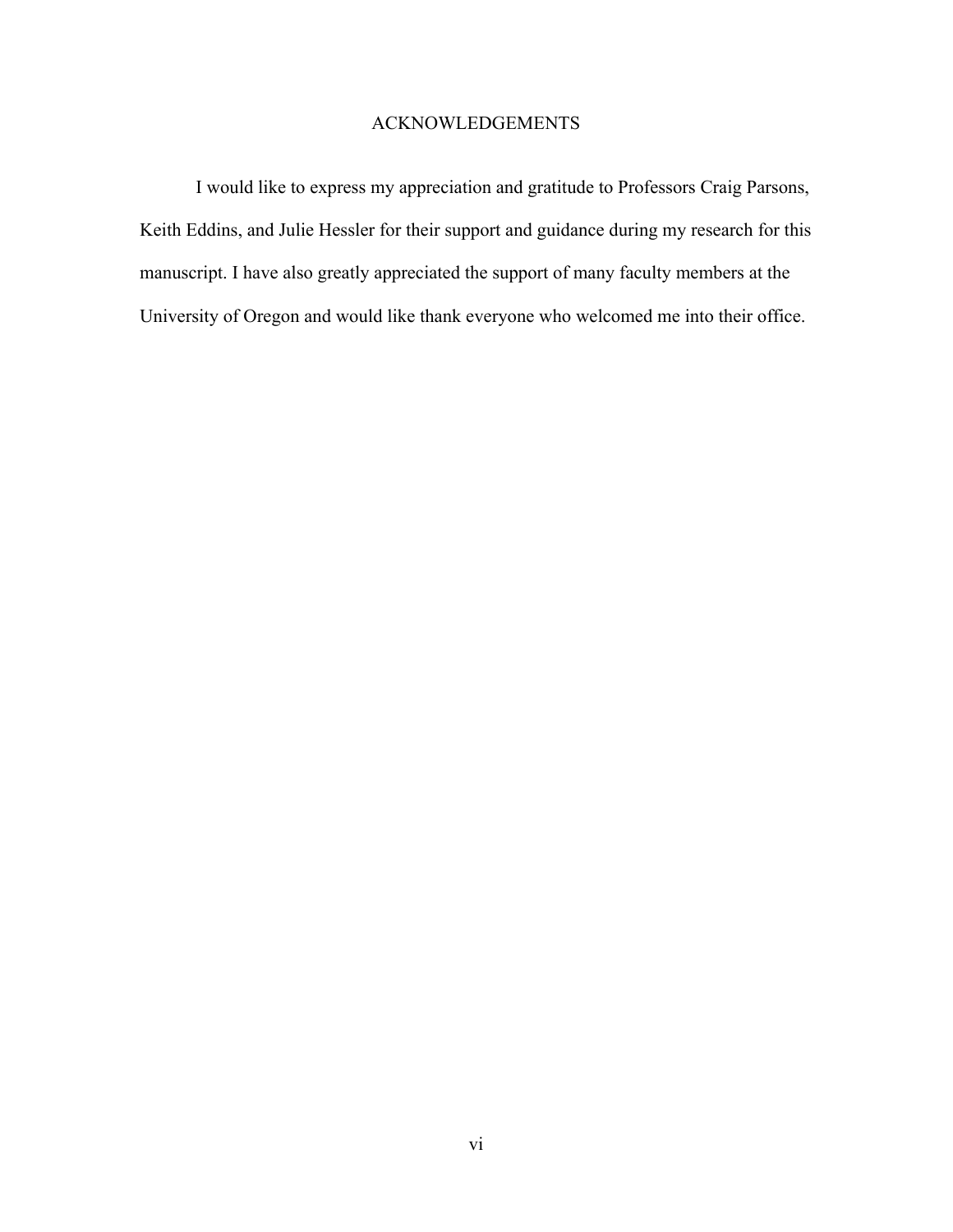## DEDICATION

This manuscript is dedicated to my family, who has always supported me during my adventures in Eastern Europe and my academic pursuits. I would also like to dedicate this manuscript to Peter Ward, my REEES colleague, for helping me navigate this incredible opportunity at the University of Oregon.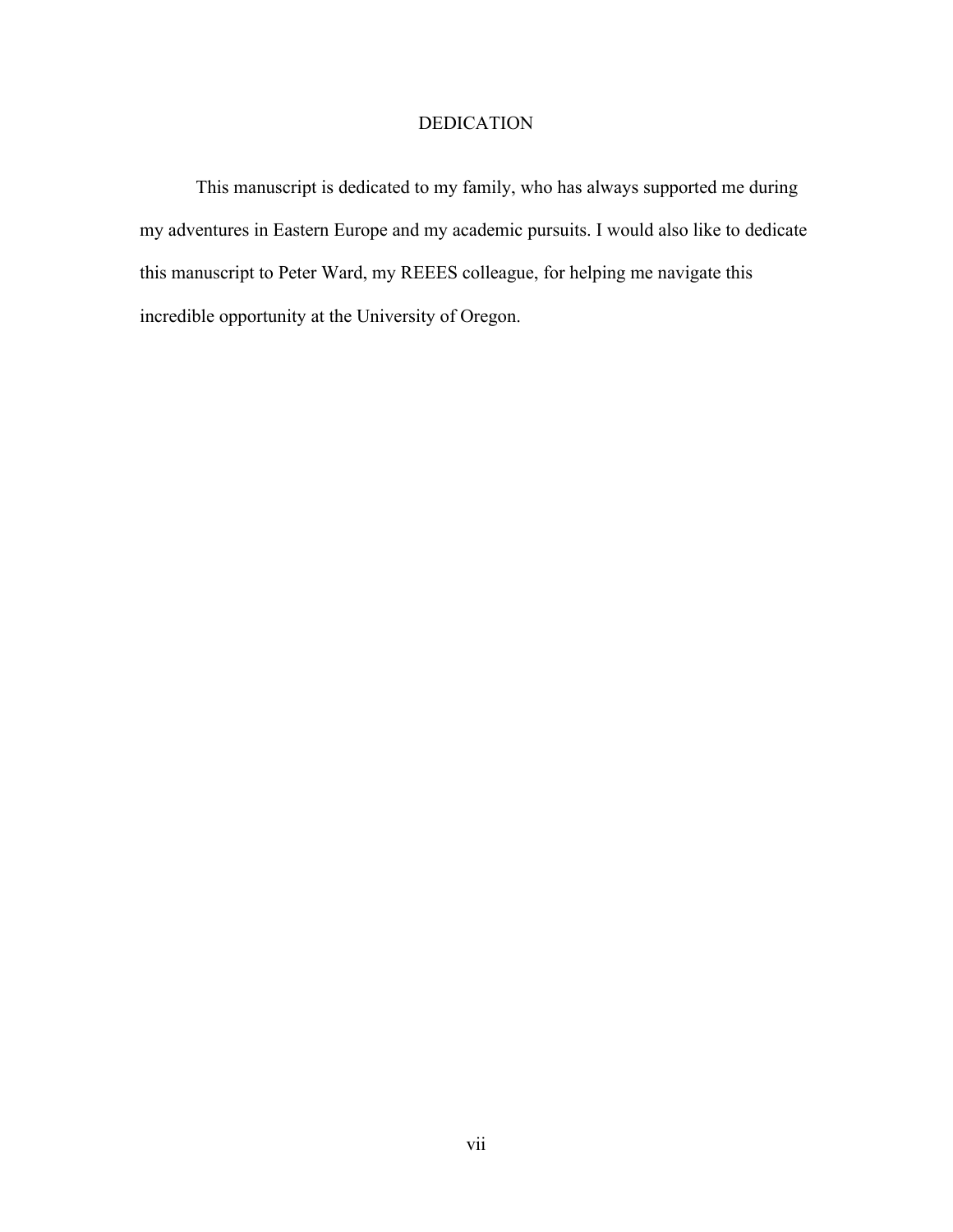| Chapter |                                                                |    |
|---------|----------------------------------------------------------------|----|
| Ι.      | A COMPARATIVE PERSPECTIVE ON RUSSIAN                           | 1  |
|         | Russia's Shocks the World with Georgian Intervention           | 2  |
|         |                                                                | 4  |
|         | Aspects of Russian Intervention: Similarities and Developments | 8  |
|         |                                                                | 9  |
|         |                                                                | 10 |
|         | The Window of Opportunity: Russia's Compatriot                 | 13 |
|         | Russia's Evolving War Strategy for a New Generation            | 16 |
|         |                                                                |    |
| II.     | COULD THE BALTICS BE RUSSIA'S NEXT TARGET                      | 20 |
|         | Russian Speakers in the Baltics: The Window of Opportunity     | 21 |
|         |                                                                | 26 |
|         | Factor 1: The Quality of Life in Minority Communities.         | 27 |
|         |                                                                | 35 |
|         |                                                                |    |
| Ш.      | THE CONVENTIONAL STRENGTHS AND NON-CONVENTIONAL                | 41 |
|         |                                                                | 43 |
|         | The Conventional Strengths and Weaknesses of NATO              | 46 |
|         |                                                                | 47 |

# TABLE OF CONTENTS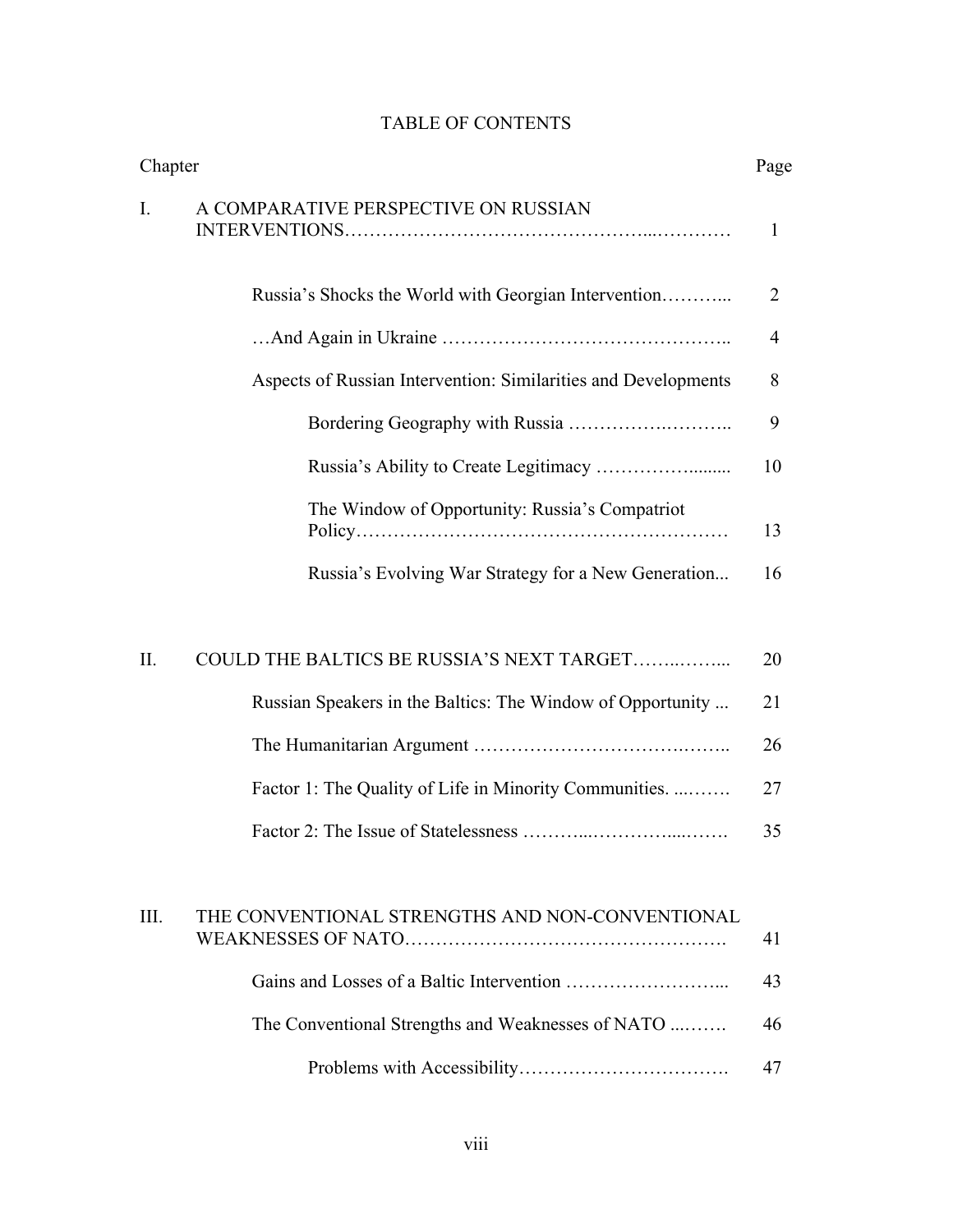## Chapter Page

|      |                                               | 49 |
|------|-----------------------------------------------|----|
|      |                                               | 51 |
|      |                                               | 51 |
|      |                                               | 53 |
|      | Limited Involvement and Plausible Deniability | 56 |
| IV - | CONCLUDING REMARKS AND OBSERVATIONS           | 61 |
|      |                                               | 65 |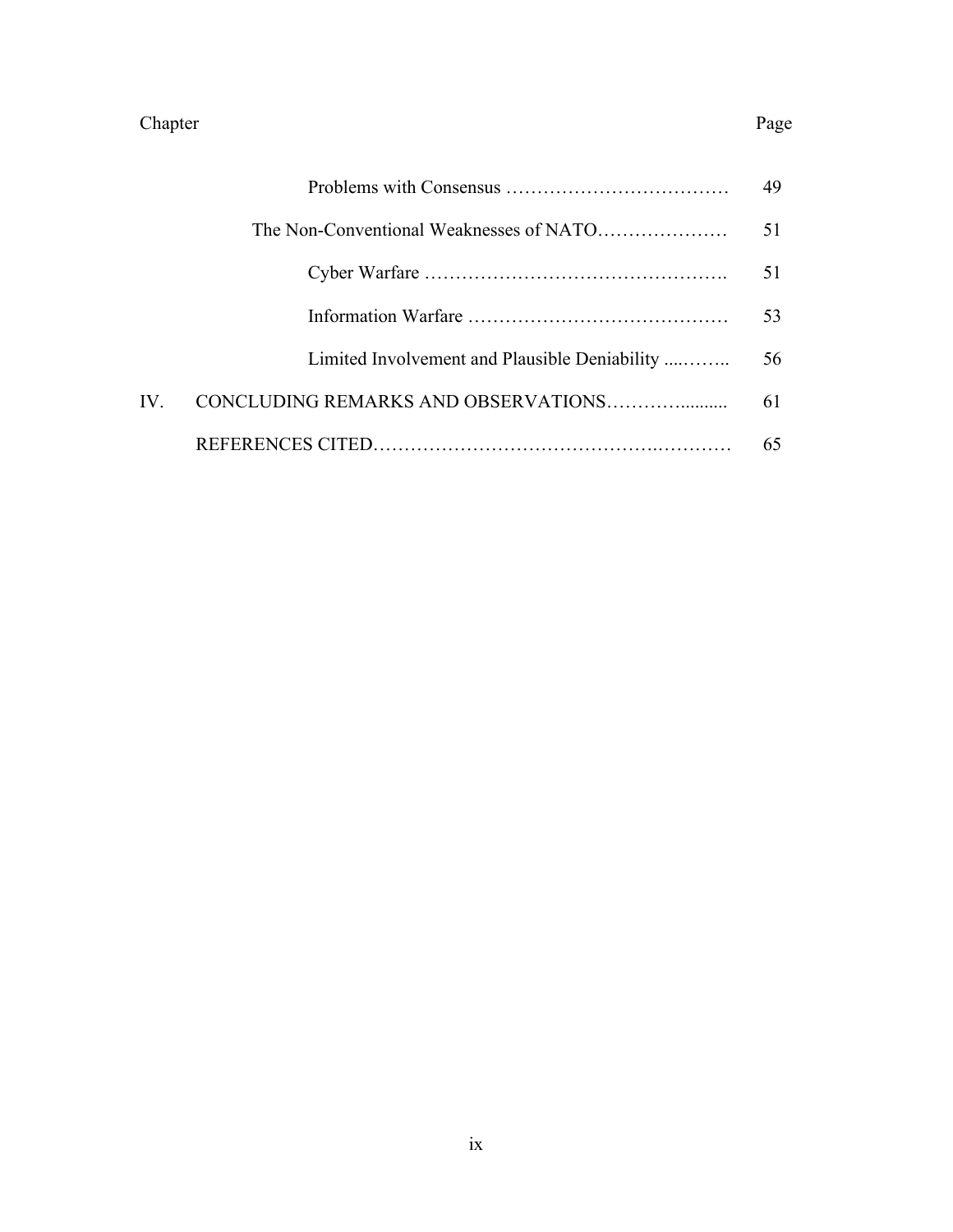#### **CHAPTER I**

#### **A COMPARATIVE PERSPECTIVE ON RUSSIAN INTERVENTIONS**

Russia's recent acts of aggression in bordering states warrant some concern, particularly regarding the Baltic states. Though the likelihood of Russia engaging in conventional warfare with Estonia or Latvia is slim because of NATO membership, perhaps it should not be overlooked. The aim of this study is to analyze Russia's recent interventions in Georgia and Ukraine to determine key similarities and differences that might indicate a future action in the Baltic countries of Estonia and Latvia.

In this chapter, I start with a brief description of the events in Georgia and Ukraine, followed by a discussion of the similarities that I view are most relevant in determining a Russian intervention in the future: bordering geography, Russia's use of international texts for justification, and the presence of a "window of opportunity" with an allegedly discriminated compatriot population. I also discuss a significant difference between the two conflicts, which is Russia's evolving capability of engaging in new generation warfare tactics. In the next chapter, I use statistics from Estonia and Latvia to assess whether Russia could build a similar argument to intervene in the name of humanitarian goals. Statistics show that Russian-speaking communities in both countries experience higher unemployment and at-risk poverty rates. Furthermore, Russia's allegations that these governments are ignoring or exacerbating this problem of inequality seems valid. Next, I discuss aspects of the NATO alliance that may not be prepared to confront a conventional or non-conventional Russian threat in the Baltics. I conclude with some final remarks and observations.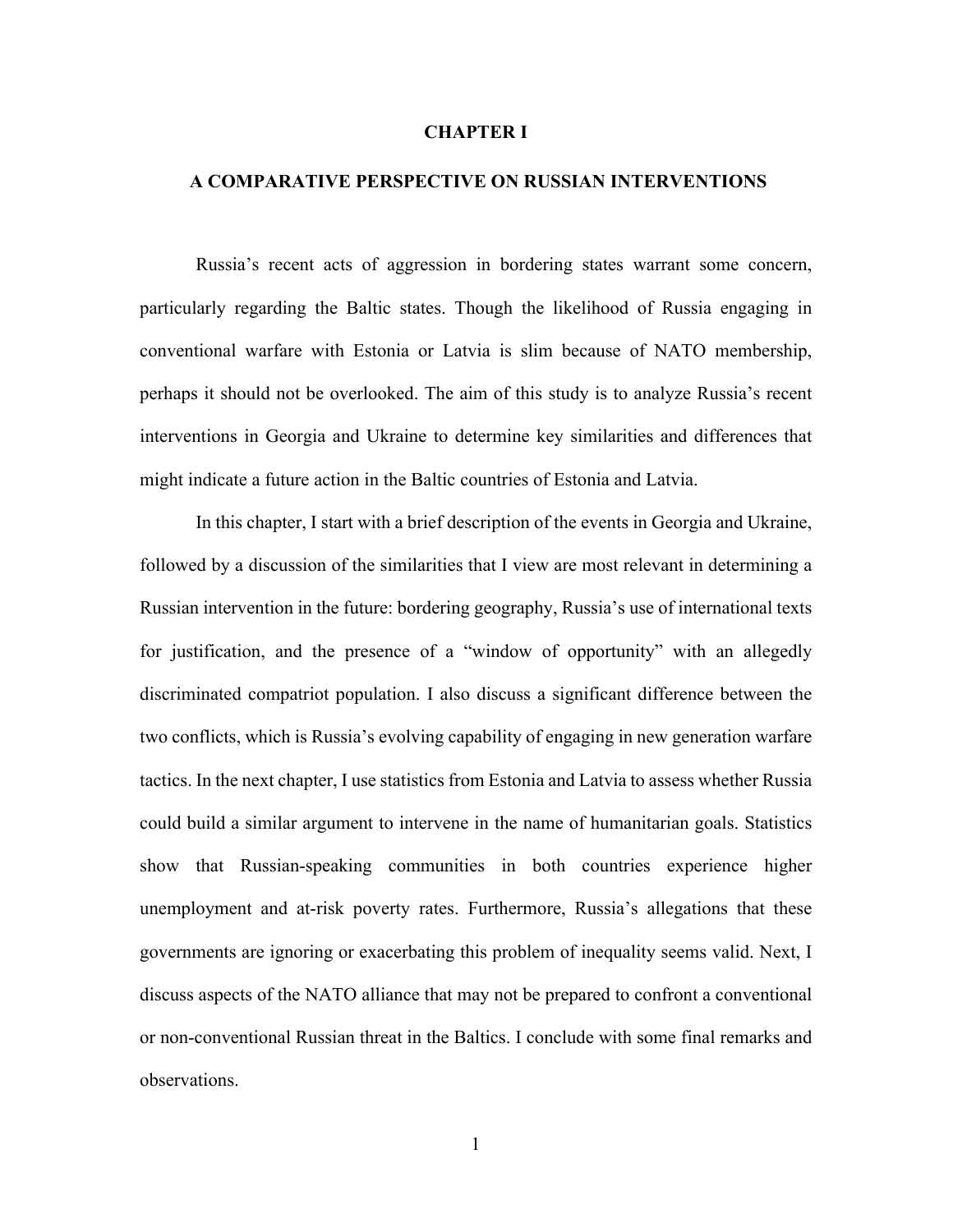#### *Russia's Shocks the World with Georgian Intervention*

 After Georgia's independence and the dissolution of the Soviet Union, the government in Tbilisi faced political challenges from two regions, South Ossetia and Abkhazia, regarding political status. South Ossetia felt Tbilisi's economic policies disadvantaged South Ossetians and Abkhazia wanted to its autonomy reinstated, which the Soviets abolished in  $1931$ .<sup>1</sup> Conflict with the government eventually spurred the outbreak of two civil wars; one with South Ossetia from 1991-1992 and the other with Abkhazia from 1992-1993.<sup>2</sup> Russia, worried about instability spilling over into its territory, helped broker a cease-fire agreement for each conflict with the Sochi Agreement.<sup>3</sup> The agreement permitted around 1,100 Russian peacekeepers to be stationed in both regions to ensure continued peace. 4

Tensions between these two regions and Tbilisi remained high, with South Ossetia even declaring its "independence" from Georgia after a referendum in 2006.<sup>5</sup> During the summer of 2008, violence sparked again between South Ossetia and the Georgian government after a bomb killed a South Ossetian police chief. <sup>6</sup> On August 7th, Georgian president Mikheil Saakashvili declared a unilateral ceasefire on the Georgian side, urging

 $<sup>5</sup>$  Ibid.</sup>

 $6$  Ibid.: 4.

<sup>&</sup>lt;sup>1</sup> Souleimanov, Emil. Understanding Ethnopolitical Conflict : Karabakh, South Ossetia, and Abkhazia Wars Reconsidered. Houndmills, Basingstoke, Hampshire: Palgrave Macmillan, 2013. Print. Rethinking Peace and Conflict Studies. 130-131.

<sup>2</sup> Ibid.; 147-148.

 $3$  Ibid.

<sup>&</sup>lt;sup>4</sup>Nichol, Jim. "Russia-Georgia Conflict in August 2008: Context and Implications for U.S. Interests". *Congressional Research Service.* March 3, 2009. https://fas.org/sgp/crs/row/RL34618.pdf. 3.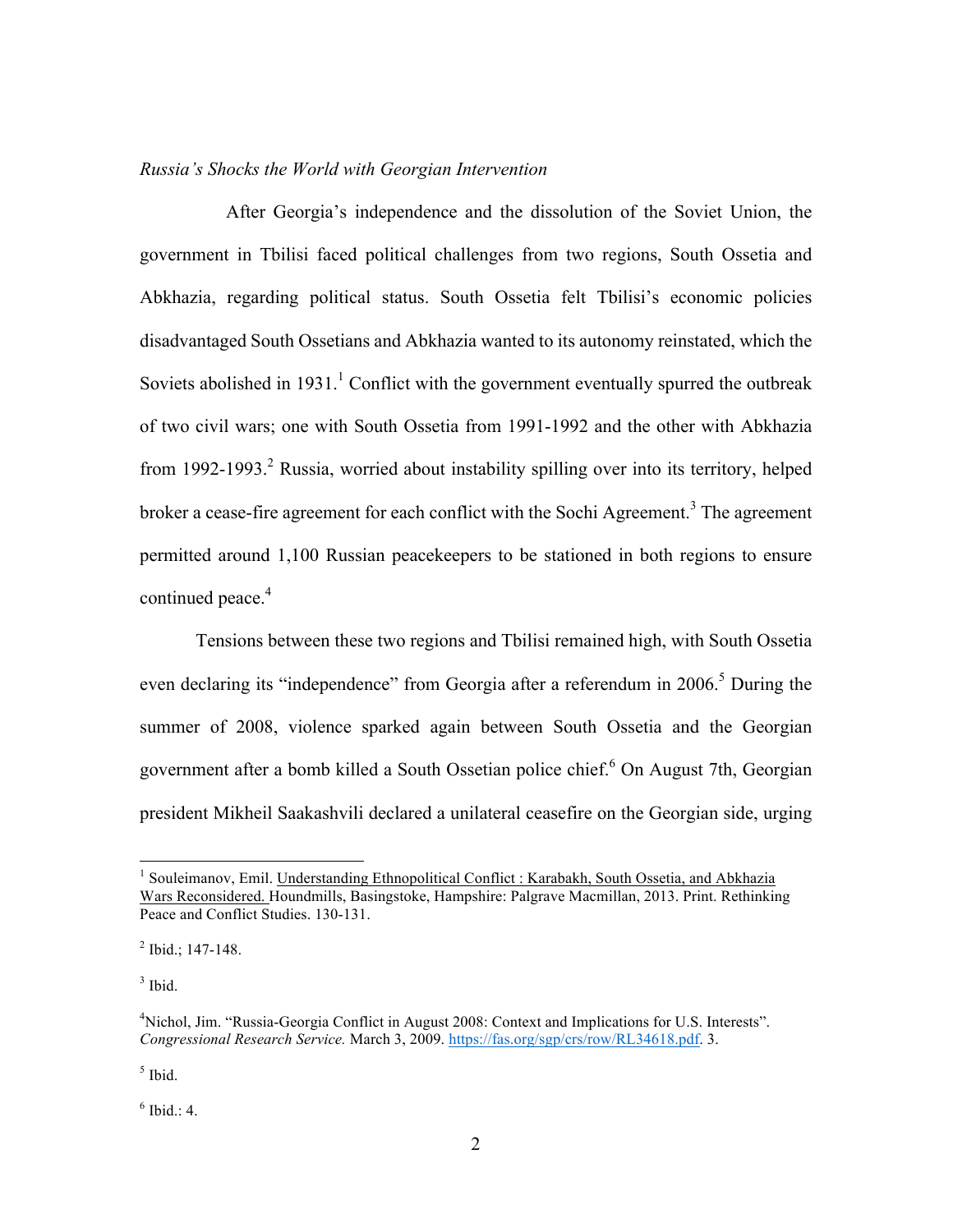the South Ossetian militias to do the same.<sup>7</sup> According to Saakashvili, the Ossetian militias continued shelling Georgian villages, forcing him to order an attack on Tskhinvali with the goal of restoring order to the area.<sup>8</sup> However, several Russian peacekeepers died as a result of Georgia's attack.<sup>9</sup>

In response, Russia entered Georgia on August 8th, fighting alongside South Ossetian militias.<sup>10</sup> Shortly thereafter, violence also erupted in Abkhazia.<sup>11</sup> August 10 statements from U.N. officials reported aerial bombings targeting Georgian troops in the Kodri Valley and increased movement of Abkhazian militia forces.<sup>12</sup> Fighting continued to escalate as Russian and Abkhazian forces advanced towards the Abkahzian and Georgian border, causing Georgians in the Kodri Valley to flee.<sup>13</sup>

Only five days after the beginning of the conflict, France helped broker a peace plan. In the agreement Georgia, South Ossetia and Abkhazia were labeled as "parties to the conflict," while France, on behalf of the EU, and Russia were labeled "mediators".<sup>14</sup> The agreement called for a ceasefire of hostilities, access to humanitarian aide, a withdrawal of Russian combat troops, and a retreat of Russian "peacekeepers" to pre-conflict numbers

 $\overline{a}$ 

 $11$  Ibid.

 $12$  Ibid  $\cdot$  6.

 $13$  Ibid.

<sup>14</sup> Ibid.: 7-8.

 $^7$  Ibid.: 5.

 $8$  Ibid.

 $9$  Ibid.: 3-6.

<sup>10</sup> "2008 Georgia Russia Conflict Fast Facts". *CNN News.* March 26, 2017. http://www.cnn.com/2014/03/13/world/europe/2008-georgia-russia-conflict/.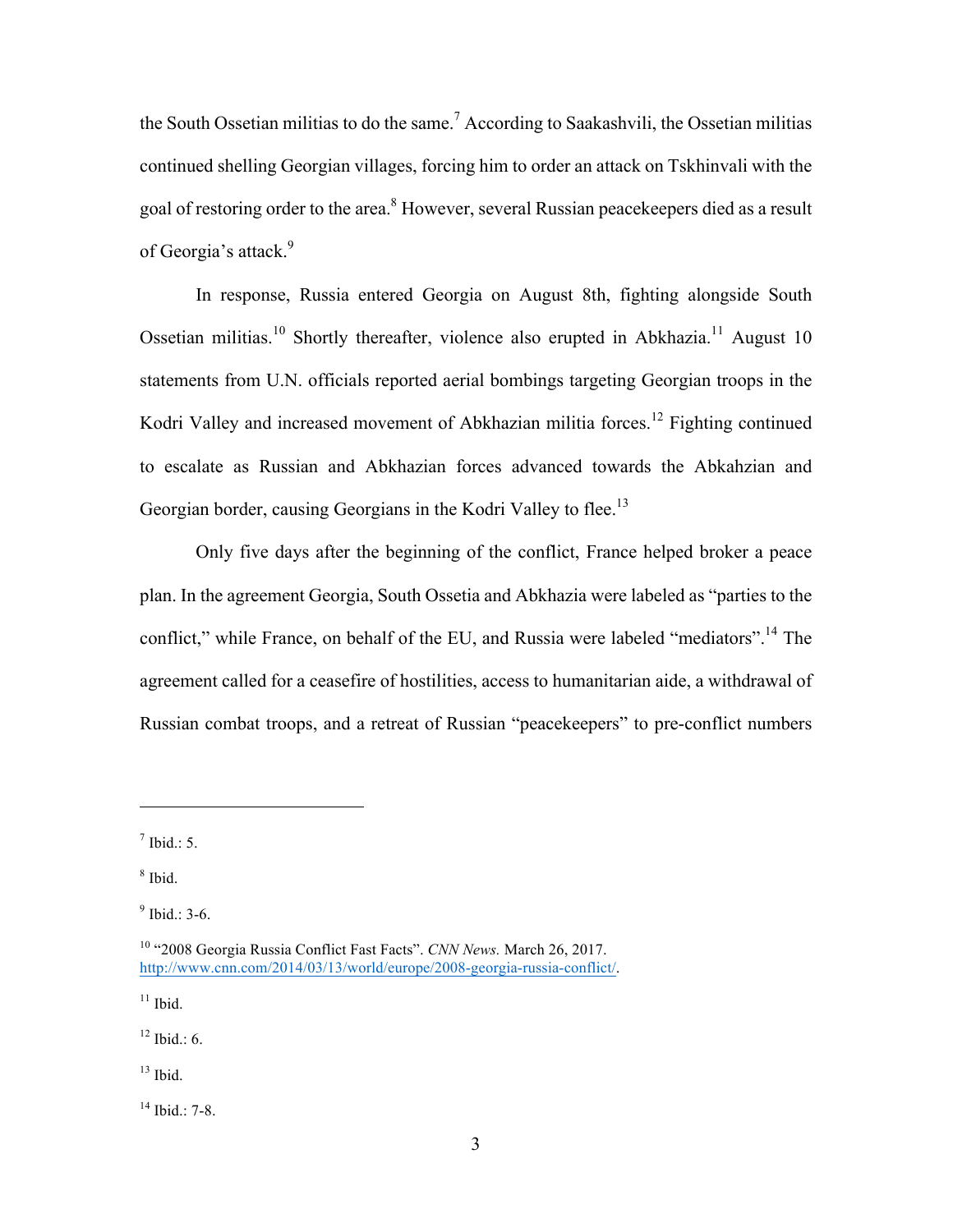within the areas designated in the Sochi Agreement.<sup>15</sup> Any specific mention of Georgia's territorial integrity, however, was not included. <sup>16</sup> On August 26, Russian President Dmitry Medvedev signed decrees officially recognizing the independence of South Ossetia and Abkhazia, which he stated was in response to the will of the people and right to selfdetermination. <sup>17</sup> However under international law, Abkhazia and South Ossetia are still considered regions of Georgia.<sup>18</sup> South Ossetia and Abkhazia continue to endure a frozen conflict.

## *…and Again in Ukraine*

Russia shocked the world again when entering Ukraine after months of political protests. In 2012, the EU started negotiating the Eastern Partnership Agreement with former Soviet states with the goal of promoting economic stability through EU sponsored reforms and enhanced bilateral and multilateral cooperation with Armenia, Belarus, Georgia, Moldova, and Ukraine.<sup>19</sup> Economist hoped lowering trade barriers would stimulate Ukraine's economy, which was suffering more in comparison to other central and eastern European countries after its transition to a market economy.<sup>20</sup> When Ukrainian

 $15$  Ibid.

 $16$  Ibid.

<sup>&</sup>lt;sup>17</sup> Organization for Security and Co-operation in Europe (OSCE). "Address by the President of the Russian Federation." *President of Russia.* August 26, 2008. Web.

<sup>18</sup> "Statement by the President of Georgia Mikheil Saakashvili". *Ministry of Foreign Affairs of Georgia.*  August 26, 2008. Web.

 $19$  "The Third Eastern Partnership Summit in Vilnius". Lithuanian Presidency of the Council of the European Union 2013. December 2, 2013. http://www.eu2013.lt/en/vilnius-summit.

 $20$  Ibid.: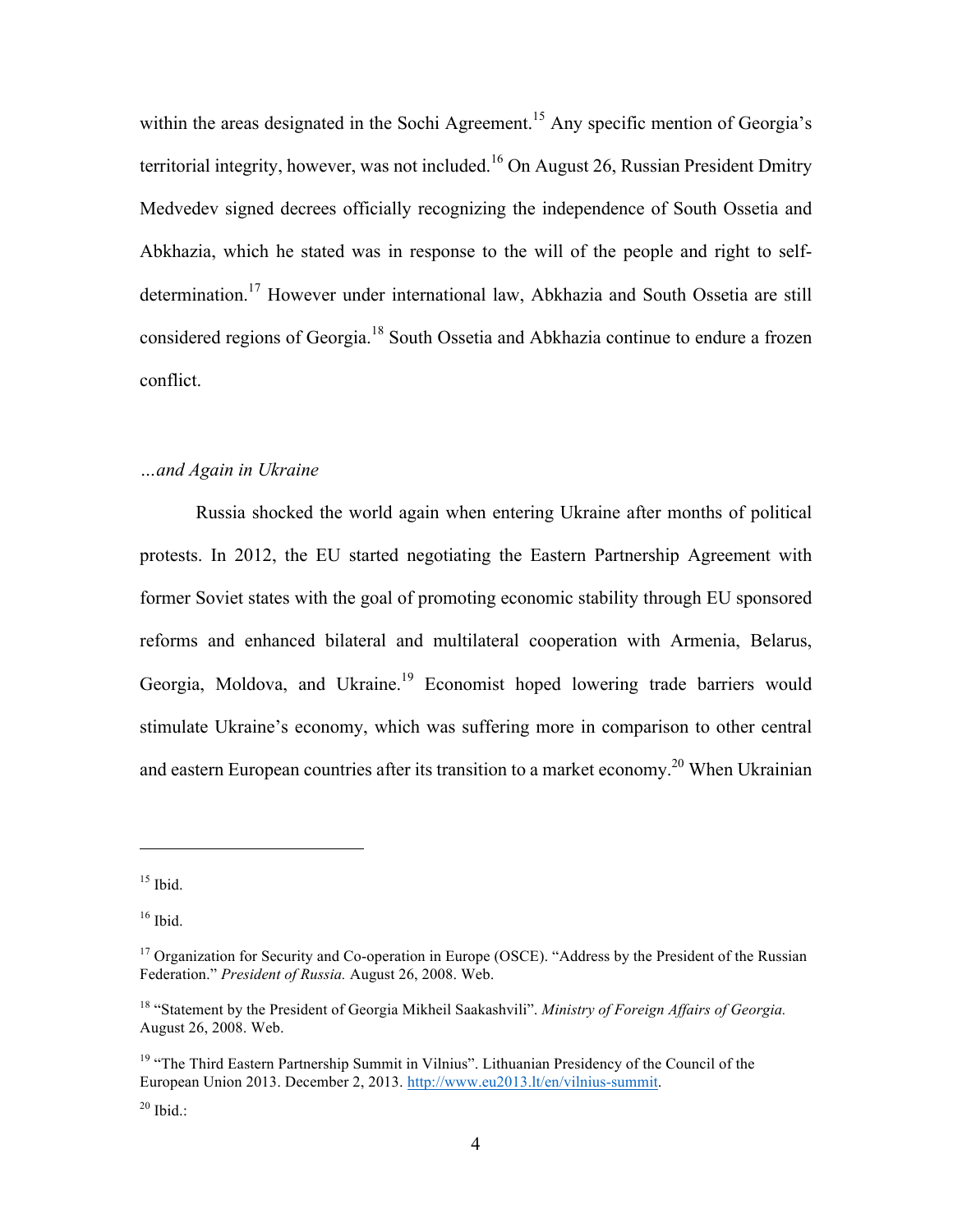president Victor Yanukovych took office in 2010, man thought the Russian-leaning president still planned to sign the trade agreement.

Expectations changed, however, in November 2013. A few weeks before Ukraine was expected to sign the agreement at the Vilnius Summit, Yanukovych released a decree officially suspending Ukraine's negotiations on the Partnership Agreement.<sup>21</sup> According to the Ukrainian government, the suspension of the EU Partnership Agreement was in consideration of the country's "national interests," whose partnership with the West could bring severe repercussions from its biggest trading partner, Russia.<sup>22</sup> Instead of the EU trade agreement, Yanukovych signed a deal with Putin, in which Russia committed to buy 15 billion dollars of Ukrainian bonds and lowered the price of gas for Ukraine by 30% until 2019.<sup>23</sup> Although this agreement gave Ukraine quick and direct access to investment for development, it also kept Ukraine under the Kremlin's "sphere of influence" and the West out.

After the gas deal with Russia, protests in Kyiv escalated, leading to the dissolution of Yanukovych's government and the president's loss of power. In a final attempt to bring back stability and security to Ukraine, President Yanukovych signed a peace agreement that decreased the presidential powers, guaranteed constitutional reform by September

<sup>&</sup>lt;sup>21</sup> Traynor, Ian, and Grytsenko, Oksana. "Ukraine Suspends Talks on EU Trade Pact as Putin Wins Tug of War". *The Guardian.* November 21, 2013. Web. https://www.theguardian.com/world/2013/nov/21/ukrainesuspends-preparations-eu-trade-pact.

 $22$  Ibid.

<sup>23</sup> Walker, Shaun. "Vladimir Putin Offers Ukraine Financial Incentives to Stick with Russia". *The Guardian.* December 18, 2013. https://www.theguardian.com/world/2013/dec/17/ukraine-russia-leaderstalks-kremlin-loan-deal.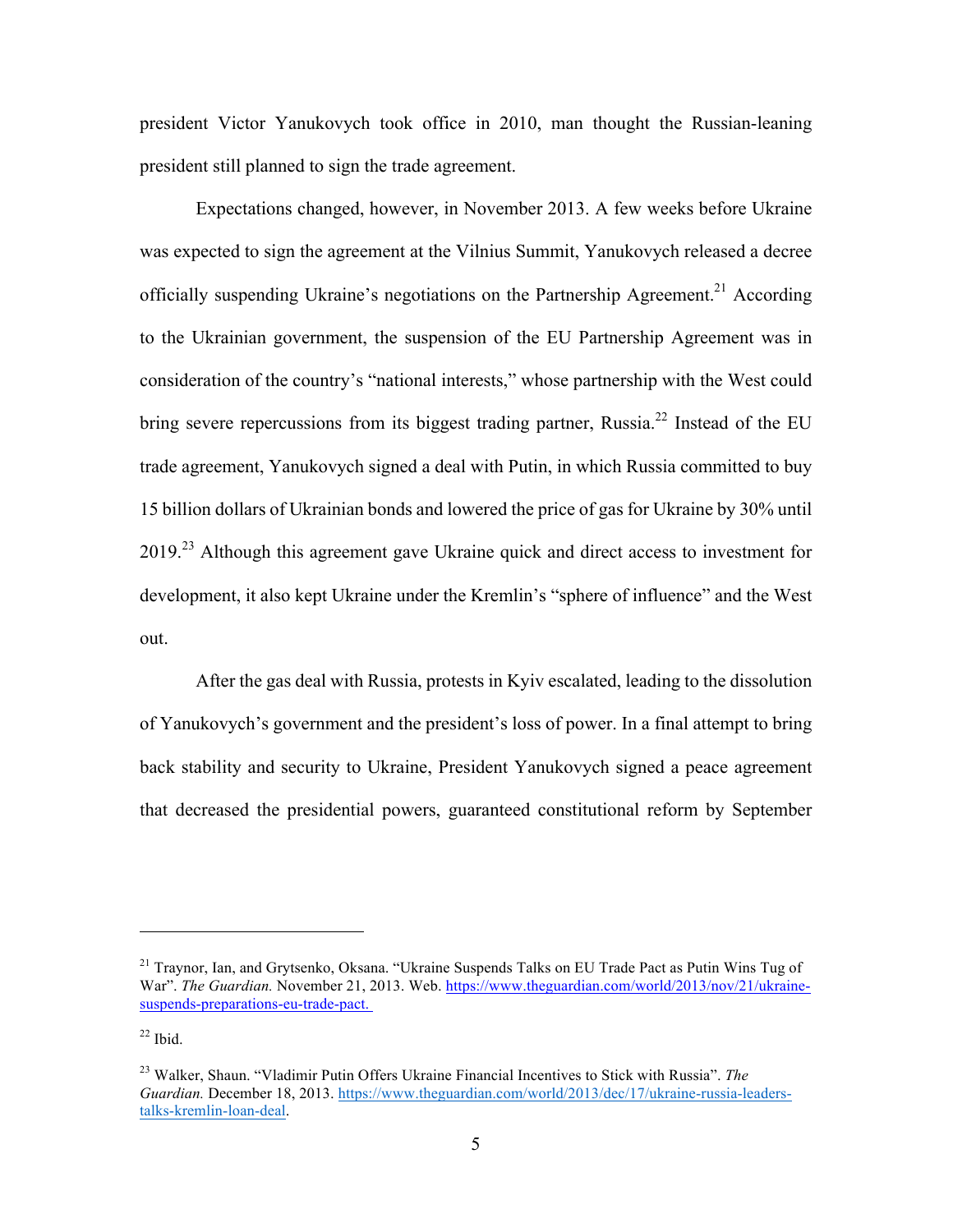2014, and promised new presidential elections by December  $2014<sup>24</sup>$  Immediately following the agreement, Yanukovych fled to Eastern Ukraine and then to Russia, claiming that he was escaping a political "coup" against him.<sup>25</sup> Shortly after Yanukovych fled the country, Russian troops entered Crimea to secure its military facilities, such as the Black Sea Fleet, and, allegedly, to protect the lives of Russian citizens in Crimea and give the peninsula the right to self-determination. <sup>26</sup> However, scholars like Daniel Treisman has noted that Putin had historically shown little interest in Crimean self-determination and views the nationalist threat to Crimea as "invented."<sup>27</sup> Unidentified soldiers, known as "little green men" stormed the Crimean parliament building, raising the Russian flag over the building.<sup>28</sup> When asked about the identity of these soldiers. Putin claimed they were Crimean "self-defense forces" who had independently acquired military gear and denied any allegations suggesting these individuals were connected with Russia.<sup>29</sup> After the storming of the Crimean parliament, the local government held a referendum, which

 $27$  Ibid.

 $29$  Ibid.:

 <sup>24</sup> Traynor, Ian. "Ukraine Opposition Leader Sign Deal with Government". *The Guardian. https://www.theguardian.com/world/2014/feb/21/ukraine-president-says-deal-has-been-reachedopposition-bloodshed.* 

 $25$  Edward, Anna. "Moment Suspected Ukrainian Sniper was Dragged by the Hair and Beaten by Anti-Government Protesters as President Reportedly Flees Capital". *Daily Mail.* February 22, 2014. Web. http://www.dailymail.co.uk/news/article-2565394/Ukrainian-protesters-claim-control-capital.html; Englund, Will. "Ukraine's ousted president surfaces in Russia, says he is still head of state". *The Washington Post.* February 27, 2014. Web. https://www.washingtonpost.com/world/gunmens-seizure-ofparliament-building-stokes-tensions-in-ukraines-crimea/2014/02/27/2539871c-9f83-11e3-9ba6- 800d1192d08b\_story.html?utm\_term=.6c2a613b95aa.

<sup>26</sup> Treisman, Daniel. "Why Putin Took Crimea". *Foreign Policy Online.* May/June 2016. https://www.foreignaffairs.com/articles/ukraine/2016-04-18/why-putin-took-crimea.

<sup>28</sup> Shevchenko, Vitaly. "'Little Green Men' of 'Russian Invaders?'". *BBC News.* March 11, 2014. http://www.bbc.com/news/world-europe-26532154.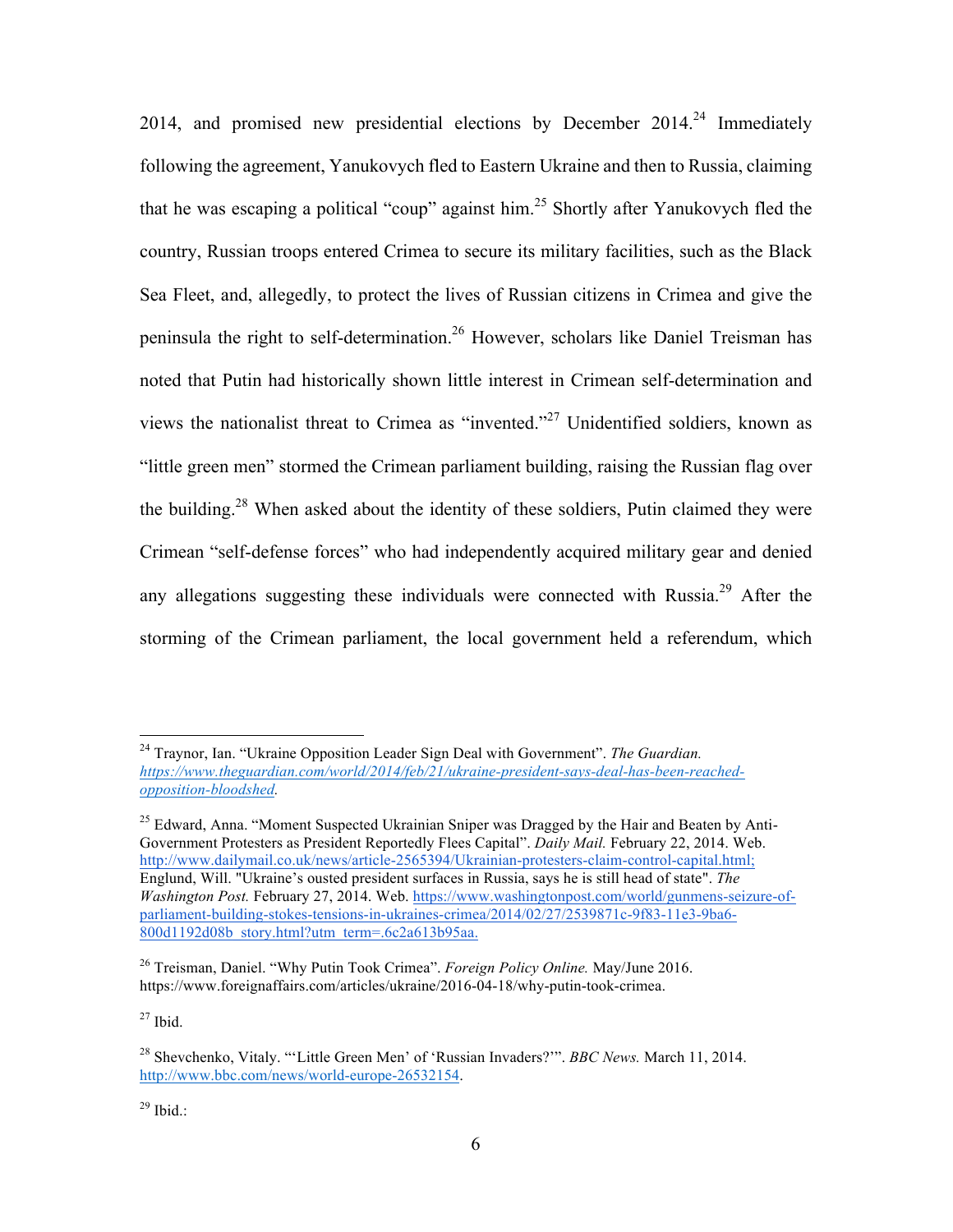reported 95% of voters supported seceding from Ukraine to join Russia.<sup>30</sup> Europe declared the statement illegal and did not recognize the results. $31$ 

The conflict in Ukraine continued to escalate in April, when protestors against the new government in Kyiv occupied government buildings in eastern Ukraine and declared the "Luhansk People's Republic" (LPR) and the "Donetsk People's Republic" (DNR).<sup>32</sup> As in Crimea, these cities also held referendums where a majority of voters were in favor of seceding from Ukraine.<sup>33</sup> However, unlike Crimea, these referendums asked about autonomy and special status instead of joining Russia. <sup>34</sup> Ukraine, the United States, the European Union, and Russia did not recognize the referendums.<sup>35</sup>

Since the referendum, fighting has continued in the region, with separatist forces fighting against the Ukrainian army. Though there were two peace agreement attempts, the region continues to be in conflict with the Ukrainian government and Ukrainian Army, with no resolution in the near future.<sup>36</sup> There is controversy over how the separatist forces are seemingly so well prepared to fight the Ukrainian army. Media sources and a European

 $\overline{a}$ 

 $34$  Ibid.

<sup>30</sup> Morris, Chris. "Crimea Referendum: Voters 'Back Russia Union'". *BBC.* March 16, 2014. Web. http://www.bbc.com/news/world-europe-26606097.

 $31$  Ibid.

<sup>32</sup> Rosenberg, Steve. "Ukraine Crisis: Protesters Declare Donetsk 'Republic'". *BBC.* April 7, 2014. Web. http://www.bbc.com/news/world-europe-26919928.

<sup>&</sup>lt;sup>33</sup> Amos, Grytsenko and Walker. "Ukraine: Pro-Russia Separatists Set for Victory in Eastern Region Referendum". *The Guardian.* May 12, 2014. Web. https://www.theguardian.com/world/2014/may/11/eastern-ukraine-referendum-donetsk-luhansk.

<sup>35</sup> MacFarquhar, Neil . "Russia Keeps Its Distance After Ukraine Secession Referendums". *The New York Times*. May 12, 2014. Web. https://www.nytimes.com/2014/05/13/world/europe/ukraine.html? $r=1$ .

<sup>36</sup> Miller, Christopher. "Everyone Seems to Have A Peace Plan for Ukraine". *Radio Free Europe.* February 23, 2017. Web. https://www.rferl.org/a/ukraine-russia-peace-plans-fighting-yanukovych-artemenkokilimnik/28327624.html.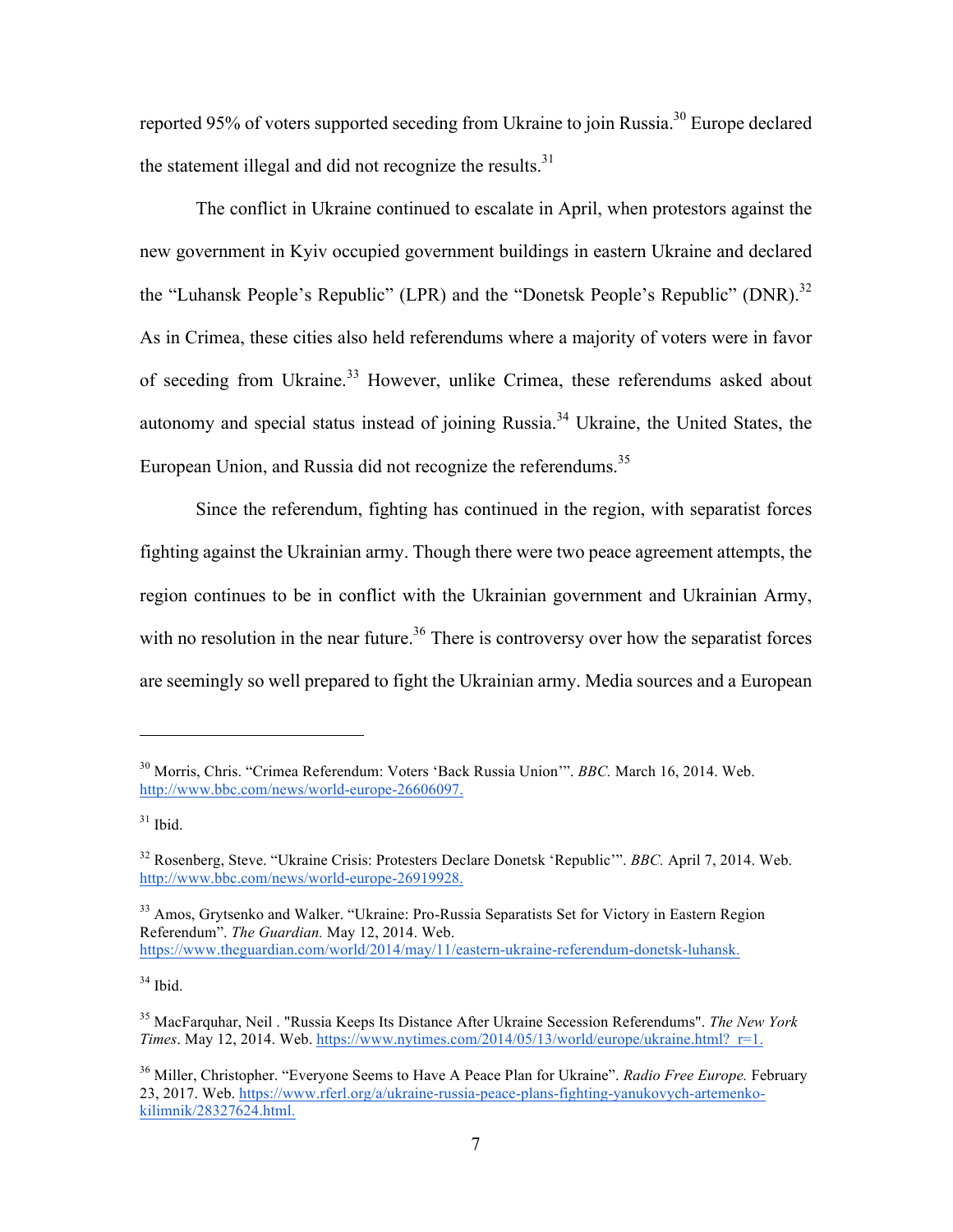Court decision have claimed that Russia provides assistance, such as equipment and personnel, to the separatist forces, prolonging a resolution.<sup>37</sup> Denying these allegations, the Kremlin claims that the separatists acquired their weapons from local warehouses and not from the Russian government.<sup>38</sup> Much like the Georgia conflict, Ukraine is left with a frozen conflict, which continues decreasing the country's security and stability.

#### **Aspects of Russian Intervention: Similarities and Developments**

In many ways, Russia's actions in Georgia and Ukraine were similar in terms of geography, Russia's use of international agreements to justify its actions, and the presence of Russian "compatriots," individuals with some Russian connection. However, a unique feature of Russia's actions in Ukraine has been the Kremlin's continued denial of backing separatists forces in the eastern Donbas region. This difference represents Russia's evolving warfare strategy and, possibly, an increase in Putin's risk assessment in his decision-making analysis. The following similarities and differences might shed light onto how Russia views intervention tactics, which would be useful when analyzing the possibility of a future Baltic intervention.

<sup>&</sup>lt;sup>37</sup> One example can be found at: Grove, Thomas and Warren Strobel. "Special Report: Where Ukraine's Separatists get their Weapons". *Reuters Online.* July 29, 2014. http://www.reuters.com/article/us-ukrainecrisis-arms-specialreport-idUSKBN0FY0UA20140729.; "The General Court upholds the freezing of funds of the Russian company Almaz Antey". *General Court of the European Union Press Release.* January 25, 2017. https://curia.europa.eu/jcms/upload/docs/application/pdf/2017-01/cp170006en.pdf.

<sup>&</sup>lt;sup>38</sup> Grove, Thomas and Strobel, Warren.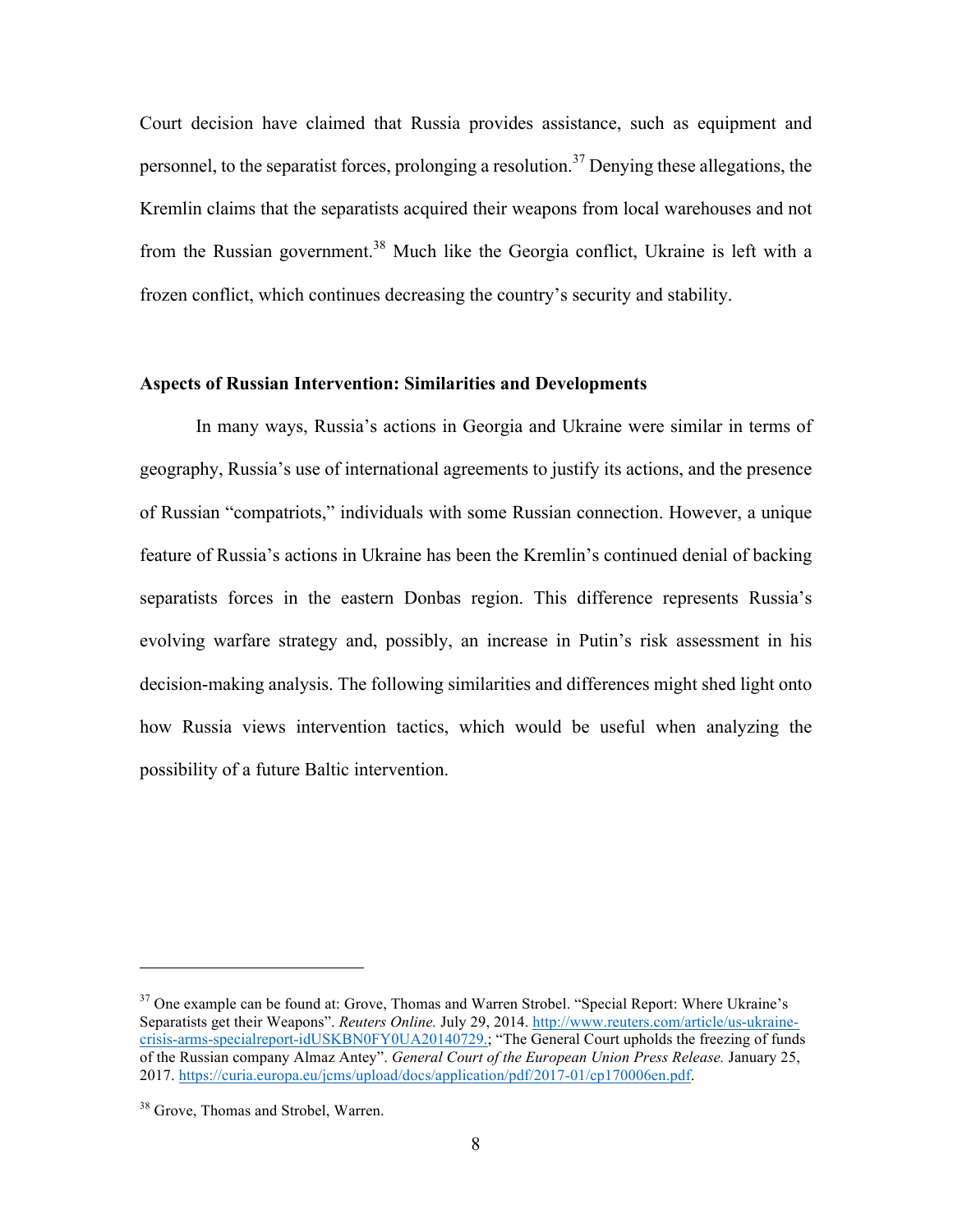#### *Bordering Geography with Russia*

Perhaps geography played a role in the Kremlin's decision to intervene in Georgia and Ukraine. When considering economics and logistics, it would likely be less expensive and easier to implement a military action in a bordering state then one across the continent. There is also a historical connection, as Ukraine and Georgia were part of the Soviet Union.<sup>39</sup> However, there is another interesting border development. Apart from the Baltics, Russia is bordered by states with frozen conflicts, all of which somehow involved Russia either as a participant, mediator or supporter.<sup>40</sup> Russia's indifference in finding a resolution to any of these conflicts suggests that the Kremlin is complacent with prolonged instability along its borders. $41$  This is a change from previous Russian preferences. As mentioned earlier, Russia was concerned that the violence and instability from the Georgian civil wars would spill over into its territory, motivating the Kremlin to mediate conflict resolution shortly after the conflicts' outbreak. Now, the Kremlin seems comfortable with starting and supporting conflicts along its border. With this new behavioral tendency, one might question if Russia will try to intervene in Estonia and Latvia even though these states are NATO members.

 <sup>39</sup> Orttung, Robert and Christopher Walker. "Putin's Frozen Conflicts". *The Foreign Policy Group.* February 13, 2015. Web. http://foreignpolicy.com/2015/02/13/putins-frozen-conflicts/.

 $40$  Ibid.

 $41$  Ibid.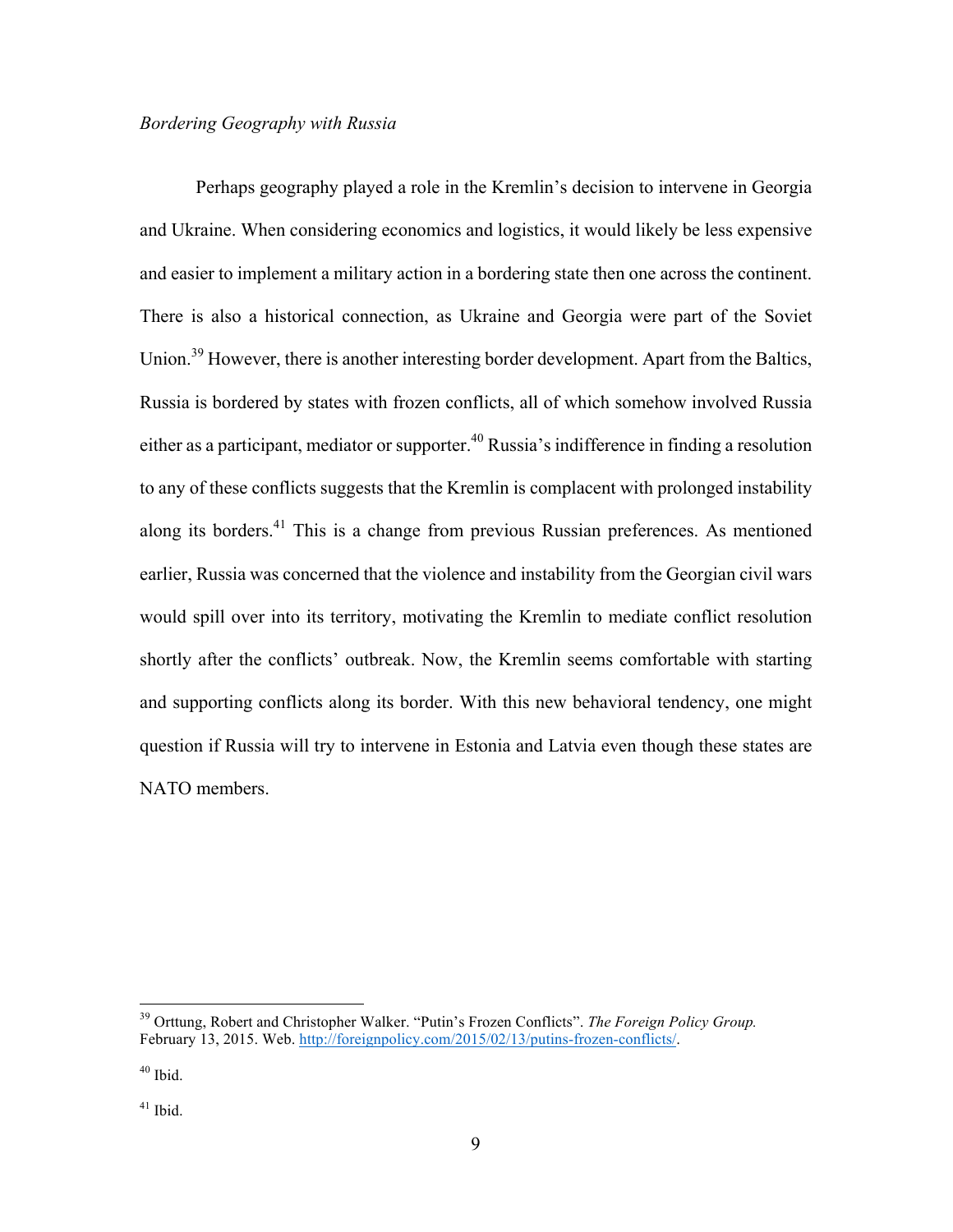Russia uses the UN Charter and the Helsinki Final Act to claim that its actions in Georgia and Ukraine were legal under the auspices of international law.<sup>42</sup> In Georgia, Russia argues its military actions were in response to the Russian peacekeepers killed during Georgia's attack on Tshkinvali.<sup>43</sup> Article 51 of the UN Charter grants states "the right of individual or collective self-defense if an armed attack occurs."<sup>44</sup> Although it could be argued that Russian citizens killed in foreign territory, voiding Russia's right to act on Article 51, these peacekeepers were stationed in South Ossetia to fulfill Russia's obligations in the Sochi Agreements.45 Independent reports confirmed that if Russian peacekeepers were harmed, then the use of military force against Georgia would be legal.<sup>46</sup>

When acting in self-defense, the goals of the military action should be to restore international peace and security.<sup>47</sup> Yet, Russian military action continued beyond the initial point of conflict, suggesting that Russia's initial response to Georgia's attack against

http://www.mpil.de/en/pub/publications/archive/independent\_international\_fact.cfm. 23.

 $45$  Ibid  $\cdot$  14.

 $46$  Ibid.: 23.

<sup>&</sup>lt;sup>42</sup> "Transcript of Remarks and Response to Media Questions by Russian Minister of Foreign Affairs Sergey Lavrov at Joint Press-Conference After Meeting with Chairman-in-Office of the OSCE and Minister for Foreign Affairs of Finland." *The Ministry of Foreign Affairs of the Russian Federation.* August 12, 2008. http://www.mid.ru/en/press\_service/minister\_speeches/- /asset\_publisher/7OvQR5KJWVmR/content/id/328478.

<sup>&</sup>lt;sup>43</sup> Organization for Security and Co-operation in Europe (OSCE). "Address by the President of the Russian Federation," *President of Russia*, March 18th, 2014. en.kremlin.ru/events/president/news/20603.

<sup>44</sup> *Charter of the United Nations*. United Nations. 24 October 1945, 1 UNTS XVI. Art. 51; *Independent International Fact-Finding Mission on the Conflict in Georgia (IIFFMCG) Vol. 1. Council of the European Union.* September, 2009.

<sup>47</sup> *Charter of the United Nations*. Art. 51.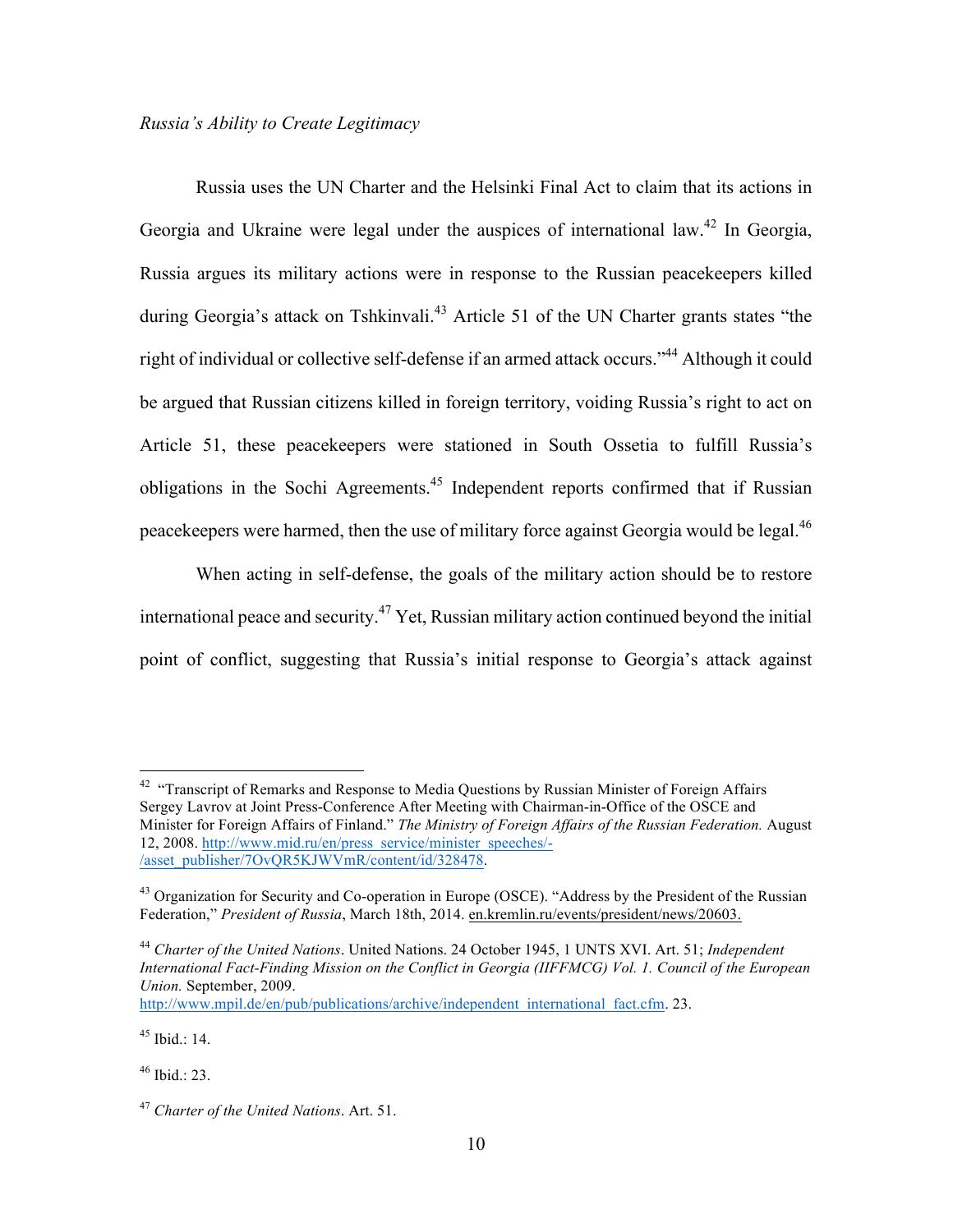Russian peacekeepers falls within the rights of the UN Charter, but its advance beyond the conflict is illegitimate. $48$ 

Russia has used states' right to self-determination as justification for recognizing Abkhazia and South Ossetia's "independence" or for illegally annexing Crimea. Under Article 1 (2) of the UN Charter, participating member states agree to "respect…the principle of equal rights and self-determination of peoples."<sup>49</sup> The first principle of the Helsinki Final Act also gives states the right to self-determination. Using these international agreements, the Kremlin has argued it is because of its commitment to humanitarianism and international law that it recognizes the "will of the people" by recognizing their independence.<sup>50</sup>

Russia's view of international law, however, seems to be selective. If using these same texts, Russia's actions are also illegal. For example, according to international law, territories within a nation cannot unilaterally create a new state under the principle of selfdetermination.<sup>51</sup> Thus, South Ossetia and Abkhazia's independence cannot be internationally recognized. In addition, the first principle in the Helsinki Final Act guarantees that states' sovereignty and territorial integrity will be recognized.<sup>52</sup> According to Article 73 of Ukraine's constitution, "issues of altering the territory of Ukraine [shall be

<sup>48</sup> *Independent International Fact-Finding Mission on the Conflict in Georgia (IIFFMCG) Vol. 1.*. 24.

<sup>49</sup> *Charter of the United Nations*. Art. 1(2).

<sup>&</sup>lt;sup>50</sup> Organization for Security and Co-operation in Europe (OSCE). "Address by the President of the Russian Federation".

<sup>51</sup> *Independent International Fact-Finding Mission on the Conflict in Georgia IIFFMCG Vol. 1.* 17.

<sup>52</sup> Organization for Security and Co-operation in Europe (OSCE), *Conference on Security and Cooperation in Europe (CSCE): Final Act of Helsinki*. August 1, 1975.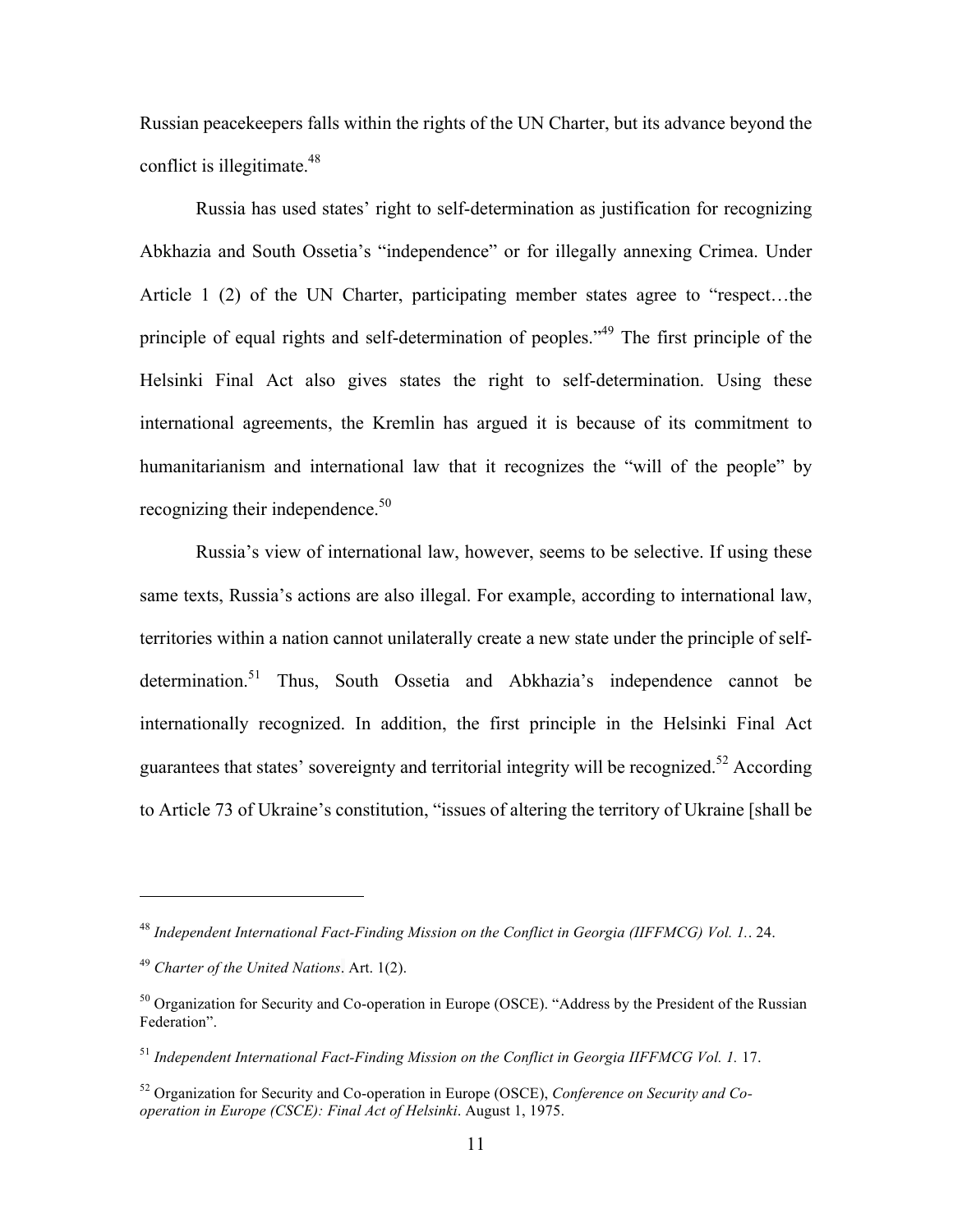resolved] exclusively by an all-Ukrainian referendum."<sup>53</sup> Georgia's constitution has a similar clause in Article 38, stating, "the exercise of minority rights shall not oppose the sovereignty, state structure, territorial integrity and political independence of Georgia."<sup>54</sup> Therefore, by recognizing Abkhazia and South Ossetia's "independence" or claiming Crimea's referendum represented the will of the people, allowing for Russian ascension, the Kremlin is violating the Helsinki Final Act's right for state sovereignty.

Russia argues that Georgia's breakaway regions should be recognized as independent because of the international community's recognition of Kosovo's unilateral declaration for independence.<sup>55</sup> The Kremlin also tried to use Kosovo's independence again to justify the annexation of Crimea.<sup>56</sup> However, the international community considered Kosovo to be a unique exception because of the horrific humanitarian violations and mass murder of Kosovar Albanians.<sup>57</sup> The International Court of Justice has even confirmed that the recognition of Kosovo's unilateral declaration of independence was a special case.<sup>58</sup>

<sup>56</sup> Somin, Ilya. "Why the Kosovo 'precedent' does not justify Russia's annexation of Crimea". *The Washington Post.* March, 2014. www.washingtonpost.com/news/volokh-conspiracy/wp/2014/03/24/crimea-kosovo-and-false-moralequivalency/?utm\_term=.96a1fb7394ad.

 $57$  Ibid.

<sup>53</sup> *Constitution of Ukraine*. Government of Ukraine. June 28, 1996. Art. 73. http://www.coe.int/t/dghl/cooperation/ccpe/profiles/ukraineConstitution\_en.asp.

<sup>54</sup> *Constitution of Georgia.* Government of Georgia. August 24, 1995. Art. 38. http://www.parliament.ge/files/68\_1944\_951190\_CONSTIT\_27\_12.06.pdf.

<sup>&</sup>lt;sup>55</sup> Organization for Security and Co-operation in Europe (OSCE). "Address by the President of the Russian Federation".

<sup>&</sup>lt;sup>58</sup> "Accordance with international law of the unilateral declaration of independence in respect of Kosovo, Summary of the Advisory Opinion". *The International Court of Justice*. The Hague, Netherlands. July, 2010. http://www.icj-cij.org/docket/files/141/16010.pdf.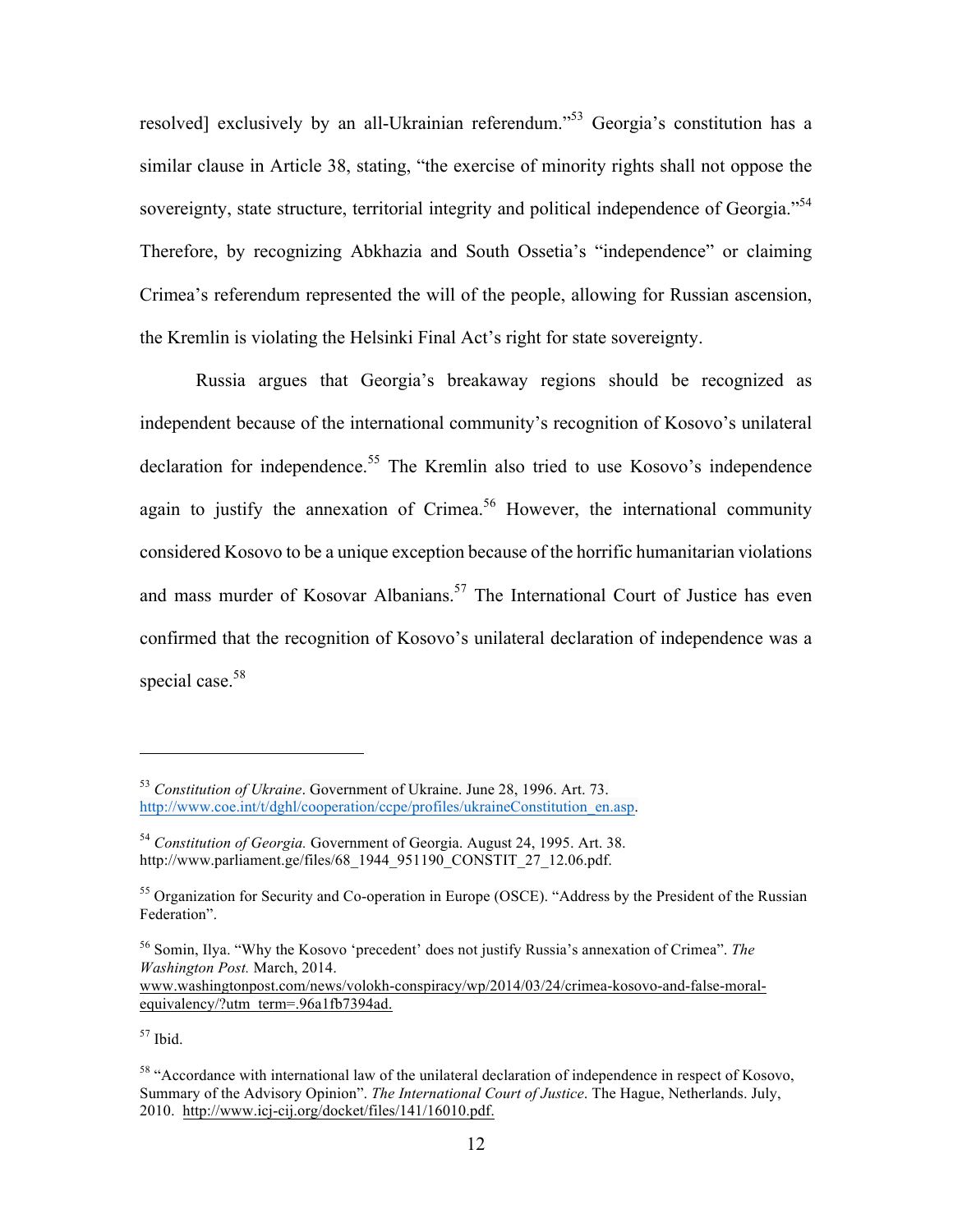Russia's behavior towards the situations in Georgia and Ukraine represent a selective reading, interpretation and enforcement of international law by the Kremlin. Russia's frequent inconsistent interpretation of international law shows its ability to use texts in its favor, creating its own justification for aggressive actions. The Kremlin's artful use of international law to create legitimacy for its actions suggests that an intervention in Estonia or Latvia or proxy support of a separatist movement in the region is not far-fetched.

## *The Window of Opportunity: Russia's Compatriot Policy*

Although geography and legitimacy prepares Russia for a successful and fast intervention, the Kremlin's humanitarian allegations are the most essential feature for giving Russia a reason to enter sovereign territory. In Georgia and Ukraine, Russia argued its actions were for the sake of protecting Russian compatriots abroad, which has been an evolving foreign policy strategy since the fall of the Soviet Union. Originally used for individuals who formerly had Soviet citizenship, the term "compatriot" now refers to any person with "historical, ethnic, cultural, linguistic, and spiritual" connection with Russia.<sup>59</sup> Reforms under Putin made it easier to use Russian compatriots as a foreign policy tool. In 2002, Putin signed "Federal Law No. 62-FZ on Russian Federation Citizenship" in 2002 that made it easier for former Soviet citizens to receive a Russian passport.<sup>60</sup> As of 2016, Russia's Foreign Policy Concept includes provisions "to ensure comprehensive, effective

 $60$  Ibid.

 <sup>59</sup> Grigas, Agnia. *Beyond Crimea : The New Russian Empire*. New Haven ; London: Yale UP, 2016. Print. 77.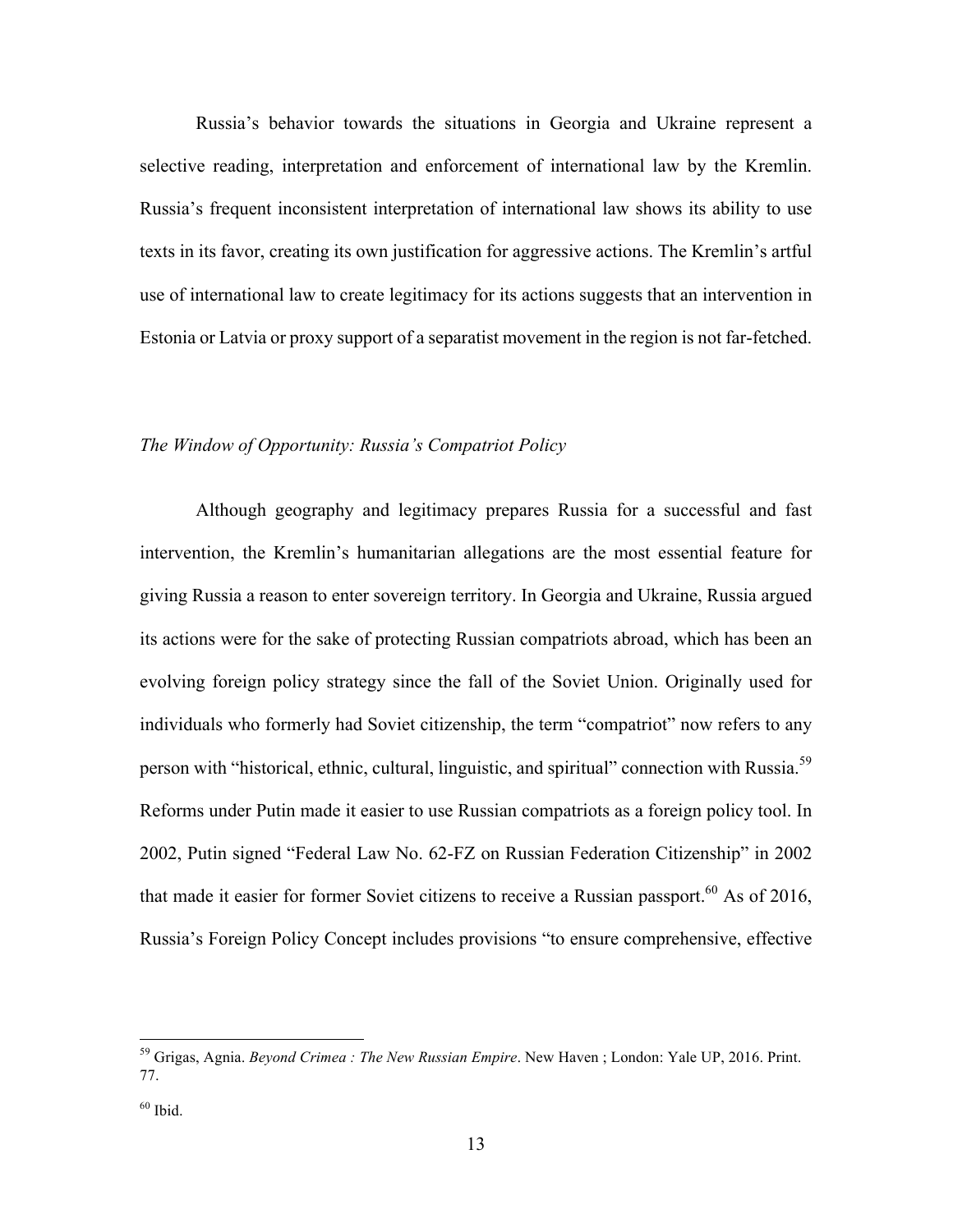protection of the rights and legitimate interests of Russian citizens and compatriots residing abroad  $\cdot$ <sup>61</sup>

Putin's passport reform likely contributed to the increasing the number of Georgian citizens in South Ossetia and Abkhazia holding a Russian passport. Statistics estimate that in 2006, around 50% of South Ossetians and Abkhazians had a Russian passport, but by 2009, that statistic had jumped to  $90\%$ .<sup>62</sup> This process of mass dissemination of Russia passports became known as "passportization."<sup>63</sup> Distributing passports to South Ossetians and Abkhazians was an important strategy for Russia. Unlike in Crimea, where there are many Russian speakers, only 1.2% of Georgia speaks Russian as native language.<sup>64</sup> By distributing passports to these regions, Russia could claim them as compatriots and citizens, arguing it is the Kremlin's responsibility to ensure their safety and well-being.

In comparison to Georgia, passport distribution played a smaller role in Russia's strategy with Crimea because the Kremlin could claim Russian speakers as compatriots living abroad.<sup>65</sup> The Kremlin argued its intervention was mandated to protect these compatriots against Ukraine's discriminatory policies, such as state language policies, that targeted Russian speakers and forced assimilation.<sup>66</sup> Though there were reports of

<sup>61</sup> "Foreign Policy Concept of the Russian Federation". *The Ministry of Foreign Affairs of the Russian Federation.* December 1, 2016. http://www.mid.ru/en/foreign\_policy/official\_documents/- /asset\_publisher/CptICkB6BZ29/content/id/2542248. <sup>62</sup> Ibid.; 119.

<sup>63</sup> Ibid.; 119-120.

<sup>64</sup> "Georgia". *World Factbook: Central Intelligence Agency.* 2014. https://www.cia.gov/library/publications/the-world-factbook/geos/gg.html.

 $65$  "О внеснии изменений в Федеральный закон 'О государственной политике Российской Федерации в отношении со ответчиков за рубежом'" *Президент России*. 27 Июля, 2010 г. kremlin.ru/acts/bank/31503 доступен в Мае, 2017 г.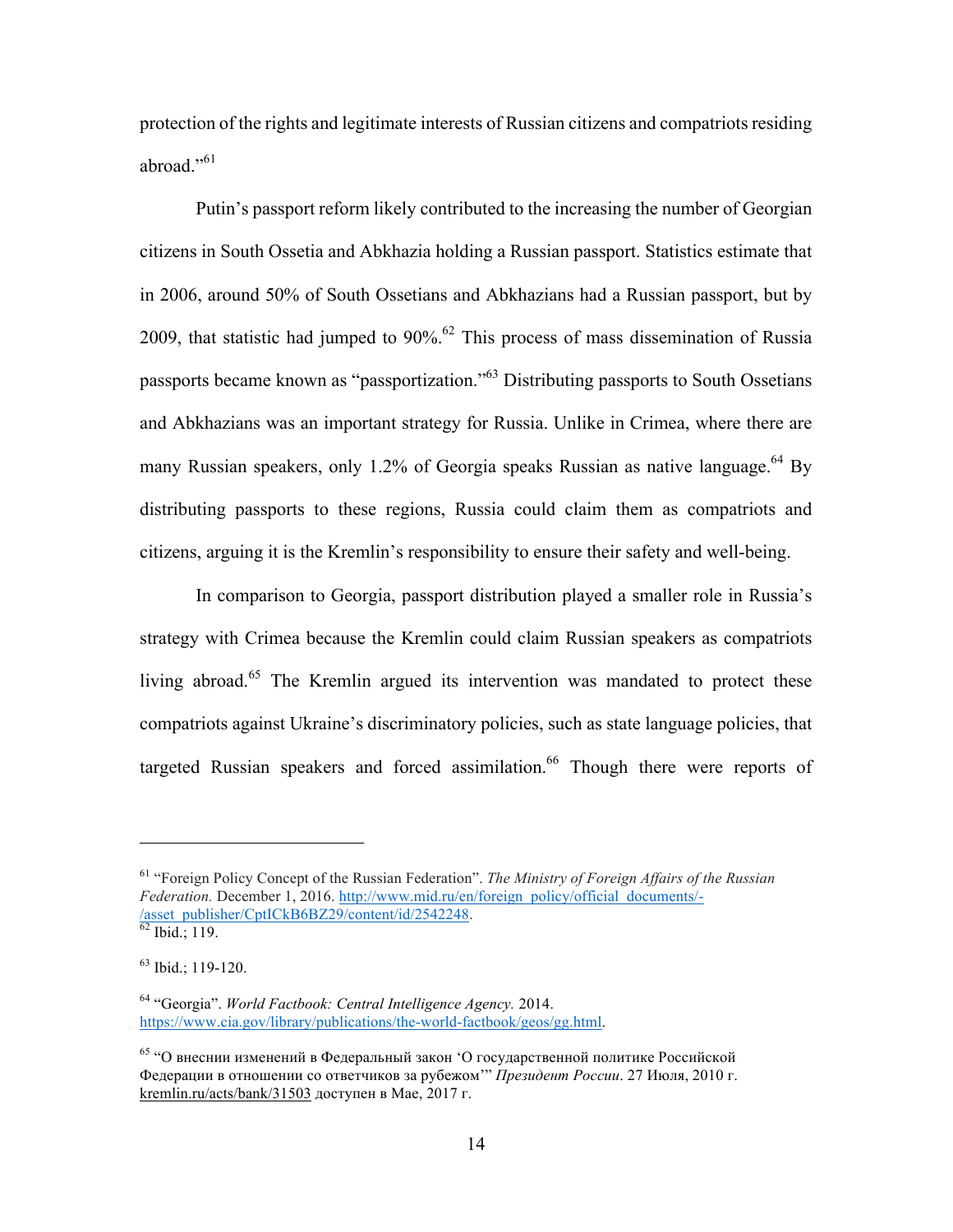passports being distributed to Ukrainians in Crimea, Putin's speech on Crimea highlighted the number of ethnic Russians and Russian speakers in the region instead of the number of individuals holding Russian passports. $67$ 

Russia's intervention in Georgia and Ukraine demonstrate the important role of Russian compatriots in creating a "window of opportunity" for an intervention. As highlighted in these two interventions, a Russian passport or being a Russian-speaker creates that window. Claiming these interventions are to protect compatriots abroad likely also helps the Kremlin's public support. Putin cited public opinion surveys that reported 95% of the population believed the government should protect Russians in Crimea and 92% support its reunification with Russia.<sup>68</sup> The Kremlin's consistent rhetoric of protecting compatriots abroad likely contributes to the high levels of support by overshadowing the aggressive aspects with a softer humanitarian goal.

Russia's humanitarian "window of opportunity" should be concerning to Estonia and Latvia. Recent reforms in Russian policy has broadly defined a "compatriot" as possessing a cultural or linguistic connection with Russia, making it easier for the Kremlin to categorize its aggression as a humanitarian mission to protect compatriots living abroad. Since roughly 30% of the population in Estonia and Latvia are Russian speakers, the Kremlin might be able to pursue a humanitarian agenda in these states as well.<sup>69</sup>

<sup>&</sup>lt;sup>66</sup> Organization for Security and Co-operation in Europe (OSCE). "Address by the President of the Russian Federation".

<sup>67</sup> "Why Crimea is so dangerous". *BBC*. March 2014. www.bbc.com/news/world-europe-26367786.

<sup>&</sup>lt;sup>68</sup> Organization for Security and Co-operation in Europe (OSCE). "Address by the President of the Russian Federation".

<sup>69</sup> "Estonia". *The World Factbook.* Central Intelligence Agency. 2011. https://www.cia.gov/library/publications/the-world-factbook/geos/en.html; "Latvia". *The World Factbook.*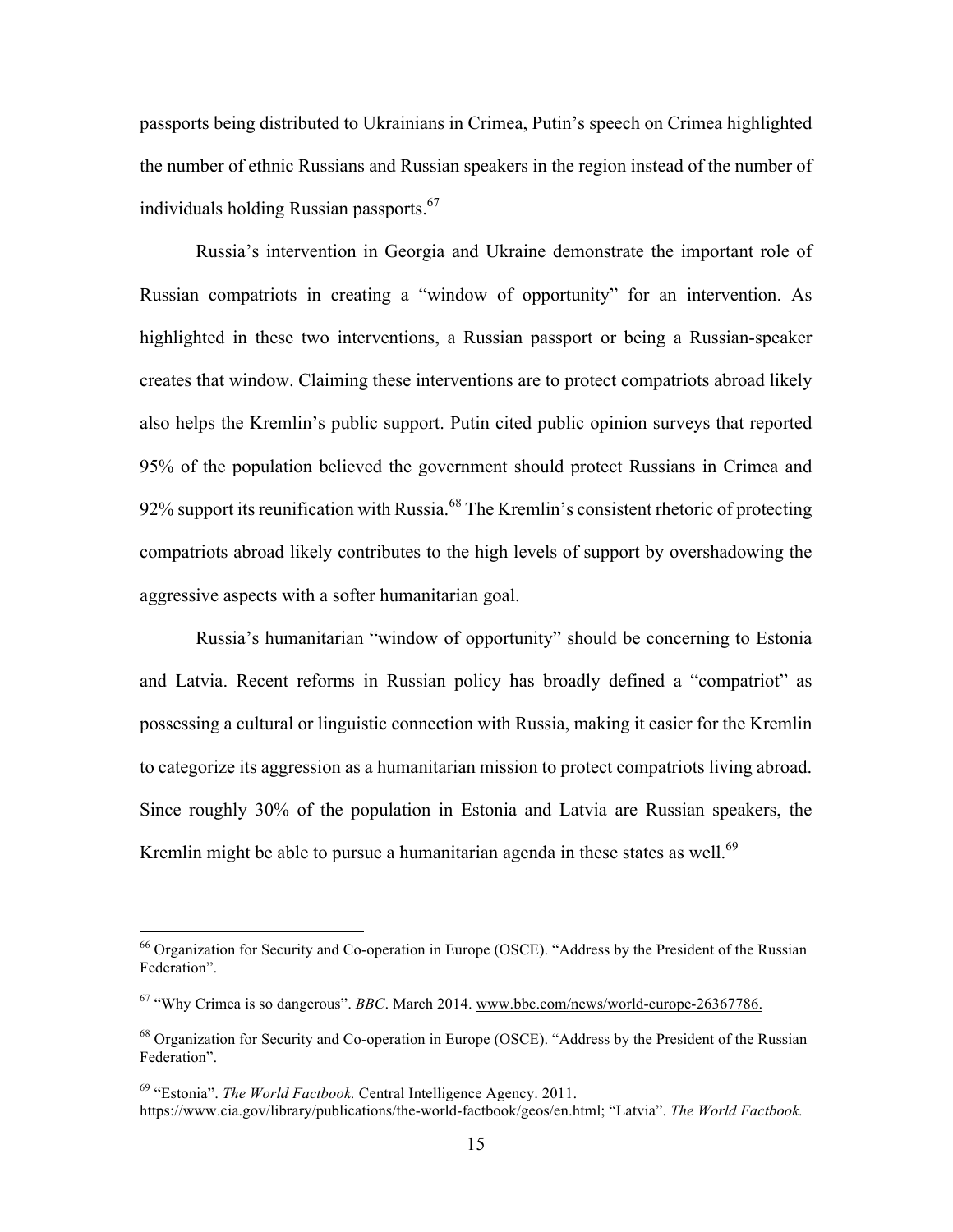#### *Russia's Evolving War Strategy for a New Generation*

The most significant difference between Russia's intervention in Ukraine and Georgia is the increase in unconventional tactics to pursue its political objectives. According to the United States Department of Defense Dictionary of Military terms, unconventional warfare involves

"*Activities conducted to enable a resistance movement or insurgency to coerce, disrupt, or overthrow a government or occupying power by operating through or with an underground, auxiliary, and guerrilla force.*" <sup>70</sup>

Analysts have started referring to the blend of conventional and unconventional strategies, including covert affairs and disinformation campaigns, as "hybrid warfare," with "hybrid threats" referring to the adversary who engages in hybrid warfare.<sup>71</sup>

Discourse on Russia's use of hybrid tactics gained momentum during the 2014 Maidan protests in Ukraine.<sup>72</sup> Many analysts started referring to a 2013 article by Russia's Chief of the General Staff Army-General Valeriy Gerasimov titled, "The Value of Science

Central Intelligence Agency. 2011. https://www.cia.gov/library/publications/the-worldfactbook/geos/lg.html.

<sup>&</sup>lt;sup>70</sup> Department of Defense Dictionary of Military Terms, DOD Terminology Program, 2017, http://www.dtic.mil/doctrine/dod\_dictionary/. 245.

<sup>71</sup> Landler, Mark and Michael R. Gordon, "NATO Chief Warns of Duplicity by Putin on Ukraine," *The New York Times*, July 8, 2014.

www.nytimes.com/2014/07/09/world/europe/nato-chief-warns-of-duplicity-by-putin-on-ukraine.html?\_r=1; Hoffman, Frank. "On Not-So-New Warfare: Political Warfare vs Hybrid Threats," *War on the Rocks*, July 28, 2014. warontherocks.com/2014/07/on-not-so-new-warfare-political-warfare-vs-hybrid-threats/.

<sup>72</sup> McDermott, Roger N. "Does Russia Have a Gerasimov Doctrine?". *Parameters* 46.1 (2016): 97- 105*.*Web. ProQuest. 99.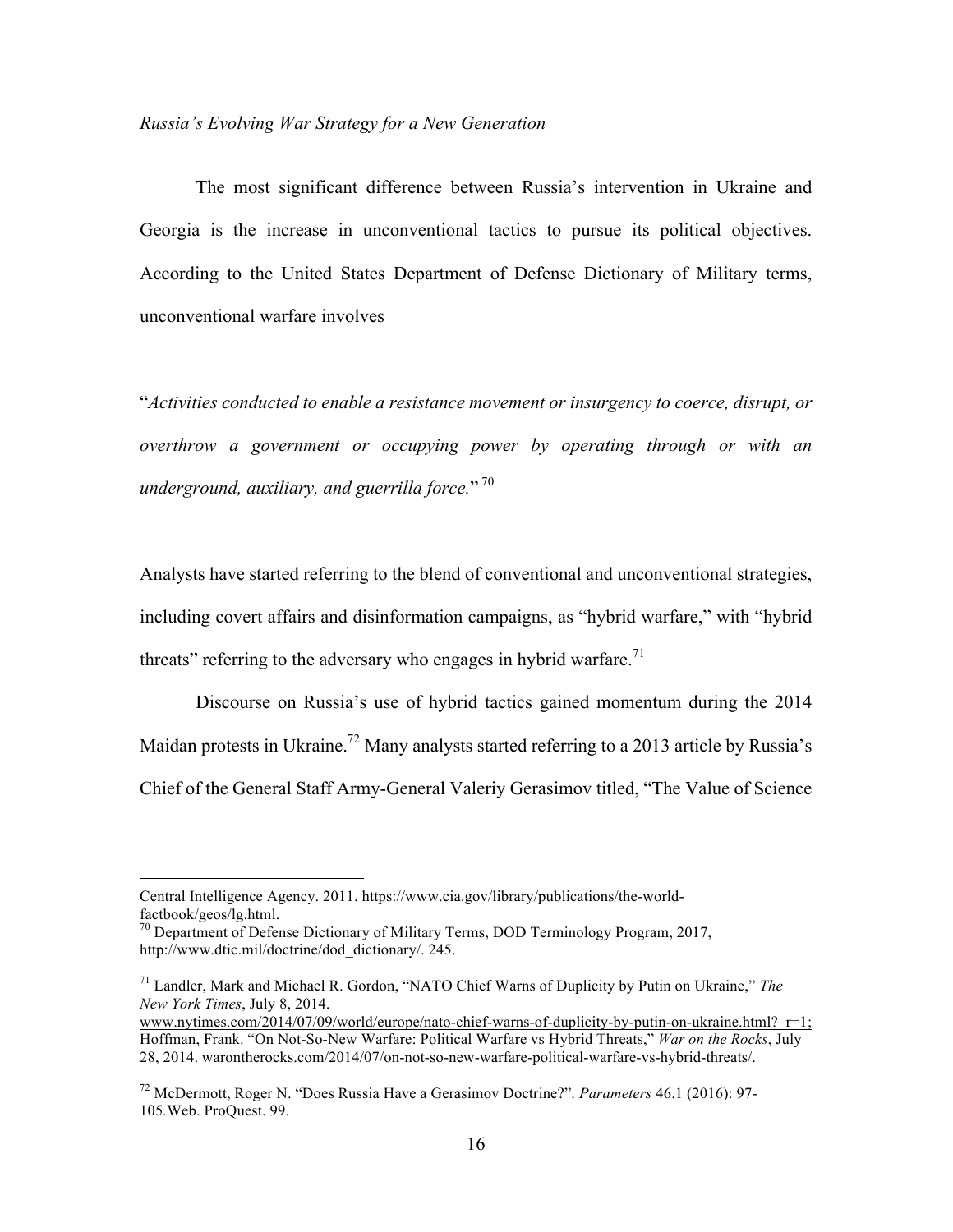is in Foresight" as being the key to understanding Russian modern warfare strategy.<sup>73</sup> In his article, Gerasimov comments on the increase in "asymmetrical actions" in conflict, largely by the West, with the goal of creating an internal opposition in a sovereign nation before intervening through conventional means of sending in "peacekeeping" forces to change the political leadership.<sup>74</sup> Gerasimov views the colour revolutions and the Arab Spring as examples when "a thriving state can…become a victim of foreign intervention, and sink into a web of chaos, humanitarian catastrophe, and civil war."<sup>75</sup> Though recent articles by military analysts, such as Michael Kofman, have cautioned against viewing Gerasimov's strategy as Russia's new military doctrine, the Kremlin faces a dilemma in developing ways to counter these perceived western hybrid threats, possibly through hybrid strategies of its own.<sup>76</sup> Furthermore, if Russia is creating its own hybrid strategies to counter threats, it is likely these strategies would be used in a Kremlin offensive attack.

The best example of Russia's use of unconventional tactics was during the Ukraine conflict. Though the annexation and advancement of troops in Crimea displays many characteristics of a conventional operation, Ukraine's eastern war in the Donbas region is different.<sup>77</sup> As mentioned earlier, reports have accused the Kremlin of supplying military

 $^{75}$  Ibid., 24.

<sup>73</sup> McDermott, Roger N. 98.

<sup>&</sup>lt;sup>74</sup> Gerasimov, Valery. "The Value of Science is in the Foresight: New challenges demand rethinking the forms and methods of carrying out combat operations," Military Review, 2016. usacac.army.mil/CAC2/MilitaryReview/Archives/English/MilitaryReview\_20160228\_art008.pdf. 24-25, 28.

<sup>76</sup> Kofman, Michael. "Russian Hybrid Warfare and Other Dark Arts". *War on the Rocks.* March 11, 2016. https://warontherocks.com/2016/03/russian-hybrid-warfare-and-other-dark-arts/; McDermott, Roger N., 101.

<sup>77</sup> Kofman, Michael.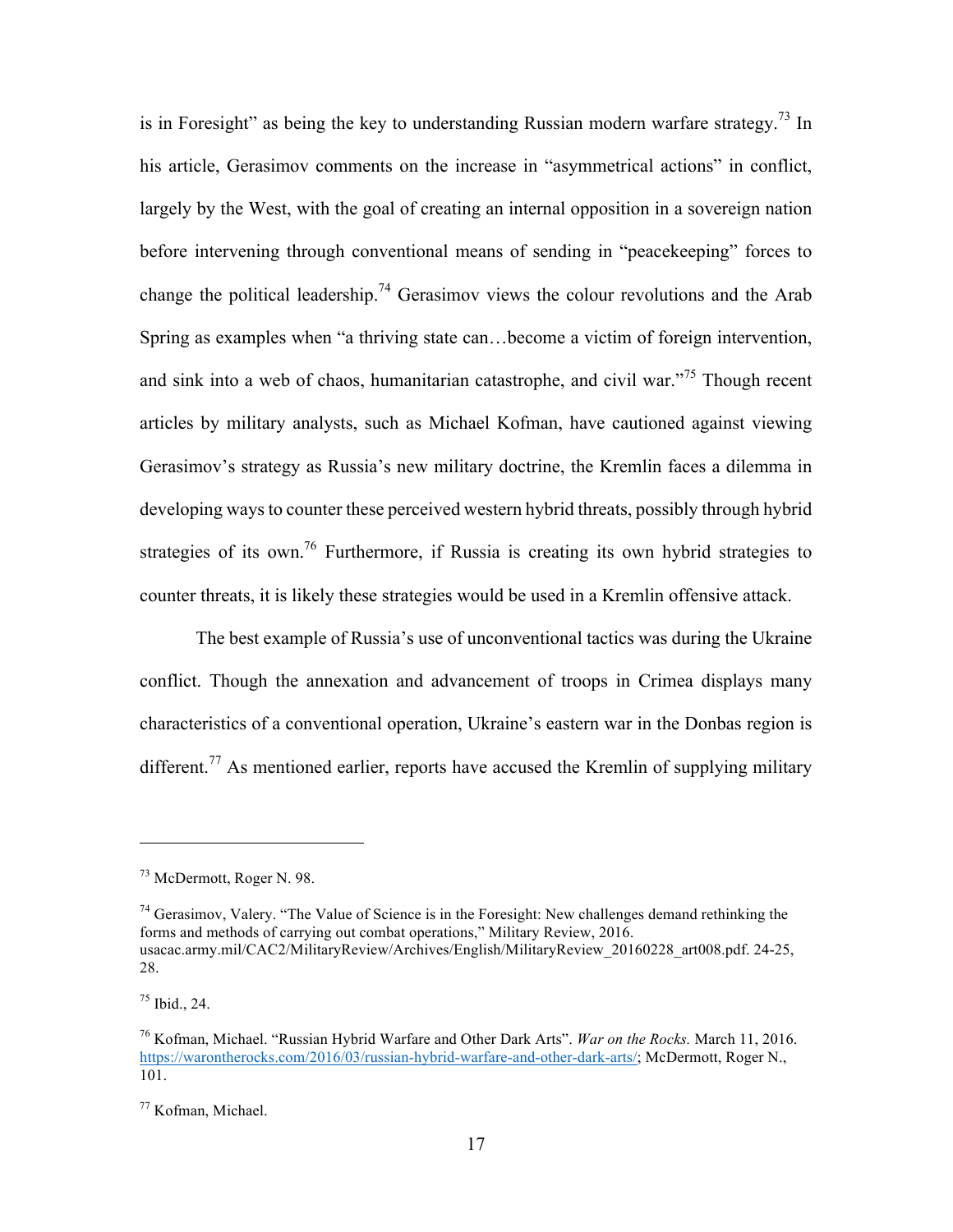equipment and personnel to the separatist forces in Ukraine's eastern region, which the government has repeatedly denied. This strategy could be described from Gerasimov's lists of non-military measures as the "formulation of the political opposition" and "actions of opposition forces," which occur at the beginning stages of conflict.<sup>78</sup> The peculiarity in this behavior is not the possibility of Russia supporting proxy forces, history provides plenty of examples when powerful states have participated in proxy wars, but rather that the Kremlin is covertly supporting these opposition forces. Russia openly supported the South Ossetian and Abkhazian militias in Georgia. Why would Ukraine be any different? Ukraine, like Georgia, is not a NATO member, thereby reducing the risk of mass retaliation from the West. Furthermore, a 2015 poll conducted by Pew Research Center reported a majority of Russians believed the "people's republics" should become independent states  $(35%)$  or join Russia  $(24%)$ .<sup>79</sup>

Russia's expanded use of non-conventional warfare tactics could increase its chances of trying similar tactics in Estonia and Latvia. The Kremlin has executed two successful interventions in bordering states by pursuing a plan strategically catered to the environment.<sup>80</sup> With Estonia and Latvia being NATO members, the strategy of nonconventional tactics would be the best chance of Russia conducting a successful campaign, as conventional warfare with Russian troops would likely cause a NATO

 <sup>78</sup> Gerasimov, Valery. 24-25; 28.

<sup>79</sup> Simmons, Katie, Bruce Stokes, and Jacob Poushter. "NATO Publics Blame Russia for Ukrainian Crisis, but Reluctant to Provide Military Aid: In Russia, Anti-Western Views Support for Putin Surge". *Pew Research Center.* http://www.pewglobal.org/2015/06/10/nato-publics-blame-russia-for-ukrainian-crisisbut-reluctant-to-provide-military-aid/.

<sup>80</sup> Kofman, Michael. "The Moscow School of Hard Knocks: Key Pillars of Russian Strategy". *War on the Rocks.* January 17, 2017. https://warontherocks.com/2017/01/the-moscow-school-of-hard-knocks-keypillars-of-russian-strategy/.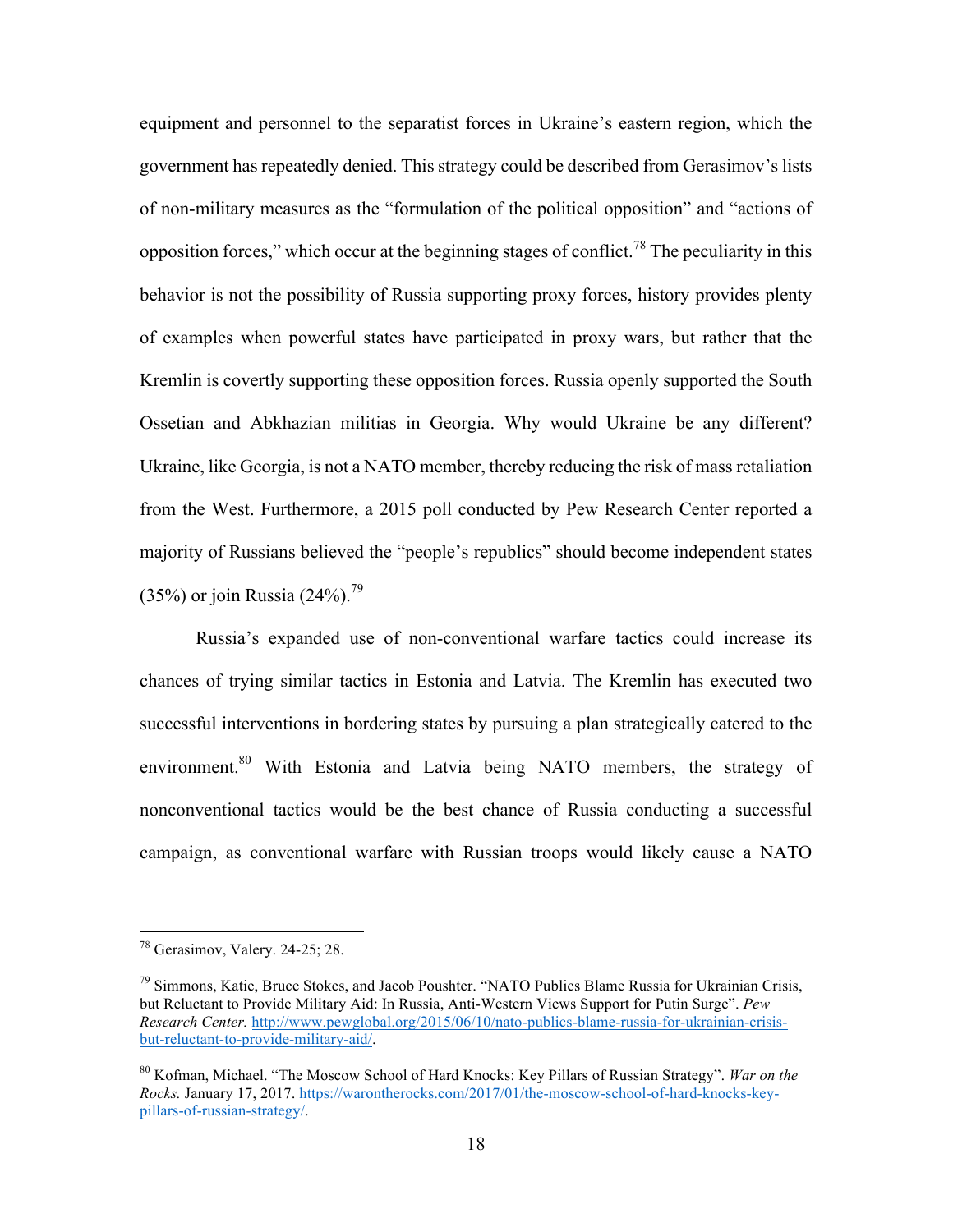response. If implemented correctly, Russia could try to intervene and destabilize one of these Baltic states through non-conventional means.

#### *Concluding Remarks*

The analysis above shows the lessons learned from analyzing Russia's actions in Georgia and Ukraine. The similarities and difference described could be a harbinger for Estonia and Latvia's national security. Sharing a border with Russia would make it easier and less expensive for the Kremlin to develop and engage in an intervention. If Russia were to engage or support any destabilizing movements in these countries, the Kremlin has shown brashness and capability of using international agreements to justify its actions. In addition, Russia seems to engage in areas where governments are allegedly suppressing the rights and ignoring the well-being of Russian compatriots abroad. Estonia and Latvia's large Russian-speaking population could create the necessary "window of opportunity" for the Kremlin to intervene. Finally, Russia's increased use of non-conventional warfare could increase the likelihood of interfering in a NATO member state, as this would decrease the likelihood of a NATO response due to transparency issues. However, before Russia would take the risk of interfering in a NATO state, there would have to be a "window of opportunity". The next section analyzes the demographics in Estonia and Latvia to assess if Russia would be able to create a reason or motivation in future endeavors.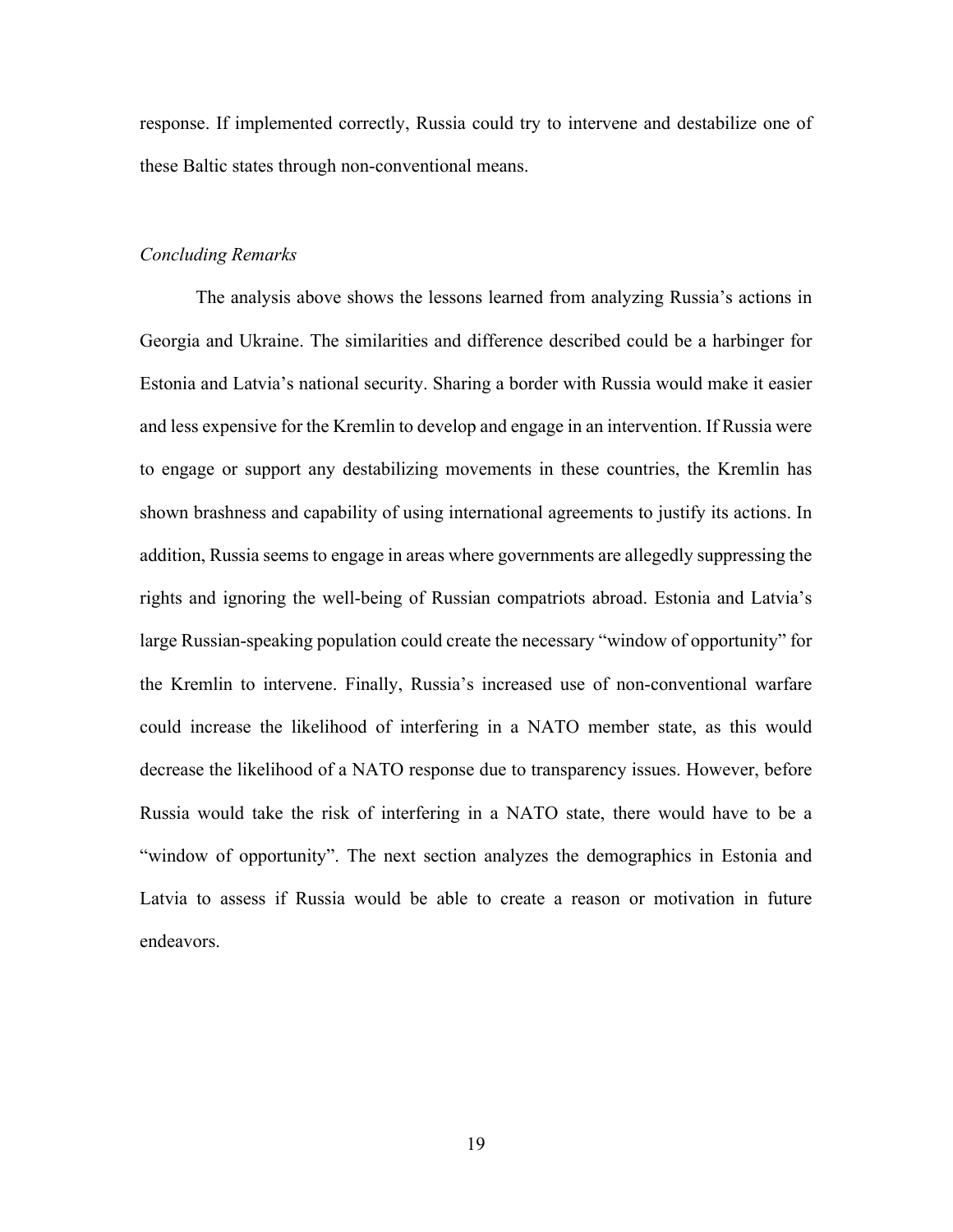#### **CHAPTER II**

## **COULD THE BALTICS BE RUSSIA'S NEXT TARGET?**

Since the annexation of the Crimea, analysts have questioned if the Baltic states could be Putin's next target, specifically Estonia and Latvia.<sup>81</sup> There are several reasons why analysts wonder if the Baltic states could be threatened. First, like Ukraine and Georgia, these states were part of the U.S.S.R, though the United States never officially recognized their annexation.<sup>82</sup> If Putin's goal is to expand Russia's borders to incorporate former republics or support an opposition movement to bring instability to the region, these states could be a viable target. Second, the Baltic's bordering location could make any military action on the ground less expensive and thus more likely than an intervention further west. Third, there is a large Russian-speaking minority population in both states.

Although military action in Georgia and Ukraine was undoubtedly audacious, engaging in conventional military action in a NATO member state would be a sharp escalation in Russian foreign policy behavior. If using the previous interventions as a baseline to predict future Russian behavior, the decision to intervene would likely take place under a specific condition. This means, there would be a sizeable Russian-speaking population in a bordering nation that the Kremlin could call "compatriots" and accusations from the Kremlin that the Baltic governments are violating the rights of these individuals. This section discusses the distribution of Russian and Baltic language speakers in Estonia

 <sup>81</sup> Carpenter, Ted. "Are the Baltic States Next?". *The National Interest.* March 24, 2014. http://nationalinterest.org/commentary/are-the-baltic-states-next-10103.

<sup>&</sup>lt;sup>82</sup> Dahlburg, John-Thor, Tyler Marshall. "Independence for Baltic States : Freedom: Moscow Formally Recognizes Lithuania, Latvia and Estonia, Ending Half a Century of Control. Soviets to Begin Talks Soon on New Relationships with the Three Nations." *LA Times Online.* September 7, 1991. http://articles.latimes.com/1991-09-07/news/mn-1530\_1\_baltic-states.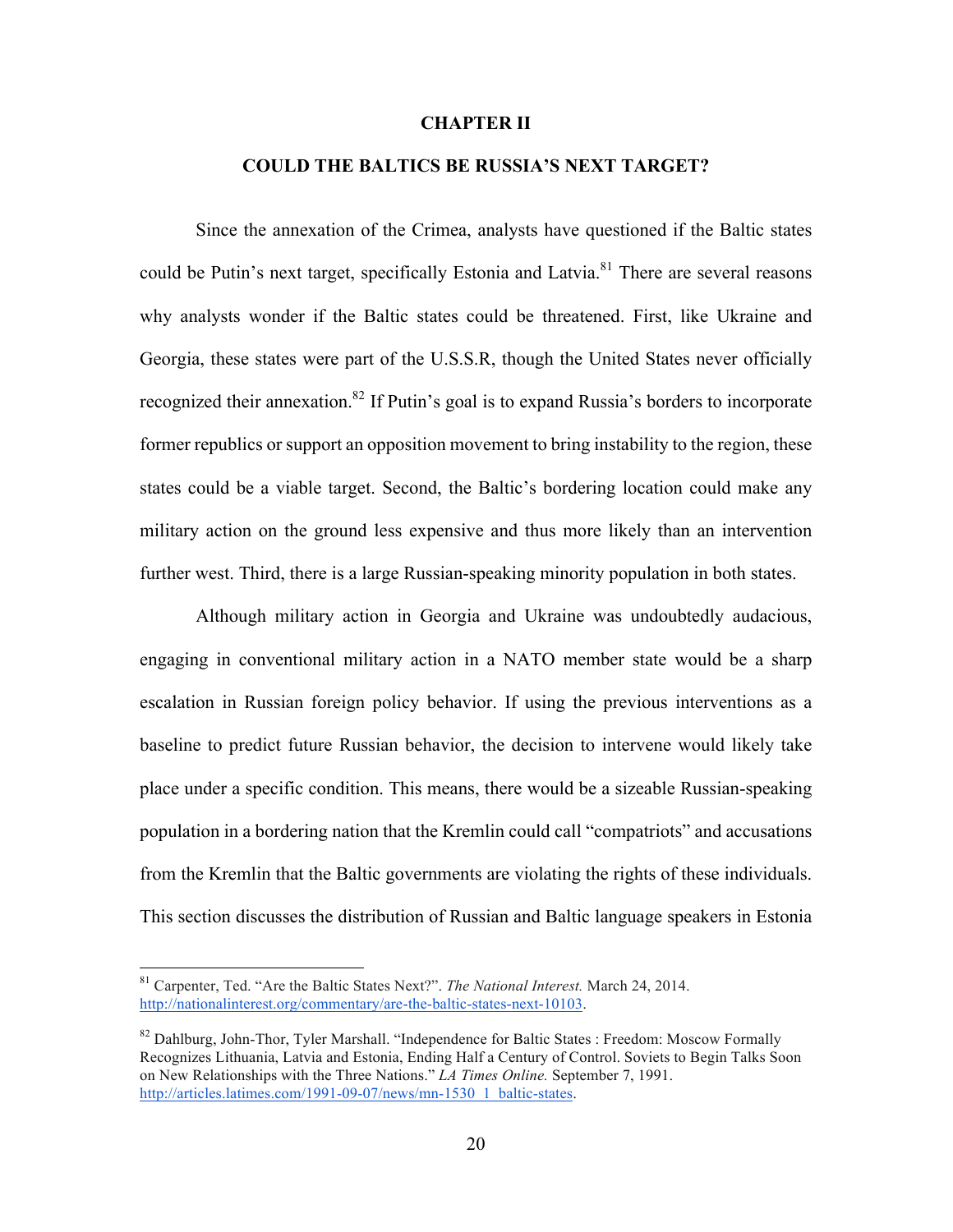and Latvia and examines Russia's humanitarian criticism that Baltic legislations is subjecting minority Russian speakers to harsher living conditions.

## *Russian Speakers in the Baltics: The Window of Opportunity*

After their incorporation into the Soviet Union, the Baltic states experienced an influx of Russian speakers. The Soviets also implemented a strict *russification* policy that required residents to learn and use Russian, the official language of the U.S.S.R., in their daily life.<sup>83</sup> After the fall of the Soviet Union, some ethnic Russians returned to the Russian Federation, but many remained.<sup>84</sup> From 1989 to 2011, the percentage of citizens identified as ethnic Russians in Latvia decreased from 34% to 27% and in Estonia decreased from 30% to 25%. <sup>85</sup> As seen below, the percentage of individuals that are considered Russian speakers in both states is slightly higher than these numbers. There are several reasons to explain this difference. First, these statistics represent those who identify as ethnic Russians based on nationality. There could be some citizens who identify Russian as their mother tongue, but who identify with a different nationality. Second, both states have a percentage of the population considered "stateless", defined by the UN as individuals who reside outside of their own country, but are not able to acquire citizenship in another, either by

<sup>&</sup>lt;sup>83</sup> Human Rights Without Frontiers. "Citizenship and Language Rights of Russian-speaking Minorities in Baltic States". *Organization for Security and Co-operation in Europe.* September 29, 2014. Web. http://www.osce.org/odihr/124483.

<sup>84</sup> Ibid.

<sup>85</sup> "Population Census 1989 – Latvia". *Central Statistical Bureau of Latvia.* 1989. http://catalog.ihsn.org/index.php/catalog/3651/overview#page=data\_collection&tab=study-desc. 30; "Population of Estonia by Population Censuses". *Statistical Office of Estonia.* 1997. https://www.stat.ee/26383. 18; "2011 Population and Housing Censuses in Estonia, Latvia and Lithuania". *Statistical Office of Estonia, Central Statistical Bureau of Latvia and Statistics Lithuania.* May, 2015. https://osp.stat.gov.lt/services-portlet/pub-edition-file?id=19698.26.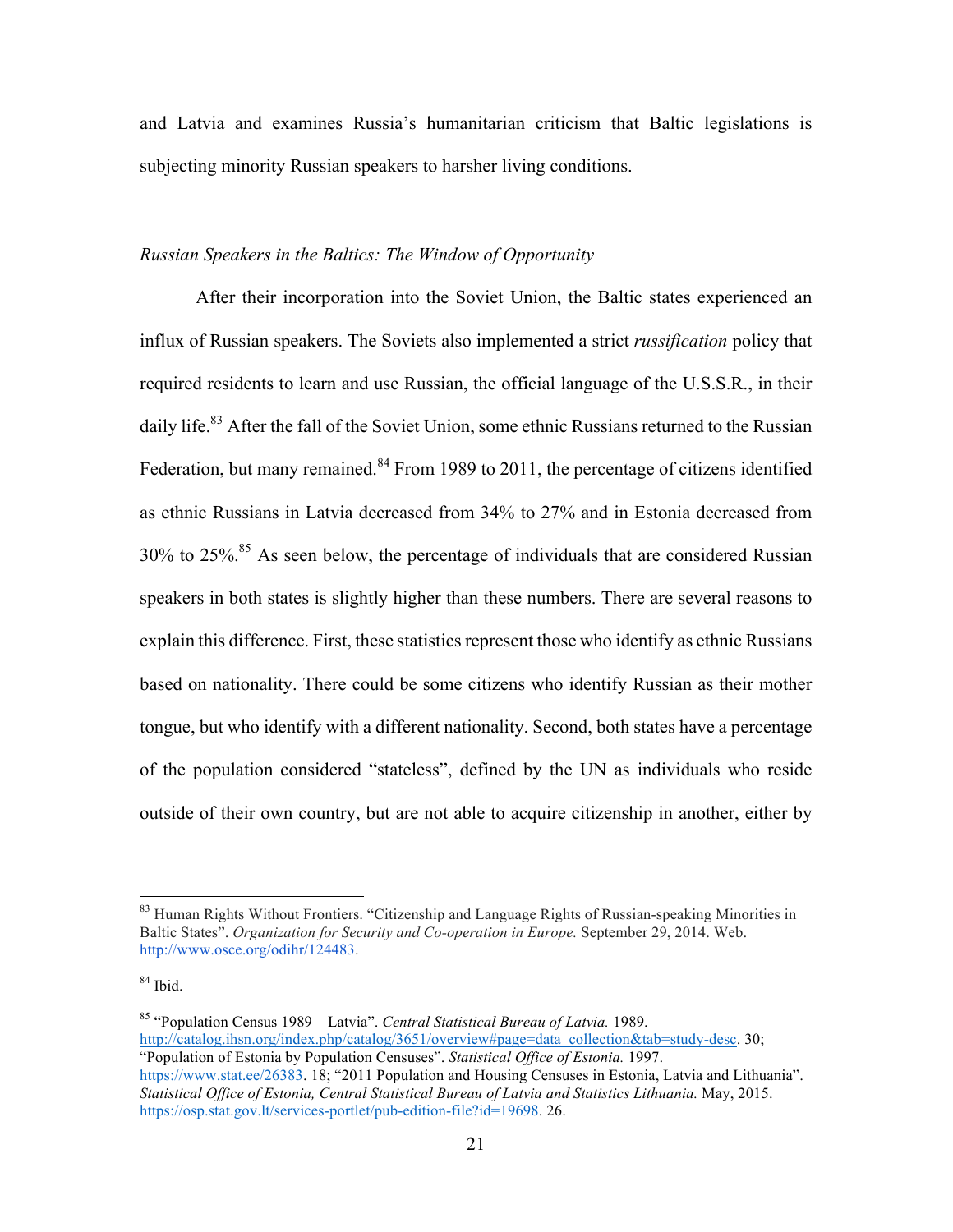choice or bureaucratic measures. <sup>86</sup> In Latvia, these individuals are titled "non-citizens" and in Estonia "persons with undetermined citizenship."<sup>87</sup> It is not clear if these populations were included in recent statistics reporting on the number of Russian speakers in Estonia and Latvia.

The number of ethnic Russians and Russian speakers could play an important role in Russia's decision on engaging in a conflict with Estonia or Latvia in the future. Not only could the Kremlin label these individuals as compatriots, but also these communities might feel more connected to Russian culture because of their heritage or language background. It is important to note the number of ethnic Russians in both countries, but also important to reiterate that Russia considers any Russian-speaking person as a compatriot, making the level of Russian speakers more important to the Kremlin than only those with Russian ethnicity. If the Kremlin were to implement any political or military destabilization strategy, Russian-speaking communities would likely serve as the hot spots for building a support base for the Kremlin.

Available data shows the distribution of Russian speakers to Baltic language speakers is comparable to the distribution between Russian speakers and Ukrainian speakers in Ukraine. The analysis below shows the similarity between these distributions to draw a parallel between the demographics in these Baltic states and Ukraine. Comparing the number of Russian speakers in Georgia's South Ossetian and Abkhazian regions is not

 $87$  "Basic facts about citizenship and language policy of Latvia and some sensitive history-related issues". *The Ministry of Foreign Affairs of the Republic of Latvia.* December 11, 2015. http://www.mfa.gov.lv/en/policy/society-integration/citizenship-in-latvia/citizenship-policy-in-latvia/basicfacts-about-citizenship-and-language-policy-of-latvia-and-some-sensitive-history-related-issues; "Citizenship and Migration". *The Ministry of Interior of the Republic of Estonia*.

https://www.siseministeerium.ee/en/activities/citizenship-and-migration.

 <sup>86</sup> "Ending Statelessness". *The UN Refugee Agency.* http://www.unhcr.org/pages/49c3646c155.html.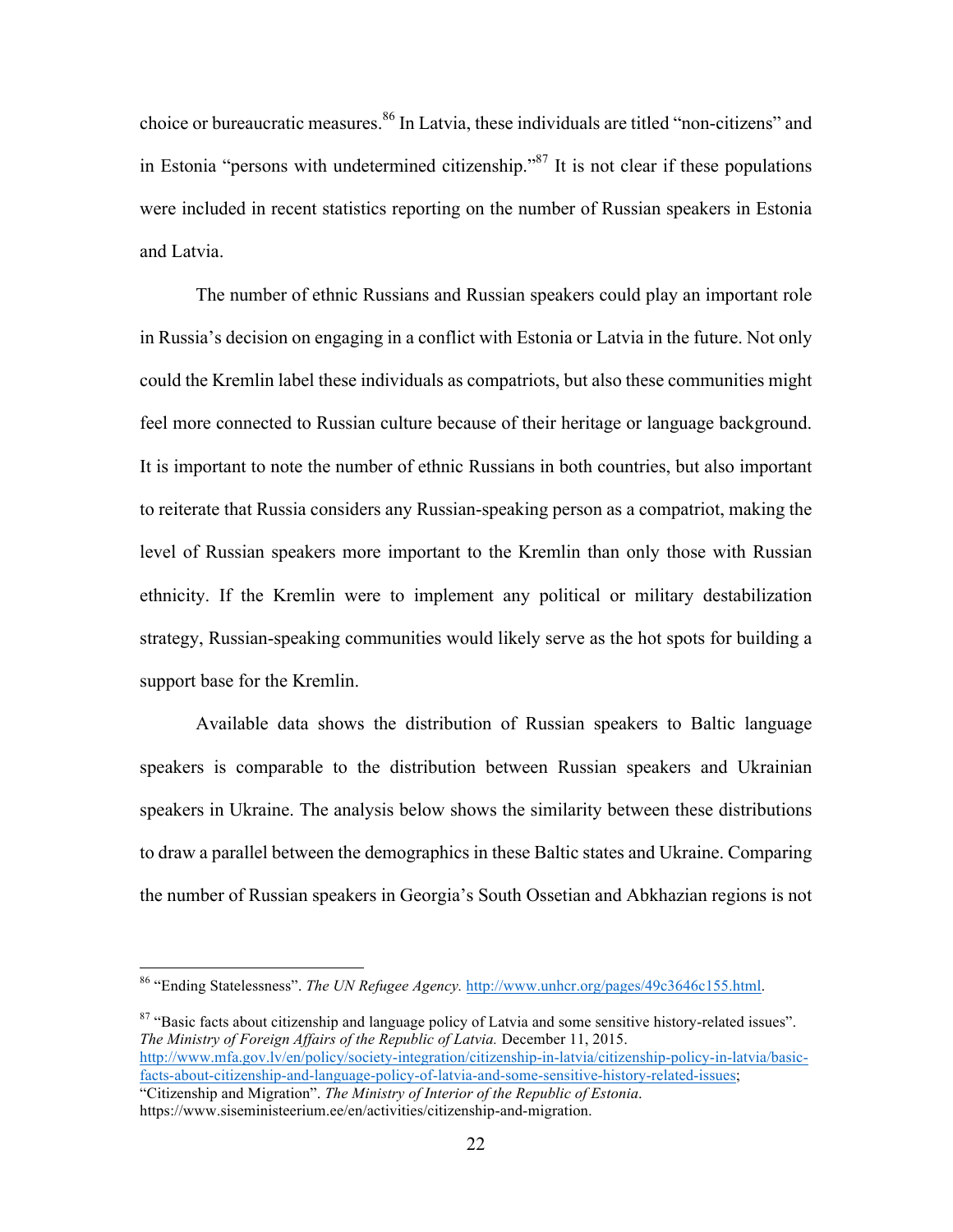as useful because Russia did not use "language" as an indicator of a compatriot. As mentioned earlier, the Kremlin issued passports to members in these communities, claimed these individuals as compatriots after its passportization campaign and used documentation as an indicator rather than language spoken at home. Therefore, Georgia has been omitted from the comparative analysis below.



Figure 1: Data showing the language distribution of Russian speakers in Estonia and Latvia and their respective regions with a large Russian-speaking population, Ida-Viru County in Estonia and the Latgale Region in Latvia. Statistics were acquired from the official databank for the Statistics of Estonia and the Central Statistical Bureau of Latvia.

Though neither surpassing nor matching the amount of Baltic speakers, Latvia and Estonia's Russian-speaking population is still significant. As seen in Figure 1, Russian speakers account for 30% of the population in Estonia, whereas Estonian speakers account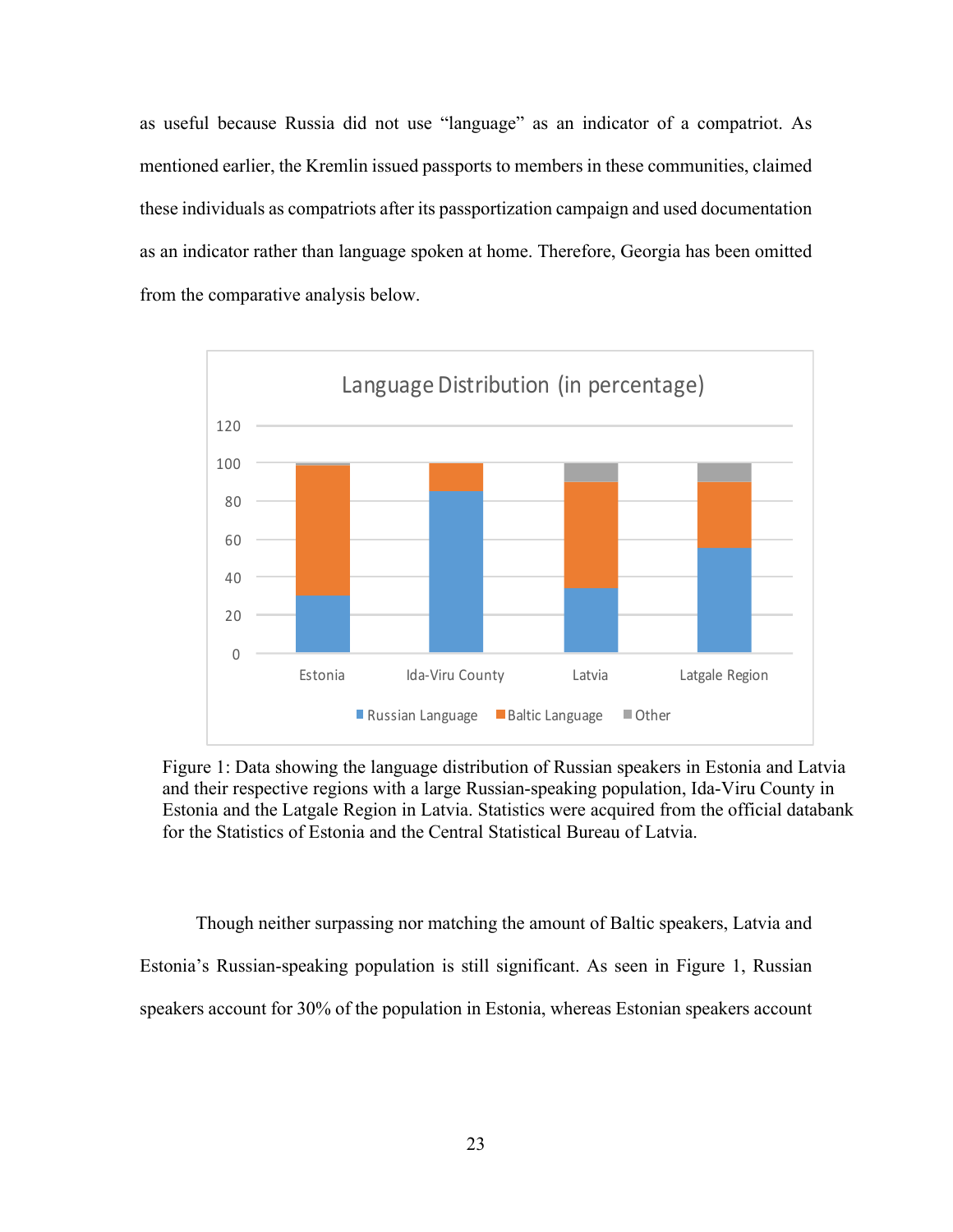for 69% of the population.<sup>88</sup> In Latvia, the distribution of Russian to Latvian speakers is slightly less extreme, with 34% of the population identifying as Russian speakers and 56% of the population identifying as Latvian speakers.<sup>89</sup> These statistics are similar to Ukraine's, where 29% of the total population consider Russian to be their mother tongue and about 68% percent consider Ukrainian.<sup>90</sup> The comparable levels of Russian speakers between these three countries and their history as former Soviet republics suggests that Russia might see these Baltic states as a security interest. This would increase the likelihood of future Russian interference, either through conventional or non-conventional means.

Though a minority population, there are areas in Estonia and Latvia where many residents consider Russian as their native language. These areas also share a border with Russia. In Estonia's northeastern region, over 80% of citizens living in Ida-Viru county are Russian speakers.<sup>91</sup> In Narva, Ida-Viru's major city, over 80% of residents are Russian speakers.<sup>92</sup> Though less severe, the Latgale region in south-eastern Latvia has a similar trend, with 55% of the population labeling Russian as their mother tongue and only 35% labeling Latvian.<sup>93</sup> However, Latgale's major city, Daugavpits, has a larger majority of

 <sup>88</sup> "Estonia". *The World Factbook.* 

<sup>89</sup> "Latvia". *The World Factbook.* Central Intelligence Agency. 2011. https://www.cia.gov/library/publications/the-world-factbook/geos/lg.html.

<sup>90</sup> "Ukraine". *The World Factbook.* Central Intelligence Agency. 2001. https://www.cia.gov/library/publications/the-world-factbook/geos/up.html.

<sup>&</sup>lt;sup>91</sup> Database: Population by Ethnic Nationality, Mother Tongue and Citizenship. Statistics of Estonia. 2017. http://pub.stat.ee/px-

web.2001/dialog/varval.asp?ma=PC225&ti=POPULATION+BY+ETHNIC+NATIONALITY%2C+MOT HER+TONGUE+AND+CITIZENSHIP&path=../I\_databas/Population\_census/phc2000/08ethnic\_nationalit y. mother tongue. command of foreign languages/&search=LANGUAGE&lang=1.

 $92$  Ibid.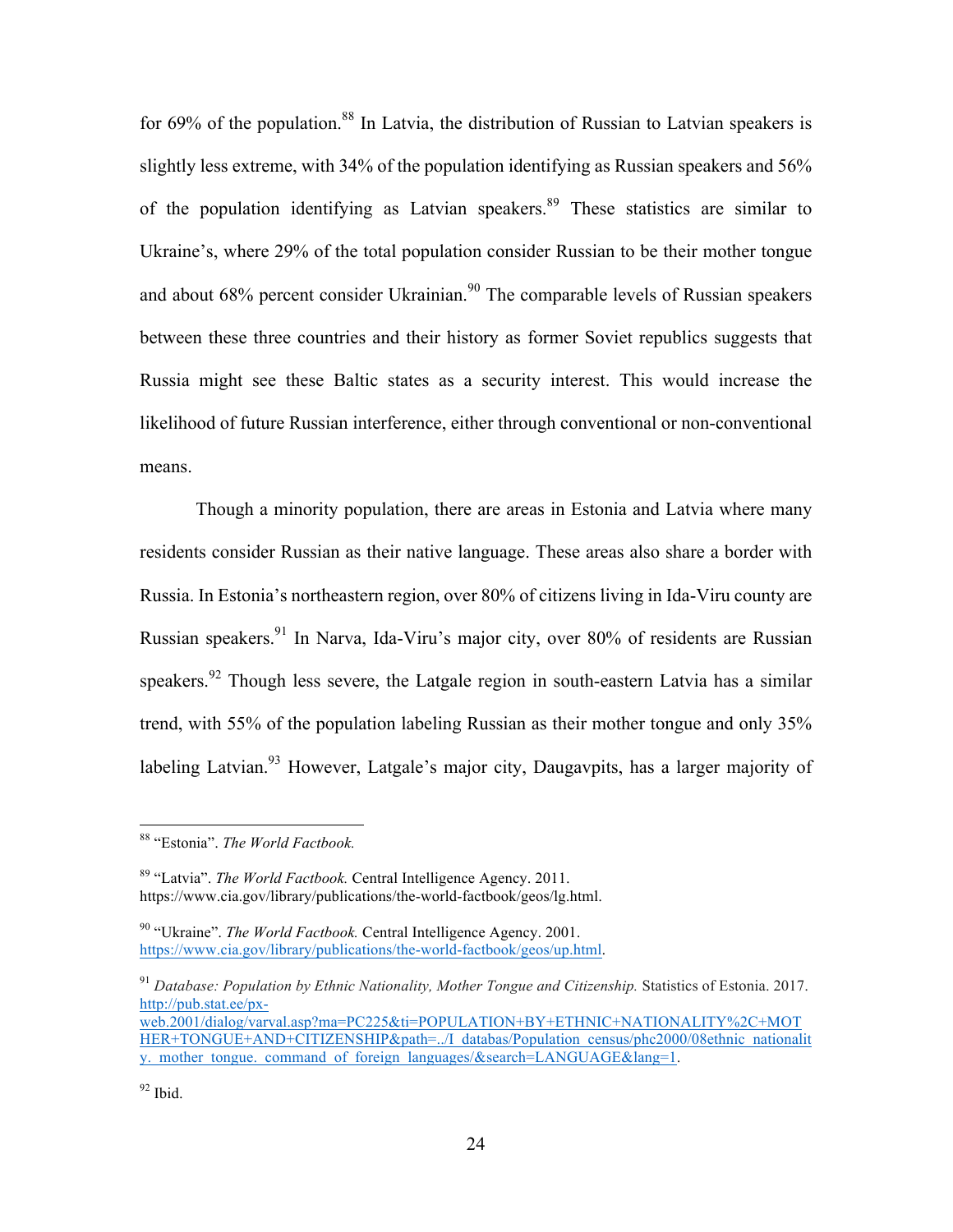Russian speakers at  $79\%$ .<sup>94</sup> The Kremlin might hope to exploit this portion of the population to pursue a political objective.

|                                      | <b>Mother Tongue: Russian</b> | <b>Mother Tongue: Ukrainian</b> |
|--------------------------------------|-------------------------------|---------------------------------|
| The Autonomous Republic of<br>Crimea | 77%                           | 10%                             |
| Luhansk                              | 69%                           | 30%                             |
| Donetsk                              | 75%                           | 24%                             |

Figure 2: Data showing the distribution of Russian speakers to Ukrainian speakers in Ukraine's conflict areas. Data was acquired from Ukrainian's official databank from the State Committee of Statistics.

A comparison of recent government censuses reveals a similar distribution of Russian speakers to state-language speakers in Ukraine.<sup>95</sup> The 2001 government census shows 90% of the population in Crimea were considered Russian speakers.<sup>96</sup> Luhansk and Donetsk also recorded a high percentage of Russian speakers, 69% and 75% respectively.<sup>97</sup> This similarity could lead the Kremlin to believe that an intervention in Latvia or Estonia could be as successful as it was Ukraine. If the ratio of Russian speaker to non-Russian

 $94$  Ibid.

<sup>96</sup> Ibid.

<sup>97</sup> Ibid.

 <sup>93</sup> *Population and Housing Census: Language Used at Home.* Central Statistical Bureau of Latvia. 2011. http://www.csb.gov.lv/sites/default/files/publikacijas/2015/Nr%2012%20Latvijas%202011.gada%20Tautas %20skaitisanas%20rezultati\_Results%20of%20the%202011%20Population%20and%20housing%20censu s%20in%20Latvia%20%2815\_00%29\_LV\_EN.pdf.

<sup>95</sup> State Statistics Service of Ukraine. *Population Census: Distribution of the Population by Native Language. State Statistics Service of Ukraine.* May 5, 2001. *http://data*base.ukrcensus.gov.ua/MULT/Database/Census/databasetree\_en.asp.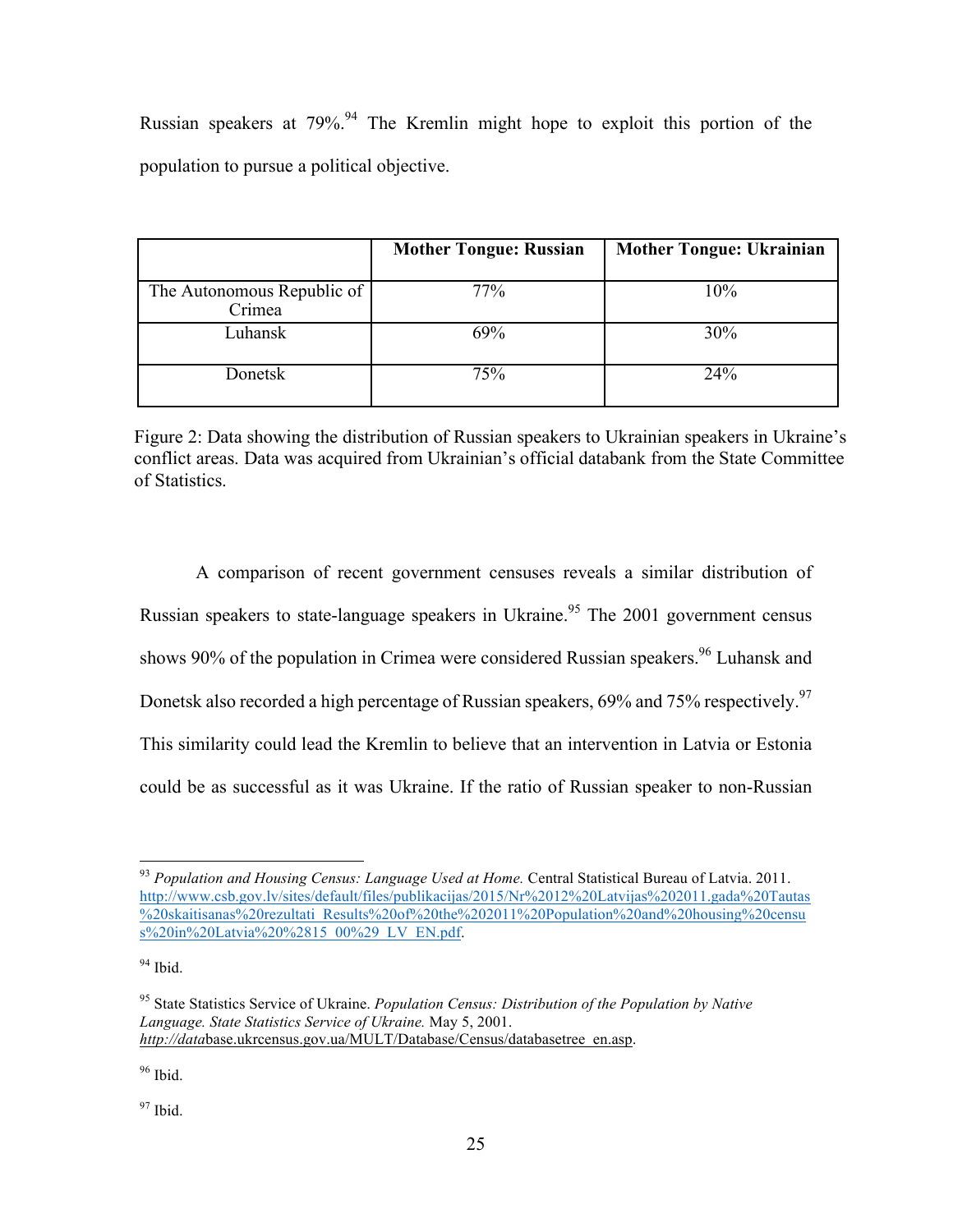speaker is a factor in Russia's decision-making process for engagement, Estonia and Latvia's similar numbers to Ukraine's suggest that these populations could create a "window of opportunity" for Russian intervention. If the first step is to identify a sizeable Russian-speaking population, the next step is to assess if these populations are subjected to government discrimination. Under this condition, the Kremlin could justify future military engagement in the name of humanitarian principles, like it did in Georgia, or support an opposition movement, like it continues to do in Ukraine.

#### *The Humanitarian Argument*

 $\overline{a}$ 

The Russian-speaking communities in Estonia and Latvia have caught the attention of the Kremlin, whose foreign policy agenda includes protecting the interest of the international Russian-speaking community and "compatriots" abroad.<sup>98</sup> As seen in Georgia and Ukraine, Russia uses its self-declared obligation to protect Russian compatriots abroad to interfere in sovereign nations.<sup>99</sup> If desired, Russia could attempt to create a pro-Russian or, at least, an anti-government movement by exploiting the hardships allegedly hurting Russian-speaking communities in Estonia and Latvia. Ida-Viru County and Latgale would be prime targets for such a campaign, as both areas share a border with Russia and have a large Russian-speaking population.

<sup>98</sup> "Foreign Policy Concept of the Russian Federation". *The Ministry of Foreign Affairs of the Russian Federation.*

<sup>99</sup> Zakem, Vera and Paul J. Saunders. "How Russia Views Its 'Compatriots' in the Near Abroad". *The National Interest.* March 17, 2016. http://nationalinterest.org/feature/how-russia-views-its-compatriots-thenear-abroad-15516.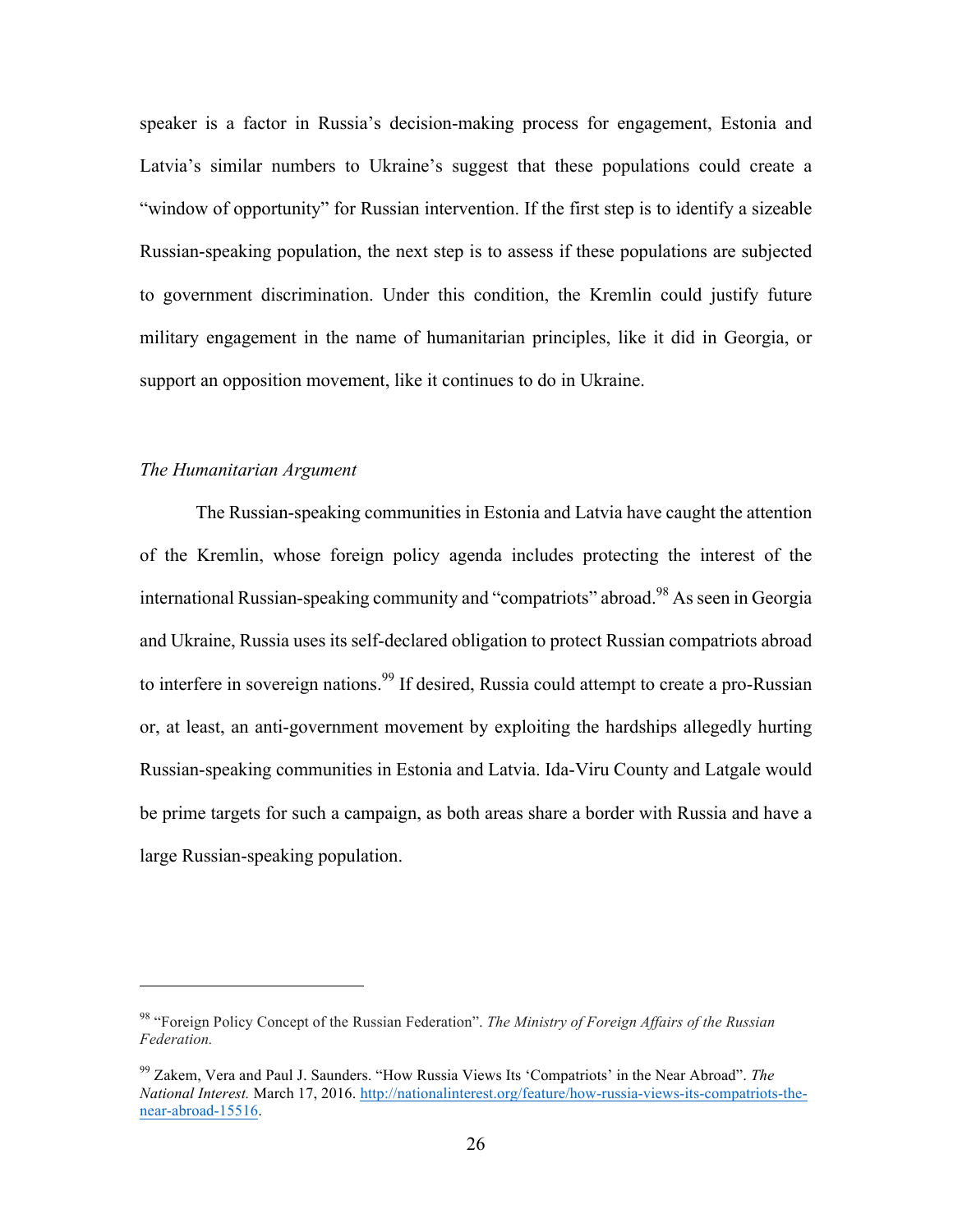Russian officials have already been voicing concern for the protection of Russian speakers in Estonia and Latvia. Though acknowledging that states have the right to govern as they see fit, Russia has also argued that Estonian and Latvian legislation has indirectly discriminated against Russian speakers.<sup>100</sup> These claims largely focus on government policies that the Kremlin argues has limited Russian speakers' access to equal opportunity and forces many to be labeled as "non-citizens."<sup>101</sup> This section uses demographic data and international reports to assess Russia's argument on discrimination.

#### *Factor 1: The Quality of Life in Minority Communities*

The Kremlin could use the hardships faced by Russian-speaking communities to justify any future actions in the Baltics. Government statistics from Estonia and Latvia report higher levels of poverty and unemployment in Ida-Viru and Latgale, in comparison to national levels, suggesting an economic disparity between Russian speakers and the majority population (Figure 3  $\&$  4). Statistics show that areas with a large Russian-speaking population suffer from higher levels of unemployment.<sup>102</sup> From Estonia and Latvia's most recent census in 2011, Ida-Viru County and the Latgale region recorded the highest levels

<sup>&</sup>lt;sup>100</sup> "Statement by Konstantin Dolgov, Russian Foreign Ministry's Special Representative for Human Rights, Democracy and the Rule of Law, at PACE International Conference 'Human Rights and Foreign Policy'". *The Ministry of Foreign Affairs of the Russian Federation.* December 17, 2012. http://www.mid.ru/en/web/guest/foreign\_policy/news/- /asset\_publisher/cKNonkJE02Bw/content/id/130150.

 $101$  Ibid.:

<sup>102</sup> European Commission against Racism and Intolerance (1). *ECRI Report on Latvia: Fourth Monitoring Cycle. Council of Europe.* February 21, 2012. http://www.coe.int/t/dghl/monitoring/ecri/Country-bycountry/Latvia/LVA-CbC-IV-2012-003-ENG.pdf; European Commission against Racism and Intolerance (3). *ECRI Report on Estonia: Fifth Monitoring Cycle. Council of Europe.* October 13, 2015. http://www.coe.int/t/dghl/monitoring/ecri/Country-by-country/Estonia/EST-CbC-V-2015-036-ENG.pdf.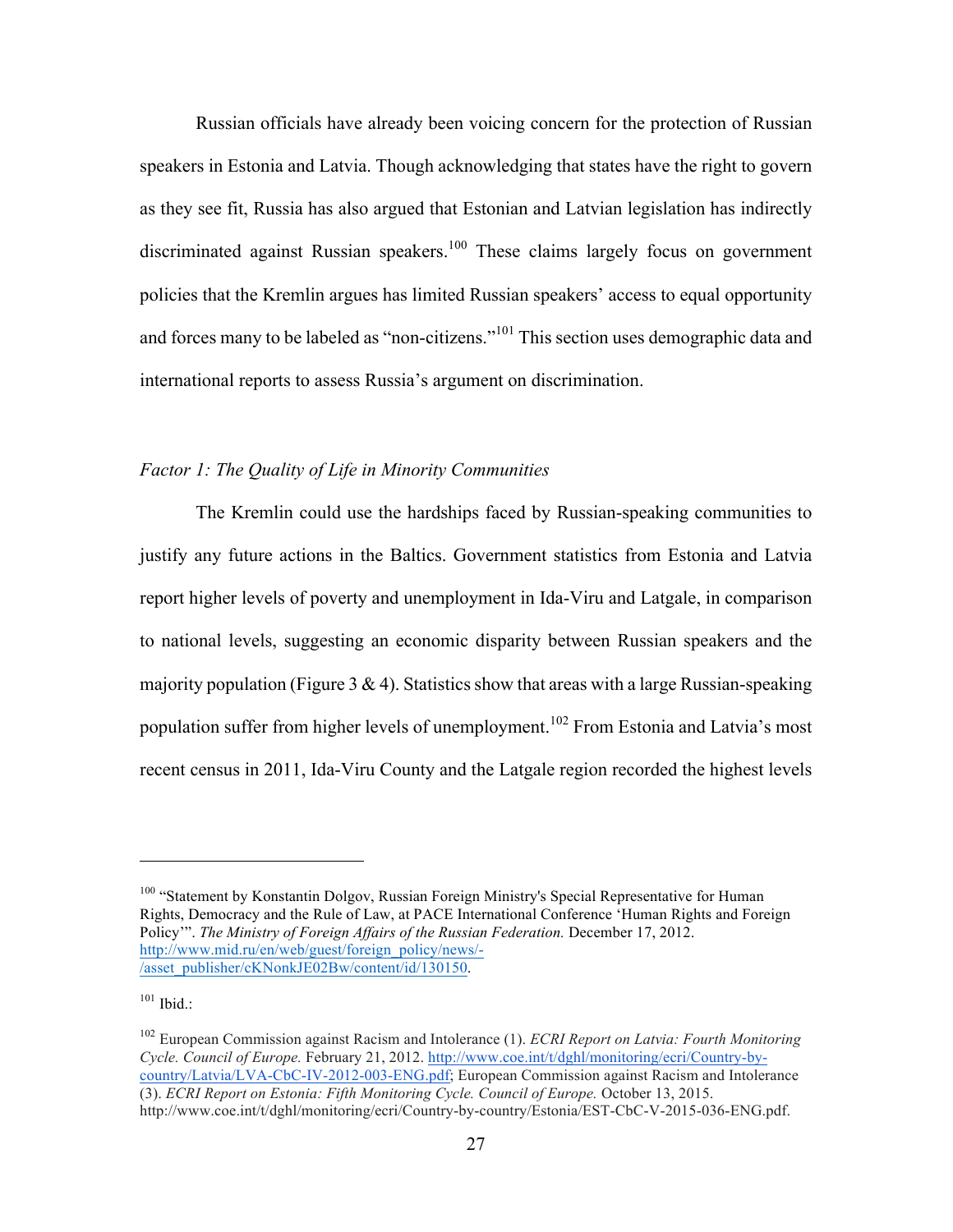of unemployment rates and at-risk-poverty rates.<sup>103</sup> Both states have experienced a reduction in unemployment rates since this census, yet, Ida-Viru County and Latgale's statistics have recorded the least improvement. For example, in 2016, Estonia recorded a country unemployment rate of 6.8, down from 12.3 in 2011, with Ida-Viru County still recording the highest rate at 13.5, followed by Polva County at 10.2 (Figure 3).<sup>104</sup> In the same year, Latvia also recorded a lower country unemployment rate of 9.9, down from 16.5 in 2011, but Latgale's rate decreased by only  $1\%$  (Figure 3).<sup>105</sup>

These statistics suggest that regions with a large Russian-speaking population struggle economically more than the Baltic majority population. Reasons for high unemployment could be environmental. For example, less developed regions could experience higher unemployment rates because of limited employment opportunities in comparison to the population number. In this case, one would expect higher unemployment rates regardless of the number of Russian speakers. Even areas with a Baltic languagespeaking majority would struggle with employment. However, government policies could also play a role. Both Estonia and Latvia have language policies that could restrict Russian speakers' access to employment, thereby contributing to the higher unemployment rates in Ida-Viru and Latgale.

<sup>103</sup> *2011 Population Census of Estonia.* Statistics of Estonia. 2011. http://www.stat.ee/phc2011.; *2011 Population and Housing Census of Latvia.* Central Statistical Bureau of Latvia. 2011. http://www.csb.gov.lv/sites/default/files/publikacijas/2015/Nr%2012%20Latvijas%202011.gada%20Tautas %20skaitisanas%20rezultati\_Results%20of%20the%202011%20Population%20and%20housing%20censu s%20in%20Latvia%20%2815\_00%29\_LV\_EN.pdf.

<sup>104</sup> *2011 Population Census of Estonia.* Statistics of Estonia

<sup>105</sup> 2011 *Population and Housing Census of Latvia.* Central Statistical Bureau of Latvia.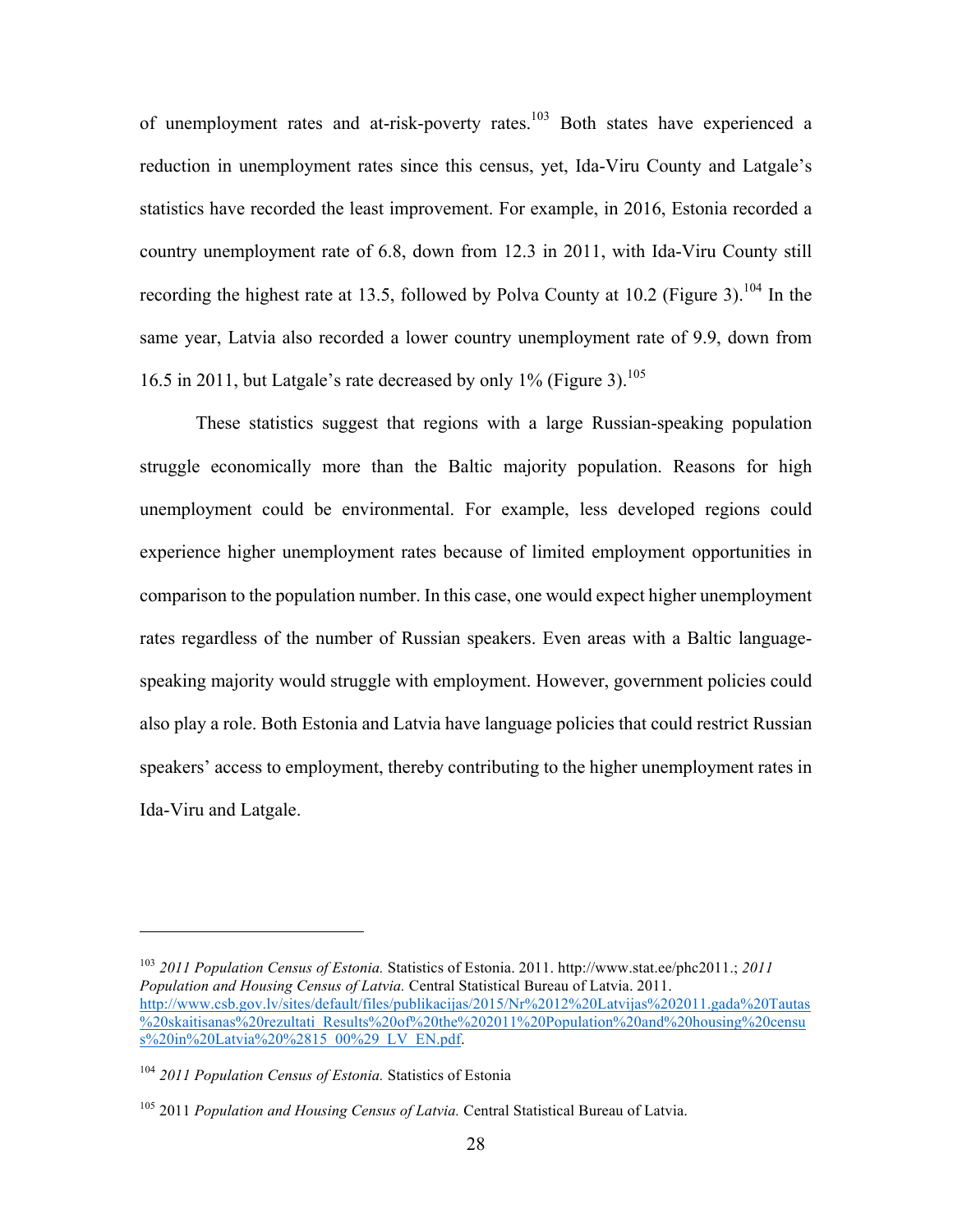

Figure 3: Data from 2011 Census of Estonia and Latvia acquired from official databank of the Statistics of Estonia and Central Statistical Bureau of Latvia.



Figure 4: Data from 2011 Census of Estonia and Latvia acquired from official databank of the Statistics of Estonia and Central Statistical Bureau of Latvia.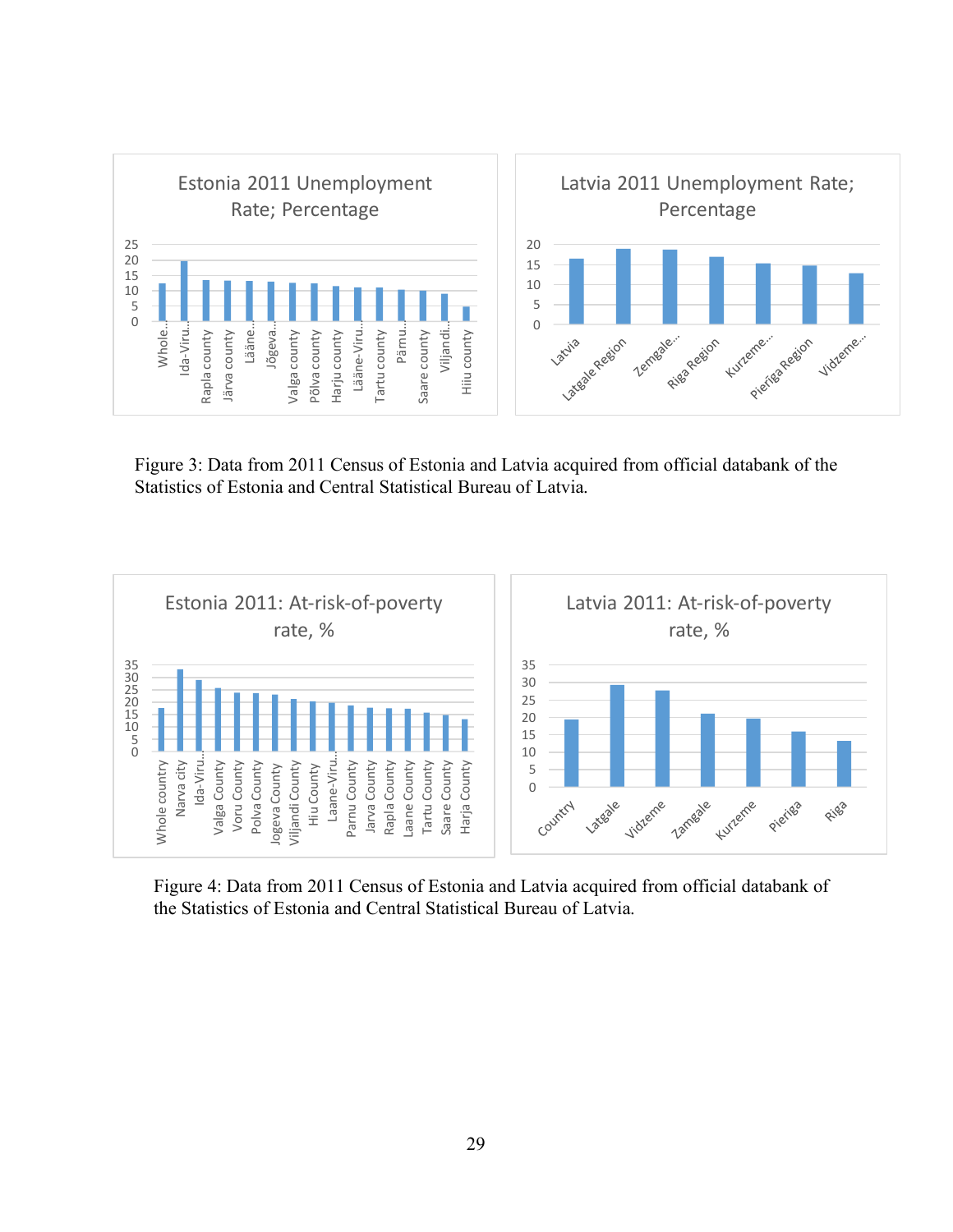According to Estonia's Language Act, all employees in state agencies, local governments, legal positions, and organizations that serve the "public interest" are required to show an advanced level of Estonian for employment.<sup>106</sup> Employees are required to demonstrate their advanced proficiency by passing a language exam.<sup>107</sup> Likewise, Latvia's Language Law also requires an advanced level of Latvian in government or partially government positions and in a private institution that offers a public service.<sup>108</sup> These requirements might limit employment options for Russian speakers, who do not meet the government's level of advanced proficiency. Using Russian could prevent citizens from finding employment or put them at risk for termination if they do not use the state language at their job.

In response to Russia's allegations, some Baltic officials have claimed that the wellbeing of minorities are a national concern.<sup>109</sup> Legislation reflects these governments' attempts to tackle discrimination. In 2004, Latvia passed the Labor Law, which prohibited discrimination or unfair treatment based on gender, race, color, age, disability, religion, and national or social origin. $110$  Estonia passed a similar law, titled the Equal Treatment

<sup>106</sup> *Language Act of 2011*. Republic of Estonia. *Riigi Teataja.* February 23, 2011. https://www.riigiteataja.ee/en/eli/506112013016/consolide. Art. 23 & 24.

 $107$  Ibid.: Art. 25 & 26.

<sup>108</sup> *Official Language Law.* Republic of Latvia. *Saeima.* December 21, 1999. http://unpan1.un.org/intradoc/groups/public/documents/UNTC/UNPAN018409.pdf. Art. 6

<sup>&</sup>lt;sup>109</sup> "Paet: Protection of Ethnic Minorities and Advancement of Their Cultures Inherent in Estonia". *Republic of Estonia Ministry of Foreign Affairs.* March 4, 2009. http://www.vm.ee/en/news/paetprotection-ethnic-minorities-and-advancement-their-cultures-inherent-estonia.

<sup>110</sup> Kehris, Ilze Brands. *Development of anti-discrimination legislation and practice in Latvia: EU accession and remaining challenges.* Latvian Centre for Human Rights. September, 2008. Web. 11.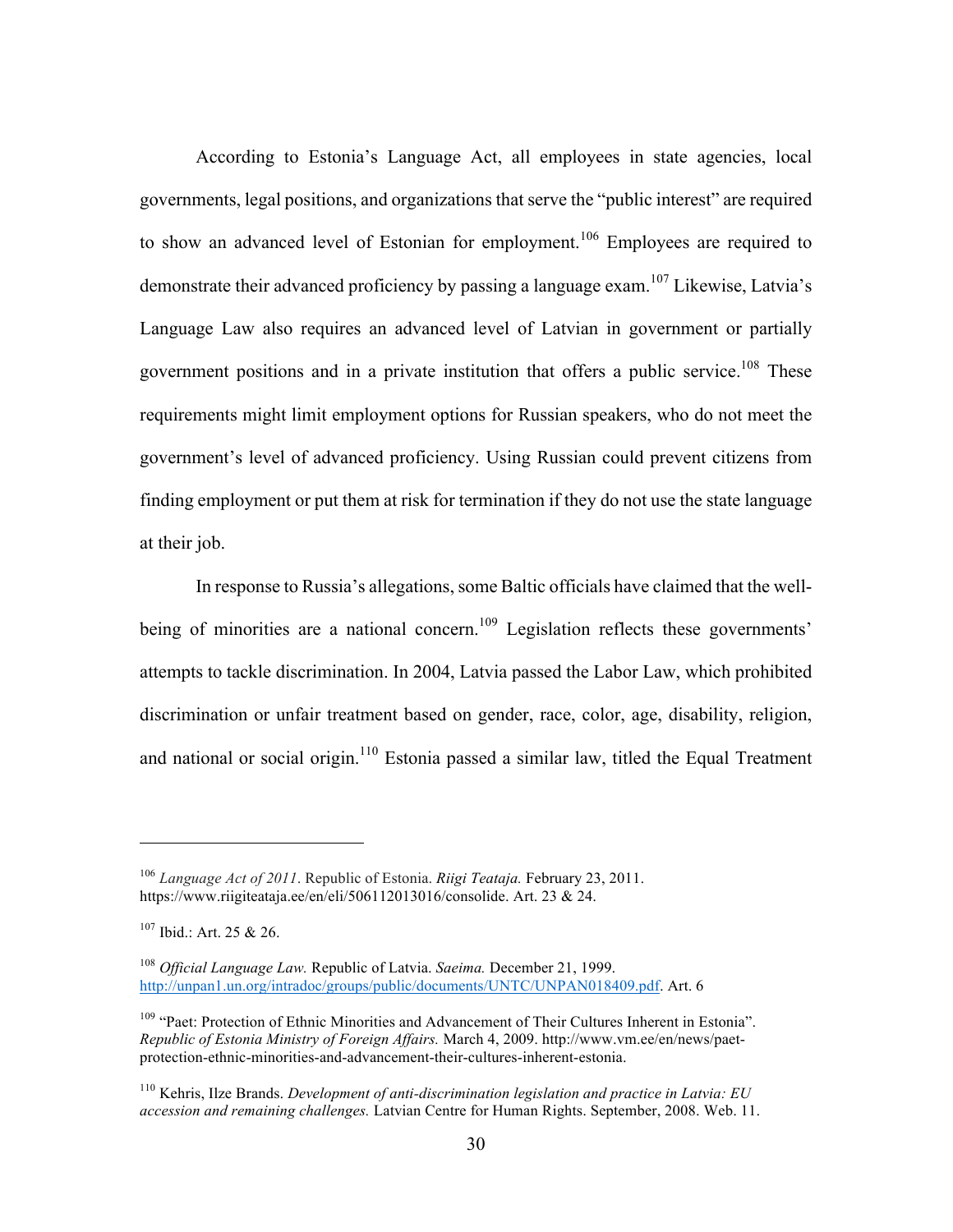Act, in 2008, that sought to "ensure the protection of persons against discrimination" on similar factors to the Latvian law.<sup>111</sup> However, language, which the European Union considers a form of "indirect ethnic discrimination", is not included in either pieces of legislation.<sup>112</sup> According to Article 21 of the Charter of Fundamental Rights of the European Union, "language," is considered grounds for discrimination in addition to nationality and ethnic origin. $113$  Though one could argue that discrimination based on language is implied through the inclusion of ethnic or national origin, it is very plausible that these governments purposefully omitted language as a factor of discrimination. If Estonia or Latvia had truly wanted to ensure that its new legislation abided by all antidiscrimination laws in the European Union, "language" would have been established as grounds for discrimination.

Recent reports from the Council of Europe's European Commission against Racism and Intolerance (ECRI) identified Estonia and Latvia's language policies as being a likely barrier against employment opportunities. The 2012 report on Latvia noted the government's strict implementation of the Language Law for employment, requiring advanced proficiency in both the public and private sector.<sup>114</sup> This could deter Russian speakers from obtaining employment.<sup>115</sup> Commenting that legislation aiming to protect a

<sup>111</sup> European Commission against Racism and Intolerance (3). *ECRI Report on Estonia: Fifth Monitoring Cycle. Council of Europe*.

<sup>112</sup> Kehris, Ilze Brands. 5.

<sup>113</sup> *Charter of Fundamental Rights of the European Union.* The European Union. *Official Journal of the European Communities.* December 12, 2000. http://www.europarl.europa.eu/charter/pdf/text\_en.pdf.

<sup>114</sup> European Commission against Racism and Intolerance (1). *ECRI Report on Latvia: Fourth Monitoring Cycle. Council of Europe.* 

 $115$  Ibid.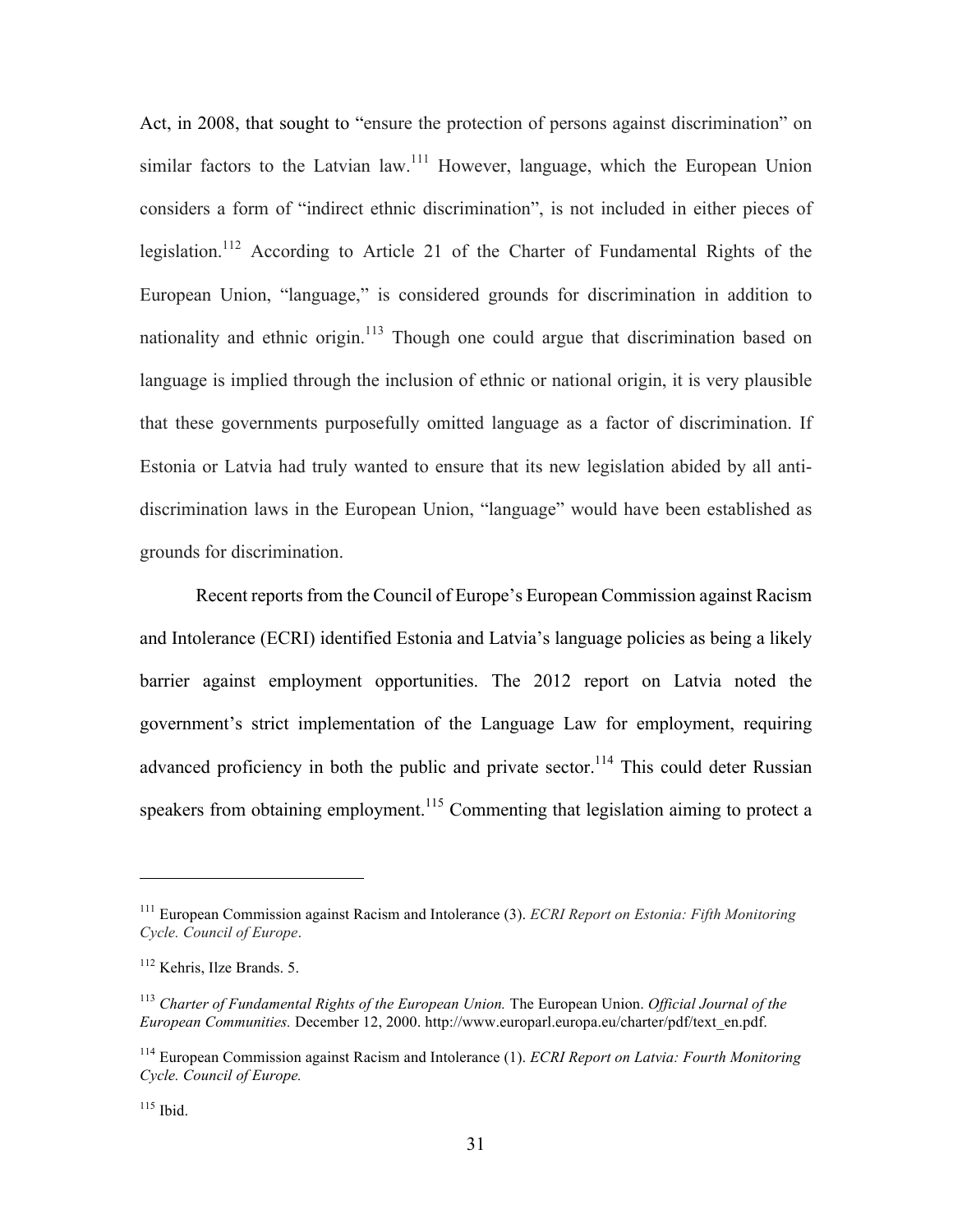state language is legitimate and does not inherently lead to discrimination, the report also notes that legislation could lead to indirect discrimination when strictly implemented in an unnecessary environment.<sup>116</sup> For example, in areas with a Russian-speaking majority, it could be beneficial to employ individuals who have a strong grasp on the Russian language, especially in the public sector. This skill could help explain laws or public services to the individuals who have a low level of Latvian proficiency. For this reason, ECRI has recommended to "take all necessary measures to ensure a balanced implementation of the state's Language Law.<sup>117</sup> Flexibility in its implementation could actually be in the public's interest.

ECRI's report on Estonia commented on similar concerns on indirect discrimination. The report noted that areas with a Russian-speaking majority are less economically developed and experience higher levels of unemployment.<sup>118</sup> Furthermore, there is little indication that the government is developing a solution to this problem, as there is not any system to evaluate or monitor levels of equality in the country that could be used for policy development.<sup>119</sup> To tackle this problem, ECRI suggests evaluating the implementation of the Language Act in Russian-speaking areas to identify if the legislation allows for indirect discrimination against non-Estonian speakers.<sup>120</sup>

 $\overline{a}$ 

 $119$  Ibid.

<sup>120</sup> Ibid.: 10.

 $116$  Ibid.

 $117$  Ibid.

<sup>&</sup>lt;sup>118</sup> European Commission against Racism and Intolerance (3). ECRI Report on Estonia: Fifth Monitoring Cycle. Council of Europe.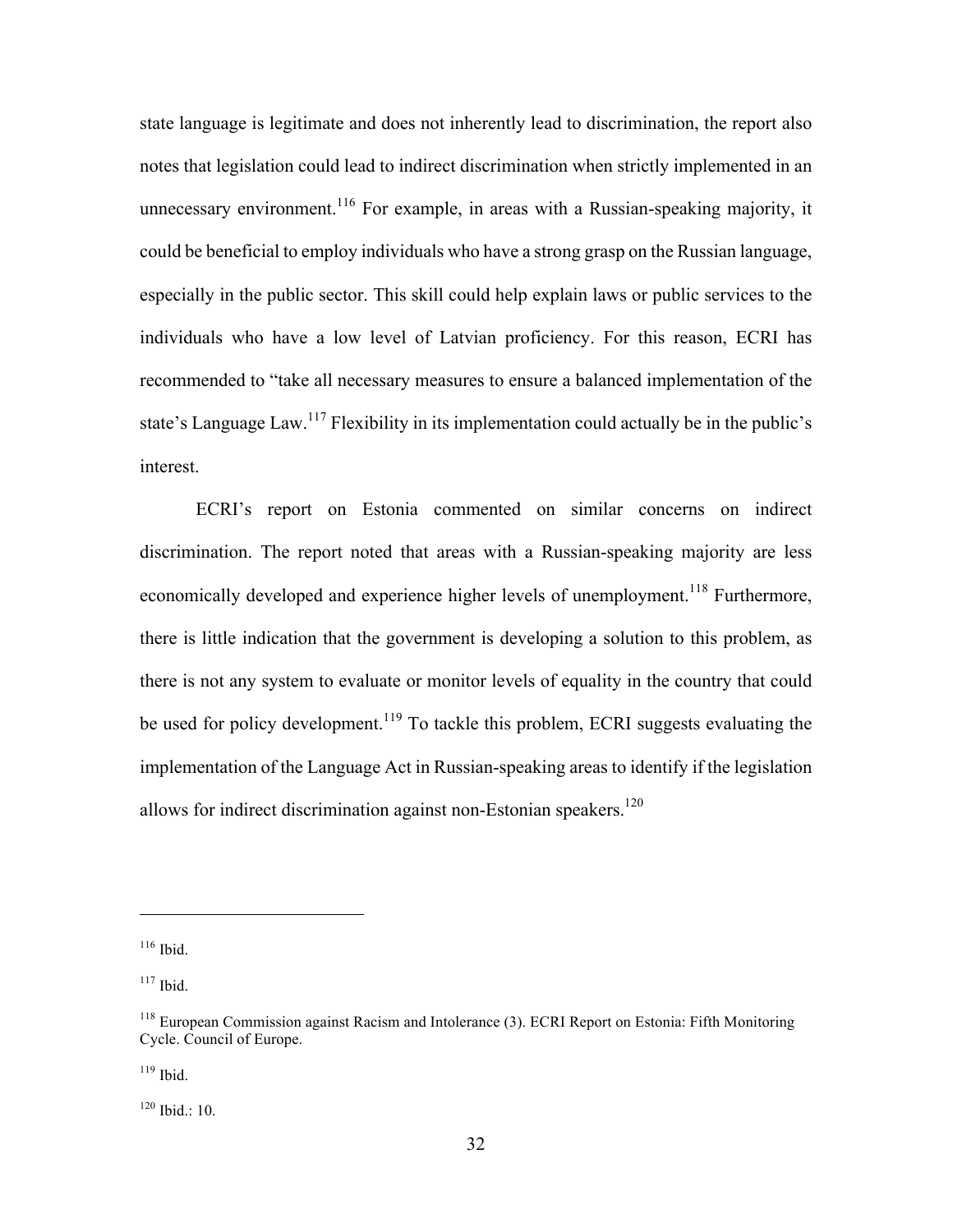Both of the most recent ECRI reports commented on the economic disadvantages of Russian speaking communities in Estonia and Latvia. ECRI recommends the Estonian government evaluating the effects of its legislation and recommends the Latvian authorities to enforce the state language policy only when there is a "legitimate public interest" and allow more flexibility in areas with a non-Latvian speaking majority.<sup>121</sup> Such recommendations reveal the Council of Europe's concern that these language policies are contributing to the disparity in unemployment levels, disadvantaging Russian speakers and other minority communities.

Although higher unemployment rates likely generate higher rates of poverty, problems with state pensions could also be a factor. Again, this problem has affected former U.S.S.R citizens more than ethnic Latvians and Estonians. According to Estonia's State Pension Insurance Act and Latvia's Law on Pensions, individuals are eligible for oldage pension only if they have worked in the country for at least fifteen years.<sup>122</sup> This means, if an individual retired after 15 years of working in Estonia or Latvia, but had an additional 15 years of work experience in a different Soviet republic, these years would not be counted towards the calculation of a pensioner's monthly payment.

Latvia and Estonia's new pension policies left many older adults at a disadvantage, especially transplanted ethnic Russians. Any previous Soviet work experience in a different republic would not apply towards their work history, consequently lowering their monthly pension payment. Though this disadvantage is not permanent, it could still effect today's

 $121$  European Commission against Racism and Intolerance (3). 23.; European Commission against Racism and Intolerance (1). 22.

<sup>122</sup> *State Pension Insurance Act.* Republic of Estonia. *Riigi Teataja.* January 1, 2002. https://www.riigiteataja.ee/en/eli/ee/Riigikogu/act/516012017008/consolide. Chapter 8(27); *On State Pensions.* Republic of Latvia. *Saeima.* November 23, 1995. Web.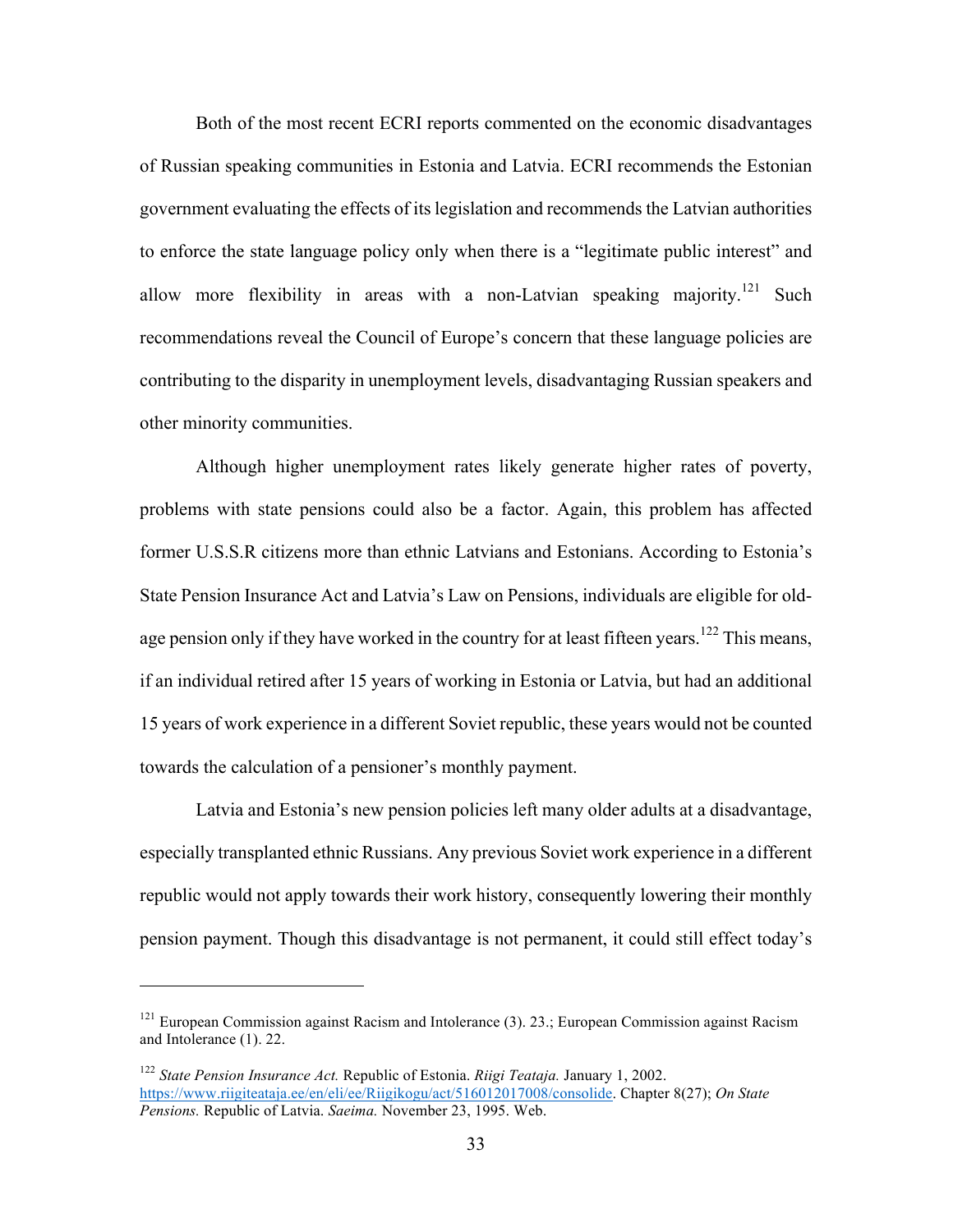older population. For example, an 80-year-old pensioner was 56 when the Soviet Union dissolved. If that individual had worked in the Soviet Union since the age of 22, but only Estonia or Latvia since the age of 42, the first 20 years did not apply towards their pension.

Statistics do not show how this effects specifically ethnic Russians in comparison to the majority population. However, it is important to note that Ida-Viru County, where about 73% of residents are ethnic Russians, has recorded the second lowest monthly payment in the country over the last five years.<sup>123</sup> This suggests that ethnic Russians retiring in Estonia might be receiving lower pension payments then the ethnic Estonians. Unfortunately, Latvia does not provide pension statistics as detailed as Estonia. However, considering the pension laws are similar, one can assume a similar disparity is present.

Russian speakers in Latvia and Estonia are struggling more than the rest of the ethnic population. As described above, language policies, a lack of legal protection against language discrimination, and each states' pension system disadvantages non-Baltic language speakers. The above statistics from Latvian and Estonian databanks corroborate the Kremlin's allegations that these governments are indirectly withholding the Russianspeaking community from enjoying equal opportunities in comparison to the majority population. Though the policies and social institutions do not specifically target Russian speakers, the rules and regulations subsequently disadvantage minority communities, particularly ethnic Russians.

<sup>123</sup> "Population by Sex, Ethnic Nationality and County". *Statistics of Estonia Database.* http://pub.stat.ee/px-web.2001/Dialog/varval.asp?ma=PO0222&lang=1; "Monthly Average Pension: County and Year". *Statistics of Estonia Database.* http://pub.stat.ee/px-web.2001/Dialog/Saveshow.asp.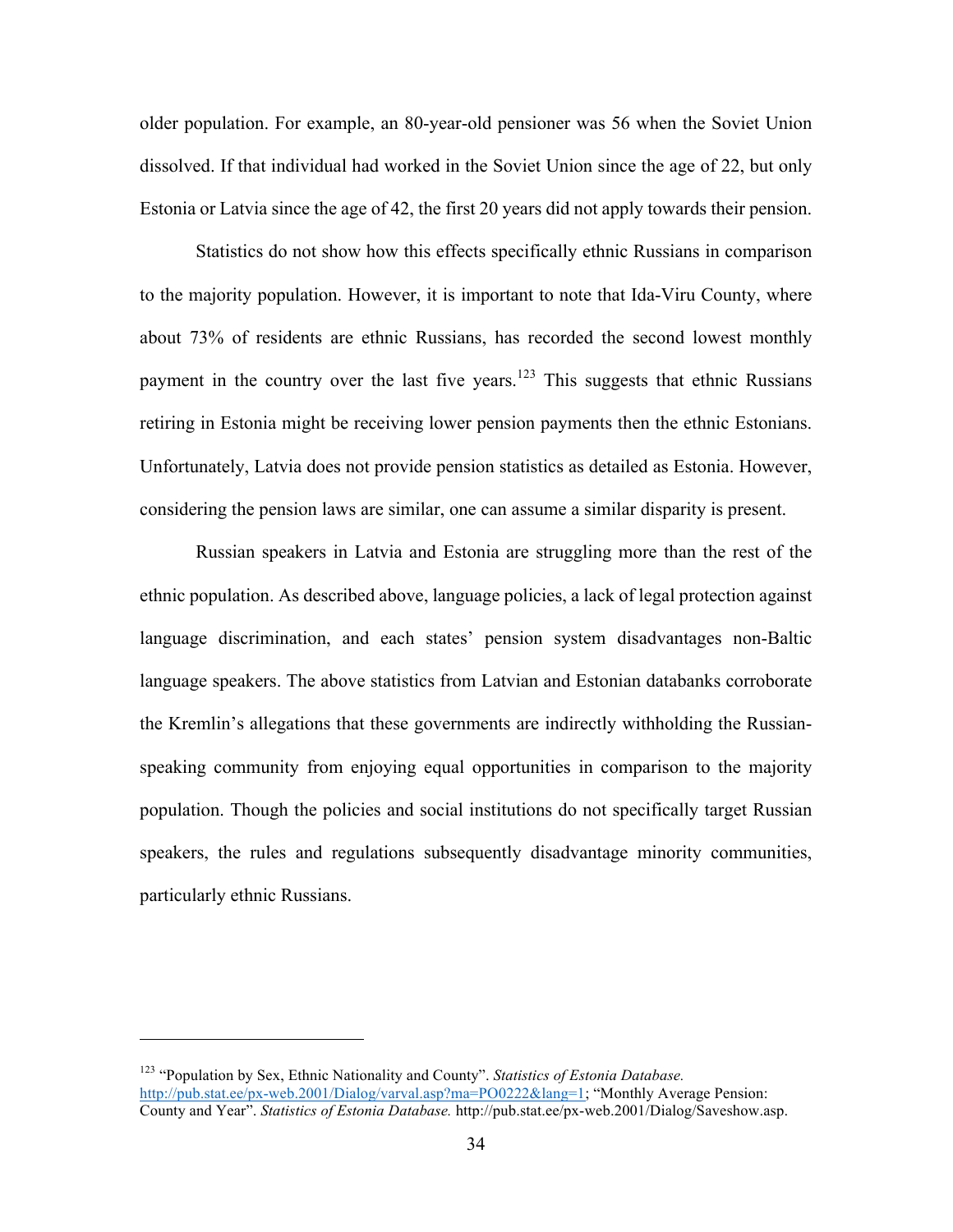## *Factor 2: The Issue of Statelessness*

In addition to economic disadvantages, Russia also claims that the Baltic governments' are denying former Soviet citizens, many who are Russian speakers, the right to nationality, forcing these individuals to live as "stateless."<sup>124</sup> Recent reports estimate that 6% of Estonia's population and about 12% of Latvia's are currently considered stateless.<sup>125</sup> The Russian Ministry of Foreign Affairs has argued that these Russian speakers are denied political and socio-economic rights because of their "non-citizen" status.<sup>126</sup> The ministry has also accused Baltic authorities of ignoring recommendations from international organizations to confront the issue of statelessness, thereby explicitly failing to protect the human rights of Russian speakers.<sup>127</sup> Again, the Kremlin could use this issue as a foreign policy tool. For example, any future Russian intervention into a region with a Russian-speaking majority could be justified in the name of protecting these citizens against government discrimination.

Statelessness became a contentious issue in the Baltic region after the fall of the Soviet Union. Under Estonia and Latvia's new citizenship, individuals who could show ethnic origin to the titular nation automatically received citizenship.<sup>128</sup> Others could choose

<sup>&</sup>lt;sup>124</sup> "Statement by Konstantin Dolgov, Russian Foreign Ministry's Special Representative for Human Rights, Democracy and the Rule of Law, at PACE International Conference 'Human Rights and Foreign Policy'". *The Ministry of Foreign Affairs of the Russian Federation.*

<sup>&</sup>lt;sup>125</sup> "Basic facts about citizenship and language policy of Latvia and some sensitive history-related issues". *The Ministry of Foreign Affairs of the Republic of Latvia.*; Griffiths, Helen. "It's Time to End Child Statelessness in Estonia". *Human Rights Watch.* January 17, 2017. https://www.hrw.org/news/2017/01/17/its-time-end-child-statelessness-estonia.

<sup>126</sup> "Россия и проблематика обеспечения прав человека в государствах мира". *The Ministry of Foreign Affairs of the Russian Federation.* March 9, 2016. http://www.mid.ru/en/web/guest/rossia-i-problematikaobespecenia-prav-celoveka-v-gosudarstvah-mira.

 $127$  Ibid.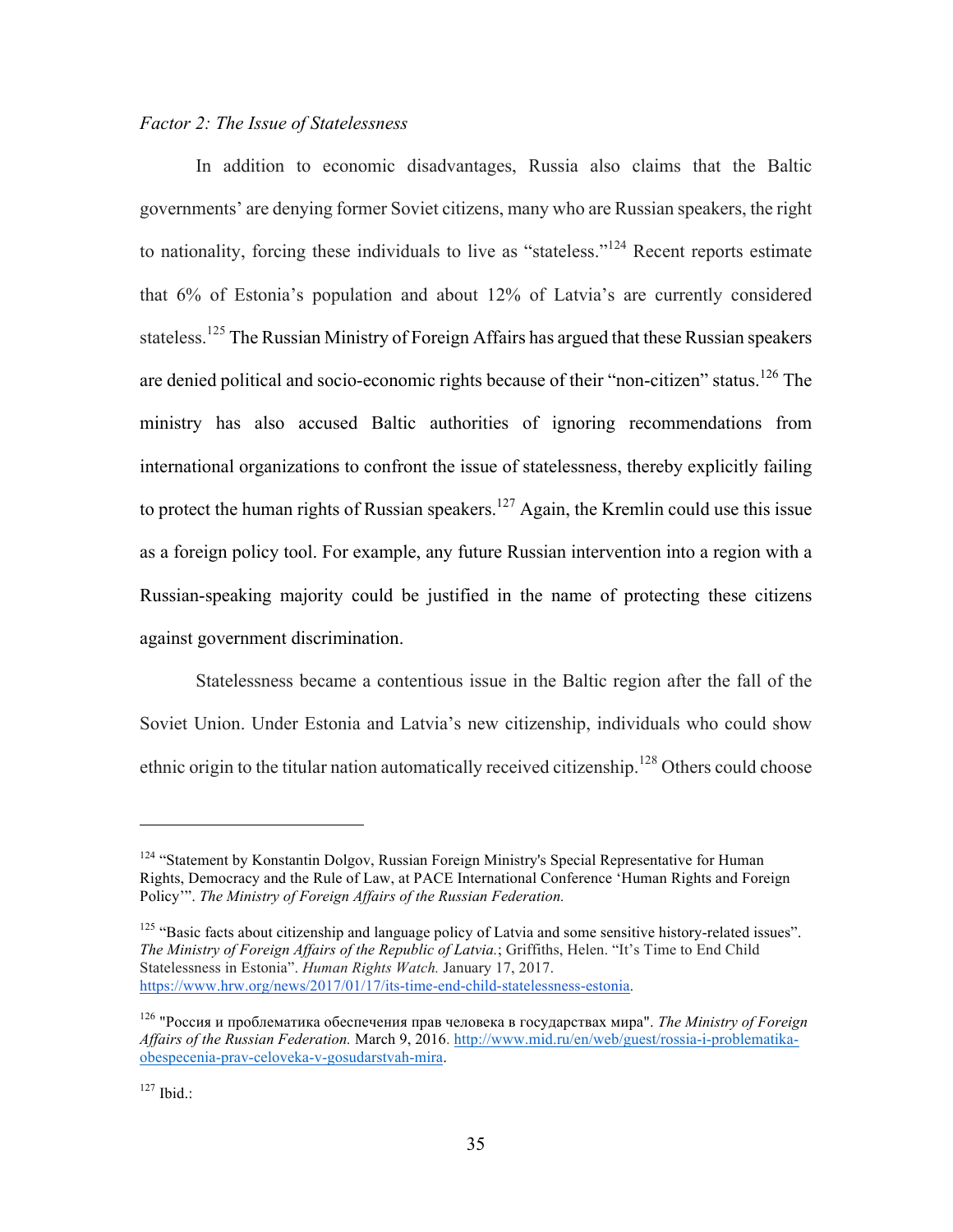to apply for Russian citizenship or become naturalized citizens.<sup>129</sup> If choosing the latter, individuals must pass a language exam, demonstrating an advanced fluency in the state language.<sup>130</sup> Those who decided not to apply for any citizenship, Russian or Baltic, or applied for naturalized citizenship, but failed to pass the exam, were labeled as "noncitizens," "stateless," or an "alien".<sup>131</sup> Statements from the Foreign Ministry convey the Kremlin's objection to this process, arguing that the local governments do not provide affordable access to state language education and that the exam is too difficult for Russian speakers, especially elderly learners.<sup>132</sup>

Non-citizens are not allowed to exercise the same rights as citizens, even though many have lived in the Baltics since the Soviet occupation. For example, Latvian noncitizens cannot vote in elections, denying these individuals the right to influence the political environment in their own community.<sup>133</sup> On the other hand, Estonians holding a gray "alien" passport, considered legal documentation for non-citizens, can vote in local elections, but are not allowed to join any political parties.<sup>134</sup> Estonian NGO's that focus on

 $129$  Ibid.

<sup>130</sup> Ibid.

 $^{131}$  Ibid.:

 <sup>128</sup> *Citizenship Act.* Government of Estonia. https://www.riigiteataja.ee/en/eli/512022015001/consolide; *Law "On the Status of Former USSR Citizens Who Are Not Citizens of Latvia of Any Other State".*  Government of Latvia. http://www.humanrights.lv/doc/latlik/noncit.htm.

<sup>&</sup>lt;sup>132</sup> "Statement by Konstantin Dolgov, Russian Foreign Ministry's Special Representative for Human Rights, Democracy and the Rule of Law, at PACE International Conference 'Human Rights and Foreign Policy'". *The Ministry of Foreign Affairs of the Russian Federation.*

<sup>&</sup>lt;sup>133</sup> Brown, Jonathan. "Living in Limbo: Latvia's "non-citizen" policy leaves thousands feeling stateless". *Vice News.* February 15, 2017. https://news.vice.com/story/latvias-non-citizen-policy-leaves-thousandsfeeling-stateless.

<sup>&</sup>lt;sup>134</sup> Vero, Tacita. "The Gray Zone: With "gray passports," many ethnic Russians in Estonia live in a state of legal limbo". *Slate Magazine Online.* March 13, 2017.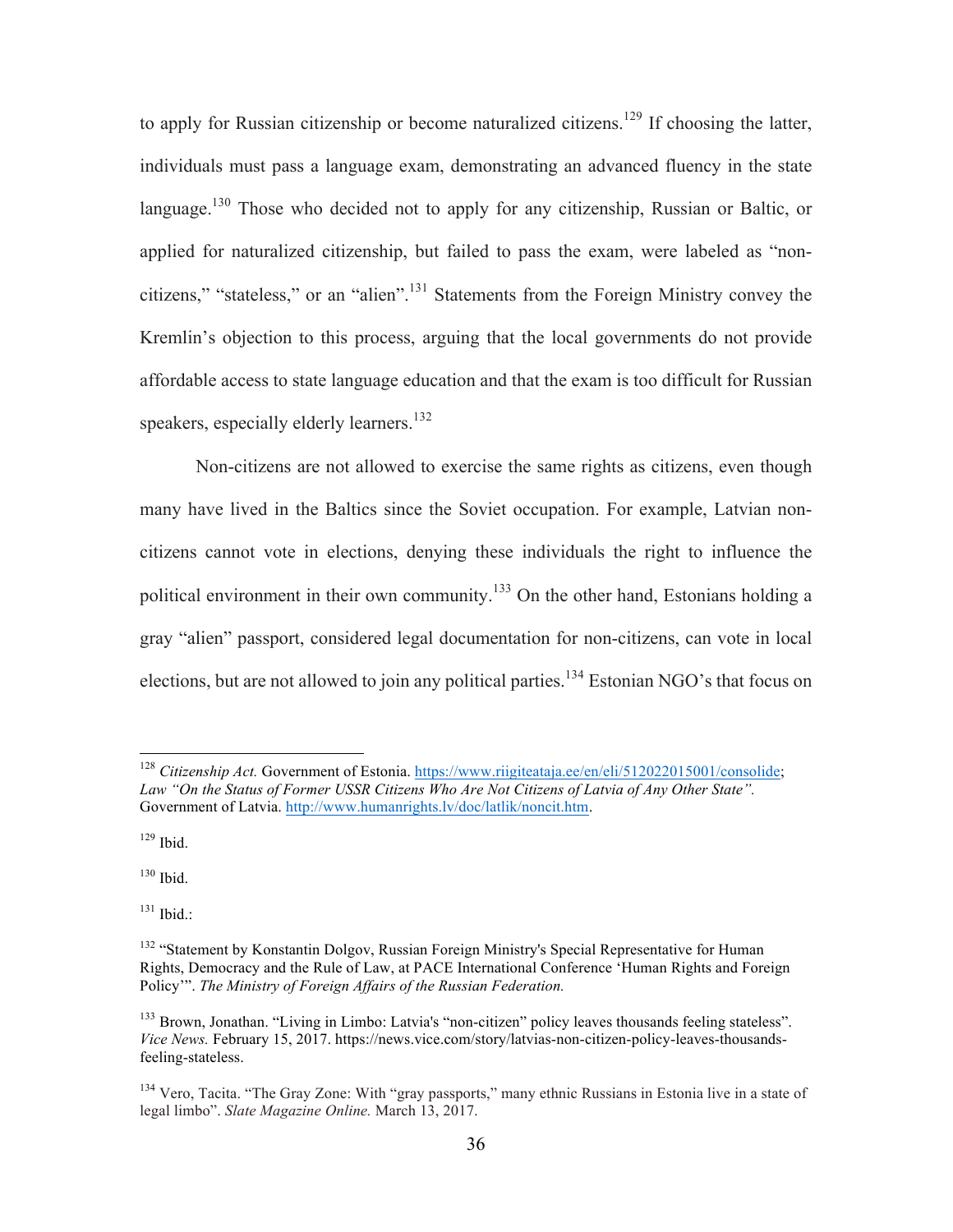the rights of non-Estonian speakers argue that restricting the rights of stateless persons is creating an environment of social marginalization and disconnect because of this political isolation. 135

Reports from the United Nations Human Rights Council shows the international community's concern about the status of these stateless individuals. Regarding Estonia, the Committee on Economic, Social and Cultural rights commended the government for making some strides in combatting the problem with statelessness by easing requirements for children born in Estonia to stateless parents and exempting those 65 and older from passing the language exam to qualify for naturalization.<sup>136</sup> However, the council also noted the recent decrease of citizens seeking naturalization, possibly because the language exam is too difficult.<sup>137</sup> In another statement, the Latvian Human Rights Council for the UN lauded the Latvian government after easing regulations for children to acquire citizenship, but also noticed other amendments to its citizenship law that allowed the government to deny applicants citizenship without judicial review on "vague security grounds."<sup>138</sup> The council also critiqued the continued restriction of rights to non-citizens, such as the right to vote, create political parties and restricted access to work or some pensions.<sup>139</sup>

 $137$  Ibid.

 $139$  Ibid.

http://www.slate.com/articles/news\_and\_politics/roads/2017/03/many\_ethnic\_russians\_in\_estonia\_have\_gr ay passports live in legal limbo.html.

<sup>&</sup>lt;sup>135</sup> Estonian Legal Information Centre for Human Rights. "National minorities in Estonia: risk of poverty and social marginalisation". *Organization for Security and Co-operation in Europe.* September 29, 2014. http://www.osce.org/odihr/124459.

<sup>&</sup>lt;sup>136</sup> United Nations, Human Rights Council (1). "Working Group on the Universal Periodic Review, Twenty-Fourth Session, Estonia". January, 2016. Web. 12.

<sup>&</sup>lt;sup>138</sup> United Nations, Human Rights Council (2). "Working Group on the Universal Periodic Review, Twenty-Fourth Session, Latvia". January, 2016. Web. 9.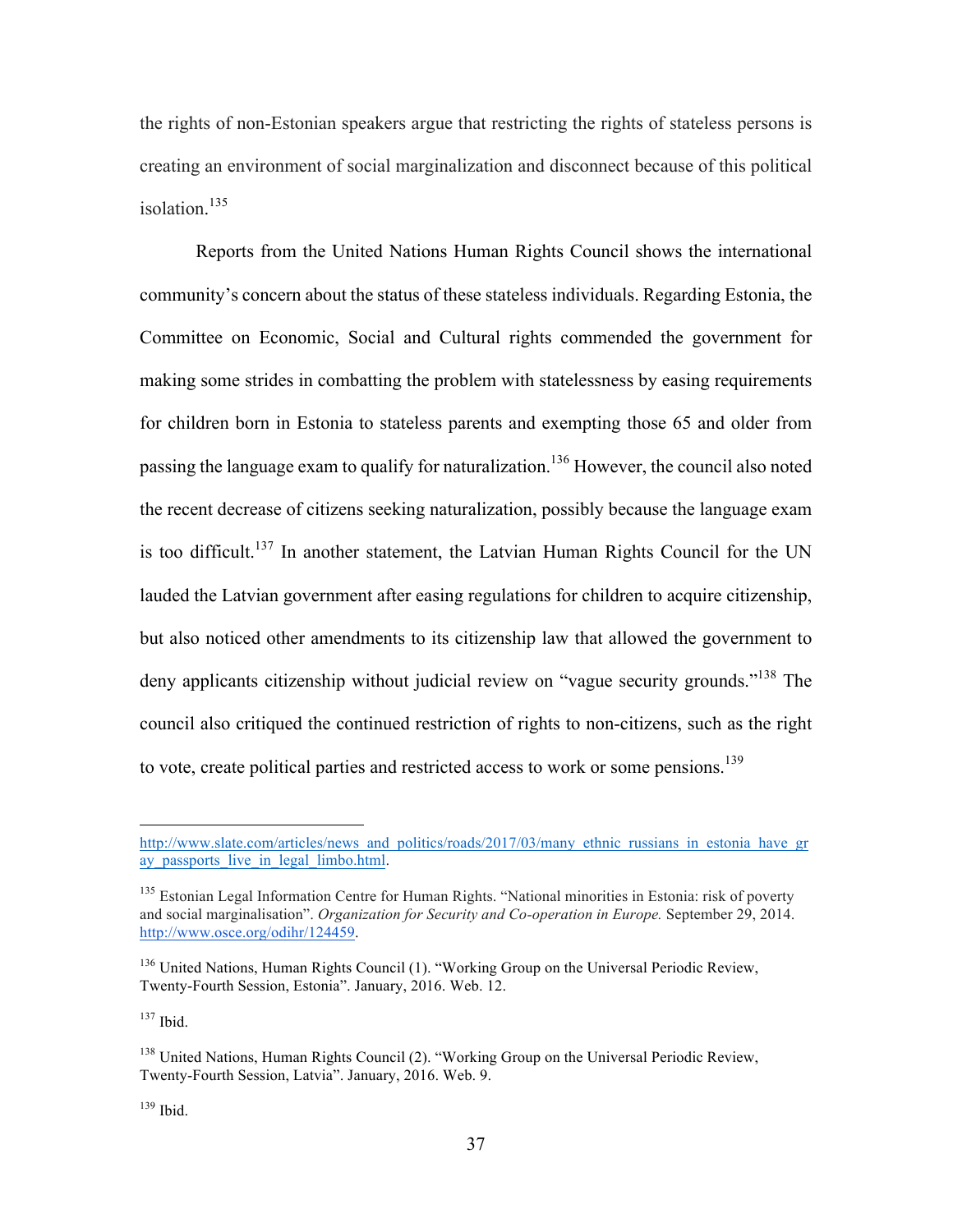Concerning these developments, the UN has recommended the Estonian and Latvian governments focus more attention on the problem of statelessness, but recommendations are broad. For example, to address this issue in Estonia, the council recommends that "Estonia facilitate the acquisition of Estonian citizenship by persons with the status of "non-citizens" and address obstacles encountered by applicants," yet does not suggest specific methods to accomplish these goals.<sup>140</sup> Nevertheless, the fact that UN committees and councils have reported on the issue of statelessness with concern and offered recommendations indicate the humanitarian importance of this problem.

The barriers faced by non-citizens could contribute to an increased level of animosity towards the government and social marginalization. If stateless persons feel the government does not represent their well-being, these individuals might feel isolated from society and, subsequently, search for another community. Perhaps this sentiment is already developing. Recent analysis from the Baltic Institute of Social Sciences reported a drop in the number of Latvian non-citizens feeling a "sense of belonging" to Latvia.<sup>141</sup> If this trend continues, the subsequent national division could be dangerous for Estonia and Latvia's national security. Labeling these governments as discriminatory, the Kremlin could inspire an opposition movement, hoping the movement will gain enough momentum to destabilize the governments. However, the success and level of impact would depend on unpredictable environmental factors. If the movement gained momentum, it could have a substantial

<sup>&</sup>lt;sup>140</sup> United Nations, Human Rights Council (1). 12.

<sup>141</sup> "Analysis of Integration of Latvian Non-Citizens". *Baltic Institute of Social Sciences.* 2014. http://www.biss.soc.lv/downloads/resources/nepilsoni/BISS\_Noncitizens\_2014.pdf. 52.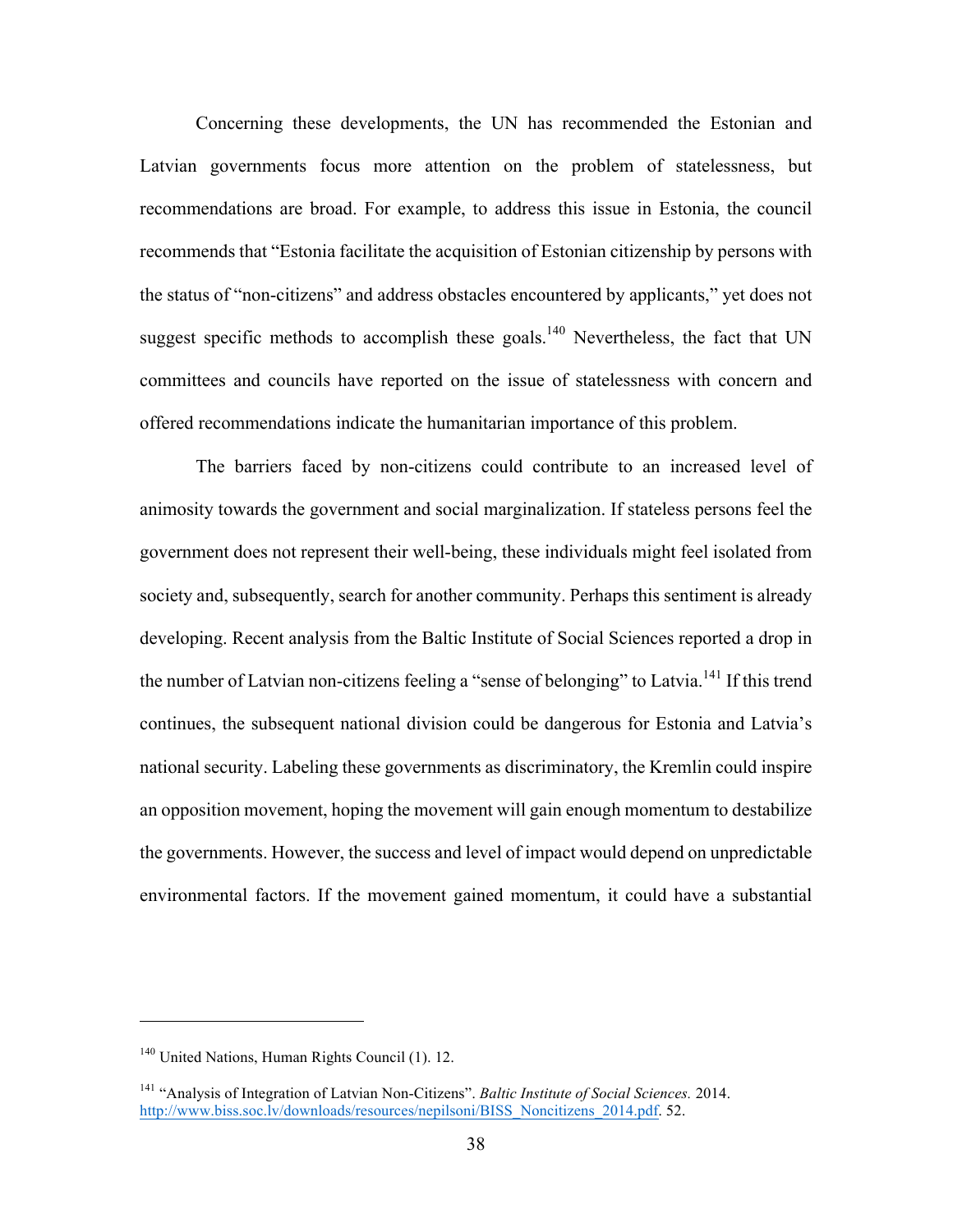impact on the stability of the domestic government. However, if authorities could quickly squash the movement, the impact would likely be minor.

#### *Summary of Analysis*

Though there might not be an immediate threat of imminent conflict, analysts should not underestimate the Kremlin's potential for causing disruption in the Baltics because of the presence of a struggling Russian-speaking community. Russia's previous interventions have revealed the Kremlin's ability to take advantage of the current environment in a bordering nation for political gains. To date, this environment has included the exploitation of Russian speakers and compatriots facing government barriers for prosperity or discrimination. Estonia and Latvia's Russian-speaking regions facing disparate social and economic challenges could be the catalyst for Russian aggression.

Any conflict developments against Estonia or Latvia would involve the use of international treaties to justify Russian actions. For example, Russia could use the Helsinki Final Act or the UN's position on statelessness to justify any actions taken in the name of protecting the 12% of stateless persons in Latvia. Though the international community would likely reject and refute such claims, Russia's past behavior shows the Kremlin's disregard for international norms. Criticism against Russia's selective interpretations of international agreements has not stalled the Kremlin's actions in the past and, therefore, might not in the future.

Of course, the consequences of engaging with a NATO member state are higher than with non-NATO states. It is certainly true that had Georgia or Ukraine been NATO members, Russia might have decided to refrain from military engagement. However,

39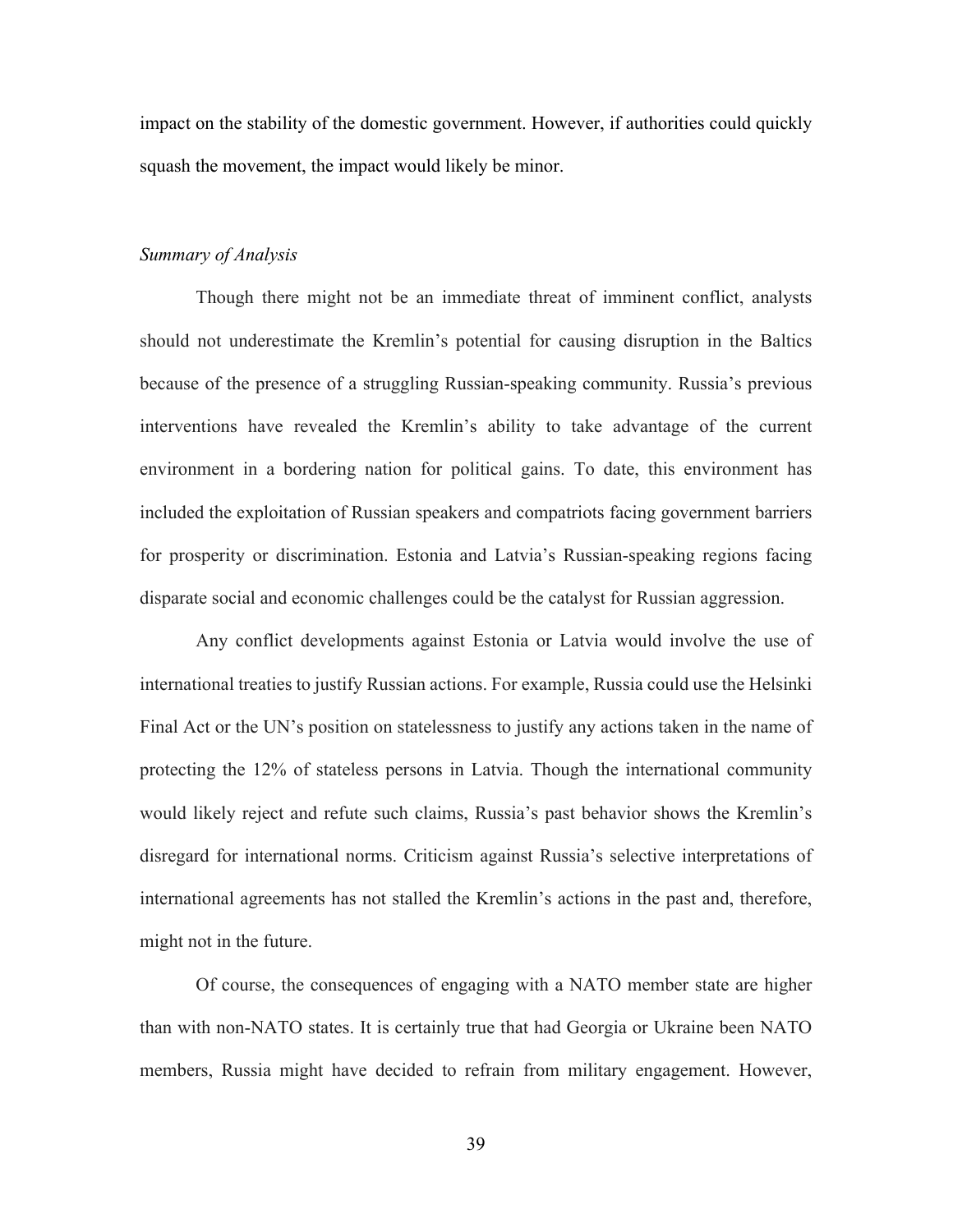perhaps the higher stakes merely warrant a different strategy. Russia's adaptability in the Georgian and Ukrainian conflict might indicate the Kremlin's view of NATO as a barrier to overcome instead of a barrier to avoid. NATO, however, might not have completely prepared its members to confront a 21<sup>st</sup> century adversary that uses Russia's adaptable strategy.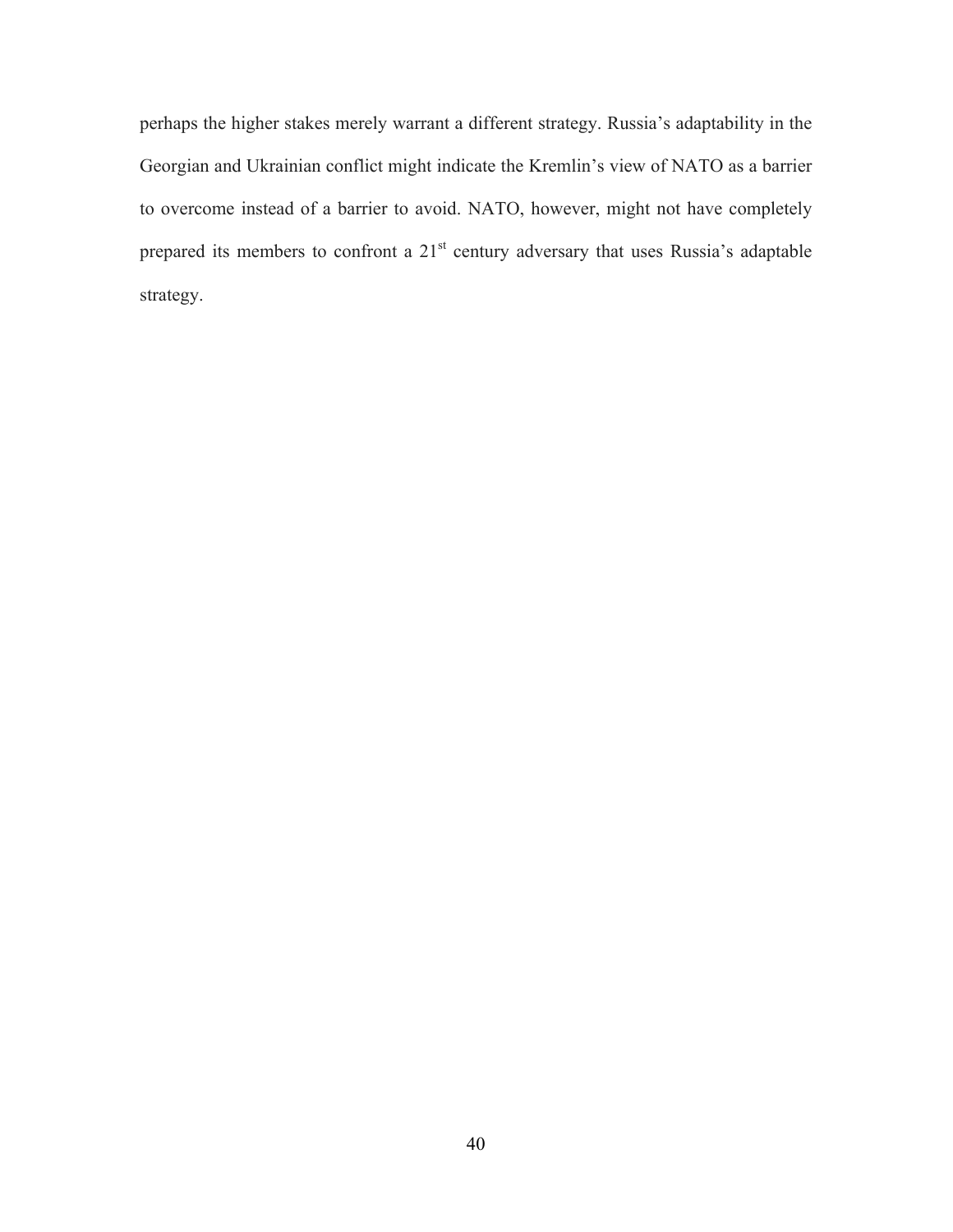#### **CHAPTER III**

# **THE CONVENTIONAL STRENGTHS AND NON-CONVENTIONAL WEAKNESSES OF NATO**

Since its beginning, NATO and Russia have had a contentious relationship. In 1949, the United States and 11 western European countries came together to sign the North Atlantic Treaty, creating the North Atlantic Treaty Organization (NATO).<sup>142</sup> One of the objectives of NATO was to "keep the Soviet Union out, the Americans in, and the Germans down."<sup>143</sup> The North Atlantic Council (NAC) was created to act as the decision-making political body of the alliance, discussing security issues with all members as needed.<sup>144</sup> According to Article 4, a member can call the Parties together to discuss any security concerns or perceived threats from an outside state.<sup>145</sup> If all the members of the NAC feel it is necessary, the council can vote to invoke Article 5, the mutual defense clause of the North Atlantic Treaty.<sup>146</sup> It is this clause that is considered the greatest strength of the alliance, bringing great risk to any adversary willing to threaten the security of alliance members.

 <sup>142</sup> "Lord Ismay". *North Atlantic Treaty Organization (NATO).* http://nato.int/cps/en/natohq/declassified\_137930.htm.

<sup>143</sup> North Atlantic Treaty Organization (NATO) (1)"A Short History of NATO". *North Atlantic Treaty Organization.* http://nato.int/cps/en/natohq/declassified\_139339.htm.

<sup>144</sup> North Atlantic Treaty Organization (NATO) (2). "North Atlantic Council". *North Atlantic Treaty Organization.* http://www.nato.int/cps/en/natolive/topics\_49763.htm.

<sup>145</sup> North Atlantic Treaty Organization (NATO) (3). "The Consultation Process and Article 4". *North Atlantic Treaty Organization (NATO).* http://www.nato.int/cps/ro/natohq/topics\_49187.htm.

<sup>146</sup> North Atlantic Treaty Organization (NATO) (4). "Collective Defence-Article 5". *North Atlantic Treaty Organization (NATO). North Atlantic Treaty Organization (NATO).* http://www.nato.int/cps/cn/natohq/topics\_110496.htm.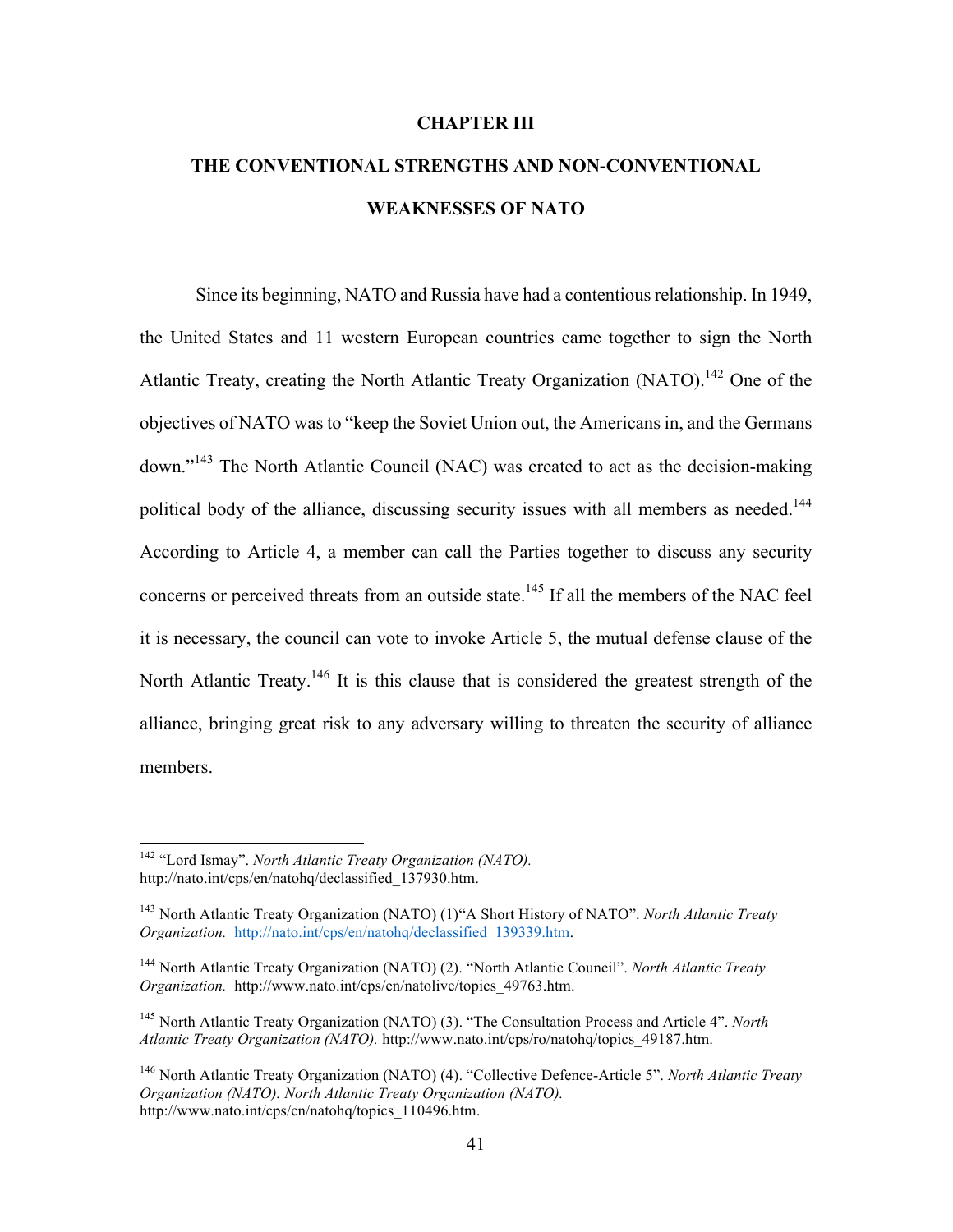NATO has conducted seven rounds of enlargement, with the next ascension to include Montenegro scheduled for June  $2017$ .<sup>147</sup> Estonia and Latvia joined NATO during the fifth round of enlargement in 2004. Russia has consistently objected to NATO enlargement, arguing that the alliance is a threat to Russian national security.<sup>148</sup> NATO, on the other hand, has maintained that the alliance's purpose is to "promote stability and wellbeing in the North Atlantic area" through its commitment to democracy and collective defence.<sup>149</sup> Russia's continued criticism of the alliance represents the Kremlin's suspicion of NATO.

Recent studies from the Center for Strategic and International Studies have claimed that the Kremlin's international political objective is to break the dominant influence of western institutions, such as NATO, to disrupt the international order and regain a regional position of power in the new status quo.<sup>150</sup> Discrediting NATO's commitment to mutual defense would be the ultimate victory in international politics for Russia. To accomplish this, the Kremlin could try to destabilize the national security of a NATO state. In this case, Estonia or Latvia would be a prime target because of their bordering geography with Russia.

 $149$  Ibid.

 <sup>147</sup> North Atlantic Treaty Organization (NATO) (5). "Enlargement". *North Atlantic Treaty Organization (NATO).* http://www.nato.int/cps/da/natohq/topics\_49212.htm.

<sup>148</sup> North Atlantic Treaty Organization (NATO) (6). "NATO-Russia Relations: The Facts". *North Atlantic Treaty Organization.* http://www.nato.int/cps/en/natohq/topics\_111767.htm#cl410.

<sup>&</sup>lt;sup>150</sup> Conley, Heather, and James Mina, Ruslan Stefanov, Martin Vladimirov. "The Kremlin Playbook: Understanding Russian Influence in Central and Eastern Europe"*. Center for Strategic International Studies*. Rowman & Littlefield, 2016. IX-X.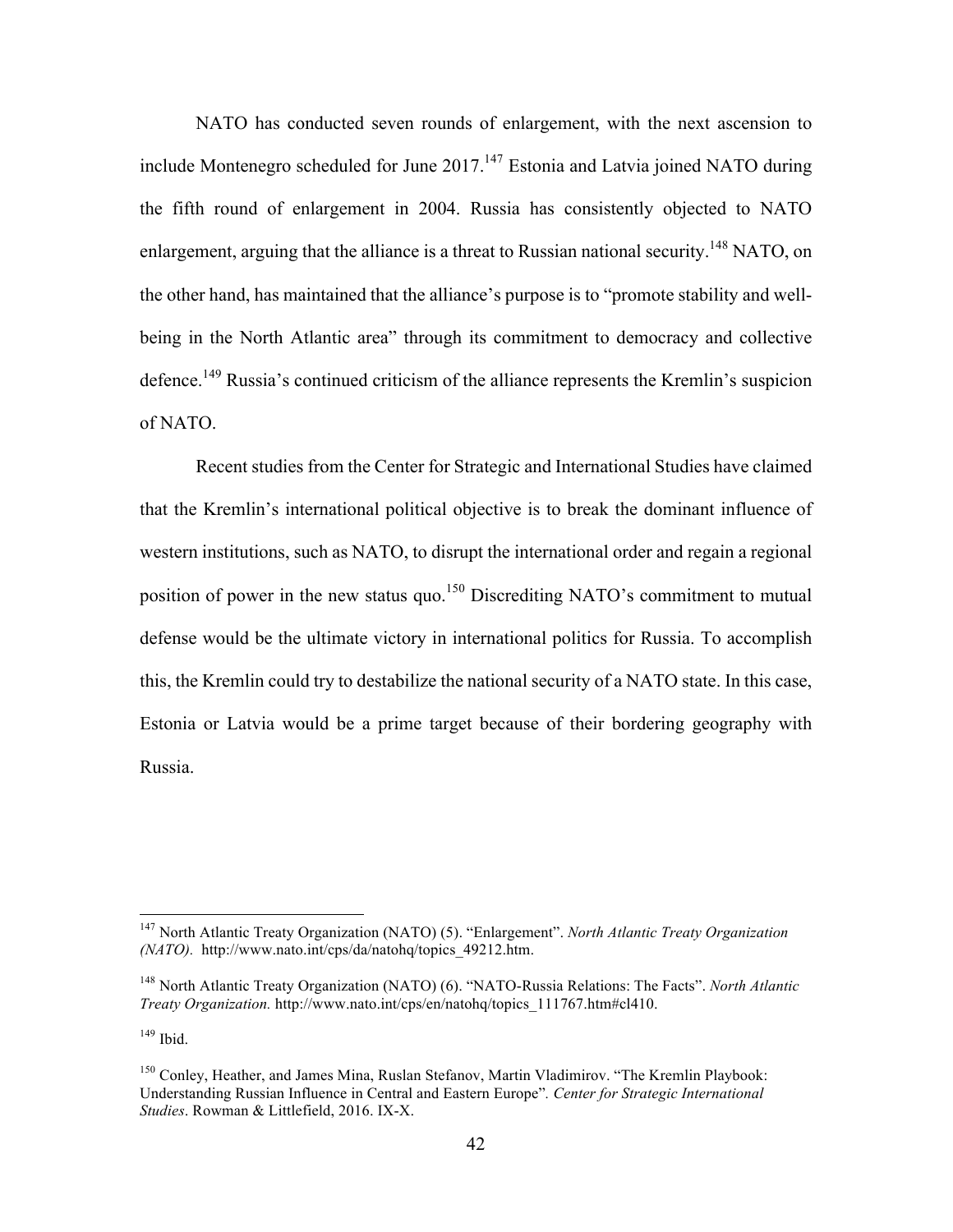## *Gains and Losses of a Baltic Intervention*

Though risky, there could be some benefits from interfering in one of the Baltic states. Scholars from the Carnegie Moscow Center have commented on the relationship between Putin's approval ratings and international interventions. Putin's popularity increased domestically after both the Georgia and Ukraine conflict, which could imply that the population approves of his international endeavors.<sup>151</sup> Recent polls from the independent polling organization Levada Center in 2015 reported that over 50% of those polled would either fully "want" or "probably want" Russia to expand its borders to incorporate Russian-speaking territories.<sup>152</sup> This means that the public might be in favor of a Russian intervention in a Russian-speaking region in the Baltics. Putin might try to use Russian foreign policy to increase domestic support during periods of Russian political instability or perhaps during the 2018 presidential elections.

There is an interesting discrepancy in the above-mentioned poll. Though 50% of those polled would "probably want" to incorporate Russian-speaking territories into Russia, only 15% considered annexation as an appropriate method to deal with states that are discriminating against Russian-speaking populations, even if it is the will of the territory.153 Furthermore, only 8% believed Russia should send in small military forces to protect these individuals.<sup>154</sup> Although many would likely favor expanding Russia's

 <sup>151</sup> Kolesnikov, Andrew. "Why Russians Say Yes". *Carnegie Moscow Center.* January 13, 2017. http://carnegie.ru/2017/01/13/why-russians-say-yes-pub-67695.

<sup>152</sup> Levada Center. "Russian Discrimination in the Post-Soviet Space". *Levada Center.* http://www.levada.ru/en/2015/04/29/russian-discrimination-in-the-post-soviet-space/.

 $153$  Ibid.

<sup>154</sup> Ibid.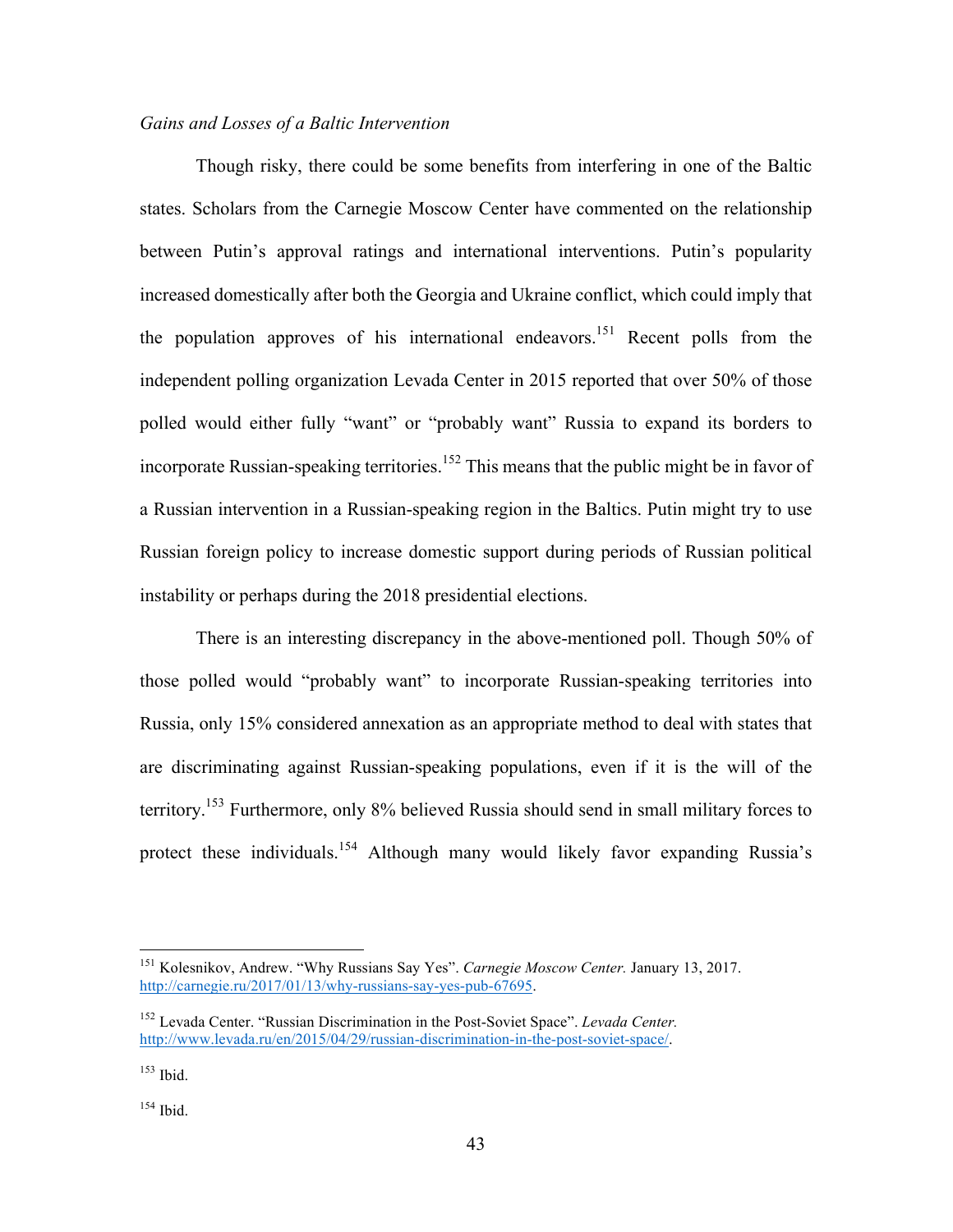territory to include more Russian-speaking populations, it does not appear to be the country's preferred method for solving international humanitarian conflicts.

Interestingly, the Levada Center reported that 87% of the population supported the annexation of Crimea, a strange number considering how many responded negatively to using annexation to resolve humanitarian conflicts.<sup>155</sup> This inconsistency might further demonstrate the important role government can play in public opinion and support. A 2016 study by NATO Strategic Communications Centre of Excellence analyzed online and social media to differentiate between the Russian and Ukrainian perspectives of the conflict in the Donbas (NATO StratCom 2016). Research found that Russia uses strategic linguistic framing, selective images, and trolls to "create a positive image of itself, justify its actions, support diplomatic activity and military actions."<sup>156</sup> For example, an about 87% of comments found on pro-Russia media sources did not portray Russia's actions in Crimea as aggressive.<sup>157</sup> In contrast, 87% of comments on pro-Ukrainian media and 55% of comments from "balanced sources" viewed Russia's actions in Crimea as aggressive.<sup>158</sup> These statistics suggest a correlation between the way pro-Russian sources portray events and the effects it has on readers. Pro-Russian media, offering a stark alternative to western media, can effectively alter the perspective of its readers. Therefore, although the Levada Center's poll indicates that the population is not in favor of aggressive foreign policy, the

<sup>&</sup>lt;sup>155</sup> Nardelli, Alberto, Jennifer Rankin and George Arnett. "Vladimir Putin's Approval Rating at Record Levels". The Guardian. July 23, 2015. https://www.theguardian.com/world/datablog/2015/jul/23/vladimirputins-approval-rating-at-record-levels.

<sup>156</sup> NATO Stratcom Centre of Excellence. *Framing of the Ukraine–Russia Conflict in Online and Social Media*. Stratcom Publications*,* 2016: 13 & 29. http://www.stratcomcoe.org/framing-ukraine-russia-conflictonline-and-social-media.

<sup>157</sup> Ibid., 30.

<sup>158</sup> Ibid.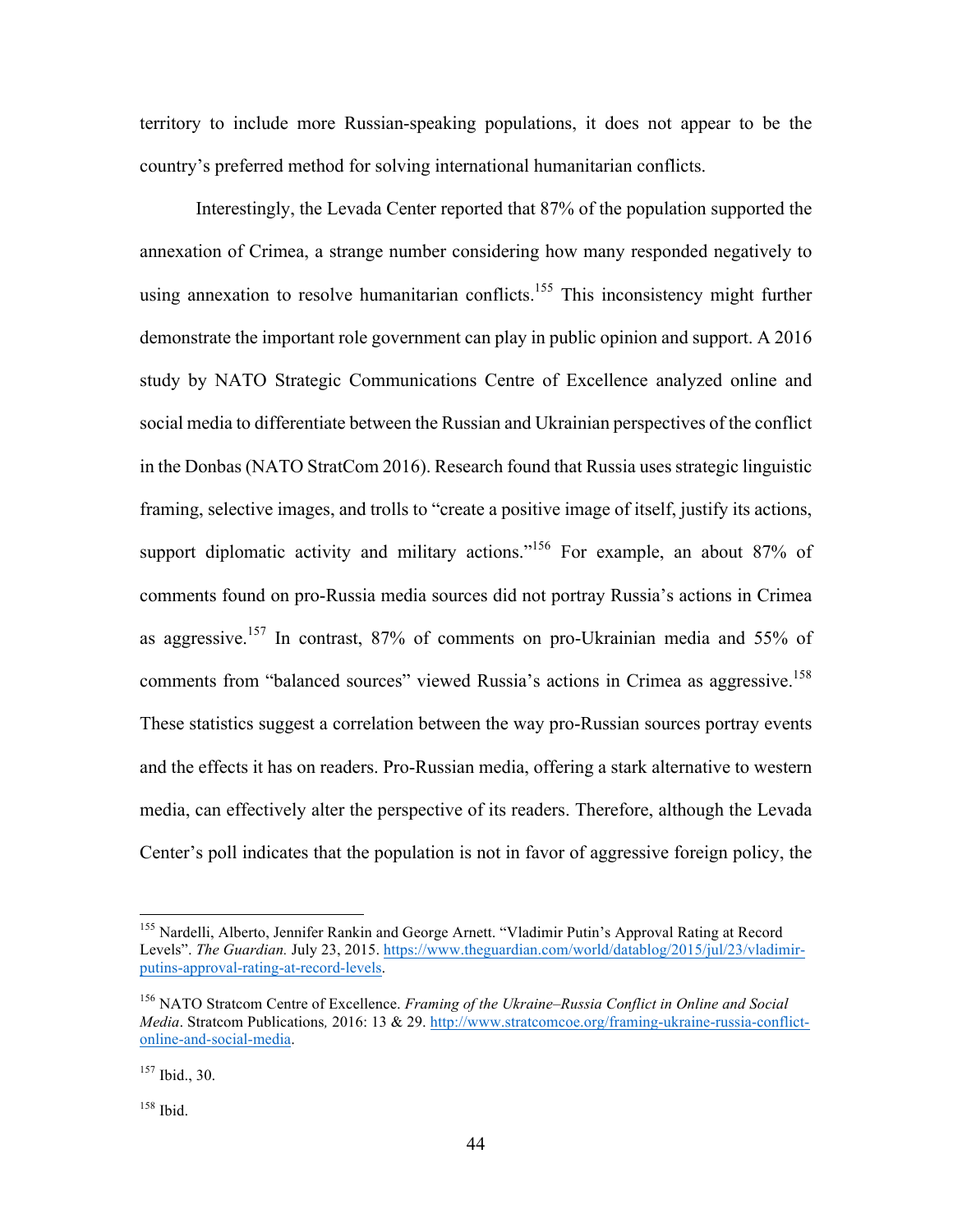Russian government's strategic use of biased media has an effect on public opinion and support for the Kremlin.

Intervening in Latvia and Estonia would be riskier than Ukraine or Georgia because both are members of NATO. However, if Putin's objective is to destabilize or undermine western institutions, NATO states could be a target.<sup>159</sup> Putin has long objected to NATO expansion, labeling the alliance as a direct threat to Russian international security.<sup>160</sup> Many NATO officials have repeatedly disregarded Russia's claims that enlargement was aimed to target Russia, emphasizing that it is every sovereign country's right to seek membership into the alliance and that membership is not forced upon them by the West.<sup>161</sup> However, the prospects of destabilizing NATO, a perceived threat to Russian security, and increasing political support for the Kremlin might Russia to consider ways to interfere with NATO states.

 Although there are advantages in possible Russian interference in Estonia and Latvia, there is also the risk of retaliation from NATO. Article 5 of the North Atlantic Treaty represents the member states' commitment to mutual defense. If one member state was attacked, all other members are expected to respond. The concept of mutual defence was an important feature of deterring the threat of a Soviet invasion.<sup>162</sup> Yet the alliances commitment to mutual defence might be in jeopardy. Recent media coverage has expressed the United States' frustration with member states not adhering to their financial

 <sup>159</sup> Conley, Heather, and James Mina, Ruslan Stefanov, Martin Vladimirov*.* IX-X.

<sup>160</sup> Российская Федерация. "Военная доктрина Российской Федерации". December, 2014. http://static.kremlin.ru/media/events/files/41d527556bec8deb3530.pdf. 5.

<sup>161</sup> North Atlantic Treaty Organization (NATO) (6). "NATO-Russia Relations: The Facts".

<sup>&</sup>lt;sup>162</sup> North Atlantic Treaty Organization (NATO) (5). "Collective Defence-Article 5".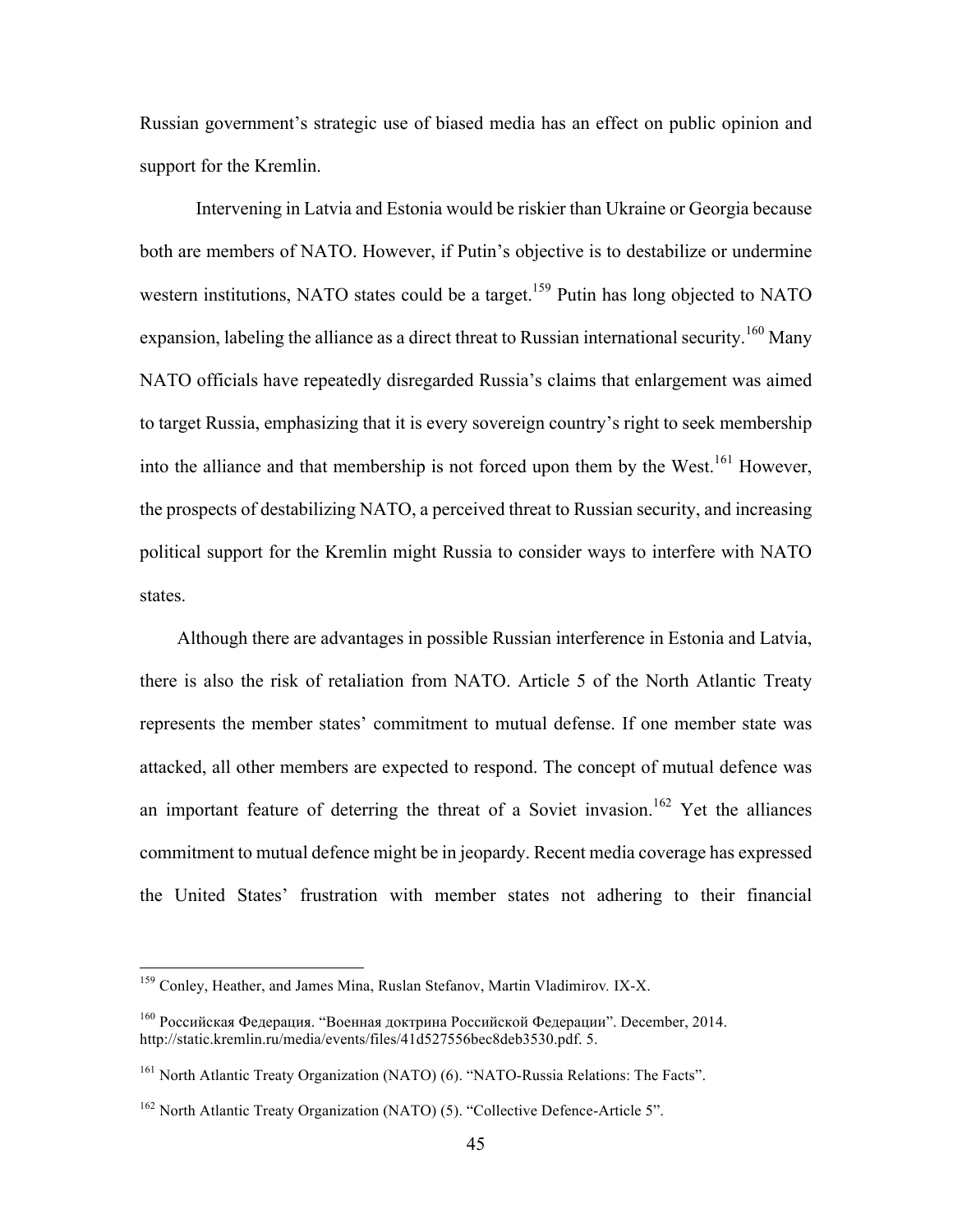commitment, which includes contributing 2% of a state's national Gross Domestic Product to the alliance.<sup>163</sup> Although it is true that many states fall short of this threshold, Estonia has repeatedly met this requirement and Latvia is reportedly on target to as well.<sup>164</sup> Estonia and Latvia's deep commitment to fulfill their financial responsibilities likely reflect their belief in the alliance as well as their sense of national security risk, perhaps fearing Russian aggression. Although there have been questions of NATO's purpose and the commitment of its members, the Baltic states have been adhering to the alliances principle objectives, making an allied response to a direct threat of their national security more likely than other states.

## *The Conventional Strengths and Weaknesses of NATO*

 $\overline{a}$ 

 NATO's international military and the mutual defence clause are strengths of the alliance. Since the fall of the Soviet Union, NATO's military has engaged in multiple missions that have resulted in political transitions, with Kosovo (1999) being heavily disputed by the Russian government.<sup>165</sup> Interventions like the one in Kosovo demonstrate NATO's ability to change the political landscape in a sovereign state through military force. The political strength of the mutual defence clause was evident after the 9/11 attacks

<sup>163</sup> Diamond, Jeremy. "Trump Scolds NATO Allies Over Defense Spending". May 25, 2017. *CNN Politics.*  http://www.cnn.com/2017/05/25/politics/trump-nato-financial-payments/index.html.

<sup>164</sup> Pomorskie, Drawsko. "Back to Basics". *The Economist*. November 14, 2013. http://www.economist.com/news/international/21589900-atlantic-alliance-wants-new-role-afterafghanistan-time-being-it-looking.

<sup>&</sup>lt;sup>165</sup> An example of Putin's opposition to NATO operations can be seen in his address to the State Duma after the Crimean referendum. "Address by President of the Russian Federation". *President of Russia.*  March 18, 2014. http://en.kremlin.ru/events/president/news/20603.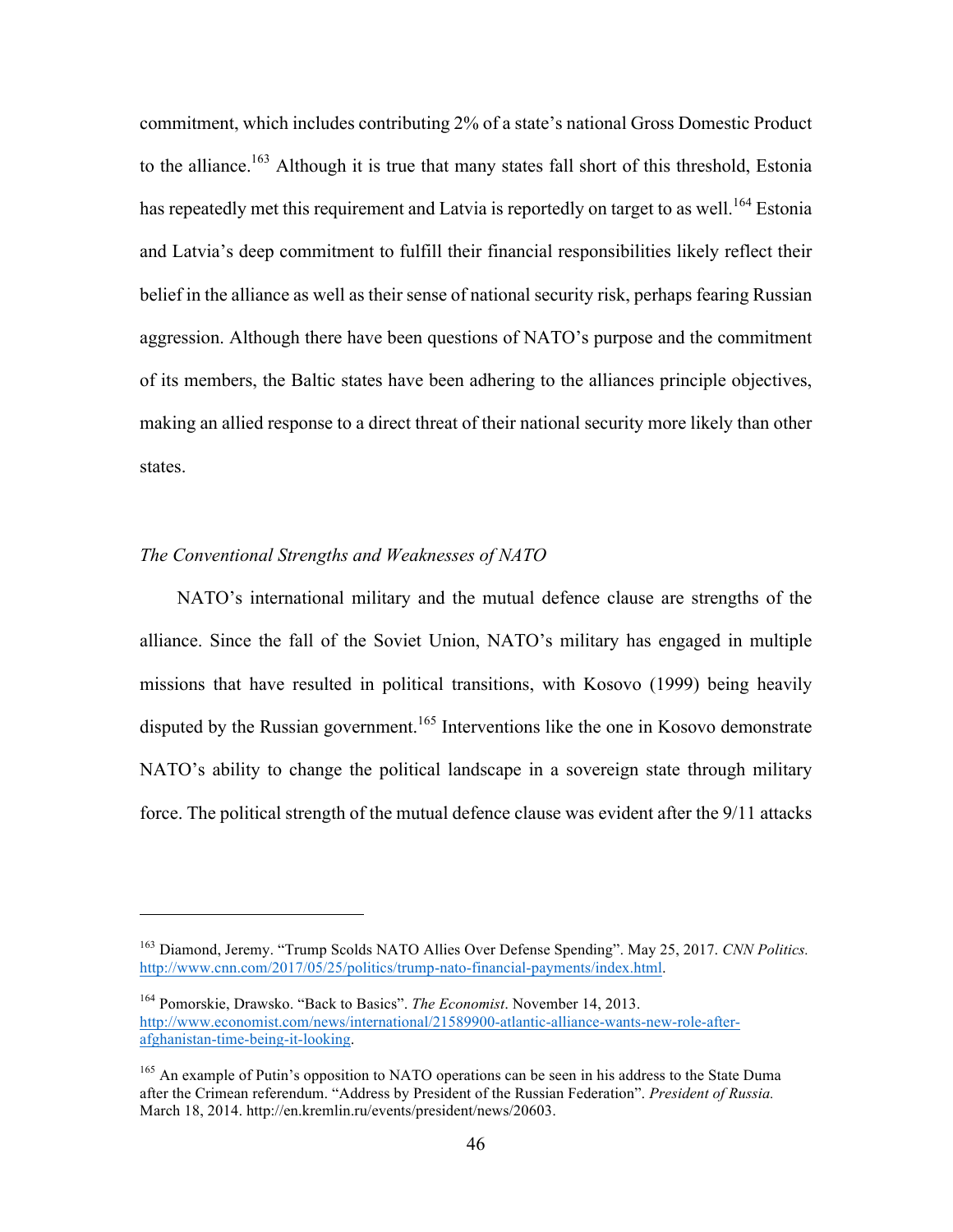on the United States, the only instance of the Allies invoking Article  $5.^{166}$  However, this was more a symbolic act of support for the United States to respond individually in selfdefense, as NATO forces were not directly involved in the United States' response until later.<sup>167</sup>

Although NATO's powerful military and commitment to mutual defence are strengths of the North Atlantic Treaty, they can also be weaknesses. Two problems that could arise if NATO suddenly faced aggressive Russian actions are: a problem with accessibility and a problem with the consensus of members. The first problem concerns having immediate access to the appropriate military personnel and equipment for a defensive response. Although NATO's military includes high numbers of equipment and experienced personnel, it might not be accessible to defend a Baltic incursion. The second problem concerns the NAC's ability to reach a consensus on what constitutes an "armed attack" and what characterizes the appropriate response.

# *Problems with Accessibility*

NATO's defensive capability to stop a Russian Baltic invasion might be less effective than its previous endeavors. A 2016 report from the RAND Corporation examining war games from 2014 and 2015 concluded that Russia would need, at most, 60 hours to take over Talinn and Riga because of advantages in accessibility due to geography (RAND 2016). For instance, from the Russian border, Tallinn is approximately 200km

<sup>166</sup> The History Channel Online. "Reaction to 9/11". *The History Channel.* http://www.history.com/topics/reaction-to-9-11.

 $167$  Ibid.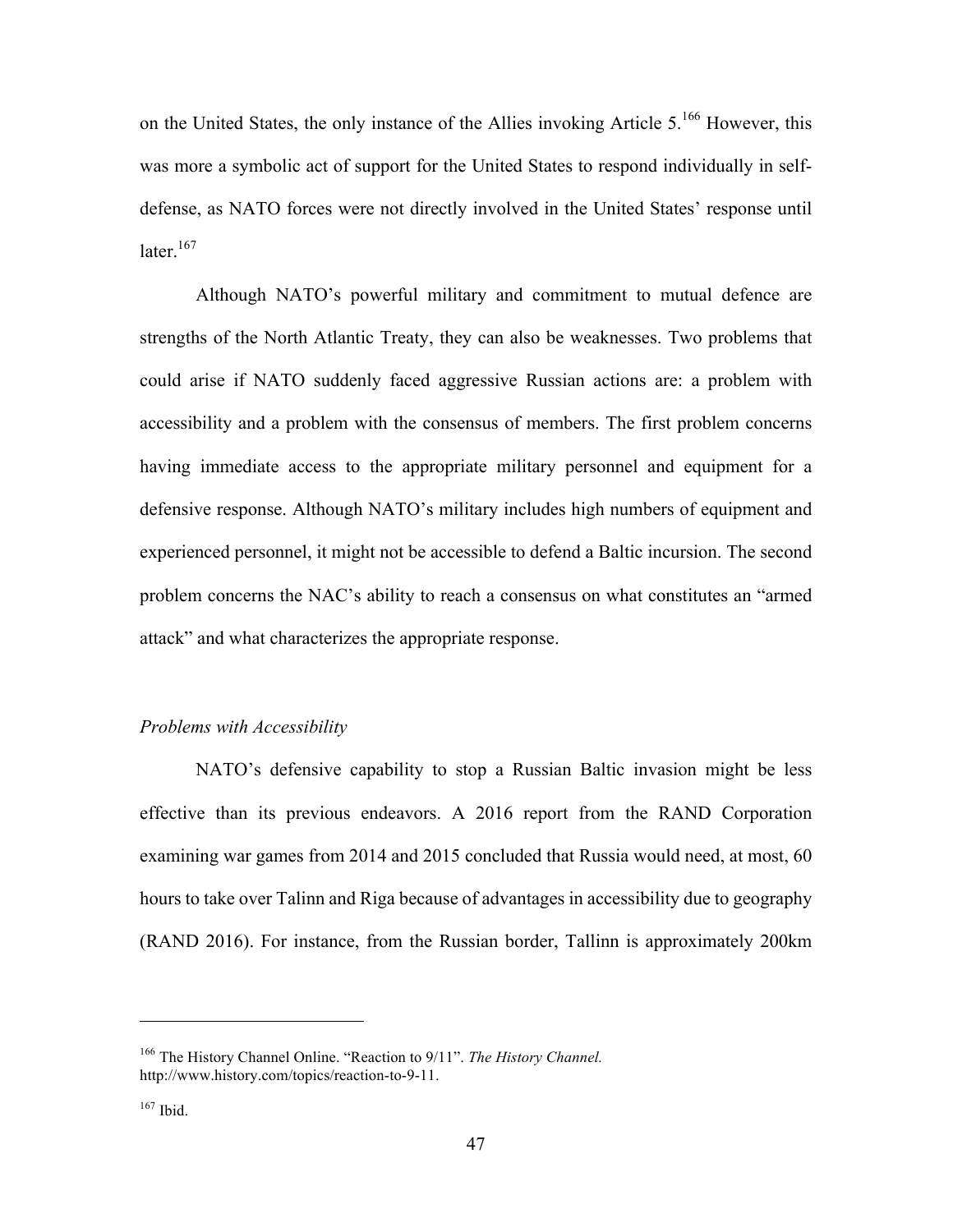away and Riga is roughly 210 km.<sup>168</sup> NATO forces entering from the Polish border would have to travel 600 km to Tallinn and 325km to Riga.<sup>169</sup> Moreover, NATO troops would have to cross the "Kaliningrad corridor" along Belarus and Russia, putting troops at risk of long-range artillery fire.<sup>170</sup> The natural geographic barriers greatly advantage Russia, who could quickly move into the Baltics to capture Tallinn and Riga before the Allies could send in help to defend them.

According to RAND, it would take several weeks for NATO or U.S. military reinforcements to arrive for Baltic support.<sup>171</sup> The issue of reinforcements is important because of the discrepancy in size and power of Baltic and Russian military forces. Most NATO forces in the region belong to the Baltics and are small light infantry battalions, which would have a difficult time defending Russia's estimated 22 available battalions.<sup>172</sup> If left unchanged, the fate of the Baltic states could rely on the Kremlin's decision to invade, which would be difficult to predict.

The RAND report also emphasized the difficult choices NATO would face under a Russian offensive attack: launch a risky counteroffensive that carries the risk of escalation, threaten Moscow with a "massive retaliation" of nuclear weapons, or concede to Russian occupation and possibly destroy the alliance altogether.<sup>173</sup> However, the authors posit that

<sup>168</sup> Shlapak, David A. and Michael Johnson. "Reinforcing Deterrence on NATO's Eastern Flank: Wargaming the Defense of the Baltics". Santa Monica, CA: RAND Corporation, 2016. 3. https://www.rand.org/pubs/research\_reports/RR1253.html. <sup>169</sup> Ibid.

 $170$  Ibid., 4.

<sup>171</sup> Ibid., 8.

 $172$  Ibid., 5.

 $173$  Ibid., 7.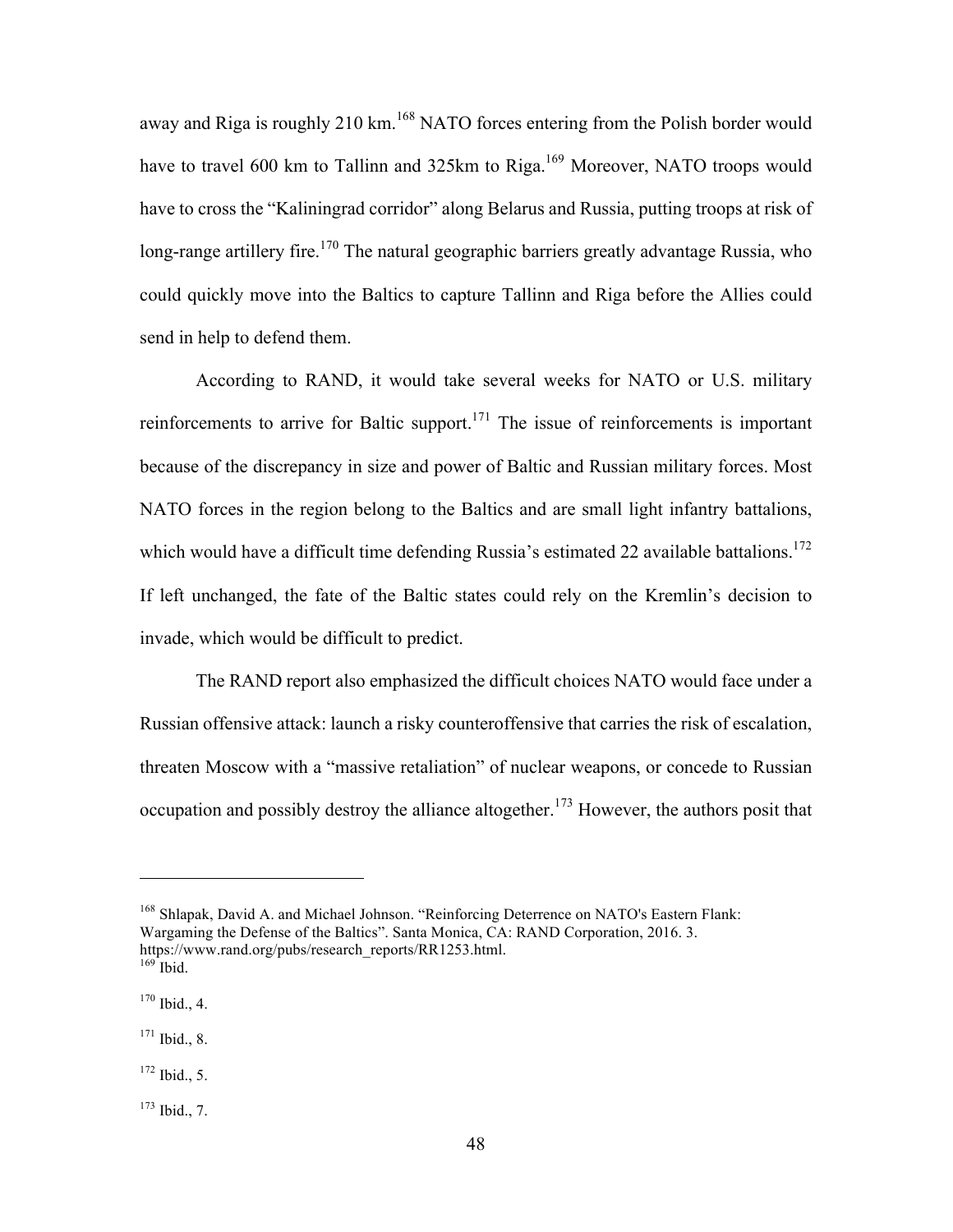sending in three additional armed brigades could deter such an attack and that this expense would be a logical move.<sup>174</sup> The RAND report demonstrates that NATO's successful past might not indicate a successful future without some changes.

## *Problems with Consensus*

If confronted with Russian aggression, NATO might have a problem reaching a consensus on how to respond. Koremenos (2001) argues that larger numbers in institutions can make cooperation more difficult.<sup>175</sup> A problem with cooperation might stem from the framing of Article 5, which states that:

*"The Parties agree that an armed attack against one or more of them in Europe or North America shall be considered an attack against them all and consequently they agree that, if such an armed attack occurs, each of them, in exercise of the right of individual or collective self-defence recognized by Article 51 of the Charter of the United Nations, will assist the Party or Parties so attacked by taking forthwith, individually and in concert with the other Parties, such action as it deems necessary, including the use of armed force, to restore and maintain the security of the North Atlantic area."176*

An "armed attack" is not defined anywhere in the treaty and is not in the current NATO handbook of definitions. The most similar term available is "armed forces - an entire military forces of a nation."<sup>177</sup> From this, perhaps an armed attack could be interpreted as

<sup>174</sup> Ibid., 11.

<sup>&</sup>lt;sup>175</sup> Koremenos, Barbara, Charles Lipson, Duncan Snidal. "The Rational Design of International Institutions". *International Organization,* Vol. 55, No. 4, The Rational Design of International Institutions (Autumn, 2001), pp. 761-799.

<sup>176</sup> North Atlantic Treaty art. 5, Apr. 4, 1949, 63 Stat. 2241, 34 U.N.T.S. 243. http://www.nato.int/cps/en/natolive/official\_texts\_17120.htm.

<sup>&</sup>lt;sup>177</sup> North Atlantic Treaty Organization (NATO), European Union (EU), United Nations (UN). Informal Interorganizational Military Glossary of Abbreviations, Terms and Definitions Related to Conflict Prevention and Defence and Related Security Capacity Building. February 13, 2015. http://www.cimiccoe.org/wp-content/uploads/2014/06/NATO-EU-UN-glossary-on-DCB-and-CP.pdf. 16.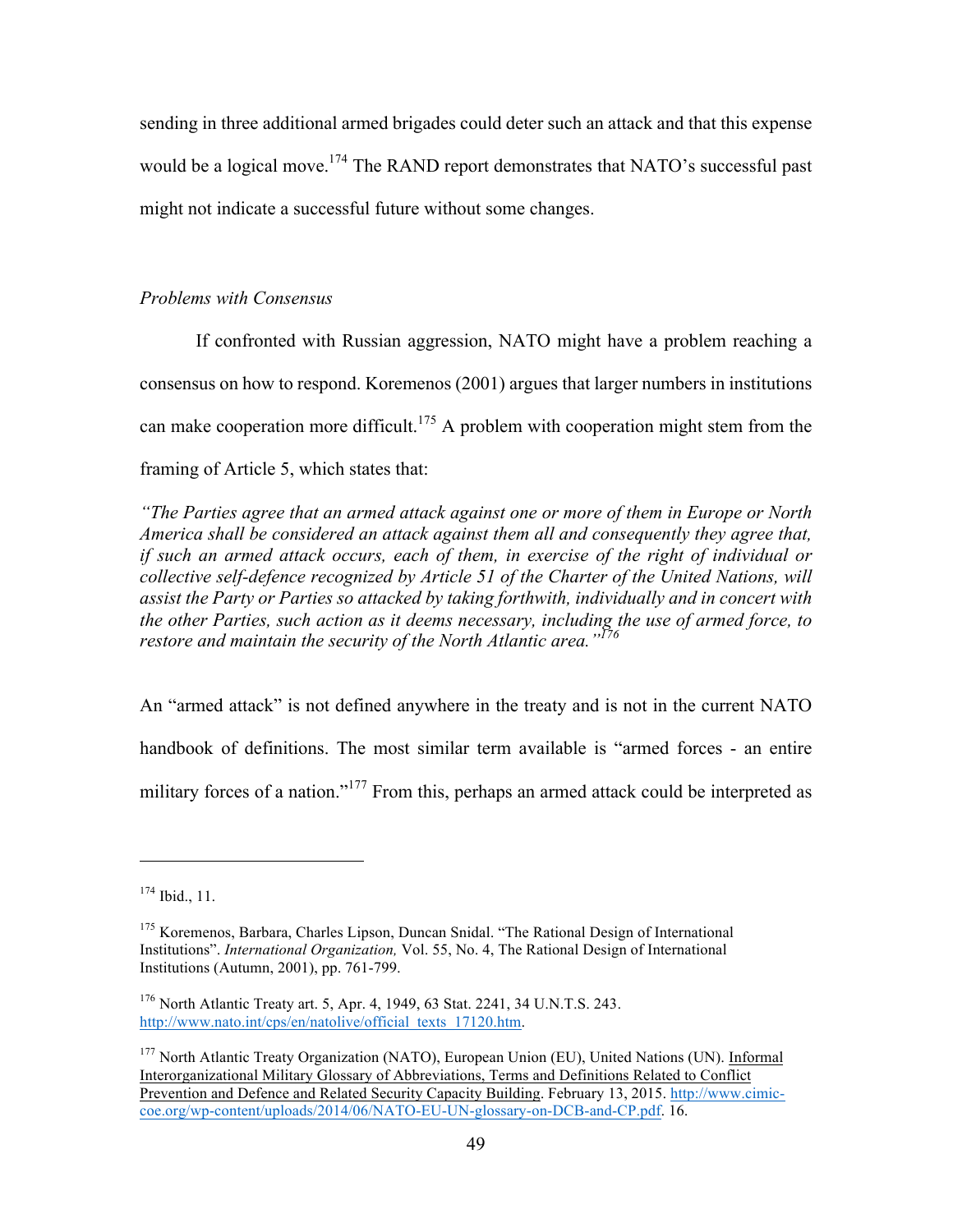any offensive action that threatens the sovereignty or territorial integrity of a member state. However, as mentioned earlier, part of Russia's operation in Crimea included a unit of unidentified armed men, which Putin claimed were "Crimean self-defense forces" storming the parliament building. If a similar event happened in a Russian-speaking region in the Baltics, Allies might disagree on whether it is necessary to risk further escalation for the actions of unmarked forces. Using a strategy of unmarked armed forces may delay a NATO response, which could carry drastic consequences.

If the members collectively decided to respond to an adversary, they might disagree on the method or proportion of the response. Article 5 states that members are expected to implement any response they "deem necessary", which could include the use of "armed force". Although all party members might agree to respond to an offensive attack, some might prefer responding through military actions while others could prefer implementing sanctions. Disagreements like these could weaken the alliance's ability to respond to an adversary.

There are several reasons why there could be a disagreement among NATO members. First, the NAC is a consensus decision-making institution with 28 current members. Large membership increases the risk of one country objecting, inhibiting the allies from agreeing on a response strategy. A 2008 questionnaire taken after Russia's actions in Georgia further demonstrates this risk. According to the report, 50% of the population in Italy and 35% in Germany would "strongly oppose" if Russia were to pursue a similar campaign in the Baltics.<sup>178</sup> For some states, the costs of retaliation for defending the Baltics might be too great. Considering the serious political consequences that would

<sup>&</sup>lt;sup>178</sup> House of Commons Defence Committee. "Towards the Next Defence and Security Review: Part Two-NATO". The Stationary Office Limited. London, 2014. Web.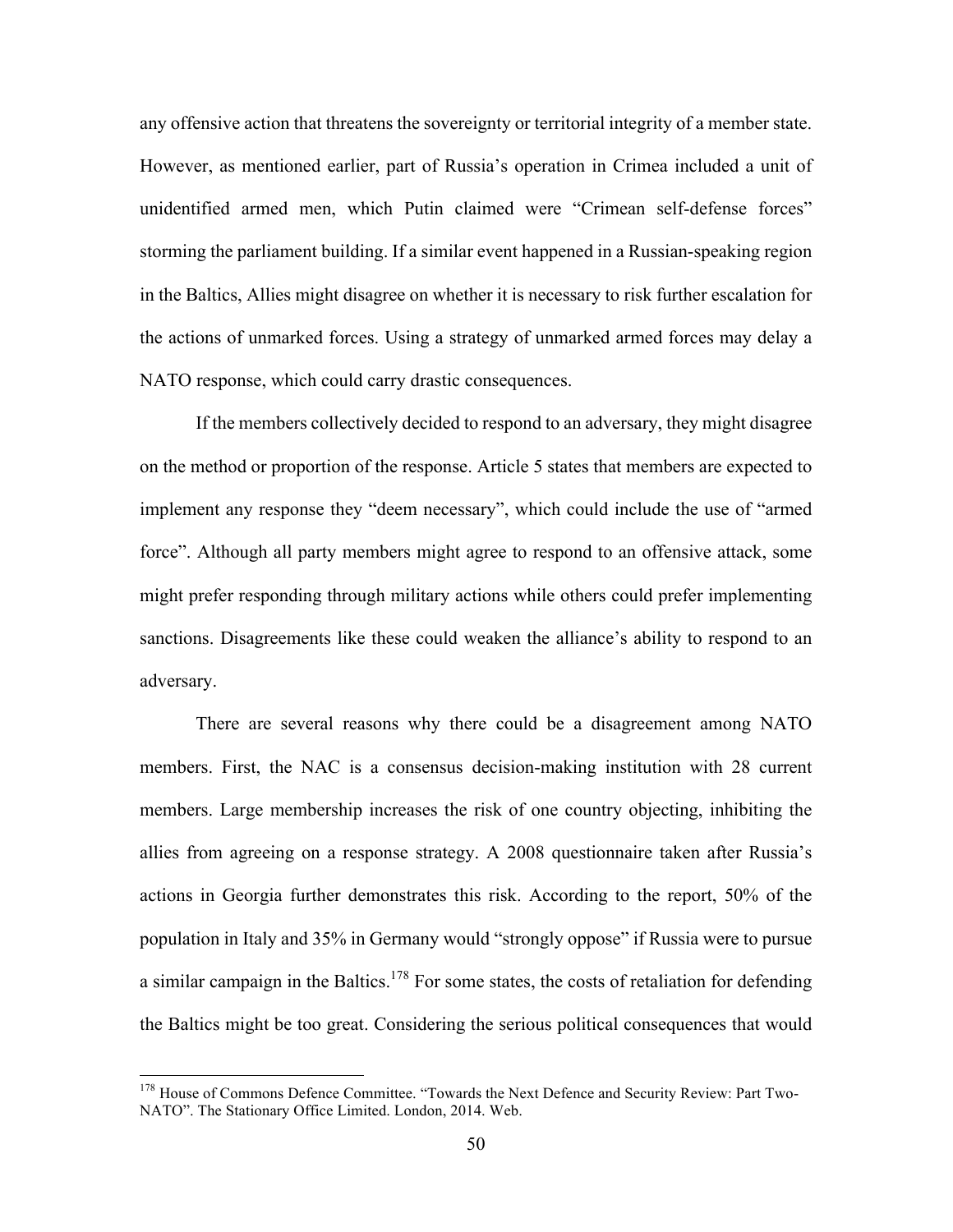come from fully conceding to Russia's behavior, member(s) might push for a smaller response, such as sanctions, in order to appear committed to the alliance. These methods may not be as effective in changing Russia's behavior. Russia's continued occupation in Crimea amidst ongoing Western sanctions displays the Kremlin's willingness to adjust its economy to compensate. Faced with additional sanctions, it is unclear if Russia would adhere to international demands.

### **The Non-Conventional Weaknesses of NATO**

Russia's ability to utilize non-conventional means of warfare could pose future challenges for NATO. Any problems with the unanimous consensus of members will likely be exacerbated with the increasing presence of non-conventional warfare tactics that decreases transparency in security issues. Some likely challenges will be managing cyberattacks, information warfare, and confronting adversaries who hide behind a wall of plausible deniability.

## *Cyber Warfare*

 In 2007, NATO had its first experience dealing with a cyber-attack. During the spring, the Estonian government's decision to move a 1947 Soviet Bronze Soldier war memorial out of the center of Tallinn inspired protests from the Russian speaking community.<sup>179</sup> Though the statue represented years of suffering under Soviet occupation for ethnic Estonians, for ethnic Russians, it represented victory over fascism in WWII.<sup>180</sup> In August,

 <sup>179</sup> McGuinness, Damien. "How a Cyber Attack Transformed Estonia". *BBC News.* April 27, 2017. http://www.bbc.com/news/39655415.

 $180$  Ibid.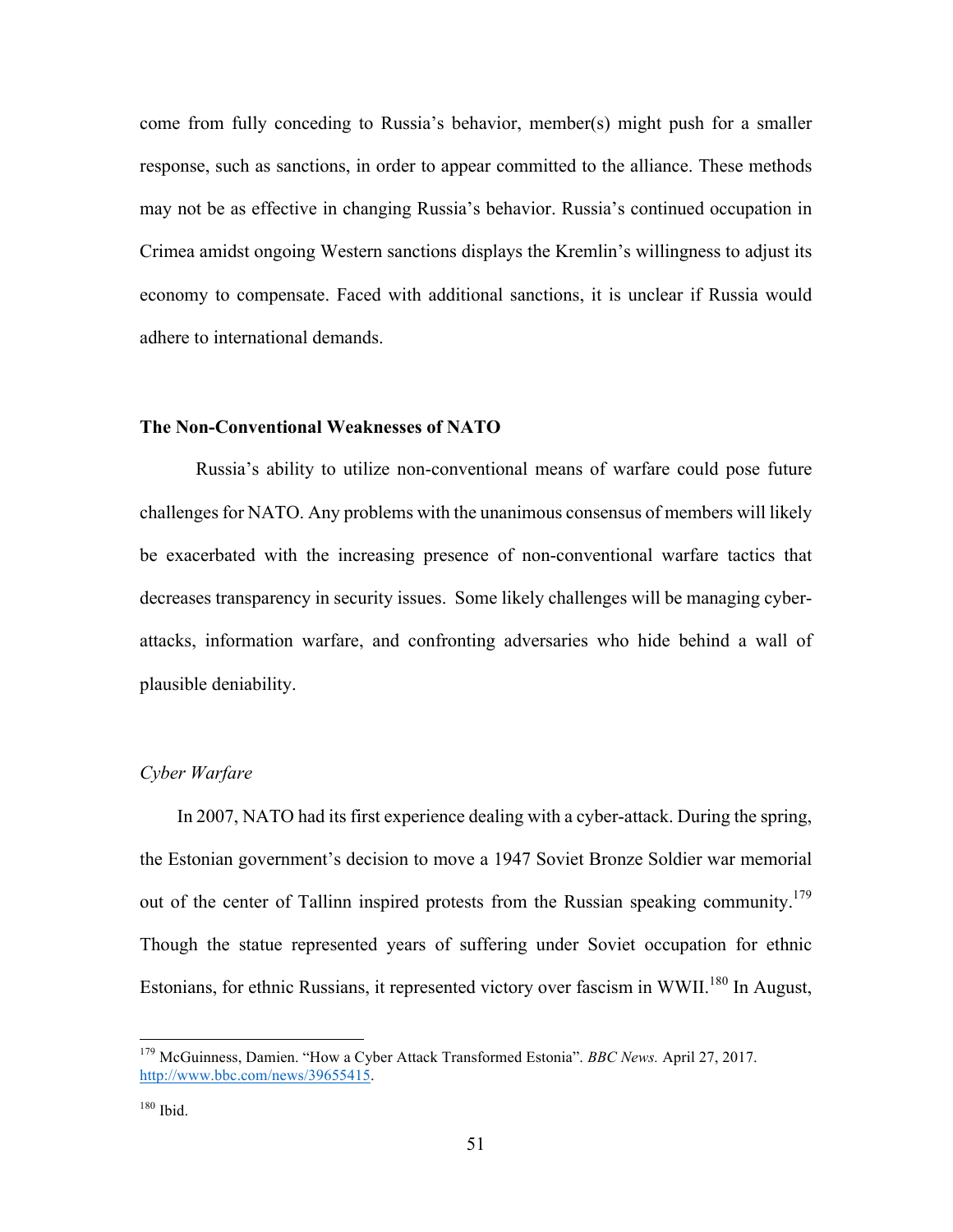a massive cyber-attack hurt the country's infrastructure. It blocked and took down online banking services, media outlets, and government websites and disseminated spam.<sup>181</sup> Although an anonymous Estonian official reported that evidence pointed to the Kremlin as the initiator, such as a Russian IP address identified as the source, there is no concrete evidence that could connect the attacks to the Russian government.<sup>182</sup> Estonia considered asking the Allies to invoke Article 5, but hesitated, fearing a lack of support from members.<sup>183</sup> At that time, the alliance had never confronted a cyber-adversary and a viable allied response was not clear.

 Understanding the alliance's weakness in cyber-defence and the ubiquitous vulnerability of all members, NATO has dedicated more attention and resources to developing a defensive strategy for cyber-attacks. At the Lisbon Summit in 2010, NATO released a new handbook that identified cyber-attacks as an increasing threat to the international community and encouraged developments to enhance cyber security.<sup>184</sup> Effects of this recommendation came to fruition in 2014 with the creation of the NATO Industry Cyber Partnership (NICP), an institution aimed at strengthening cyber defence, and the signing of the Cyber Defence Pledge in  $2016$ <sup>185</sup> Additionally, as of 2014, "cyberspace" was added as a protected security domain within the alliance's objectives.<sup>186</sup>

 $181$  Ibid.

 $182$  Ibid.

<sup>183</sup> Rehman, Scheherazade. "Estonia's Lessons in Cyberwarfare". *U.S. News*. January 14, 2013. Web.

<sup>&</sup>lt;sup>184</sup> NATO Strategic Concepts. Active Engagement, Modern Defence: Strategic Concept for the Defence and Security of the Members of the North Atlantic Treaty. NATO Graphics & Printing, Brussels, Belgium. November, 2010. 11 & 16.

<sup>185</sup> North Atlantic Treaty Organization (NATO) (7). "Cyber Defence Pledge". *NATO.* July 8, 2016. http://www.nato.int/cps/en/natohq/official\_texts\_133177.htm.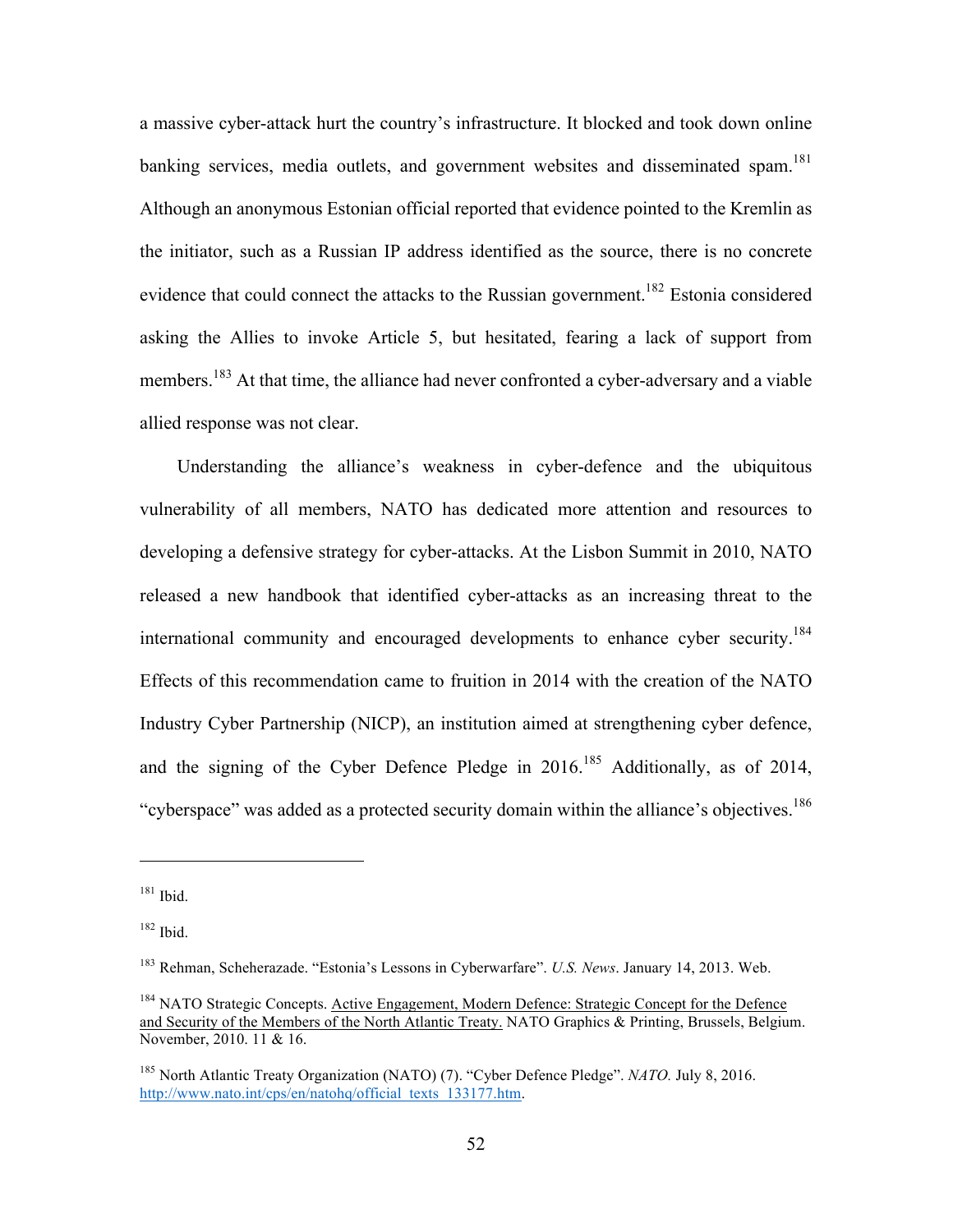These recent institutional and policy developments demonstrate NATO's commitment to adapting to modern security challenges. Each of these developments aim to protect NATO members' infrastructure from a state-led cyberattack. For instance, NICP seeks to "improve sharing of expertise [and] information, including information on threats and vulnerabilities [to] raise awareness and improve the understanding of cyber risks."<sup>187</sup> However, future attacks may be state *encouraged*, but not state-led. For instance, studies on a 2008 cyberattack in Georgia by Deibert, Rohozinski, & Crete-Nishihata suggested the source of the attack could be either the Kremlin, a third party hired by the Kremlin, or Russian citizens who took government statements as a call to the public to implement a cyber-attack (Deibert, Rohozinski, & Crete-Nishihata 2012). Their study concluded that it was too difficult to determine the exact the source of the attacks because of problems with transparency.<sup>188</sup> If cyber warfare starts to drift away from the state to second or third party initiators, NATO will face challenges in any retaliating, such as being able to identify the source.

# *Information Warfare*

 Where the goal of cyber warfare is often to harm a nation's infrastructure or computer networks, information warfare focuses on influencing the psychology of a nation.<sup>189</sup> During

<sup>&</sup>lt;sup>186</sup> NATO Industry Cyber Partnership. "Objectives and Principles". 2016. http://www.nicp.nato.int/objectives-and-principles/index.html.<br><sup>187</sup> Ibid.

<sup>&</sup>lt;sup>188</sup> Deibert, Ronald J, Rafal Rohozinski, and Masashi Crete-Nishihata. "Cyclones in Cyberspace: Information Shaping and Denial in the 2008 Russia–Georgia War." *Security Dialogue* 43.1 (2012): 3-24. Web. *SAGE Complete.* 15-17.

<sup>189</sup> Giles, Keir. "The Next Phase of Russian Information Warfare". *NATO StratCom*. 2016. http://www.stratcomcoe.org/next-phase-russian-information-warfare-keir-giles.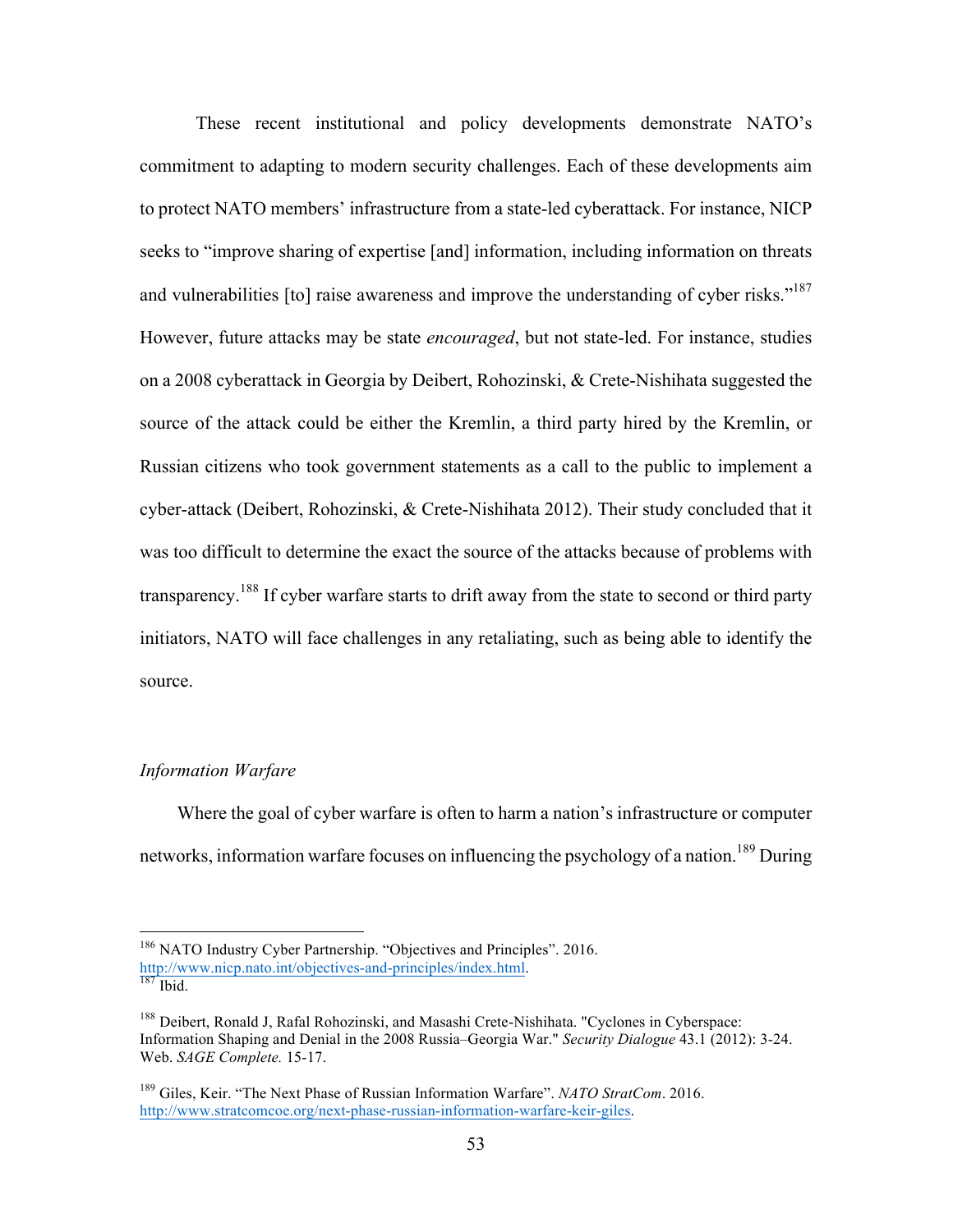the Cold War, both the United States and the Soviet Union used disinformation campaigns to influence public opinion, which the Soviets characterized as dissemination of "false reports intended to mislead public opinion."<sup>190</sup> The Soviets were particularly skillful at this strategy. In 1983, a pro-Soviet newspaper published an article citing an anonymous but "well-known" source that claimed the United States had created AIDS to use in biological weapons.<sup>191</sup> A newspaper in the Soviet Union ran the story in 1985 and by 1987, it is estimated that up to 50 countries had run the false story, showing how quickly disinformation can spread.<sup>192</sup>

Today, disinformation, often called "fake news" still plays a prominent role in politics with the same goal of affecting public opinion. President Putin has strategically returned a majority of Russia's media back to state control, either directly or indirectly, through establishing pro-Kremlin CEOs, in its effort to control public opinion.<sup>193</sup> One strategy is to encourage the people to "question more" what they read in the media, offering the public an "alternative truth" from the Kremlin's perspective that contradicts Western sources.<sup>194</sup> For example, the Russian government controlled TASS News Agency reported on NATO's recent deployment of reinforcements in the Baltics as an offensive action, to

<sup>191</sup> Ibid.:

 $\overline{a}$ 

 $192$  Ibid.

 $194$  Ibid.

<sup>190</sup> Taylor, Adam. "Before 'fake news,' there was Soviet 'disinformation'". *The Washington Post*. November 26, 2016. https://www.washingtonpost.com/news/worldviews/wp/2016/11/26/before-fake-newsthere-was-soviet-disinformation/?utm\_term=.eaada9bf7628.

<sup>193</sup> Dougherty, Jill. "How the Media Became one Putin's Most Powerful Weapons". *The Atlantic Online*. April 15, 2015. https://www.theatlantic.com/international/archive/2015/04/how-the-media-became-putinsmost-powerful-weapon/391062/).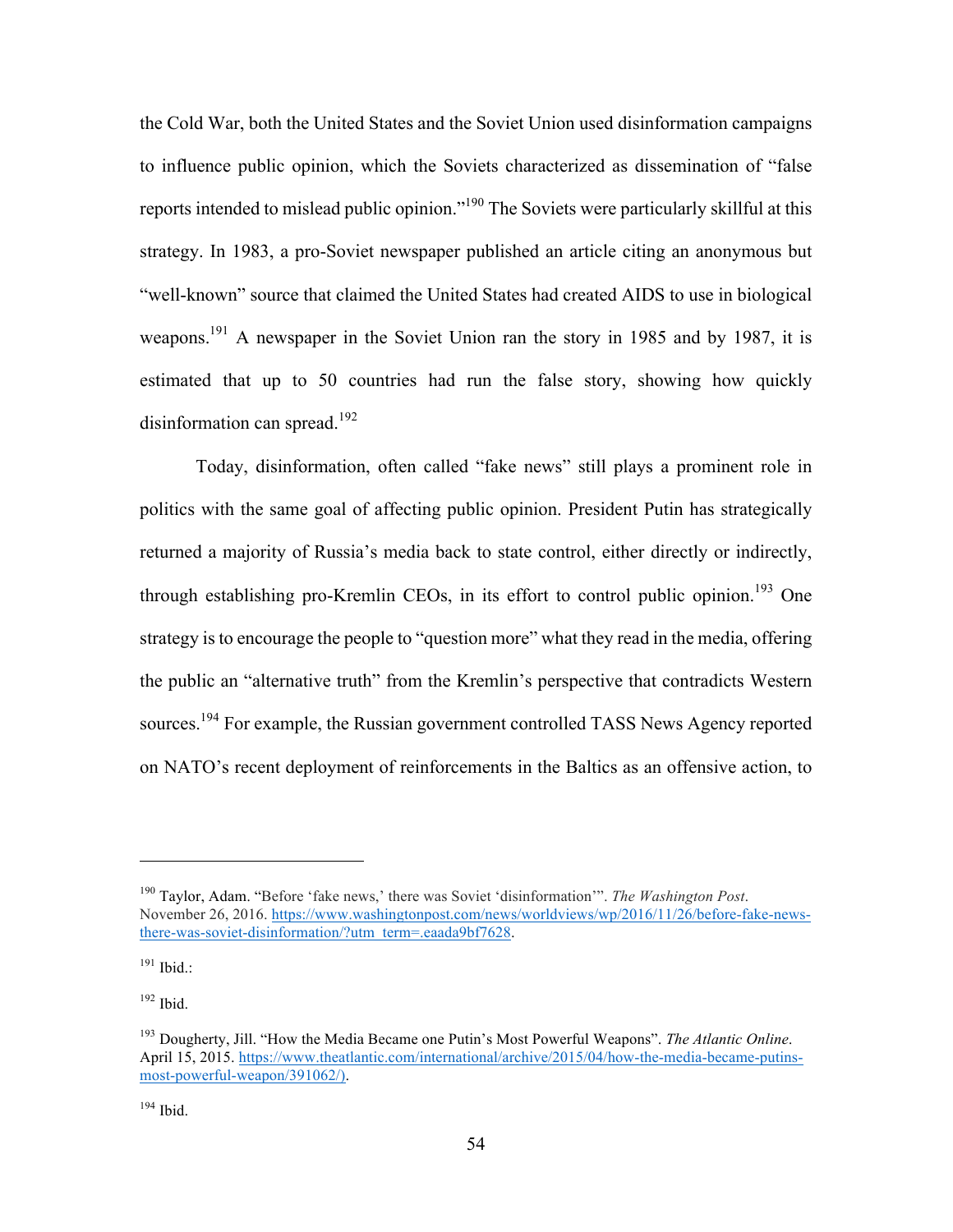which Russia would respond to defend its border.<sup>195</sup> Conversely, Western sources described the deployment of additional troops as a defensive action in response to recent Russian aggression.<sup>196</sup> Arguably, either source could be a victim of misperception, as both NATO and Russia have historically viewed the other as the aggressor. In the end, the contradictory information waves could confuse the average reader, opening the possibility of inaccurately perceiving critical political developments.

If successfully implemented, disinformation campaigns could be particularly dangerous in a Russian-speaking region. This strategy could help create a "fifth column" opposition movement without the Russian government being directly involved. For example, in 2014, a Facebook page supporting the "Latgalian People's Republic" suddenly appeared, providing a map of a potential breakaway region in Latvia.<sup>197</sup> Latvia's Security Police could not identify any direct evidence to identify the source of the page, but have suggested that an "outsider" in Russia likely created it.<sup>198</sup> Though there have not been any active separatist movements, the creation of this site raises questions about how many people believed the story of the "Latgalian People's Republic" or hoped it were true, especially in Latgale.

<sup>&</sup>lt;sup>195</sup> TASS Russian News Agency (1). "Press Review: NATO beefing up presence in the Baltics and Russia selling 12 companies". *TASS Russian News Agency.* October 31, 2016. http://tass.com/pressreview/909708. TASS Russian News Agency (2). "NATO building up offensive armaments along border with Russia — General Staff". *TASS Russian News Agency.* April, 26, 2017. http://tass.com/defense/943317.

<sup>196</sup> Schmitt, Eric. "U.S. Lending Support to Baltic States Fearing Russia". *The New York Times.* January 1, 2017. https://www.nytimes.com/2017/01/01/us/politics/us-baltic-russia.html? $r=0$ .

<sup>197</sup> Higgins, Andrew. "Latvian Region Has Distinct Identity, and Allure for Russia". *The New York Times.* May 20, 2015. https://www.nytimes.com/2015/05/21/world/europe/latvian-region-has-distinct-identity-andallure-for-russia.html.

 $198$  Ibid.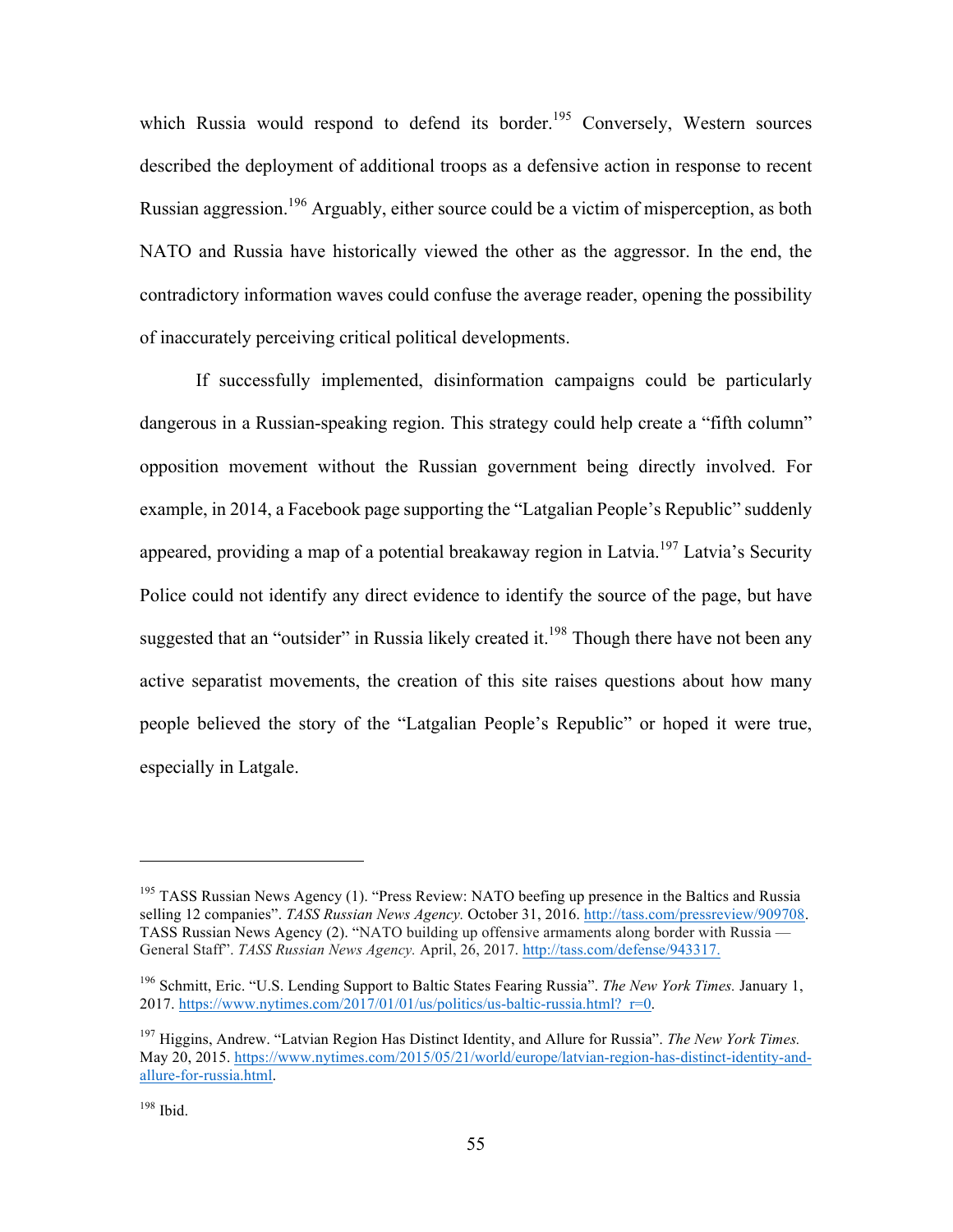Some may believe disinformation campaigns are ineffective because the fake stories are either too outrageous to believe or are ultimately disproven. However, some analysts argue that creating a believable false story that is never debunked might not be Russia's agenda. Unlike conventional warfare, which attacks the government and, in some cases, civilians, Russia uses the non-conventional disinformation tactic to attack the psychology of the population, causing doubt and suspicion of government institutions.<sup>199</sup> Over time, this doubt could spur anti-government resentment, political disengagement, and national or regional division, ultimately accomplishing the Kremlin's goal of destabilizing the target government. 200

The North Atlantic Treaty and NATO's recent advocacy to develop cyber defence strategies do not have a clear policy for countering such attacks. The onus falls on individual states to develop strategies to counter information campaigns that attempt to attack the government or ignite an opposition movement. With non-conventional strategies such as disinformation campaigns becoming more frequent and easier to spread with advanced technologies, NATO faces a challenge that is beyond the scope of the alliance. It was created to deter large Soviet forces and tanks from entering the Western world, not from campaigns that hope to break a nation from within. Therefore, though allies will likely support each other in each state's quest for developing effective ways to deter these campaigns, there will likely not be adequate consensus on retaliation in response to a disinformation attack.

<sup>&</sup>lt;sup>199</sup> Giles, Keir.

<sup>200</sup> Ibid.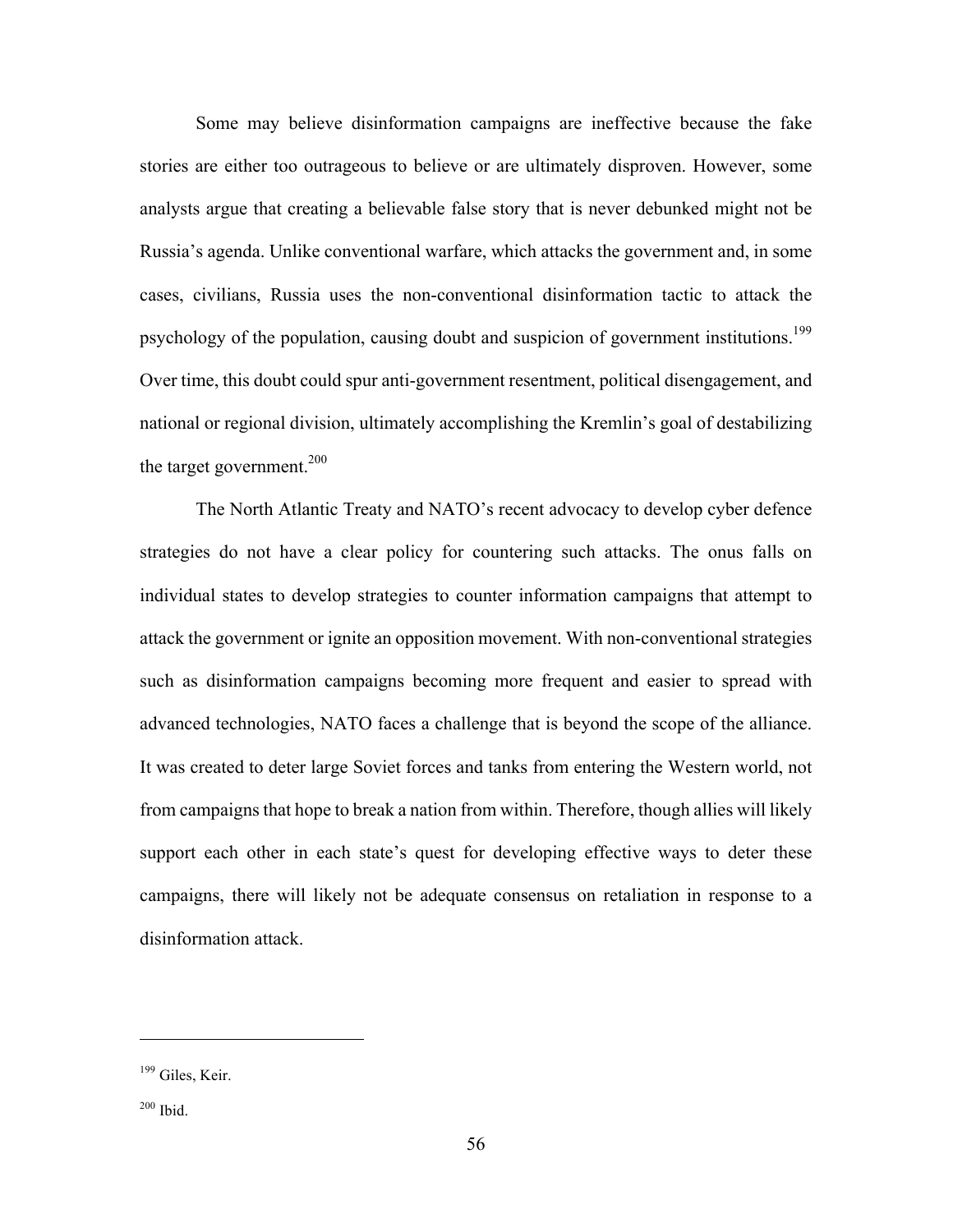## *Limited Involvement and Plausible Deniability*

In addition to using new tactics with technology, Russia has also developed its use of plausible deniability. This development could be viewed as an evolution from its use of international agreements to create legitimacy in previous interventions. For example, as discussed earlier Russia displayed open support for the South Ossetians and Abkahzians against their fight against the government in the Kremlin's pursuit of creating instability in Georgia. This was easy to accomplish considering that Russia had peacekeepers stationed in both regions.<sup>201</sup> Furthermore, Russia used the Sochi Agreement to justify its presence, even though international leaders argued that, after the beginning of the conflict, more troops entered the region than the treaty permitted.<sup>202</sup>

In Ukraine, Russian actions in Crimea were similar to those in Georgia. The Russian military was already present, many stationed at the Black Sea Fleet, making annexation easier than if Russia had to separately deploy troops.<sup>203</sup> However, Russia's alleged use of "little green men" to take over the Parliament building in Crimea and, then, its support for separatists in Ukraine's eastern region demonstrate Putin's boldness to take risks in conflicts and comfort with denying involvement or responsibility.204 Putin eventually admitted his plans to take Crimea prior to seizing the Parliament.<sup>205</sup> Still, he has

<sup>&</sup>lt;sup>201</sup> Nichol, Jim. "Russia-Georgia Conflict in August 2008: Context and Implications for U.S. Interests". 3-5.

<sup>202</sup> Ibid.

<sup>203</sup> Yuhas, Alan and Raya Jalabi. "Ukraine Crisis: Why Russia sees Crimea as its Naval Stronghold". *The Gaurdian Online*. March 7, 2014. https://www.theguardian.com/world/2014/mar/07/ukraine-russia-crimeanaval-base-tatars-explainer. <sup>204</sup> RT News. "Putin Acknowledges Russian Military Serviceman were in Crimea". *RT News Online.* April

<sup>17, 2014.</sup> https://www.rt.com/news/crimea-defense-russian-soldiers-108/.

<sup>205</sup> BBC News. "Putin Reveals Secrets of Russia's Crimea Takeover Plot". *BBC News Online.* March 9, 2015. http://www.bbc.com/news/world-europe-31796226.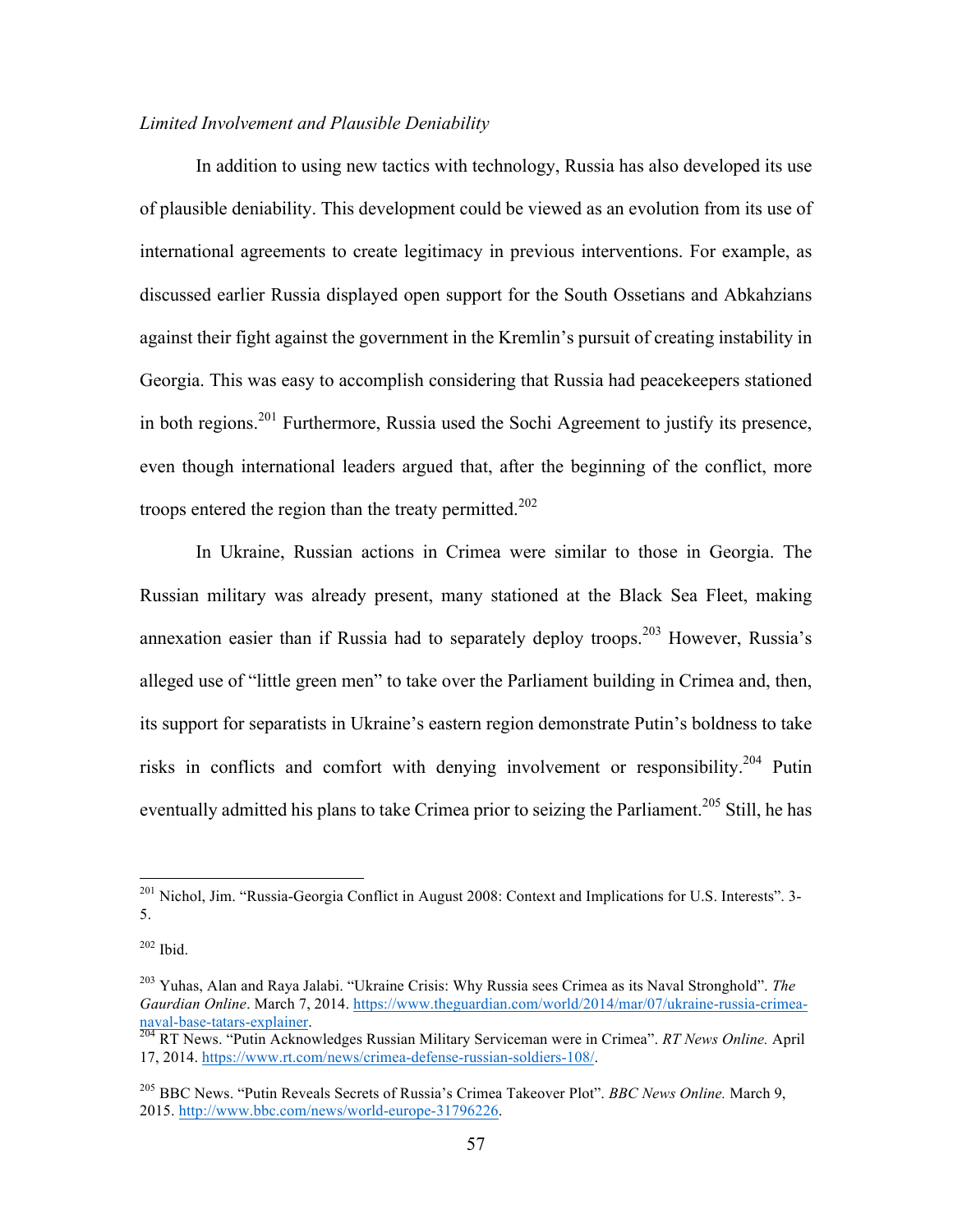avoided claiming the "little green men" as Russian soldiers, going only so far as to say these "self-defense forces [were]...backed by Russian servicemen."<sup>206</sup> To date, Russia continues to deny that any "regular Russian soldiers" are fighting in eastern Ukraine, regardless of reports from eyewitnesses, media sources, and the cargo shipments of coffins from Ukraine to Russia.<sup>207</sup> Instead, Putin claims any Russian citizen fighting in Ukraine is a volunteer.<sup>208</sup> Russia also continues to deny providing the separatist forces with any military equipment.<sup>209</sup> However, a recent European General Court decision concluded that Russia has provided weaponry to the separatists.<sup>210</sup> Though confronted with this, the Kremlin continues blatantly denying any involvement.

Previously, Russia used international agreements and treaties to justify its involvement in interventions. Now, the Kremlin is finding ways to deny its involvement entirely, using unidentified troops, claiming Russians involved are only volunteers, and continuing to deny providing equipment. Russia's willingness to implement clandestine operations in a border state should trouble NATO members. Similar to cyber and information warfare, it is difficult place to blame on Russia when the government repeatedly denies involvement and willingly clouds transparency. If Russia were to engage

 $206$  Ibid.:

 $^{207}$  Czuperski, Maksymilian, John Herbst, Eliot Higgins, Alina Polyakova, and Damon Wilson. "Hiding in Plain Sight: Putin's War in Ukraine". *Atlantic Council.* 2015, http://www.atlanticcouncil.org/images/publications/Hiding\_in\_Plain\_Sight/HPS\_English.pdf. 15.

 $208$  Ibid.:

<sup>209</sup> Ukraine Crisis. "Russian Involvement in Ukraine's Donbas "Republics": 10 Things You Should Know". *Ukraine Crisis Media Center.* January 05, 2017. http://uacrisis.org/51378-russian-involvement-donbas.

<sup>&</sup>lt;sup>210</sup> General Court of the European Union. "The General Court Upholds the Freezing of Funds of the Russian Company Almaz-Antey". *General Court of the European Union Press Release No 6/17.* January 25, 2017. https://curia.europa.eu/jcms/upload/docs/application/pdf/2017-01/cp170006en.pdf.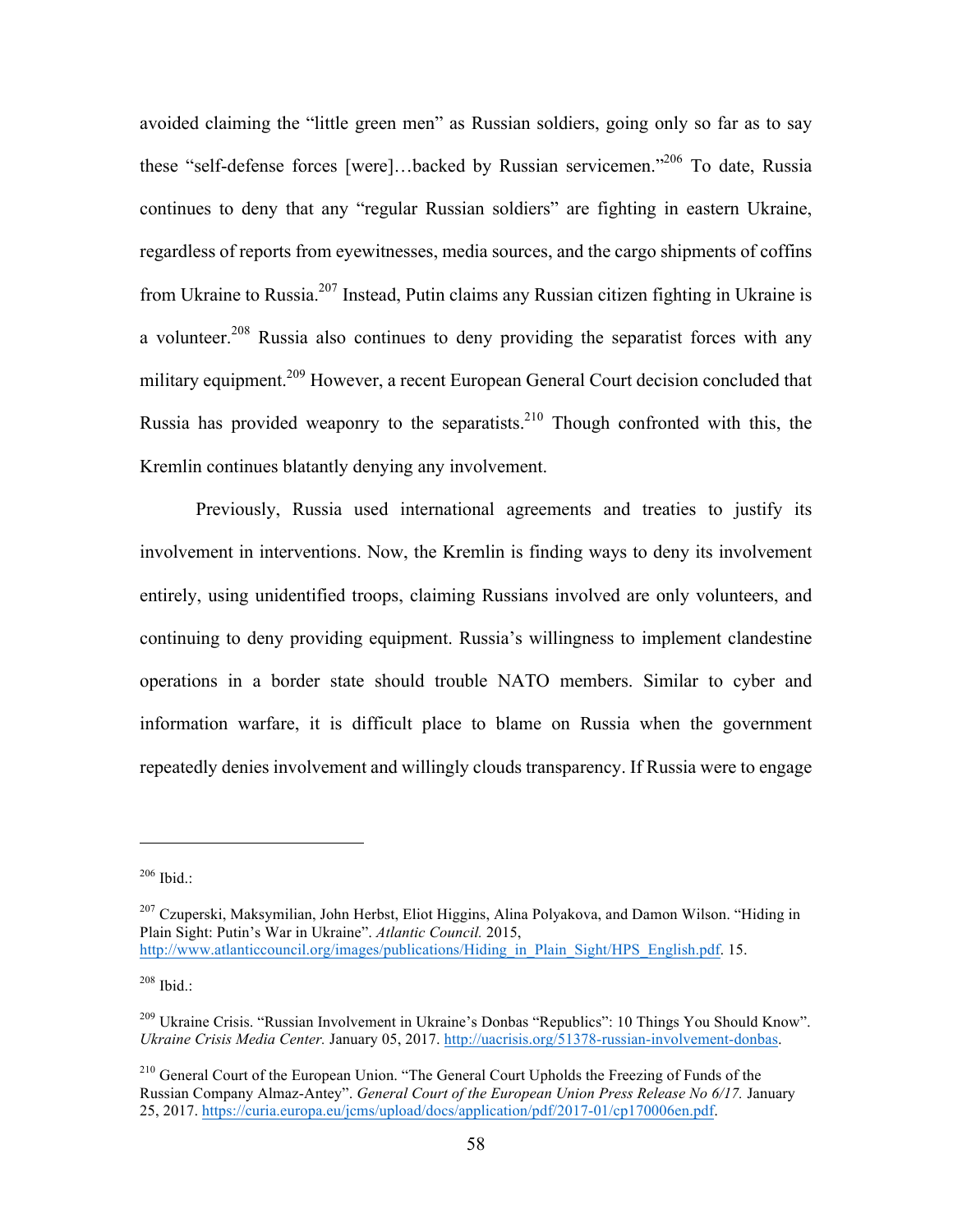in similar actions in Latvia or Estonia, it might be difficult to officially tie Russia to the events. The Kremlin could use "little green men" or call a small brigade of forces "volunteers" to implement a small attack on a government building in Latvia or Estonia's Russian speaking regions.

#### *Concluding Remarks*

The analysis above suggests that NATO and Russia will continue to have a contentious relationship, but that the aspects of that relationship is changing. Possible gains for Russia in a conventional attack on Latvia or Estonia are likely offset by the risk of NATO Allies invoking Article 5. However, engaging through asymmetric tactics could bring political gains, create an opportunity to deny involvement, and decrease the risk of retaliation. If evidence suggested, but could not confirm, Russia had inspired and provided support to an opposition movement in Latvia or Estonia, the Allies would be forced to make a difficult decision: respond to a non-conventional nuclear power, risking massive retaliation, or accept any territorial losses or frozen conflicts.

Possible weaknesses of NATO, some of which have developed recently, increases the likelihood of the Allies facing that difficult decision. NATO's lack of available military equipment and the geography of Estonia and Latvia would complicate any attack that needed a rapid response to prevent a massive loss. NATO has tried curb this problem by deploying more troops to the Baltic region.<sup>211</sup> These troops would likely be useful in delaying any advancements of an attack, especially if the forces were merely a small

 <sup>211</sup> Schmitt, Eric.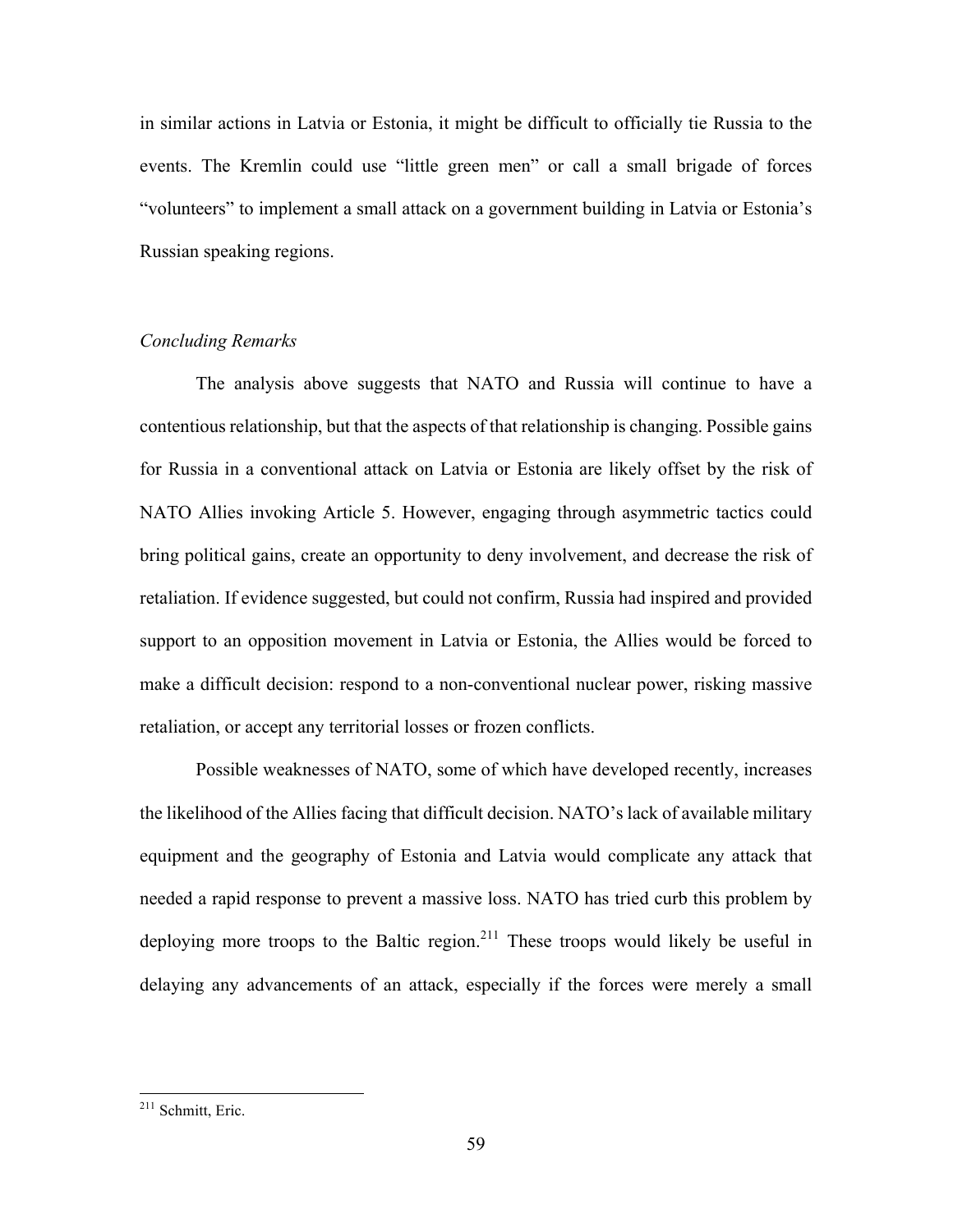brigade of "little green men". However, because this is a recent development, more time is needed to determine the effectiveness of this addition.

Other weaknesses might not be as easy to remedy by adding equipment or personnel. As war continues to utilize asymmetric and less conventional tactics, all NATO members may have a harder time making a consensus decision. In cases such as cyberattacks, disinformation campaigns, or plausible deniability, some NATO members may hesitate in deciding to respond or what method of a response would be necessary.

NATO has undoubtedly been an effective institution in bringing countries together that believe in the principles of the alliance and establishing a commitment to Euro-Atlantic security. These principles have changed from deterring Soviet expansion and influence to broader security objectives, such as the fight against terrorism and the spread of democracy. However, the international field continues changing and the question remains if NATO could, or should, adapt to meet these changes. In some ways, the alliance has decided to modernize by recently creating a cyber-defence institution to develop strategies to deter future cyber-attacks. Though useful in many ways, policy goals tend to focus specifically on defending a state's infrastructure from a debilitating state-led cyber-attack. This captures only one area of cyber risks. Others include possible disinformation campaigns that may encourage an opposition movement or an offensive attack on a local government in a Russian-speaking region with unidentifiable, yet very well equipped soldiers. Recent developments in NATO indicate that the alliance is aware of its shortcomings. However, more policies should be developed that provides clarity on terminology and plausible effective responses to an asymmetric offensive attack or determine modern boundaries within its collective defence framework.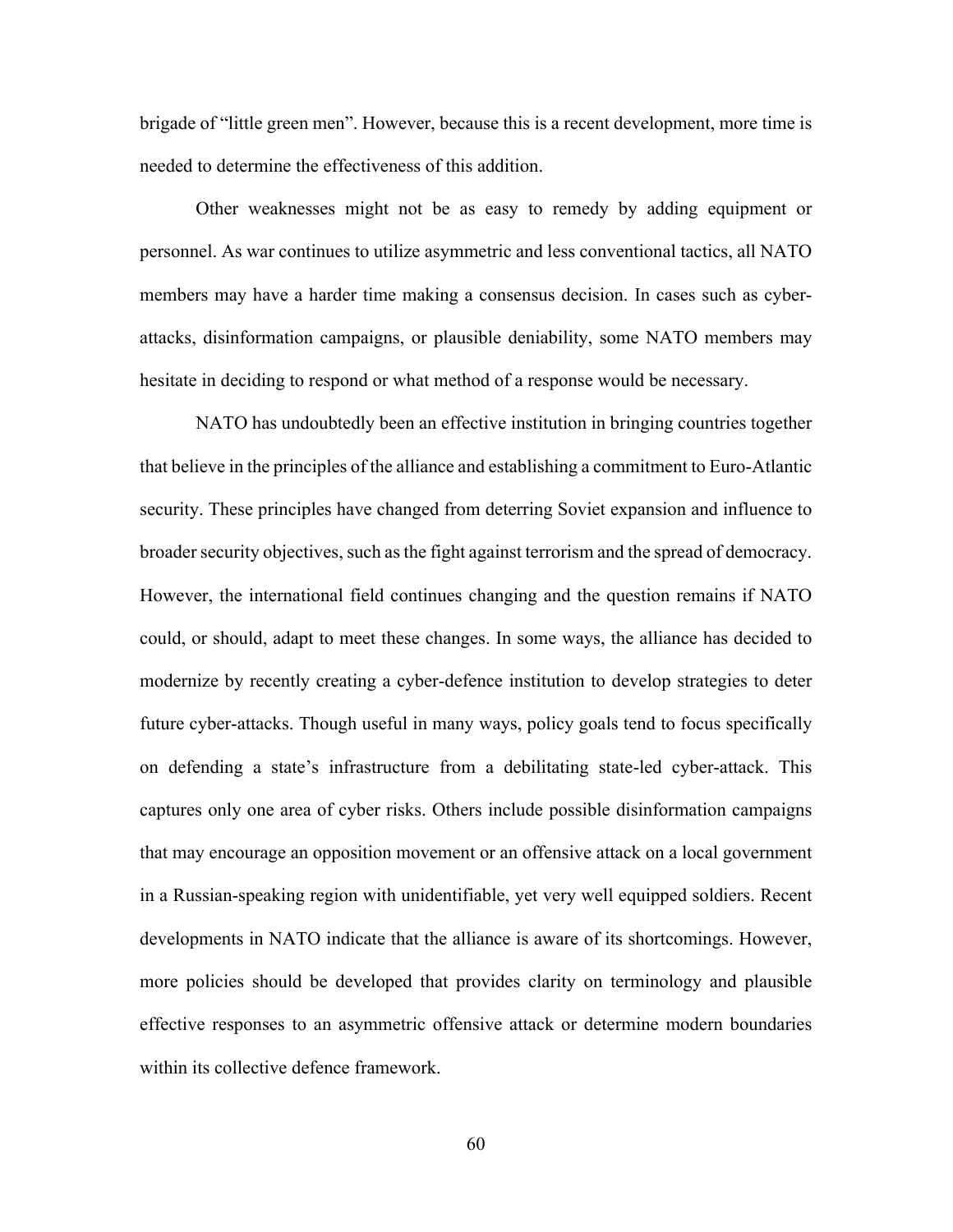#### **CHAPTER IV**

## **CONCLUDING REMARKS AND OBSERVATIONS**

Based on the analysis above, the high risk of a NATO armed response will likely deter a Russian conventional intervention in Estonia or Latvia. However, the Georgia and Ukraine conflicts highlight Russia's evolving capability using non-conventional tactics to confront asymmetrical actors. The possibility of Russia intervening in a NATO member state should not be quickly cast aside. With the changing nature of warfare, security analysts would be wise to reassess the security of the Baltic regions. As the Georgian and Ukrainian conflicts demonstrate, Russia brazenly uses international agreements to justify aggressive actions that the international community repeatedly calls a violation of international law and norms. Yet international opposition appears ineffective in influencing Russia's decision to intervene. If the Kremlin were susceptible to international soft diplomacy like sanctions, Russia would have ceased its operations in Crimea after the implementation of sanctions. On the contrary, high domestic public opinions after Crimea could imply that the populace supports the Kremlin's actions abroad if there is a geographic, cultural, or historic connection. If the "window of opportunity" and desire exists, the Kremlin might try to interfere in the Baltics.

The Kremlin's "window of opportunity" contains a key element: a bordering country with Russian compatriots that are allegedly discriminated against where the Kremlin can use international agreements to justify an intervention on humanitarian principles. These factors are seen in Estonia and Latvia, where the Russian speaking areas Ida-Viru and Latgale experience higher rates of unemployment and poverty than the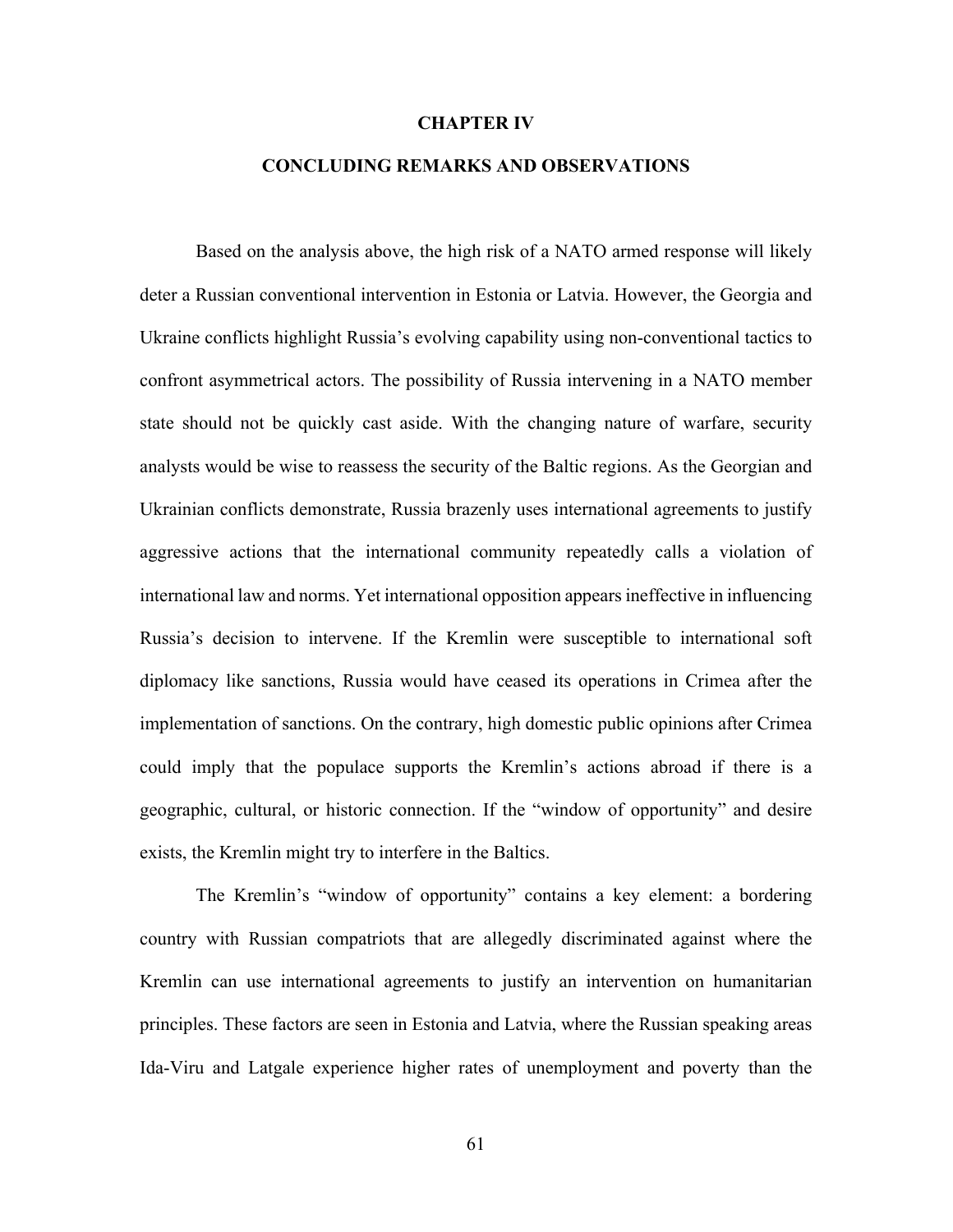majority population. It is possible that domestic legislation contributes to this disparity, which allow for indirect discrimination against individuals who do not have advanced levels of the state language. Legislation on pensions could also play a role, as ethnic Russians eligible for pensions in Estonia or Latvia could receive a lower pension if they worked in a different republic during the Soviet Union. Finally, Russian speakers struggling to pass the language proficiency exam to receive citizenship are stuck with the status of "stateless person," limiting their voting rights and political representation, which could, consequently, increase their sense of social marginalization and decrease their sense of belonging to their state of residence. If the Kremlin had the political desire for intervening in Estonia or Latvia, the necessary "window of opportunity" to establish its Russian-perceived grounds for action exists.

According to the RAND Corporation, Russia has the conventional capability to invade and occupy Estonia and Latvia. Recent decisions from NATO show the alliance's awareness of the Russian threat of aggression. At the 2016 Warsaw Summit, allies agreed to increase NATO presence in the east, creating four rotational battalion-size battlegroups, one in each Baltic state and the fourth in Poland.<sup>212</sup> Canada, Germany, the United Kingdom, and the United States each agreed to lead one of the groups.<sup>213</sup> This multinational effort reasserts the alliances commitment to deterrence and defence in the Baltics.

As the alliance appears to be striving to reinforce its commitments, the United States' commitment to the alliance might be wavering. Although Secretary of Defense

 <sup>212</sup> North Atlantic Treaty Organization (NATO) (8). "Boosting NATO's Presence in the East and Southeast". *North Atlantic Treaty Organization (NATO).* March 15, 2017. http://www.nato.int/cps/en/natohq/topics\_136388.htm.

 $213$  Ibid.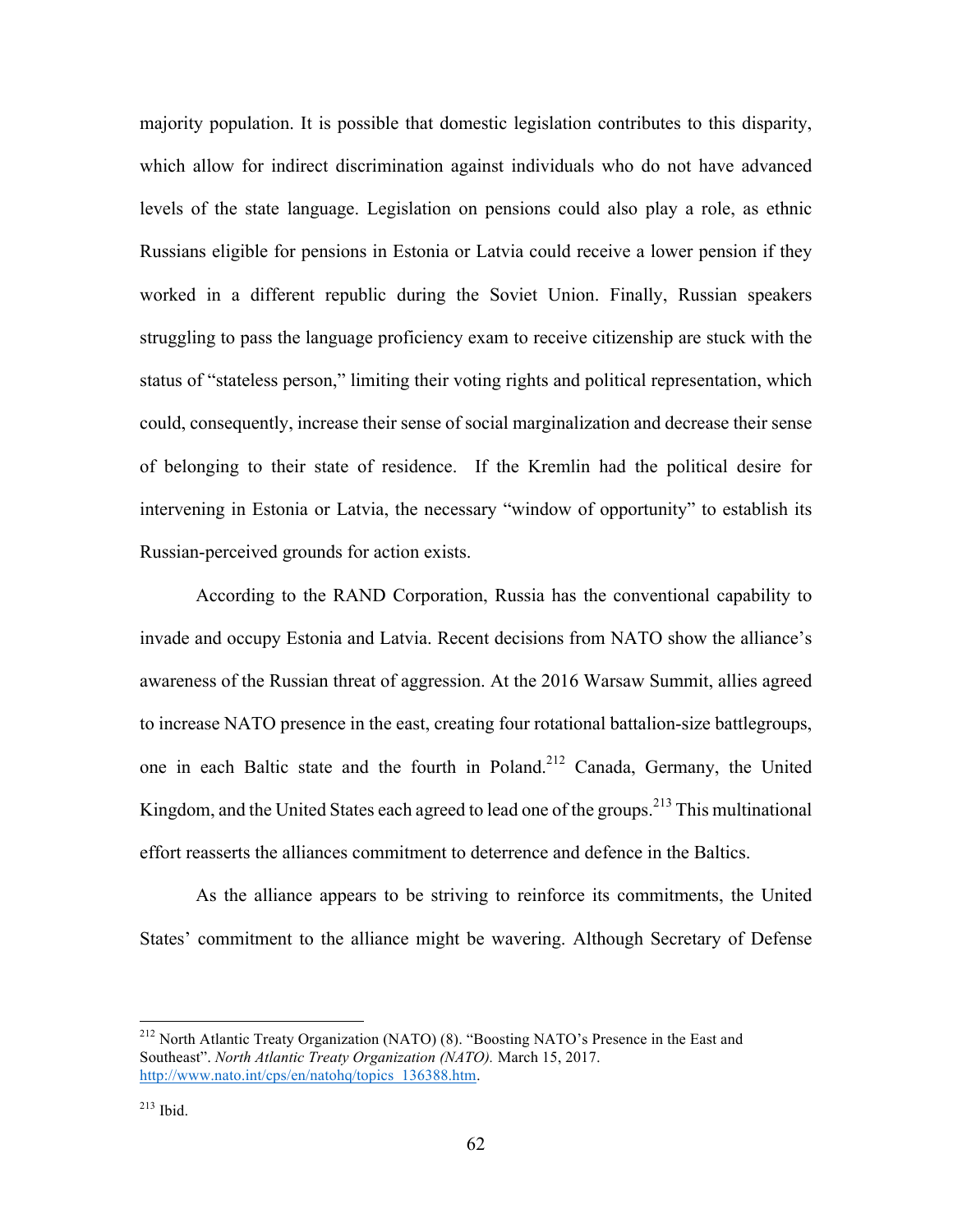James Mattis has publically stated that the United States is undoubtedly committed to NATO, U.S. President Donald Trump's consistent and caustic criticism of the 23 members not meeting their financial commitments raises questions about Trump's view of the alliance.<sup>214</sup> White House officials described Trump's speech in May where he vowed to "never forsake the friends that stood by our side" after Sept. 11 in May as an "affirmation on mutual defence."<sup>215</sup> European leaders, on the other hand, view Trump's words with ambiguity.<sup>216</sup> Whether next month President Trump will view NATO as "obsolete" or "no longer obsolete" remains a mystery, which could have catastrophic effects for Baltic security. Due to these developments, it is uncertain if the United States would agree to invoke Article 5 in response to a security issue in Estonia or Latvia.

Even if NATO's mutual defense clause would deter the Russian government from pursuing a conventional intervention, the question remains on how NATO would deter or defend against a non-conventional strategy. Transparency issues from non-conventional attacks could delay or deteriorate the Allies commitment to mutual defence. Going forward, NATO must develop a stronger definition as to what constitutes an "armed attack" and how the Allies should identify, deter, and respond to new warfare strategies such as cyber and information attacks. Finally, Russia's ability to create "plausible deniability" and covertly support opposition forces should concern Allies. Though small, NATO's

 <sup>214</sup> Campbell, Elizabeth. "Mattis Says There is 'No Doubt' U.S. is Committed to NATO Countries". *CBS News Online.* May 29, 2017. http://www.cbsnews.com/news/james-mattis-says-there-is-no-doubt-thatunited-states-is-committed-to-nato-countries/; Shear, Michael D., Mark Landler, and James Kanter. "In NATO Speech, Trump is Vague About Mutual Defense Pledge". *New York Times.* May 25, 2017. https://www.nytimes.com/2017/05/25/world/europe/donald-trump-eu-nato.html?\_r=0.

<sup>215</sup> Shear, Michael D., Mark Landler, and James Kanter. "In NATO Speech, Trump is Vague About Mutual Defense Pledge".

 $^{216}$  Ibid.: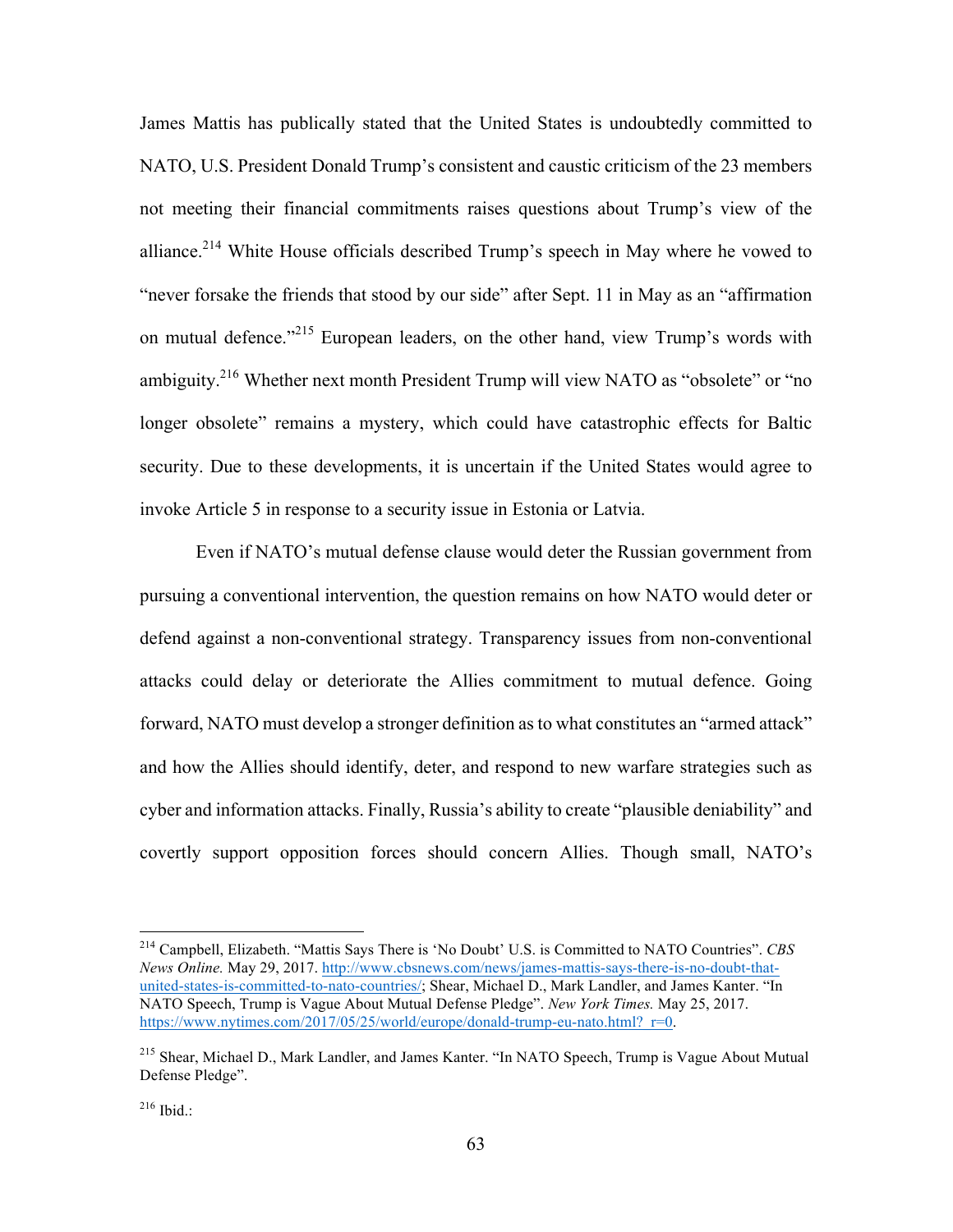increased presence in the Baltics might provide the necessary support to stop any opposition forces that are at risk of creating a situation in Estonia or Latvia that is similar to Ukraine. In the future, it seems vital for Allies to continue strengthening each members' domestic forces to counter and quickly respond to domestic threats. Although mutual defence and the threat of Article 5 might have been the alliance's strongest characteristic at the beginning, perhaps mutual deterrence alongside individual efforts will play a bigger role in preserving international security in the North Atlantic.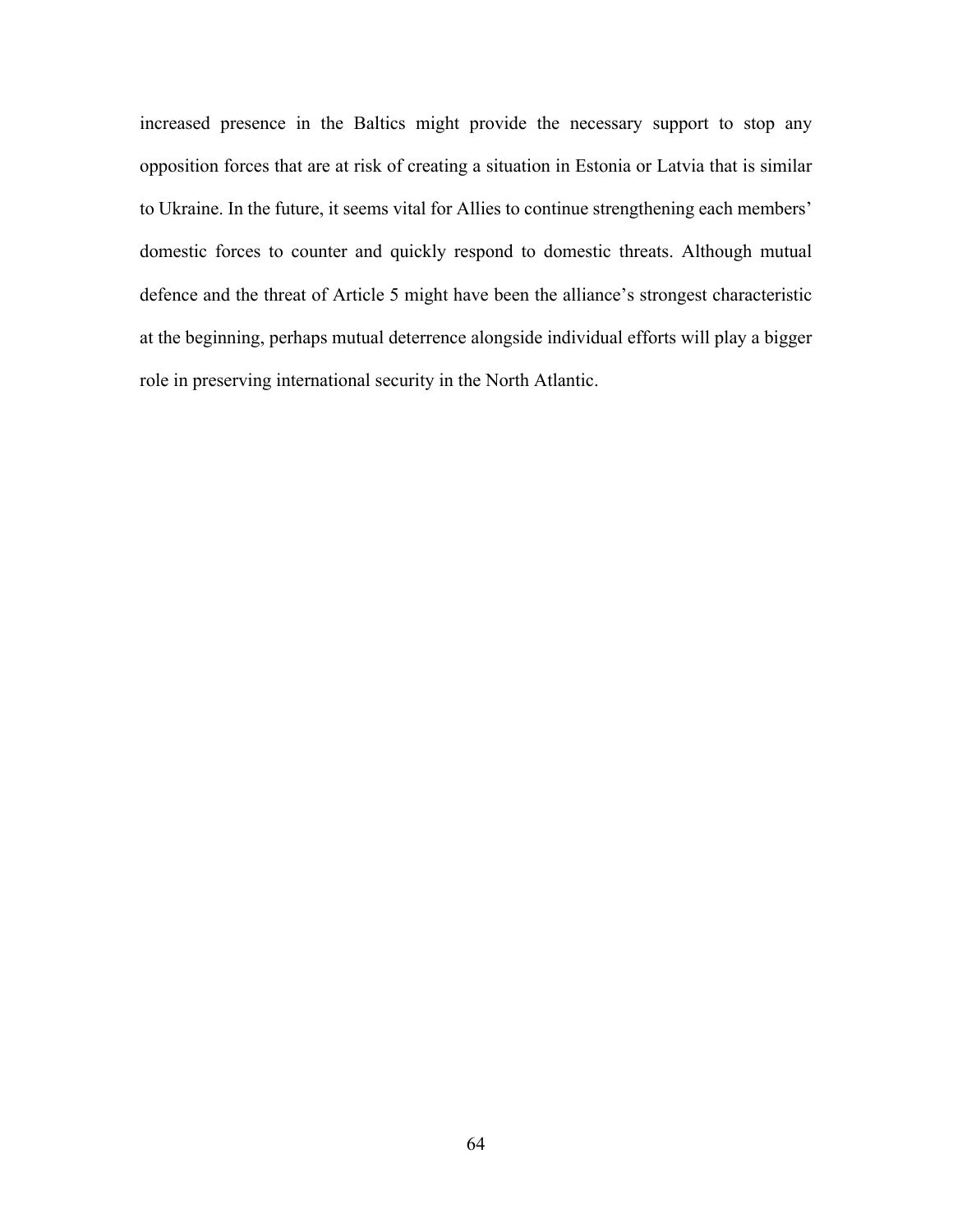## **REFERENCES CITED**

- "2008 Georgia Russia Conflict Fast Facts". *CNN News.* March 26, 2017. http://www.cnn.com/2014/03/13/world/europe/2008-georgia-russia-conflict/.
- "2011 Population and Housing Censuses in Estonia, Latvia and Lithuania". *Statistical Office of Estonia, Central Statistical Bureau of Latvia and Statistics Lithuania.* May, 2015. https://osp.stat.gov.lt/services-portlet/pub-edition-file?id=19698.
- *2011 Population and Housing Census of Latvia.* Central Statistical Bureau of Latvia. 2011. http://www.csb.gov.lv/sites/default/files/publikacijas/2015/Nr%2012%20Latvijas %202011.gada%20Tautas%20skaitisanas%20rezultati\_Results%20of%20the%20 2011%20Population%20and%20housing%20census%20in%20Latvia%20%2815 \_00%29\_LV\_EN.pdf.
- *2011 Population Census of Estonia.* Statistics of Estonia. 2011. http://www.stat.ee/phc2011.
- "Accordance with law of the unilateral declaration of independence in respect of Kosovo, Summary of the Advisory Opinion". *The International Court of Justice*. The Hague, Netherlands. July, 2010. http://www.icjcij.org/docket/files/141/16010.pdf.
- "Address by President of the Russian Federation". *President of Russia.* March 18, 2014. http://en.kremlin.ru/events/president/news/20603.
- Amos, Grytsenko and Walker. "Ukraine: Pro-Russia Separatists Set for Victory in Eastern Region Referendum". *The Guardian.* May 12, 2014. Web. https://www.theguardian.com/world/2014/may/11/eastern-ukraine-referendumdonetsk-luhansk.
- "Analysis of Integration of Latvian Non-Citizens". *Baltic Institute of Social Sciences.*  2014. http://www.biss.soc.lv/downloads/resources/nepilsoni/BISS\_Noncitizens\_2014.pd f.
- "Basic facts about citizenship and language policy of Latvia and some sensitive historyrelated issues". *The Ministry of Foreign Affairs of the Republic of Latvia.*  December 11, 2015. http://www.mfa.gov.lv/en/policy/societyintegration/citizenship-in-latvia/citizenship-policy-in-latvia/basic-facts-aboutcitizenship-and-language-policy-of-latvia-and-some-sensitive-history-relatedissues.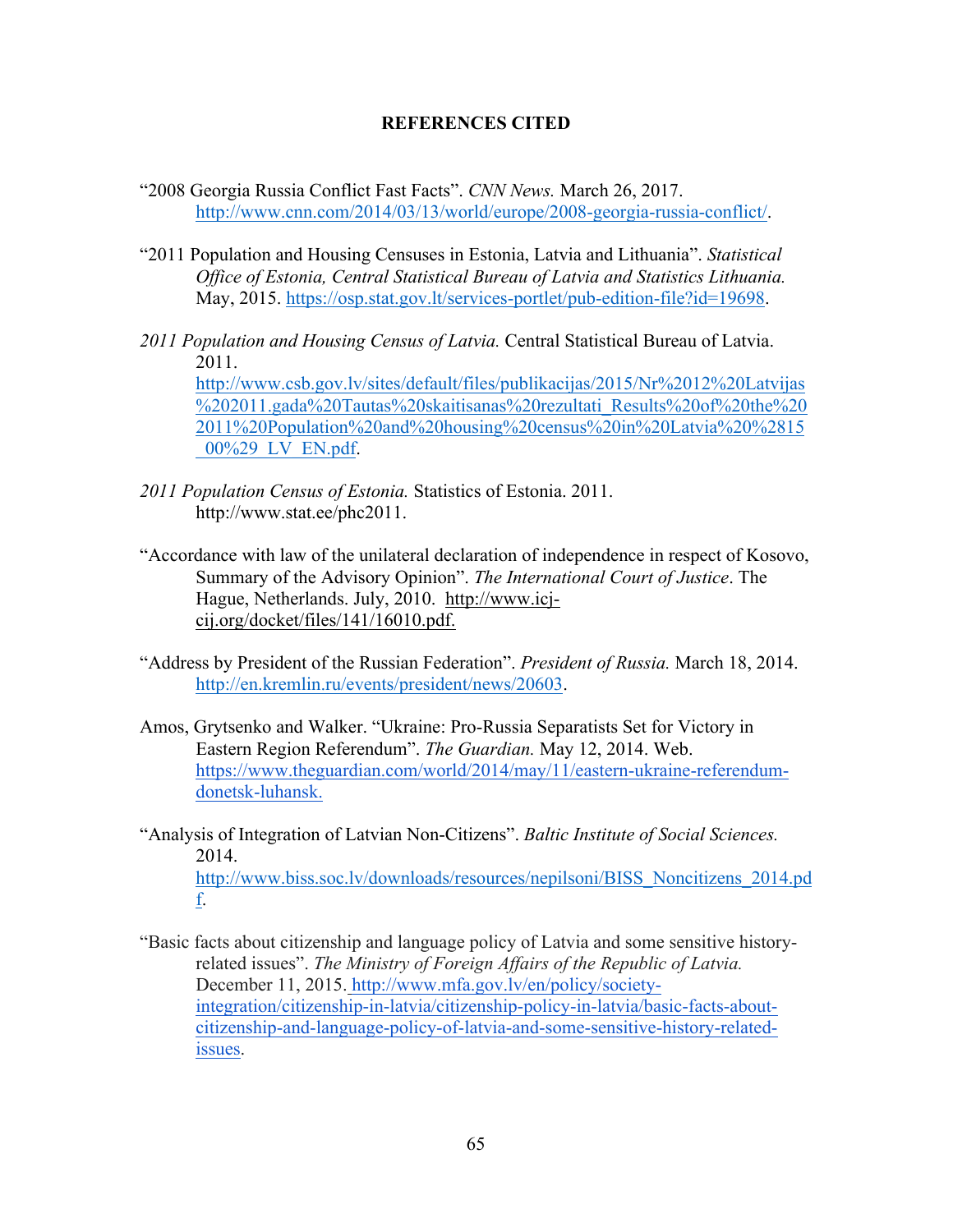- BBC News. "Putin Reveals Secrets of Russia's Crimea Takeover Plot". *BBC News Online.* March 9, 2015. http://www.bbc.com/news/world-europe-31796226.
- Brown, Jonathan. "Living in Limbo: Latvia's "non-citizen" policy leaves thousands feeling stateless". *Vice News.* February 15, 2017. https://news.vice.com/story/latvias-non-citizen-policy-leaves-thousands-feelingstateless.
- Campbell, Elizabeth. "Mattis Says There is 'No Doubt' U.S. is Committed to NATO Countries". *CBS News Online.* May 29, 2017. http://www.cbsnews.com/news/james-mattis-says-there-is-no-doubt-that-unitedstates-is-committed-to-nato-countries/.
- Carpenter, Ted. "Are the Baltic States Next?". *The National Interest.* March 24, 2014. http://nationalinterest.org/commentary/are-the-baltic-states-next-10103.
- Center for Strategic International Studies. The Kremlin Playbook: Understanding Russian Influence in Central and Eastern Europe*.* Rowman & Littlefield, 2016.
- *Charter of Fundamental Rights of the European Union.* The European Union. *Official Journal of the European Communities.* December 12, 2000. http://www.europarl.europa.eu/charter/pdf/text\_en.pdf.
- *Charter of the United Nations*. United Nations. 24 October 1945, 1 UNTS XVI.
- *Citizenship Act.* Government of Estonia. 1995. https://www.riigiteataja.ee/en/eli/512022015001/consolide.
- "Citizenship and Migration". *The Ministry of Interior of the Republic of Estonia*. https://www.siseministeerium.ee/en/activities/citizenship-and-migration.
- *Constitution of Georgia.* Government of Georgia. August 24, 1995. Art. 38. http://www.parliament.ge/files/68\_1944\_951190\_CONSTIT\_27\_12.06.pdf.
- *Constitution of Ukraine*. Government of Ukraine. 28 June 1996.
- Czuperski, Maksymilian, John Herbst, Eliot Higgins, Alina Polyakova, and Damon Wilson. "Hiding in Plain Sight: Putin's War in Ukraine". *Atlantic Council.* 2015, http://www.atlanticcouncil.org/images/publications/Hiding\_in\_Plain\_Sight/HPS\_ English.pdf.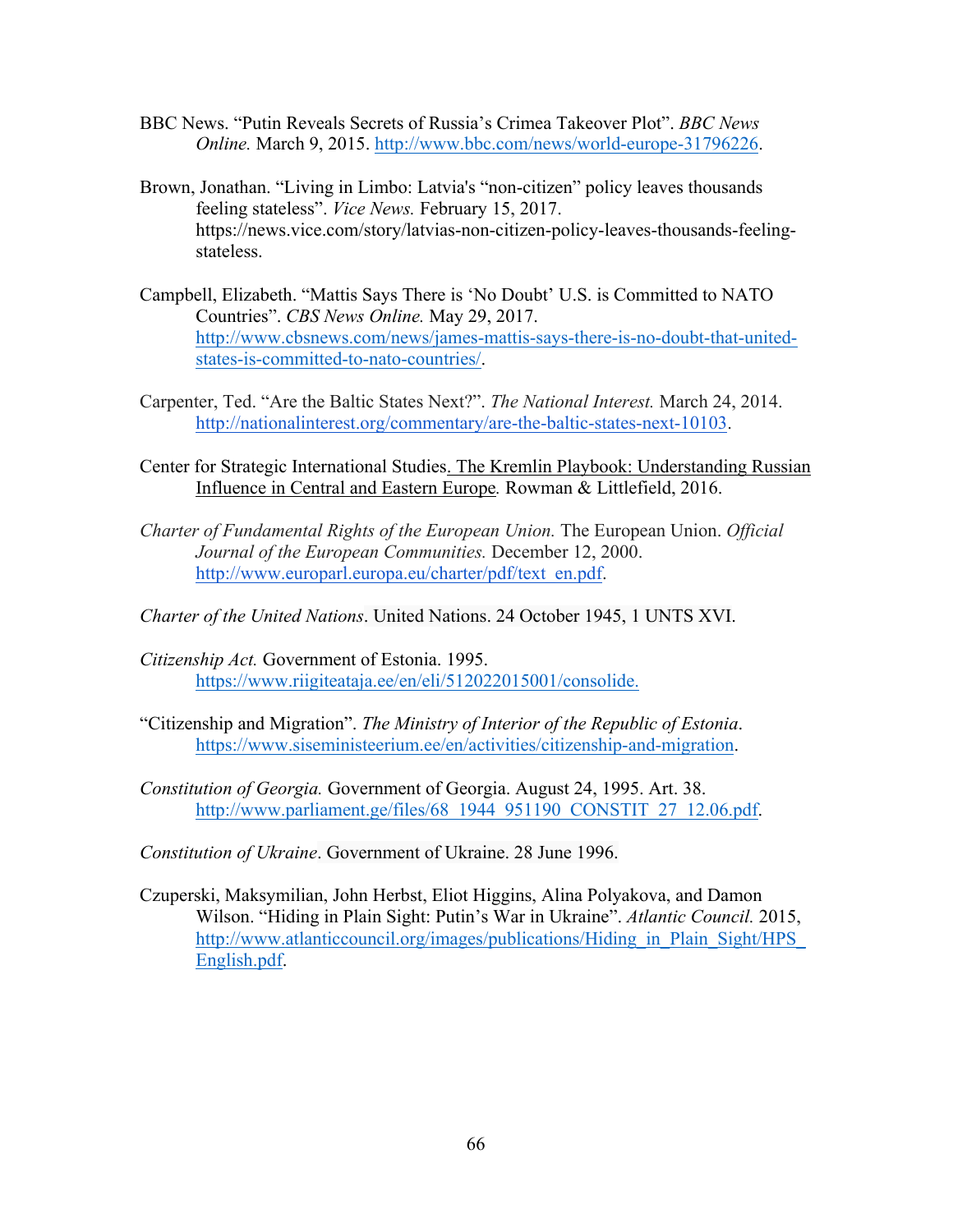- Dahlburg, John-Thor, Tyler Marshall. "Independence for Baltic States : Freedom: Moscow Formally Recognizes Lithuania, Latvia and Estonia, Ending Half a Century of Control. Soviets to Begin Talks Soon on New Relationships with the Three Nations." *LA Times Online.* September 7, 1991. http://articles.latimes.com/1991-09-07/news/mn-1530\_1\_baltic-states.
- *Database: Population by Ethnic Nationality, Mother Tongue and Citizenship. Statistics* of Estonia. 2017. http://pub.stat.ee/pxweb.2001/dialog/varval.asp?ma=PC225&ti=POPULATION+BY+ETHNIC+NAT IONALITY%2C+MOTHER+TONGUE+AND+CITIZENSHIP&path=../I\_databa s/Population\_census/phc2000/08ethnic\_nationality.\_mother\_tongue.\_command\_o f\_foreign\_languages/&search=LANGUAGE&lang=1.
- Deibert, Ronald J, Rafal Rohozinski, and Masashi Crete-Nishihata. "Cyclones in Cyberspace: Information Shaping and Denial in the 2008 Russia–Georgia War." *Security Dialogue* 43.1 (2012): 3-24. Web. *SAGE Complete.* 15-17.
- Department of Defense Dictionary of Military Terms, DOD Terminology Program, 2017, http://www.dtic.mil/doctrine/dod\_dictionary/.
- Diamond, Jeremy. "Trump Scolds NATO Allies Over Defense Spending". May 25, 2017. *CNN Politics.* http://www.cnn.com/2017/05/25/politics/trump-nato-financialpayments/index.html.
- Dougherty, Jill. "How the Media Became one Putin's Most Powerful Weapons". *The Atlantic Online*. April 15, 2015. https://www.theatlantic.com/international/archive/2015/04/how-the-mediabecame-putins-most-powerful-weapon/391062/).
- Edward, Anna. "Moment Suspected Ukrainian Sniper was Dragged by the Hair and Beaten by Anti-Government Protesters as President Reportedly Flees Capital". *Daily Mail.* February 22, 2014. Web. http://www.dailymail.co.uk/news/article-2565394/Ukrainian-protesters-claim-control-capital.html.
- "Ending Statelessness". *The UN Refugee Agency.* http://www.unhcr.org/pages/49c3646c155.html.
- Englund, Will. "Ukraine's ousted president surfaces in Russia, says he is still head of state". *The Washington Post.* February 27, 2014. Web. https://www.washingtonpost.com/world/gunmens-seizure-of-parliament-buildingstokes-tensions-in-ukraines-crimea/2014/02/27/2539871c-9f83-11e3-9ba6- 800d1192d08b\_story.html?utm\_term=.6c2a613b95aa.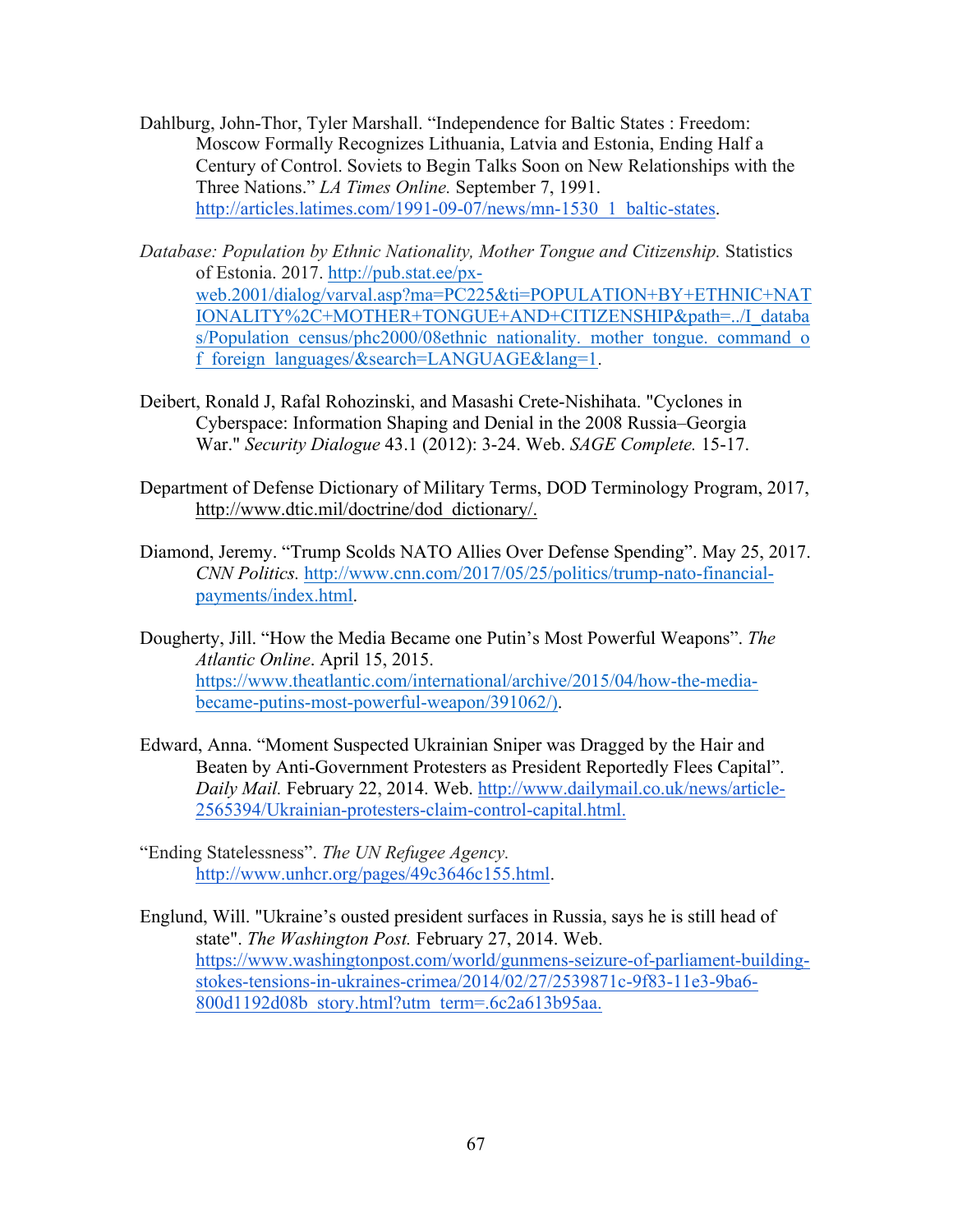- "Estonia". *The World Factbook.* Central Intelligence Agency. 2011. https://www.cia.gov/library/publications/the-world-factbook/geos/en.html; "Latvia". *The World Factbook.* Central Intelligence Agency. 2011. https://www.cia.gov/library/publications/the-world-factbook/geos/lg.html.
- Estonian Legal Information Centre for Human Rights. "National minorities in Estonia: risk of poverty and social marginalisation". *Organization for Security and Cooperation in Europe.* September 29, 2014. http://www.osce.org/odihr/124459.
- European Commission against Racism and Intolerance (1). *ECRI Report on Latvia: Fourth Monitoring Cycle. Council of Europe.* February 21, 2012. http://www.coe.int/t/dghl/monitoring/ecri/Country-by-country/Latvia/LVA-CbC-IV-2012-003-ENG.pdf.
- European Commission against Racism and Intolerance (2). *ECRI Third Report on Latvia. Council of Europe.* June 29, 2007. http://www.coe.int/t/dghl/monitoring/ecri/Country-by-country/Latvia/LVA-CbC-III-2008-2-ENG.pdf.
- European Commission against Racism and Intolerance (3). *ECRI Report on Estonia: Fifth Monitoring Cycle. Council of Europe.* October 13, 2015. http://www.coe.int/t/dghl/monitoring/ecri/Country-by-country/Estonia/EST-CbC-V-2015-036-ENG.pdf.
- European Commission against Racism and Intolerance (4). *ECRI Report on Estonia: Fourth Monitoring Cycle. Council of Europe.* March 2, 2010.http://www.coe.int/t/dghl/monitoring/ecri/Country-by-country/Estonia/EST-CbC-IV-2010-003-ENG.pdf.
- "Foreign Policy Concept of the Russian Federation". *The Ministry of Foreign Affairs of the Russian Federation.* December 1, 2016. http://www.mid.ru/en/foreign\_policy/official\_documents/- /asset\_publisher/CptICkB6BZ29/content/id/2542248.
- General Court of the European Union. "The General Court Upholds the Freezing of Funds of the Russian Company Almaz-Antey". *General Court of the European Union Press Release No 6/17.* January 25, 2017. https://curia.europa.eu/jcms/upload/docs/application/pdf/2017- 01/cp170006en.pdf.
- "Georgia". *World Factbook: Central Intelligence Agency.* 2014. https://www.cia.gov/library/publications/the-world-factbook/geos/gg.html.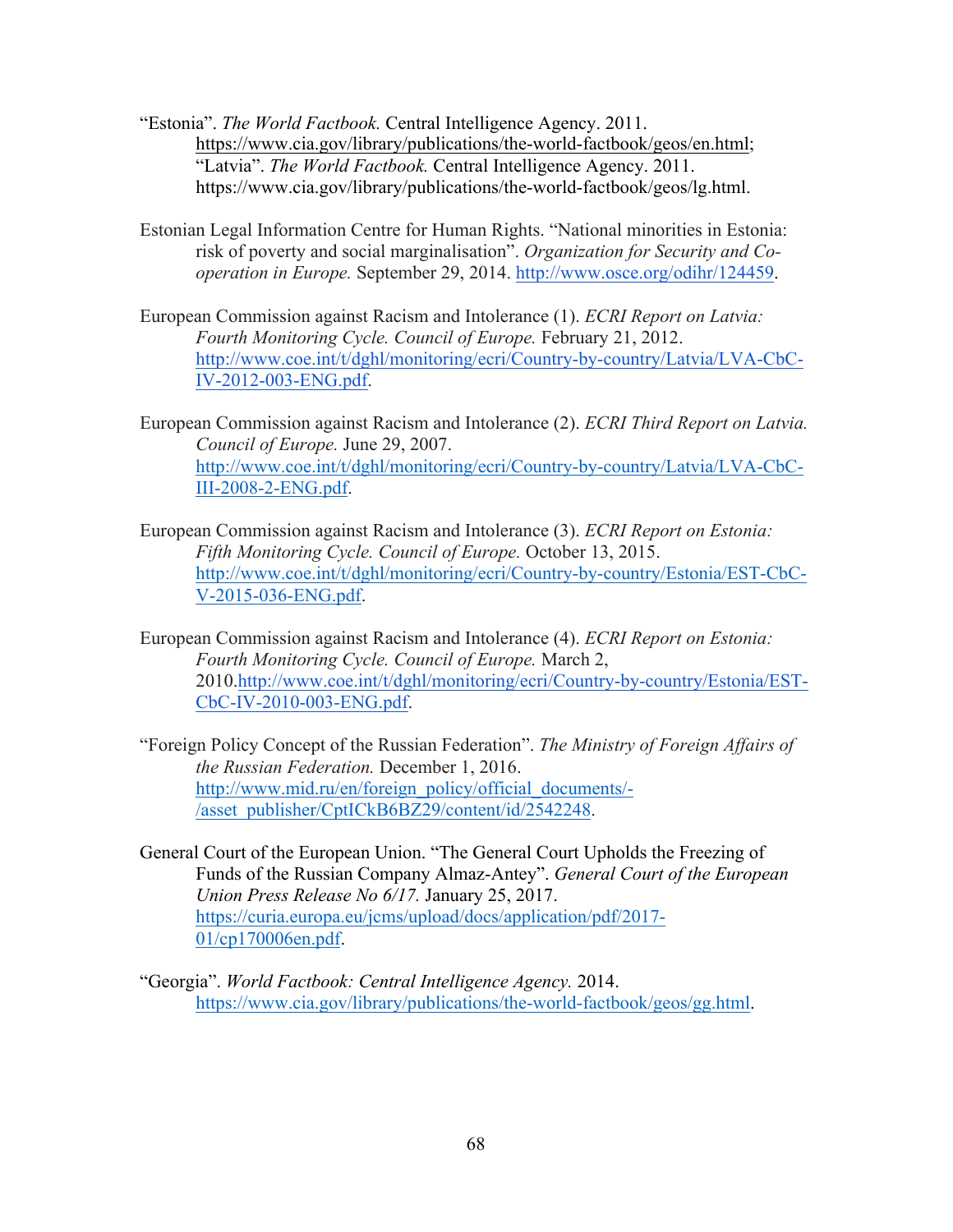- Gerasimov, Valery. "The Value of Science is in the Foresight: New challenges demand rethinking the forms and methods of carrying out combat operations," Military Review, 2016. usacac.army.mil/CAC2/MilitaryReview/Archives/English/MilitaryReview\_20160 228\_art008.pdf.
- Giles, Keir. "The Next Phase of Russian Information Warfare". *NATO StratCom*. 2016. http://www.stratcomcoe.org/next-phase-russian-information-warfare-keir-giles.
- Griffiths, Helen. "It's Time to End Child Statelessness in Estonia". *Human Rights Watch.* January 17, 2017. https://www.hrw.org/news/2017/01/17/its-time-end-childstatelessness-estonia.
- Grigas, Agnia. *Beyond Crimea : The New Russian Empire*. New Haven ; London: Yale UP, 2016. Print.
- Grove, Thomas and Strobel, Warren. "Special Report: Where Ukraine's Separatists get Their Weapons". *Reuters.* July 29, 2014. Web. http://www.reuters.com/article/usukraine-crisis-arms-specialreport-idUSKBN0FY0UA20140729.
- Higgins, Andrew. "Latvian Region Has Distinct Identity, and Allure for Russia". *The New York Times.* May 20, 2015. https://www.nytimes.com/2015/05/21/world/europe/latvian-region-has-distinctidentity-and-allure-for-russia.html.
- Hoffman, Frank. "On Not-So-New Warfare: Political Warfare vs Hybrid Threats." *War on the Rocks*. July 28, 2014. warontherocks.com/2014/07/on-not-so-new-warfarepolitical-warfare-vs-hybrid-threats/.
- House of Commons Defence Committee. "Towards the Next Defence and Security Review: Part Two-NATO." The Stationary Office Limited. London, 2014. Web. http://www.mid.ru/en/press\_service/minister\_speeches/-/asset\_publisher/7OvQR5KJWVmR/content/id/328478.
- Human Rights Without Frontiers. "Citizenship and Language Rights of Russian-speaking Minorities in Baltic States". *Organization for Security and Co-operation in Europe.* September 29, 2014. Web. http://www.osce.org/odihr/124483.
- *Independent International Fact-Finding Mission on the Conflict in Georgia. Council of the European Union.* September, 2009. http://www.mpil.de/en/pub/publications/archive/independent\_international\_fact.cf m.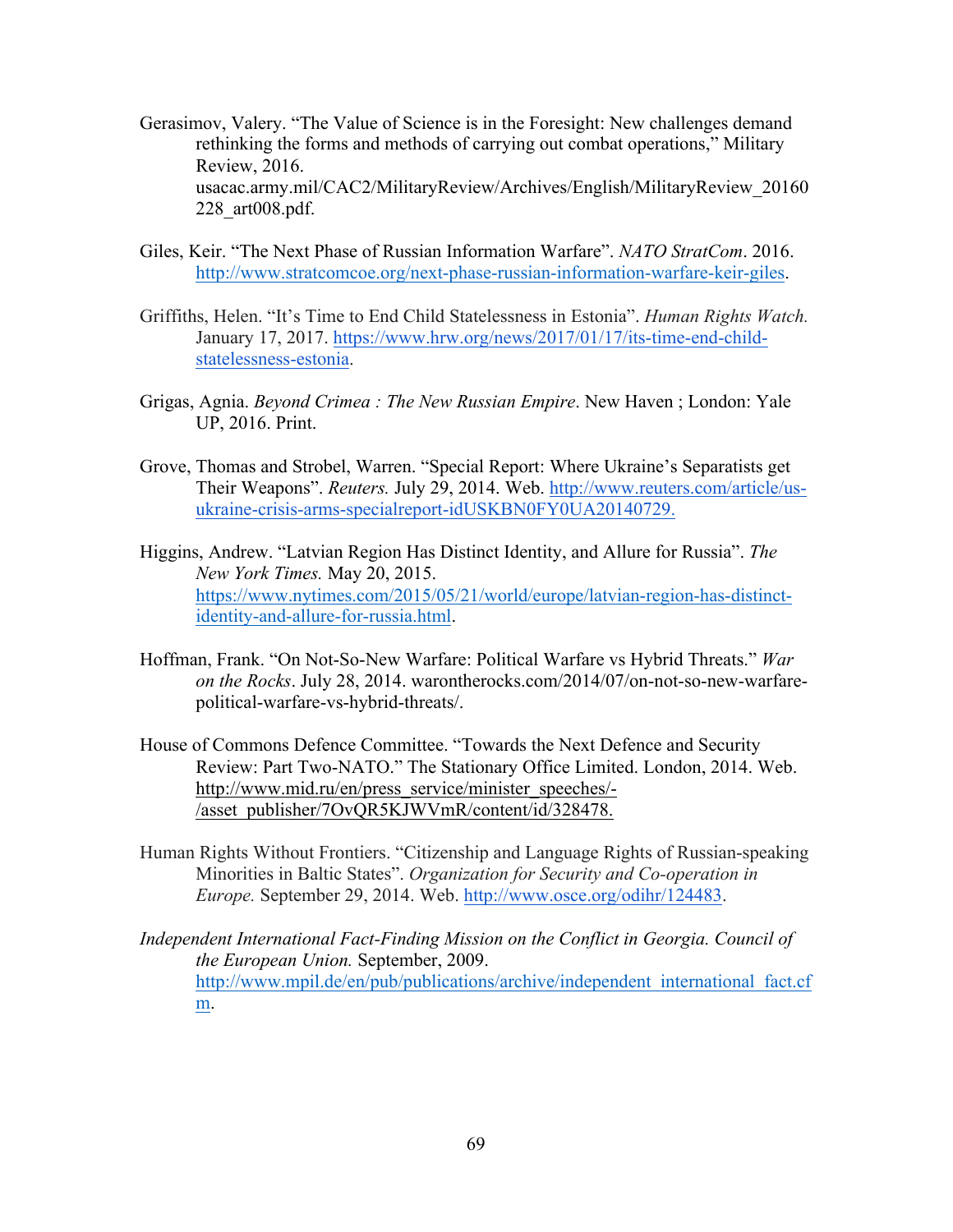Kallas, K. "Migrants and their Descendants: Social Inclusion and Participation in Society". *European Union Agency for Fundamental Rights (FRA).* 2015. http://fra.europa.eu/en/country-data/2017/social-inclusion-and-migrantparticipation.

Kehris, Ilze Brands. *Development of anti-discrimination legislation and practice in Latvia: EU accession and remaining challenges.* Latvian Centre for Human Rights. September, 2008. Web.

- Kofman, Michael. "Russian Hybrid Warfare and Other Dark Arts". *War on the Rocks.*  March 11, 2016. https://warontherocks.com/2016/03/russian-hybrid-warfare-andother-dark-arts/.
- Kofman, Michael. "The Moscow School of Hard Knocks: Key Pillars of Russian Strategy". *War on the Rocks.* January 17, 2017. https://warontherocks.com/2017/01/the-moscow-school-of-hard-knocks-keypillars-of-russian-strategy/.
- Kolesnikov, Andrew. "Why Russians Say Yes". *Carnegie Moscow Center.* January 13, 2017. http://carnegie.ru/2017/01/13/why-russians-say-yes-pub-67695.
- Koremenos, Barbara, Charles Lipson, Duncan Snidal. "The Rational Design of International Institutions". *International Organization,* Vol. 55, No. 4, The Rational Design of International Institutions (Autumn, 2001), pp. 761-799.
- Landler, Mark and Michael R. Gordon, "NATO Chief Warns of Duplicity by Putin on Ukraine," *The New York Times*, July 8, 2014. Weeb.
- *Language Act of 2011*. Republic of Estonia. *Riigi Teataja.* February 23, 2011. https://www.riigiteataja.ee/en/eli/506112013016/consolide. Art. 23 & 24.
- *Law "On the Status of Former USSR Citizens Who Are Not Citizens of Latvia of Any Other State".* Government of Latvia. http://www.humanrights.lv/doc/latlik/noncit.htm.
- "Latvia". *The World Factbook.* Central Intelligence Agency. 2011. https://www.cia.gov/library/publications/the-world-factbook/geos/lg.html.
- Levada Center. "Russian Discrimination in the Post-Soviet Space". *Levada Center.* http://www.levada.ru/en/2015/04/29/russian-discrimination-in-the-post-sovietspace/.
- "Lord Ismay". *North Atlantic Treaty Organization (NATO).* http://nato.int/cps/en/natohq/declassified\_137930.htm.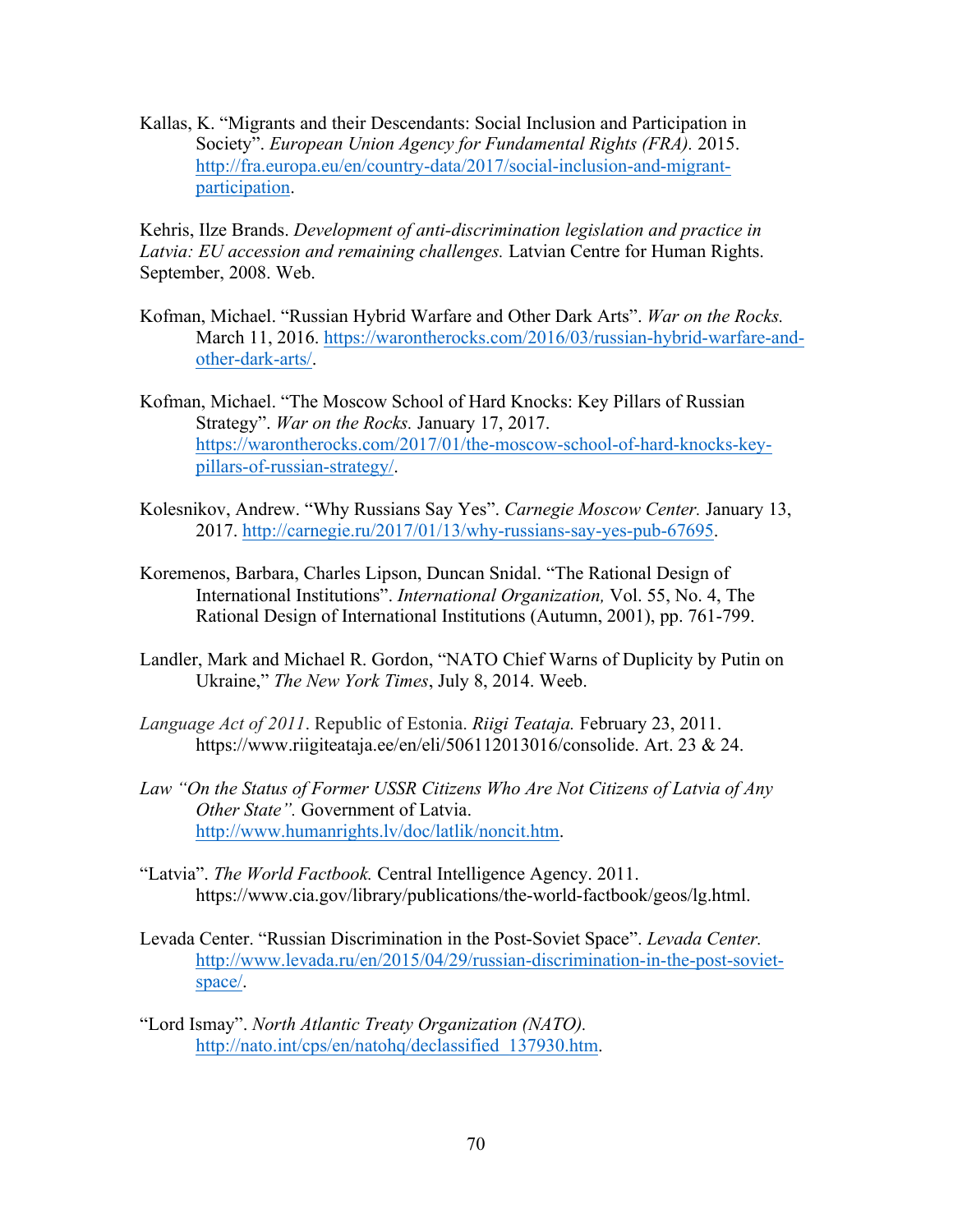- MacFarquhar, Neil . "Russia Keeps Its Distance After Ukraine Secession Referendums". *The New York Times*. May 12, 2014. Web. https://www.nytimes.com/2014/05/13/world/europe/ukraine.html? r=1.
- McCarthy, Niall. "NATO's Military Buildup in Eastern Europe". *Statista.* February 1, 2017. https://www.statista.com/chart/7877/natos-military-buildup-in-easterneurope/?utm\_source=twitter&utm\_medium=socialowned&utm\_content=jc&utm\_campaign=ig-eng.
- McDermott, Roger N. "Does Russia Have a Gerasimov Doctrine?". *Parameters* 46.1 (2016): 97-105*.*Web. ProQuest.
- McGuinness, Damien. "How a Cyber Attack Transformed Estonia". *BBC News.* April 27, 2017. http://www.bbc.com/news/39655415.
- Miller, Christopher. "Everyone Seems to Have A Peace Plan for Ukraine". *Radio Free Europe.* February 23, 2017. Web. https://www.rferl.org/a/ukraine-russia-peaceplans-fighting-yanukovych-artemenko-kilimnik/28327624.html.
- Ministry of Foreign Affairs of the Republic of Latvia. "Citizenship Policy in Latvia". November 12, 2015. http://www.mfa.gov.lv/en/policy/societyintegration/citizenship-in-latvia/citizenship-policy-in-latvia/basic-facts-aboutcitizenship-and-language-policy-of-latvia-and-some-sensitive-history-relatedissues.
- Morris, Chris. "Crimea Referendum: Voters 'Back Russia Union'". *BBC.* March 16, 2014. Web. http://www.bbc.com/news/world-europe-26606097.
- Nardelli, Alberto, Jennifer Rankin and George Arnett. "Vladimir Putin's Approval Rating at Record Levels". *The Guardian.* July 23, 2015. https://www.theguardian.com/world/datablog/2015/jul/23/vladimir-putinsapproval-rating-at-record-levels.
- NATO Industry Cyber Partnership. "Objectives and Principles". 2016. http://www.nicp.nato.int/objectives-and-principles/index.html.
- NATO Stratcom Centre of Excellence. *Framing of the Ukraine–Russia Conflict in Online and Social Media*. Stratcom Publications*,* 2016. http://www.stratcomcoe.org/framing-ukraine-russia-conflict-online-and-socialmedia.
- NATO Strategic Concepts. Active Engagement, Modern Defence: Strategic Concept for the Defence and Security of the Members of the North Atlantic Treaty. NATO Graphics & Printing, Brussels, Belgium. November, 2010.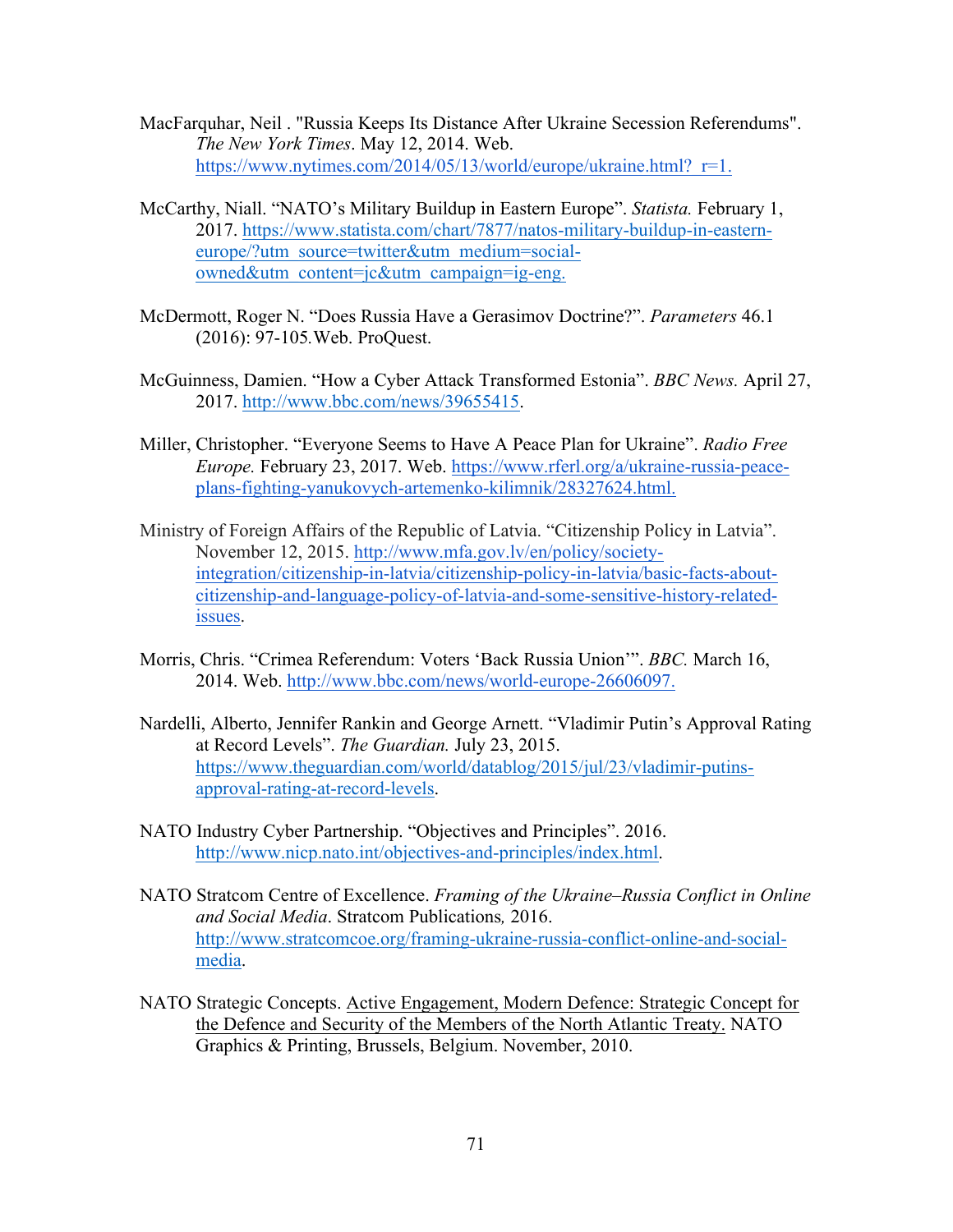- Nichol, Jim. "Russia-Georgia Conflict in August 2008: Context and Implications for U.S. Interests". *Congressional Research Service.* March 3, 2009. https://fas.org/sgp/crs/row/RL34618.pdf.
- North Atlantic Treaty art. 5, Apr. 4, 1949, 63 Stat. 2241, 34 U.N.T.S. 243. http://www.nato.int/cps/en/natolive/official\_texts\_17120.htm.
- North Atlantic Treaty Organization (NATO), European Union (EU), United Nations (UN). Informal Interorganizational Military Glossary of Abbreviations, Terms and Definitions Related to Conflict Prevention and Defence and Related Security Capacity Building. February 13, 2015. http://www.cimic-coe.org/wpcontent/uploads/2014/06/NATO-EU-UN-glossary-on-DCB-and-CP.pdf.
- North Atlantic Treaty Organization (NATO) (1). "A Short History of NATO". *North Atlantic Treaty Organization.*  http://nato.int/cps/en/natohq/declassified\_139339.htm.
- North Atlantic Treaty Organization (NATO) (3). "The Consultation Process and Article 4". *North Atlantic Treaty Organization (NATO).*  http://www.nato.int/cps/ro/natohq/topics\_49187.htm.
- North Atlantic Treaty Organization (NATO) (4). "Collective Defence-Article 5". *North Atlantic Treaty Organization (NATO).* February 17, 2017. http://www.nato.int/cps/en/natohq/topics\_78170.htm.
- North Atlantic Treaty Organization (NATO) (5). "Enlargement". *North Atlantic Treaty Organization (NATO).* http://www.nato.int/cps/da/natohq/topics\_49212.htm.
- North Atlantic Treaty Organization (NATO) (6). "NATO-Russia Relations: The Facts". *North Atlantic Treaty Organization.*  http://www.nato.int/cps/en/natohq/topics\_111767.htm#cl410.
- North Atlantic Treaty Organization (NATO) (5). "Cyber Defence Pledge". *NATO.* July 8, 2016. http://www.nato.int/cps/en/natohq/official\_texts\_133177.htm.
- North Atlantic Treaty Organization (NATO) (8). "Boosting NATO's Presence in the East and Southeast". *North Atlantic Treaty Organization (NATO).* March 15, 2017. http://www.nato.int/cps/en/natohq/topics\_136388.htm.
- North Atlantic Treaty Organization (NATO) (9). "Cyber Defence". *North Atlantic Treaty Organization*. February 17, 2017. http://www.nato.int/cps/en/natohq/topics\_78170.htm.
- North Atlantic Treaty Organization (NATO). "North Atlantic Council". *North Atlantic Treaty Organization.* http://www.nato.int/cps/en/natolive/topics\_49763.htm.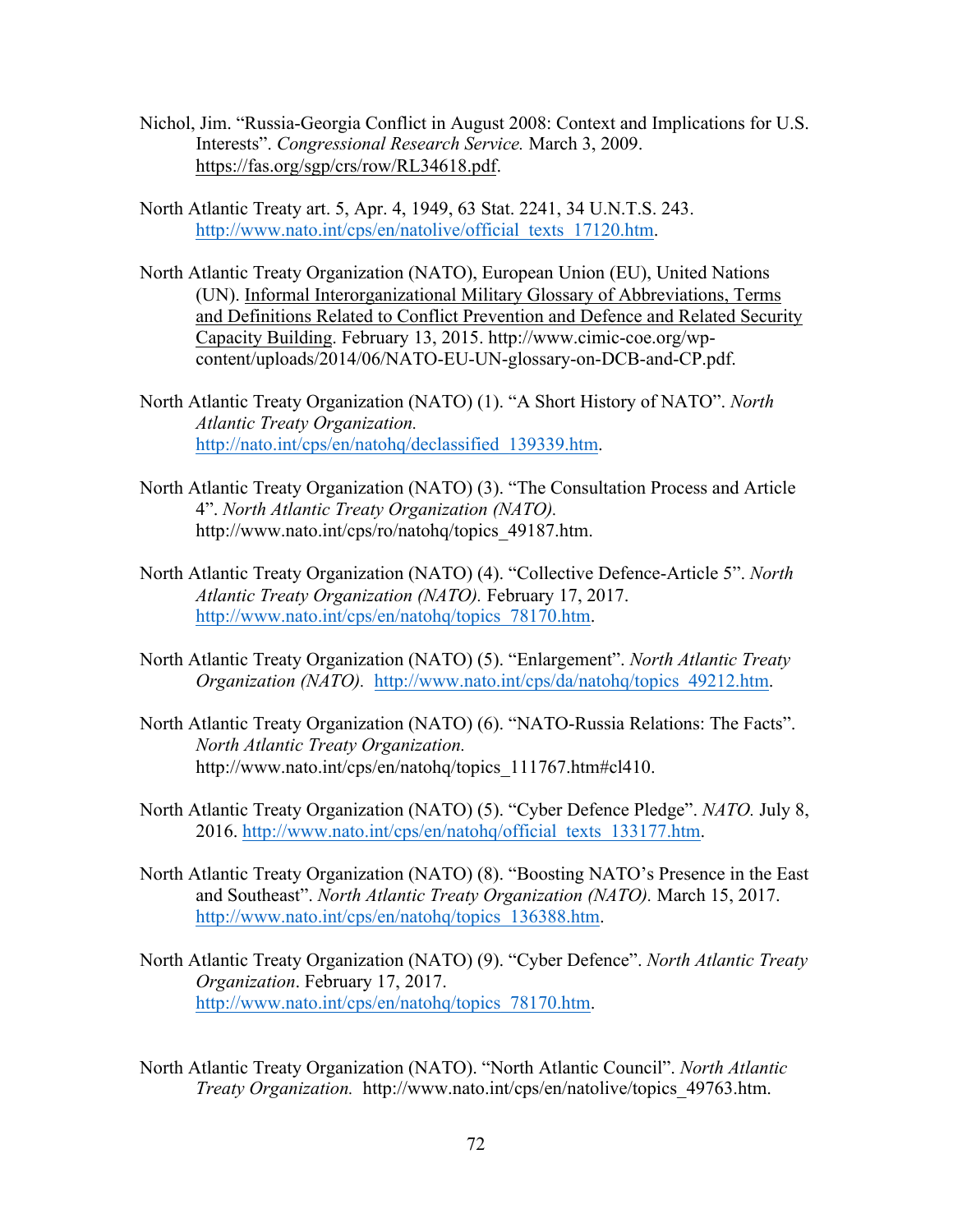- *Official Language Law.* Republic of Latvia. *Saeima.* December 21, 1999. http://unpan1.un.org/intradoc/groups/public/documents/UNTC/UNPAN018409.p df.
- *On State Pensions.* Republic of Latvia. *Saeima.* November 23, 1995. Web.
- "Operations and Missions: Past and Present". *North Atlantic Treaty Organization (NATO).* December 21, 2016. http://www.nato.int/cps/en/natohq/topics\_52060.htm.
- Organization for Security and Co-operation in Europe (OSCE). *Conference on Security and Co-operation in Europe (CSCE): Final Act of Helsinki*. August 1, 1975.
- Organization for Security and Co-operation in Europe (OSCE). "Address by the President of the Russian Federation." *President of Russia*, March 18th, 2014. en.kremlin.ru/events/president/news/20603.
- Organization for Security and Co-operation in Europe (OSCE). "Address by the President of the Russian Federation." *President of Russia.* August 26, 2008. Web.
- Orttung, Robert and Christopher Walker. "Putin's Frozen Conflicts". *The Foreign Policy Group.* February 13, 2015. Web. http://foreignpolicy.com/2015/02/13/putinsfrozen-conflicts/.
- "Paet: Protection of Ethnic Minorities and Advancement of Their Cultures Inherent in Estonia". *Republic of Estonia Ministry of Foreign Affairs.* March 4, 2009. http://www.vm.ee/en/news/paet-protection-ethnic-minorities-and-advancementtheir-cultures-inherent-estonia.
- Pomorskie, Drawsko. "Back to Basics". *The Economist*. November 14, 2013. http://www.economist.com/news/international/21589900-atlantic-alliance-wantsnew-role-after-afghanistan-time-being-it-looking.
- *Population and Housing Census: Language Used at Home.* Central Statistical Bureau of Latvia. 2011. http://www.csb.gov.lv/sites/default/files/publikacijas/2015/Nr%2012%20Latvijas %202011.gada%20Tautas%20skaitisanas%20rezultati\_Results%20of%20the%20 2011%20Population%20and%20housing%20census%20in%20Latvia%20%2815 \_00%29\_LV\_EN.pdf.
- "Population Census 1989 Latvia". *Central Statistical Bureau of Latvia.* 1989. http://catalog.ihsn.org/index.php/catalog/3651/overview#page=data\_collection&t ab=study-desc.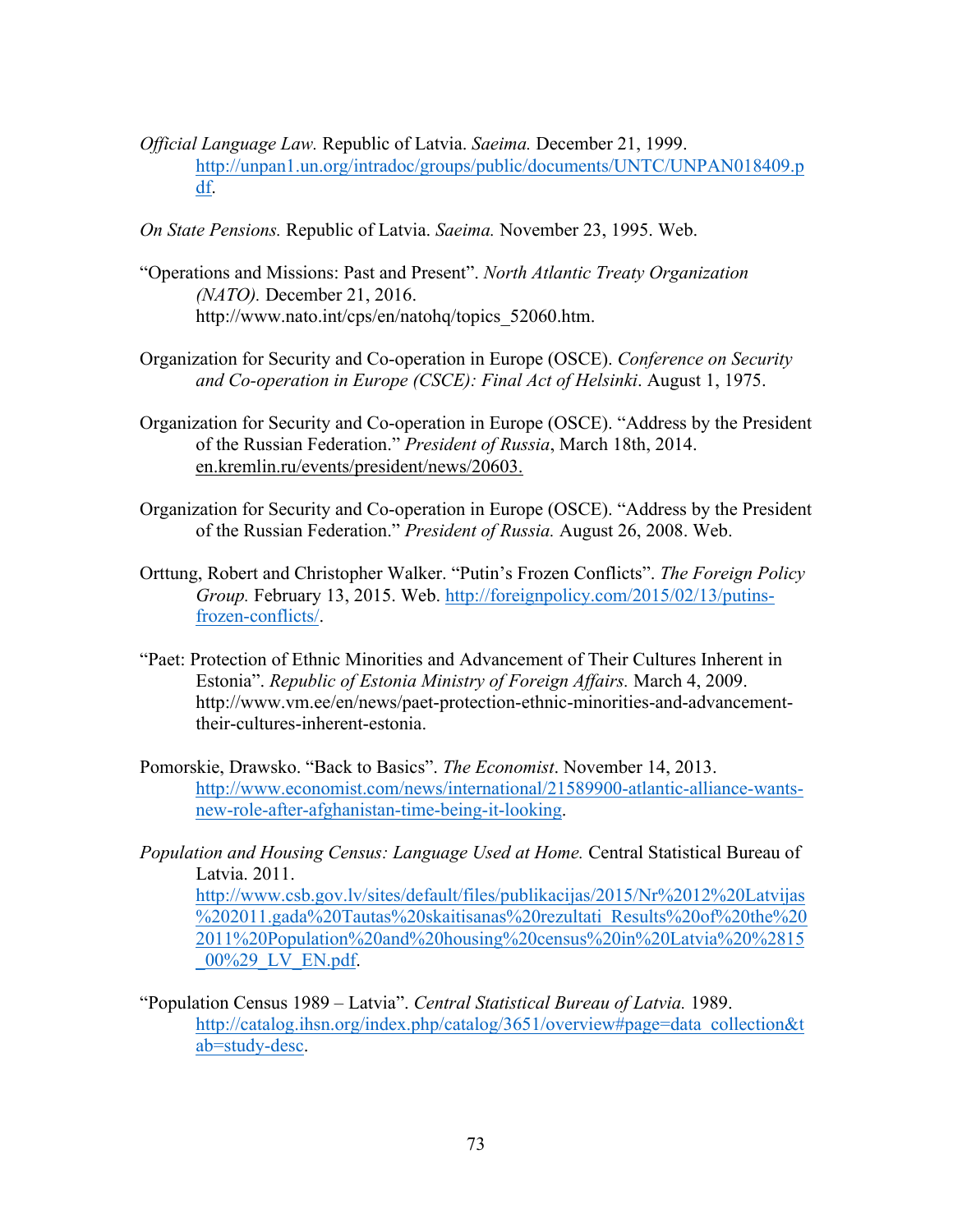- "Population by Sex, Ethnic Nationality and County". *Statistics of Estonia Database.* http://pub.stat.ee/px-web.2001/Dialog/varval.asp?ma=PO0222&lang=1; "Monthly Average Pension: County and Year". *Statistics of Estonia Database.*  http://pub.stat.ee/px-web.2001/Dialog/Saveshow.asp.
- "Population of Estonia by Population Censuses". *Statistical Office of Estonia.* 1997. https://www.stat.ee/26383.
- Rehman, Scheherazade. "Estonia's Lessons in Cyberwarfare". *U.S. News*. January 14, 2013. Web.
- Republic of Estonia. Riigikogu. *Language Act of 2011*. *Riigi Teataja.* February 23, 2011. https://www.riigiteataja.ee/en/eli/506112013016/consolide.
- Rosenberg, Steve. "Ukraine Crisis: Protesters Declare Donetsk 'Republic'". *BBC.* April 7, 2014. Web. http://www.bbc.com/news/world-europe-26919928.
- RT News. "Putin Acknowledges Russian Military Serviceman were in Crimea". *RT News Online.* April 17, 2014. https://www.rt.com/news/crimea-defense-russiansoldiers-108/.
- Schmitt, Eric. "U.S. Lending Support to Baltic States Fearing Russia". *The New York Times.* January 1, 2017. https://www.nytimes.com/2017/01/01/us/politics/usbaltic-russia.html?  $r=0$ .
- Shear, Michael D., Mark Landler, and James Kanter. "In NATO Speech, Trump is Vague About Mutual Defense Pledge". *New York Times.* May 25, 2017. https://www.nytimes.com/2017/05/25/world/europe/donald-trump-eunato.html? $r=0$ .
- Shevchenko, Vitaly. "'Little Green Men' of 'Russian Invaders?'". *BBC News.* March 11, 2014. http://www.bbc.com/news/world-europe-26532154.
- Shlapak, David A. and Michael Johnson. "Reinforcing Deterrence on NATO's Eastern Flank: Wargaming the Defense of the Baltics". Santa Monica, CA: RAND Corporation, 2016. https://www.rand.org/pubs/research\_reports/RR1253.html.
- Siddiqui, Faiz and Susan Svrluga. "N.C. Man Told Police he went to D.C. Pizzeria with Gun to Investigate Conspiracy Theory". *The Washington Post.* December 5, 2016. https://www.washingtonpost.com/news/local/wp/2016/12/04/d-c-police-respondto-report-of-a-man-with-a-gun-at-comet-ping-pongrestaurant/?utm\_term=.bb1d41f5da65.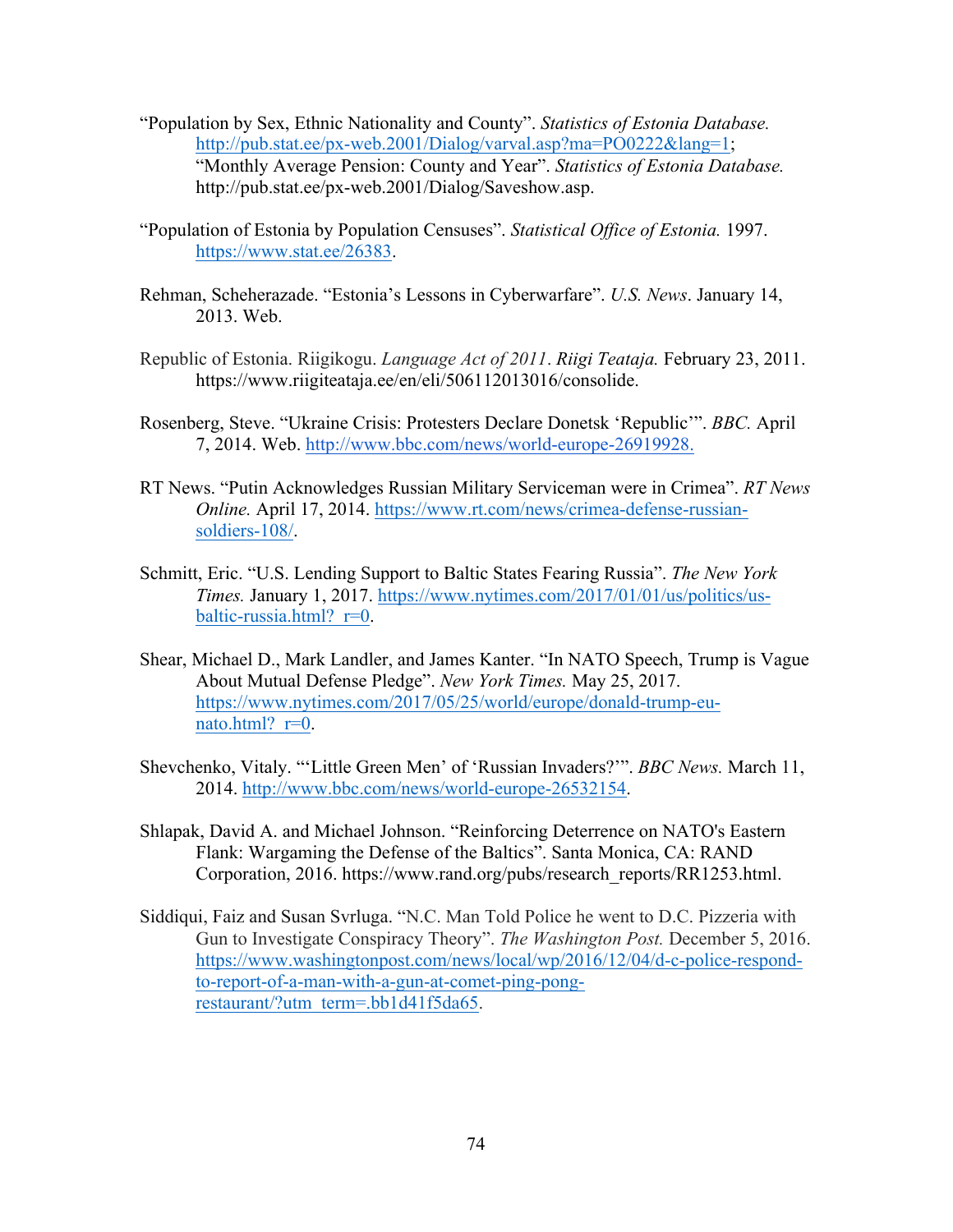- Simmons, Katie, Bruce Stokes, and Jacob Poushter. "NATO Publics Blame Russia for Ukrainian Crisis, but Reluctant to Provide Military Aid: In Russia, Anti-Western Views Support for Putin Surge". *Pew Research Center.*  http://www.pewglobal.org/2015/06/10/nato-publics-blame-russia-for-ukrainiancrisis-but-reluctant-to-provide-military-aid/.
- Somin, Ilya. "Why the Kosovo 'precedent' does not justify Russia's annexation of Crimea." *The Washington Post*. March 24, 2014. https://www.washingtonpost.com/news/volokhconspiracy/wp/2014/03/24/crimea-kosovo-and-false-moralequivalency/?utm\_term=.70ebfc846e51.
- Souleimanov, Emil. Understanding Ethnopolitical Conflict : Karabakh, South Ossetia, and Abkhazia Wars Reconsidered. Houndmills, Basingstoke, Hampshire: Palgrave Macmillan, 2013. Print. Rethinking Peace and Conflict Studies.
- *State Pension Insurance Act.* Republic of Estonia. *Riigi Teataja.* January 1, 2002. https://www.riigiteataja.ee/en/eli/ee/Riigikogu/act/516012017008/consolide.
- State Statistics Service of Ukraine. *Population Census: Distribution of the Population by Native Language. State Statistics Service of Ukraine.* May 5, 2001. *http://data*base.ukrcensus.gov.ua/MULT/Database/Census/databasetree\_en.asp.
- "Statement by Konstantin Dolgov, Russian Foreign Ministry's Special Representative for Human Rights, Democracy and the Rule of Law, at PACE International Conference 'Human Rights and Foreign Policy'". *The Ministry of Foreign Affairs of the Russian Federation.* December 17, 2012. http://www.mid.ru/en/web/guest/foreign\_policy/news/- /asset\_publisher/cKNonkJE02Bw/content/id/130150.
- "Statement by the President of Georgia Mikheil Saakashvili". *Ministry of Foreign Affairs of Georgia.* August 26, 2008. Web.
- TASS Russian News Agency (1). "Press Review: NATO beefing up presence in the Baltics and Russia selling 12 companies". *TASS Russian News Agency.* October 31, 2016. http://tass.com/pressreview/909708.
- TASS Russian News Agency (2). "NATO building up offensive armaments along border with Russia — General Staff". *TASS Russian News Agency.* April, 26, 2017. http://tass.com/defense/943317.
- Taylor, Adam. "Before 'fake news,' there was Soviet 'disinformation'". *The Washington Post*. November 26, 2016. https://www.washingtonpost.com/news/worldviews/wp/2016/11/26/before-fakenews-there-was-soviet-disinformation/?utm\_term=.eaada9bf7628.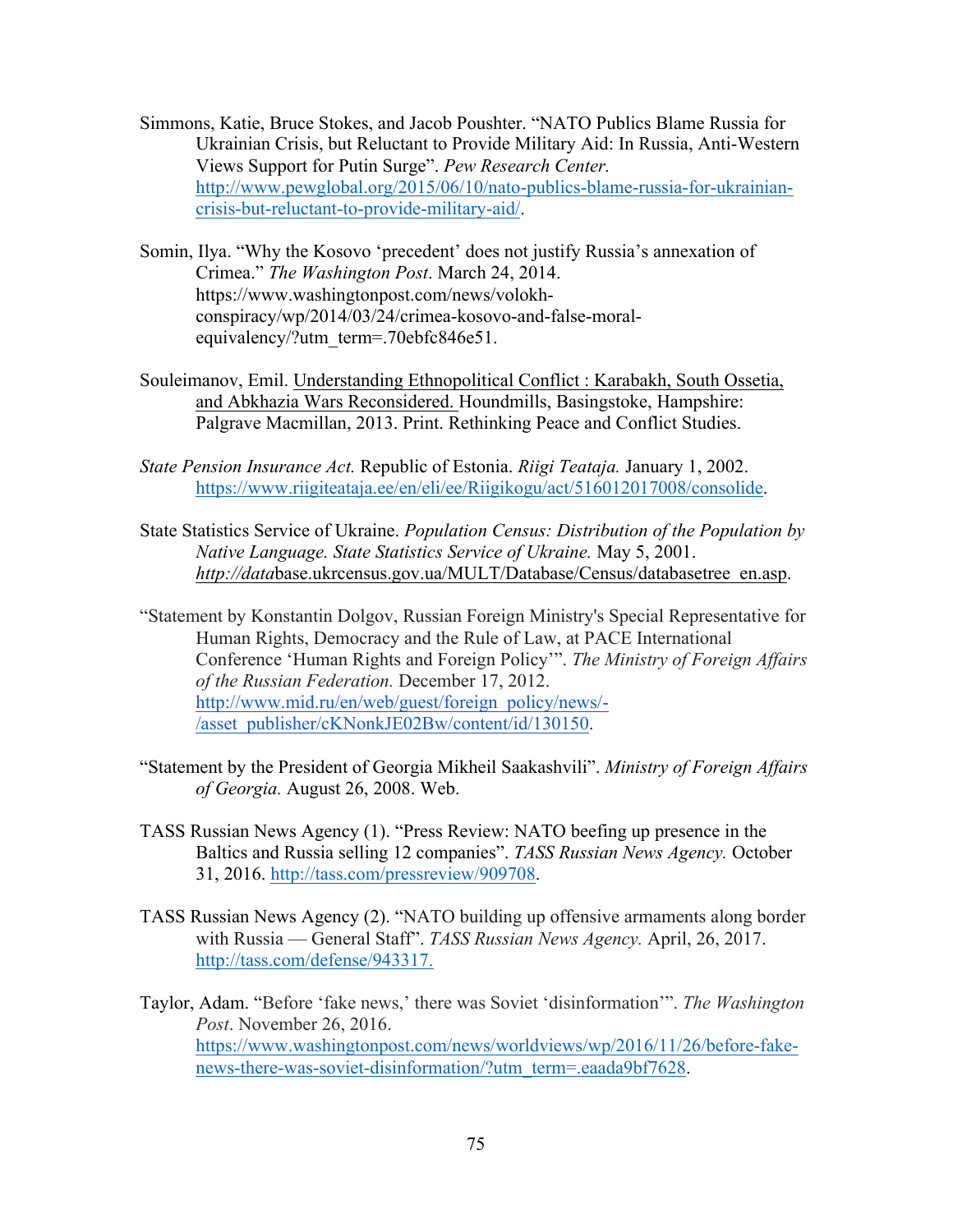- "The General Court upholds the freezing of funds of the Russian company Almaz Antey". *General Court of the European Union Press Release.* January 25, 2017. https://curia.europa.eu/jcms/upload/docs/application/pdf/2017- 01/cp170006en.pdf.
- The History Channel. "Reaction to 9/11". *The History Channel.* http://www.history.com/topics/reaction-to-9-11.
- "The Third Eastern Partnership Summit in Vilnius". Lithuanian Presidency of the Council of the European Union 2013. December 2, 2013. http://www.eu2013.lt/en/vilnius-summit.
- The North Atlantic Treaty. *North Atlantic Treaty Organization*. April 4, 1949. http://www.nato.int/nato\_static/assets/pdf/stock\_publications/20120822\_nato\_trea ty en light 2009.pdf.
- Tolgyesi, Beatrix. "Armament in the Baltics Daugavpils is a new Crimea?". *Baltic Review News Online.* March 22, 2015. http://baltic-review.com/armament-thebaltics-daugavpils-new-crimea/.
- Transcript of Remarks and Response to Media Questions by Russian Minister of Foreign Affairs Sergey Lavrov at Joint Press-Conference After Meeting with Chairmanin-Office of the OSCE and Minister for Foreign Affairs of Finland." *The Ministry of Foreign Affairs of the Russian Federation.* August 12, 2008. http://www.mid.ru/en/press\_service/minister\_speeches/-/asset\_publisher/7OvQR5KJWVmR/content/id/328478.
- Traynor, Ian, and Grytsenko, Oksana. "Ukraine Suspends Talks on EU Trade Pact as Putin Wins Tug of War". *The Guardian.* November 21, 2013. Web. https://www.theguardian.com/world/2013/nov/21/ukraine-suspends-preparationseu-trade-pact.
- Traynor, Ian. "Ukraine Opposition Leader Sign Deal with Government". *The Guardian. https://www.theguardian.com/world/2014/feb/21/ukraine-president-says-dealhas-been-reached-opposition-bloodshed.*
- Treisman, Daniel. "Why Putin Took Crimea". *Foreign Policy Online.* May/June 2016. https://www.foreignaffairs.com/articles/ukraine/2016-04-18/why-putin-tookcrimea.
- "Ukraine". *The World Factbook.* Central Intelligence Agency. 2001. https://www.cia.gov/library/publications/the-world-factbook/geos/up.html.
- Ukraine Crisis. "Russian Involvement in Ukraine's Donbas "Republics": 10 Things You Should Know". *Ukraine Crisis Media Center.* January 05, 2017. http://uacrisis.org/51378-russian-involvement-donbas.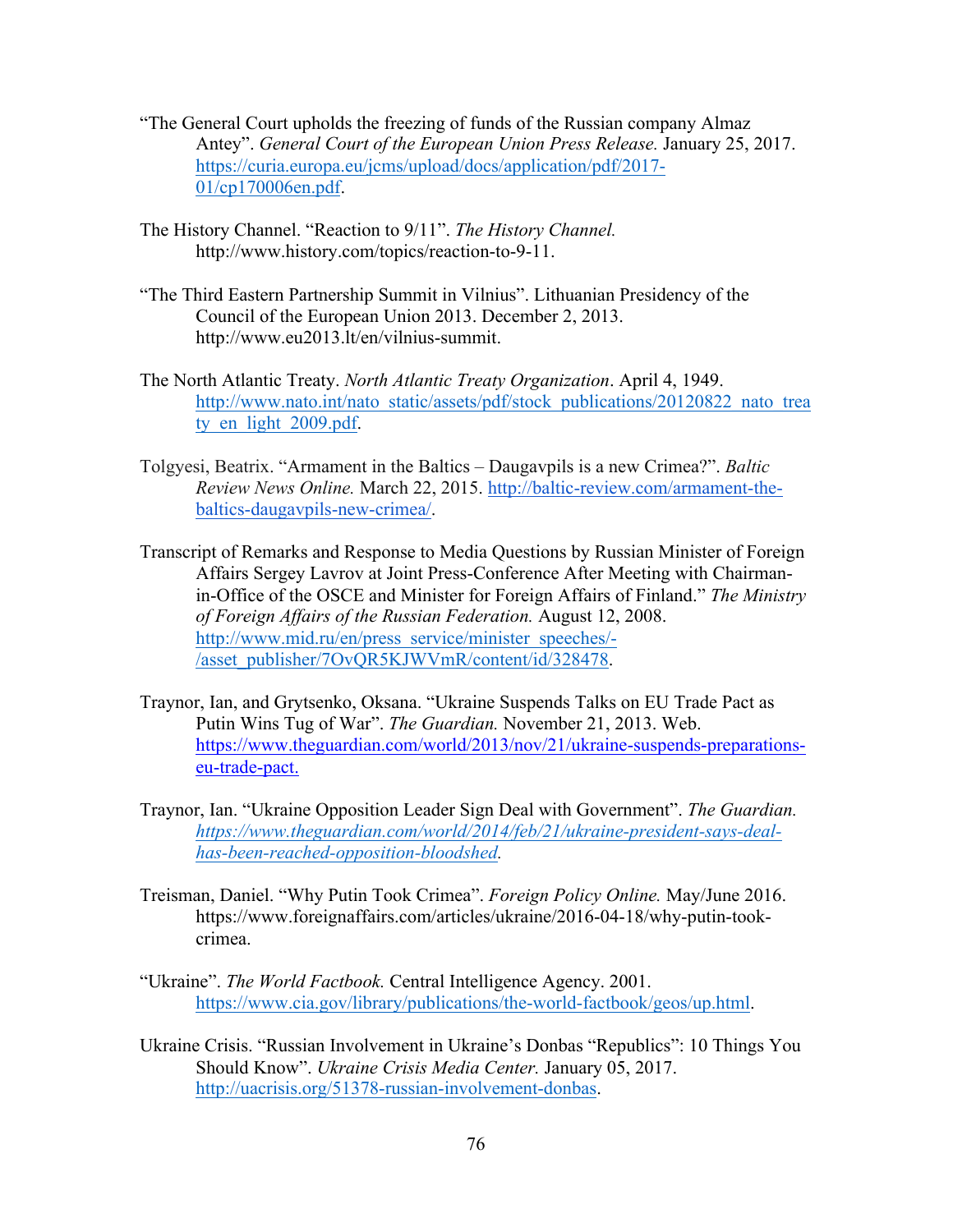- United Nations, Human Rights Council (1). "Working Group on the Universal Periodic Review, Twenty-Fourth Session, Estonia". January, 2016. Web.
- United Nations, Human Rights Council (2). "Working Group on the Universal Periodic Review, Twenty-Fourth Session, Latvia". January, 2016. Web.
- Vero, Tacita. "The Gray Zone: With "gray passports," many ethnic Russians in Estonia live in a state of legal limbo". *Slate Magazine Online.* March 13, 2017. http://www.slate.com/articles/news\_and\_politics/roads/2017/03/many\_ethnic\_rus sians in estonia have gray passports live in legal limbo.html.
- Walker, Shaun. "Vladimir Putin Offers Ukraine Financial Incentives to Stick with Russia". *The Guardian.* December 18, 2013. https://www.theguardian.com/world/2013/dec/17/ukraine-russia-leaders-talkskremlin-loan-deal.
- "Why Crimea is so dangerous," *BBC*, March 2014. www.bbc.com/news/world-europe-26367786. www.nytimes.com/2014/07/09/world/europe/nato-chief-warns-ofduplicity-by-putin-on-ukraine.html? $r=1$ .
- Yuhas, Alan and Raya Jalabi. "Ukraine Crisis: Why Russia sees Crimea as its Naval Stronghold". *The Guardian Online*. March 7, 2014. https://www.theguardian.com/world/2014/mar/07/ukraine-russia-crimea-navalbase-tatars-explainer.
- Zakem, Vera and Paul J. Saunders. "How Russia Views Its 'Compatriots' in the Near Abroad". *The National Interest.* March 17, 2016. http://nationalinterest.org/feature/how-russia-views-its-compatriots-the-nearabroad-15516.
- Zakem, Vera, Paul Saunders, and Daniel Antoun. "Mobilizing Compatriots: Russia's Strategy, Tactics, and Influence in the Former Soviet Union". *Center for Naval Analysis.* November, 2015. https://www.cna.org/cna\_files/pdf/DOP-2015-U-011689-1Rev.pdf.
- Zankovska-Odina, S., B. Kolcanovs. "Migrants and their Descendants: Social Inclusion and Participation in Society". *European Union Agency for Fundamental Rights (FRA).* 2015. http://fra.europa.eu/en/country-data/2017/social-inclusion-andmigrant-participation.
- "О внеснии изменений в Федеральный закон 'О государственной политике Российской Федерации в отношении со ответчиков за рубежом'". *Президент России*. 27 Июля, 2010 г. kremlin.ru/acts/bank/31503 доступен в Мае, 2017 г.